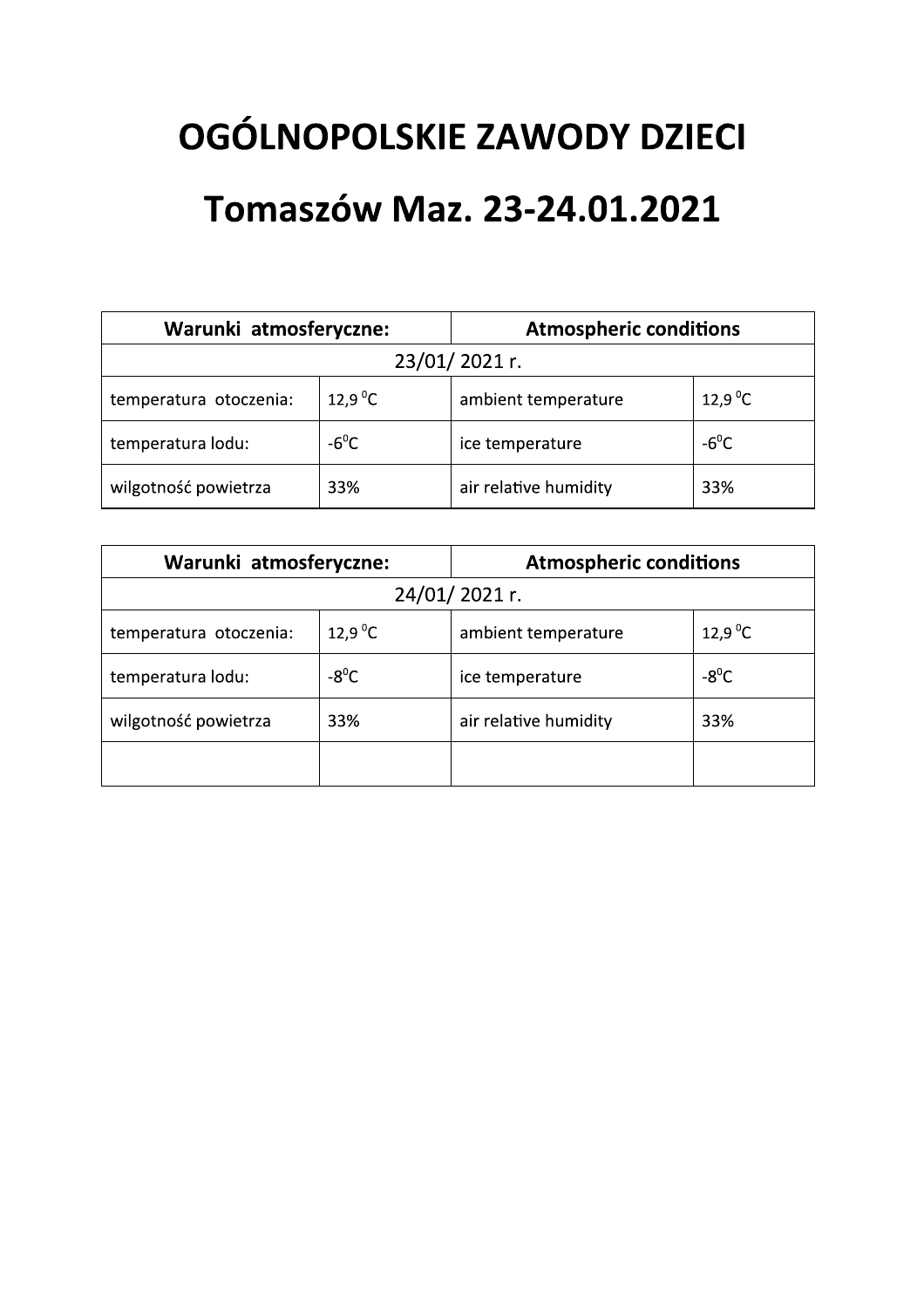#### Sędziowie/Oficials

| Funkcja                                   | Nazwisko Imię       | Nr licencji        |
|-------------------------------------------|---------------------|--------------------|
| Sędzia Główny                             | Sylwia Okólska      | S3024              |
| Asystent Sędziego Głównego                | Jan Krata           | S3022              |
| <b>Starter</b>                            | Jaromir Radke       | S3085              |
| <b>Asystent Startera</b>                  | Angelika Danielik   | S3224              |
| <b>Asystent Startera</b>                  | Alicja Krata        | S3020              |
| Przewodniczący pomiaru<br>ręcznego        | Bartłomiej Okólski  | S3021              |
| Pomiar ręczny                             | Matuszewski Paweł   | S3023              |
| Pomiar ręczny                             | Ogórek Andrzej      | S3084              |
| Pomiar reczny                             | Woicki Mariusz      | S3159              |
| Pomiar reczny                             | Kolęda Sylwia       | S3094              |
| Krzyżówka                                 | Krupiński Daniel    | S3223              |
| Wiraż                                     | Żurek Dariusz       | S3155              |
| Wiraż                                     | Stanwiński Wojciech | S3098              |
| Liczący okrążenia                         | Mirosław Ołownia    | S3157              |
| Przewodnicząca pomiaru<br>elektronicznego | Wojtakowska Joanna  | S3214              |
| Protokolant                               | Król Sebastian      | S3202              |
| Biuro zawodów                             | Wuls Wiktor         | S3228              |
| Pomiar elektroniczny                      | Agnieszka Danielik  | S3109              |
| Pomiar elektroniczny                      | Joanna Wojtakowska  | S3214              |
| Pomiar elektroniczny                      | Rafał Jabrzyk       | S3158              |
| Pomiar elektroniczny                      | Dołowiec Edyta      | 53018              |
| Spiker                                    | Krzysztof Janik     |                    |
| Asystent Startera                         | Artur Jeske S3227   | <b>WOLONTARIAT</b> |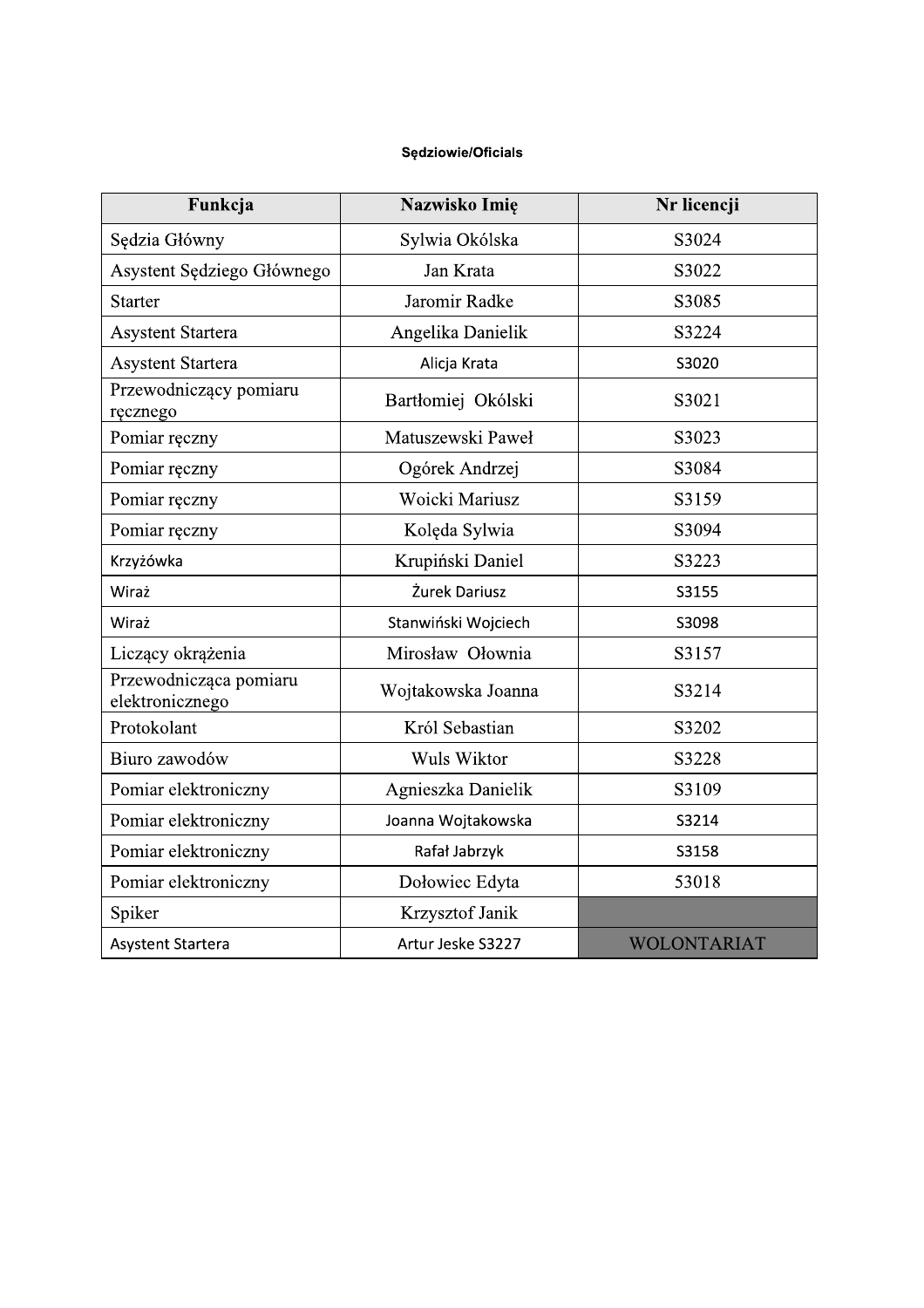#### **LISTA UCZESTNIKÓW**

| Klub                                          |   | Nr Nazwisko                  |            | Kategoria Kategoria | Data      |
|-----------------------------------------------|---|------------------------------|------------|---------------------|-----------|
| Numer licencji                                |   |                              |            |                     |           |
|                                               |   |                              | zawodnika  |                     |           |
| Akademia Łyżwiarstwa                          |   | 80 RADZIKOWSKA Maja          |            | F-1 E1 i młodsi     | Z/0422/2  |
|                                               |   | 82 LITWITZ Małgorzata        |            | E-1 E1 i młodsi     | Z/0430/2  |
|                                               |   | 85 ZMUDZIŃSKA Iga            |            | F-2 E1 i młodsi     | Z/0419/2  |
|                                               |   | 119 MOSKWA Maria             |            | F-2 E1 i młodsi     | Z/0425/2  |
| Akademia Sportowego Rozwoju 144 WERYSZKO Lena |   |                              | D-1 D1     |                     | Z/0110/1  |
|                                               |   | 145 JAROSZ Oliwia            | D-1 D1     |                     | Z/0103/2  |
|                                               |   | 157 NOWAK Olimpia            | D-1 D1     |                     | Z/0314/1  |
|                                               |   | 179 PAPIS Hania              | D-1 D1     |                     | Z/0316/1  |
|                                               |   | 71 KOBUS Agata               |            | E-1 E1 i młodsi     | 1Z/0317/1 |
|                                               |   | 98 KACZOR Natasza            |            | F-2 E1 i młodsi     | Z/0312/1  |
|                                               |   | 105 CZAJKOWSKA Michalina     |            | F-2 E1 i młodsi     | /0120/1   |
|                                               |   | 129 MILNIKIEL Wiktoria       |            | F-2 E1 i młodsi     | Z/0115/1  |
|                                               |   | 136 LUDWICKA Antonina        |            | F-2 E1 i młodsi     | Z/0116/1  |
|                                               |   | 188 STRZYŻ Liliana           |            | F-2 E1 i młodsi     | Z/0114/1  |
|                                               | 6 | RUDNICKA Lena                | $E-2$ $E2$ |                     | Z/0124/1  |
|                                               |   | 173 KACZOR Julia             | $E-2$ $E2$ |                     | Z/0313/1  |
|                                               |   | 178 KACZOR Amelia            | $E-2$ $E2$ |                     | Z/0318/1  |
| AZS Zakopane<br>Z/0044/1                      |   | 52 KUCHTA Karolina           | D-1 D1     |                     | 08-10-05  |
|                                               |   | 162 SWIECZAK Karolina        | D-1 D1     |                     | Z/0870/1  |
|                                               |   | 88 ŻYTKO Małgorzata          | D-2 D2     |                     | Z/0871/1  |
|                                               |   | 91 GASIENICA Wiktoria        | D-2 D2     |                     | Z/0210/1  |
|                                               |   | 2 GĄSIENICA-WAWRYTKO Natalia |            | E-1 E1 i młodsi     | Z/0236/2  |
|                                               |   | 116 CHROBAK Hania            |            | E-1 E1 i młodsi     | Z/0140/2  |
| Fundacja ŁiSW Legia                           |   | 139 SZOMBARA Zofia           | D-1 D1     |                     | Z/0144/1  |
|                                               |   | 153 MIKOŁAJEWSKA Alicja      | D-1 D1     |                     | Z/0086/2  |
|                                               |   | 93 KARCZEWSKA Julia          | D-2 D2     |                     | Z/0191/1  |
|                                               |   | 97 DYMKOWSKA Urszula         | D-2 D2     |                     | Z/0136/1  |
|                                               |   | 143 SZEWCZYK Victoria        | D-2 D2     |                     | Z/0143/1  |
|                                               |   | 104 MISTA Karla              |            | F-1 E1 i młodsi     | Z/0093/2  |
| <b>IUKS Dziewiątka Tomaszów</b><br>Z/0079/1   |   | 36 WRÓBEL Brygida            | D-1 D1     |                     | 09-04-20  |
|                                               |   | 44 DOMAŃSKA Antonina         | D-1 D1     |                     | Z/0100/1  |
|                                               |   | 146 POLAK Kinga              | D-1 D1     |                     | Z/0107/1  |
|                                               |   | 176 GOŁOS Julia              | D-1 D1     |                     | Z/0098/1  |
|                                               |   | 35 SULEJ Julia               | D-2 D2     |                     | Z/0150/1  |
|                                               |   | 48 MATERA Pola               | D-2 D2     |                     | Z/0115/1  |
|                                               |   | 49 WOŹNIAK Hania             | D-2 D2     |                     | Z/0151/1  |
|                                               |   | 87 POLAK Julia               | D-2 D2     |                     | Z/0106/1  |
|                                               |   | 92 RUSEK Amelia              | D-2 D2     |                     | Z/0129/1  |
|                                               |   | 122 CHACHUŁA Natalia         | D-2 D2     |                     | Z/0212/1  |
|                                               |   | 151 SZYMAŃCZYK Anna          | D-2 D2     |                     | Z/0327/1  |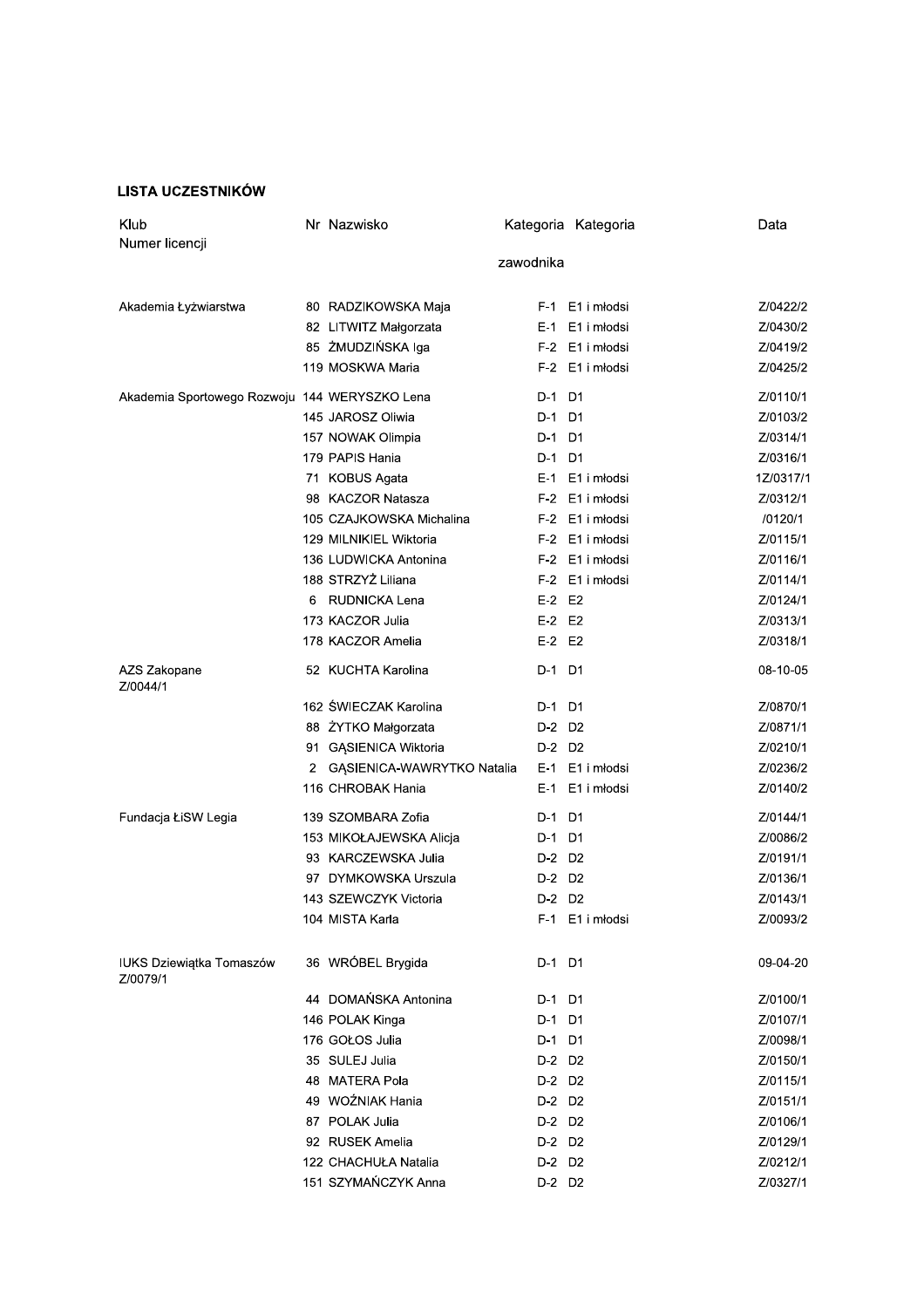|                                                    |   | 163 ADAMIEC Amelia       | D-2 D2     |                 | 07Z/0105/1 |
|----------------------------------------------------|---|--------------------------|------------|-----------------|------------|
|                                                    |   | 84 GAWRON Hanna          |            | F-1 E1 i młodsi | Z/0053/2   |
|                                                    |   | 102 DĄBROWSKA Nikola     |            | F-2 E1 i młodsi | Z/0352/2   |
|                                                    |   | 112 POLAK Roksana        |            | E-1 E1 i młodsi | Z/0109/1   |
|                                                    |   | 133 JOBCZYK Daria        |            | E-1 E1 i młodsi | Z/0055/2   |
|                                                    |   | 5 LEJMAN Nadia           | $E-2$ $E2$ |                 | Z/0239/1   |
|                                                    | 8 | <b>BORKOWSKA Julia</b>   | $E-2$ $E2$ |                 | Z/0211/1   |
|                                                    |   | 11 JÓŹWIK Julia          | E-2 E2     |                 | Z/0063/2   |
|                                                    |   | 12 PAWLIK Zofia          | $E-2$ $E2$ |                 | Z/0238/1   |
|                                                    |   | 22 SYGUŁA Sandra         | $E-2$ $E2$ |                 | Z/0174/1   |
|                                                    |   | 25 MESZKA Dominika       | E-2 E2     |                 | Z/0090/1   |
|                                                    |   | 169 KIEREBIŃSKA Dominika | $E-2$ $E2$ |                 | Z/0326/1   |
|                                                    |   | 182 OBIREK Hanna         | $E-2$ $E2$ |                 | Z/0088/1   |
|                                                    |   | 186 MARSZAŁEK Zofia      | $E-2$ $E2$ |                 | Z/0092/1   |
| KS ARENA Tomaszów<br>Z/0319/2                      |   | 55 MICHTA Nadia          | D-1 D1     |                 | 09-04-06   |
|                                                    |   | 140 SOSNOWSKA Maja       | D-1 D1     |                 | Z/0136/2   |
|                                                    |   | 165 WROŃSKA Jagna        | D-1        | D1              | Z/0289/2   |
|                                                    |   | 89 BILSKA Julia          | D-2 D2     |                 | Z/0607/2   |
|                                                    |   | 18 PODSKARBI Alicja      |            | F-2 E1 i młodsi | Z/0314/2   |
|                                                    |   | 72 JESKE Zofia           |            | E-1 E1 i młodsi | Z/0132/2   |
|                                                    |   | 113 OSTROWSKA Maja       |            | E-1 E1 i młodsi | Z/0133/2   |
|                                                    |   | 115 KRÓL Maja            |            | E-1 E1 i młodsi | Z/0331/2   |
|                                                    |   | 130 SZCZĘSNA Zofia       |            | F-2 E1 i młodsi | Z/0137/2   |
|                                                    |   | 15 KUBACKA Milena        | E-2 E2     |                 | Z/0139/2   |
| <b>KS Orzel Elbląg</b><br>Z/0008/1                 |   | 28 LEWANDOWSKA Zuzanna   |            | E-1 E1 i młodsi | 11-01-15   |
|                                                    |   | 94 LEWICKA Maja          |            | F-2 E1 i młodsi | Z/0244/1   |
|                                                    |   | 111 BIERNACKA Anna       |            | E-1 E1 i młodsi | Z/0175/1   |
|                                                    | 4 | <b>CHARYTON Julia</b>    | E-2 E2     |                 | Z/0003/1   |
|                                                    |   | 31 WŁASZYN Lena          | $E-2$ $E2$ |                 | Z/0011/1   |
| KS Pilica Tomaszów Mazowiecki 41 KOWALCZYK Zuzanna |   |                          | D-1 D1     |                 | Z/0188/1   |
|                                                    |   | 54 NOWAK Klementyna      | D-1 D1     |                 | Z/0124/1   |
|                                                    |   | 58 KOZAREK Amelia        | D-1 D1     |                 | Z/0100/2   |
|                                                    |   | 141 LECHOWSKA Zofia      | D-1        | D1              | Z/0110/2   |
|                                                    |   | 150 TURLIK Patrycja      | D-1 D1     |                 | Z/0151/1   |
|                                                    |   | 156 SOŁTYSIAK Nikola     | D-1 D1     |                 | Z/0145/1   |
|                                                    |   | 164 HENIG Hanna          | D-1 D1     |                 | Z/0135/1   |
|                                                    |   | 170 KONDASZEWSKA Lena    | D-1 D1     |                 | Z/0149/1   |
|                                                    |   | 177 WEGLARSKA Lena       | D-1        | D1              | Z/0140/1   |
|                                                    |   | 180 PIETRAK Julia        | D-1 D1     |                 | Z/0146/1   |
|                                                    |   | 43 KUCHARSKA Jagoda      | D-2 D2     |                 | Z/0189/1   |
|                                                    |   | 161 FIJAŁKOWSKA Natalia  | D-2 D2     |                 | Z/0149/1   |
|                                                    |   | 26 ORDZIŃSKA Jagoda      |            | E-1 E1 i młodsi | Z/0148/1   |
|                                                    |   | 75 JABRZYK Antonina      |            | F-2 E1 i młodsi | Z/0187/1   |
|                                                    |   | 99 MACHNICKA Małgorzata  |            | E-1 E1 i młodsi | Z/0196/2   |
|                                                    | 1 | ZIELIŃSKA Julia          | E-2 E2     |                 | Z/0195/2   |
|                                                    |   |                          |            |                 |            |
|                                                    |   | 10 GOWOREK Michalina     | $E-2$ $E2$ |                 | Z/0197/2   |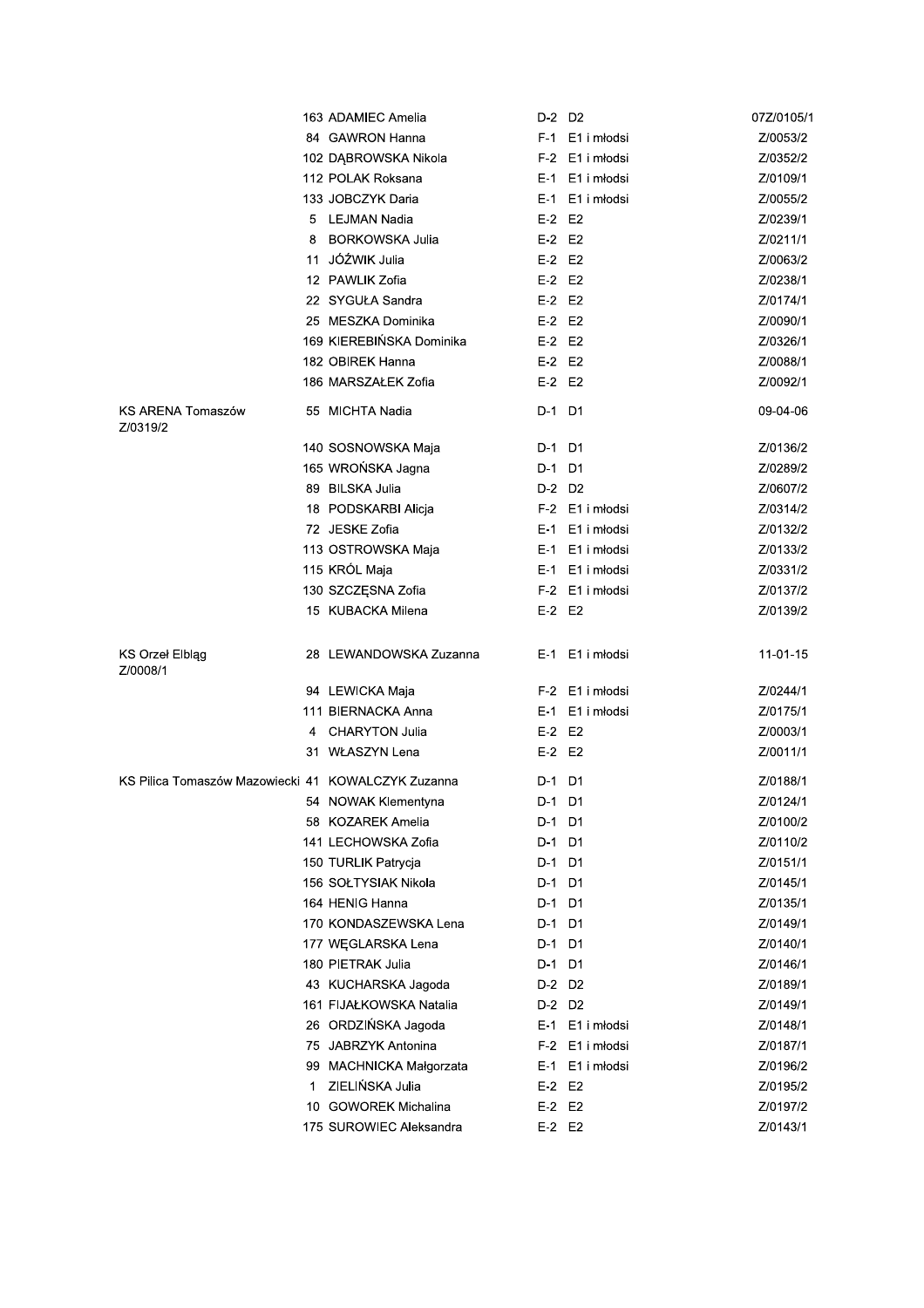| KS SNPTT 1907 Zakopane       | 117 MORAWETZ Amelia             | E-1 E1 i młodsi    | Z/0216/2 |
|------------------------------|---------------------------------|--------------------|----------|
|                              | 128 WYROBEK Aleksandra          | E1 i młodsi<br>E-1 | Z/0218/2 |
|                              | 134 RADOŃ Julia                 | E-1 E1 i młodsi    | Z/0217/2 |
| MKS Cuprum Lubin             | 60 TELATYŃSKA Hanna             | D-1 D1             | Z/0177/1 |
|                              | 62 ŁUCZEJKO Hanna               | D-1 D1             | Z/0268/1 |
|                              | 149 DWOJAK Karolina             | D-1 D1             | Z/0174/1 |
|                              | 160 BUDZAN Lena                 | D-1 D1             | Z/0176/1 |
|                              | 45 HERBUT Agnieszka             | D-2 D2             | Z/0172/1 |
|                              | 159 BUKOWSKA Klaudia            | D-2 D2             | Z/0575/2 |
|                              | 167 SADOWSKA Natalia            | D-2 D2             | Z/0178/1 |
|                              | 70 MIERZWA Klara                | E-1 E1 i młodsi    | Z/0581/2 |
|                              | 73 KOROTYSZEWSKA Lena           | F-1 E1 i młodsi    | Z/0580/2 |
|                              | 76 WAWNIKIEWICZ Ada             | F-2 E1 i młodsi    | Z/0206/2 |
|                              | 78 TELATYNSKA Małgorzata        | F-2 E1 i młodsi    | Z/0207/2 |
|                              | 86 PAŁCZAK Julia                | E-1 E1 i młodsi    | Z/0583/2 |
|                              | 107 DOLEZEK Nikola              | E-1 E1 i młodsi    | Z/0576/2 |
|                              | 127 DROZDOWSKA Klara            | E-1 E1 i młodsi    | Z/0577/2 |
|                              | SADOWSKA Lena<br>3              | $E-2$ $E2$         | Z/0179/1 |
|                              | KAMIŃSKA Pola<br>$\overline{7}$ | $E-2$ $E2$         | Z/0205/1 |
|                              | <b>HERBUT Anna</b><br>9         | $E-2$ $E2$         | Z/0171/1 |
|                              | 13 LASKA Maja                   | $E-2$ $E2$         | Z/0214/2 |
|                              | 14 FĄFROWICZ Justyna            | $E-2$ $E2$         | Z/0203/1 |
|                              | 29 KAŁKA Nikola                 | $E-2$ $E2$         | Z/0235/1 |
|                              | 30 MROZEK Weronika              | $E-2$ $E2$         | Z/0582/2 |
|                              | 33 GARBACZEWSKA Dominika        | $E-2$ $E2$         | Z/0253/1 |
| SKŁ Górnik Sanok<br>Z/0194/1 | 38 ZAJĄC Emilia                 | D-1 D1             | 08-07-30 |
|                              | 40 LIP Aleksandra               | D-1 D1             | Z/0279/1 |
|                              | 61 PYTLOWANY Maja               | D-1 D1             | Z/0248/1 |
|                              | 64 KRAWIEC Julita               | D-1 D1             | Z/0063/1 |
|                              | 69 ŁAGODZIC Zuzanna             | D-1 D1             | Z/0193/2 |
|                              | 46 STAPIŃSKA Anna               | D-2 D2             | Z/0249/1 |
|                              | 166 KOPCZAK Jagoda              | D-2 D2             | Z/0818/1 |
|                              | 168 RYSZ Maja                   | D-2 D2             | Z/0061/1 |
|                              | 74 DYDEK Oliwia                 | E-1 E1 i młodsi    | Z/0247/1 |
|                              | 81 STEC Julia                   | E1 i młodsi<br>E-1 | Z/0105/2 |
|                              | 42 CZWERENKO Justyna            | $E-2$ $E2$         | Z/0270/1 |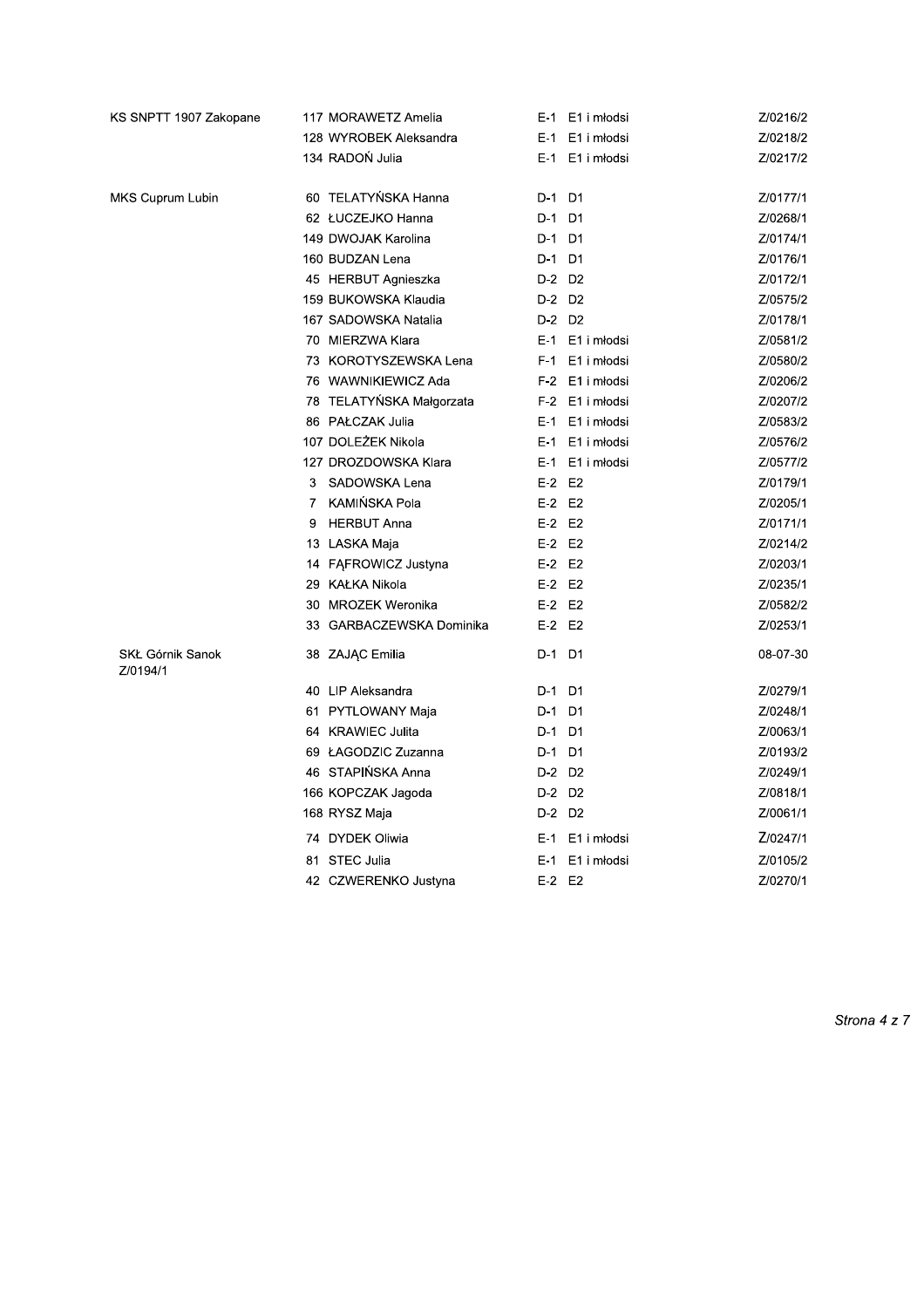| UKS 3 Milanówek            |                          | 59 | SOBCZAK Alicja     | D-1 | Z/0101/1 |
|----------------------------|--------------------------|----|--------------------|-----|----------|
|                            | 67 TUCHARZ Weronika      |    | D-1 D1             |     | Z/0049/1 |
|                            | 148 GRIŃKOW Aleksandra   |    | D-1 D1             |     | Z/0097/1 |
|                            | 155 BYLINA Olivia        |    | D-1 D1             |     | Z/0103/1 |
|                            | 103 LEJBA Kinga          |    | D-2 D2             |     | Z/0144/2 |
|                            | 172 OLSZUK Otylia        |    | D-2 D2             |     | Z/0143/2 |
|                            | 77 PERZYŃSKA Anna        |    | E-1 E1 i młodsi    |     | Z/0194/1 |
|                            | 109 CHMIELEWSKA Amelia   |    | E-1 E1 i młodsi    |     | Z/0196/1 |
|                            | 121 BORKOWSKA Antonina   |    | E-1 E1 i młodsi    |     | Z/0197/1 |
|                            | 124 MARZYŃSKA Gloria     |    | E-1 E1 i młodsi    |     | Z/0098/1 |
|                            | 23 NAPŁOSZEK Oliwia      |    | $E-2$ $E2$         |     | Z/0099/1 |
|                            | 34 GRIŃKOW Zofia         |    | $E-2$ $E2$         |     | Z/0099/1 |
|                            | 184 MICHAŁOWSKA Amelia   |    | E-2 E2             |     | Z/0198/1 |
| UKS Jedynka Tomaszów Maz.  | 51 PAWLIK Oliwia         |    | D-1 D1             |     | Z/0437/2 |
|                            | 142 LISICZKO Hanna       |    | D-1 D1             |     | Z/0447/2 |
|                            | 101 NOWACKA Anna         |    | E-1 E1 i młodsi    |     | Z/0444/2 |
|                            | 16 SULGOSTOWSKA Joanna   |    | $E-2$ $E2$         |     | Z/0439/2 |
|                            | 32 DRECHNA Aleksandra    |    | $E-2$ $E2$         |     | Z/0434/2 |
| UKS Olczanka               | 181 KOSTRZEWSKA Antonina |    | D-1 D1             |     | Z/0320/1 |
|                            | 53 GAWLAK Maria          |    | E-1 E1 i młodsi    |     | Z/0200/1 |
|                            | 96 ŁUKASZCZYK Gloria     |    | F-1 E1 i młodsi    |     | Z/0260/1 |
|                            | 110 TREBUNIA Zuzanna     |    | E-1 E1 i młodsi    |     | Z/0199/1 |
|                            | 114 CHYC-KUROS Julia     |    | F-2 E1 i młodsi    |     | Z/0122/2 |
|                            | 125 PĘKSA Zofia          |    | F-1 E1 i młodsi    |     | Z/0118/2 |
|                            | 131 GAWLAK Katarzyna     |    | F-1 E1 i młodsi    |     | Z/0121/2 |
|                            | 135 BAFIA Anna           |    | F-2 E1 i młodsi    |     | Z/0124/2 |
| UKS Orlica Duszniki Zdrój  | 56 FINC Natalia          |    | D-1 D1             |     | Z/0009/1 |
|                            | 19 BOOS Amelia           |    | D-2 D2             |     | Z/0041/1 |
|                            | 90 WOŹNIAK Kornelia      |    | D-2 D2             |     | Z/0052/1 |
|                            | 95 MAZUR Hanna           |    | D-2 D2             |     | Z/0048/1 |
|                            | 79 OSTROWSKA Antonina    |    | E-1 E1 i młodsi    |     | Z/0005/1 |
|                            | 120 SZEŁĘGA Zuzanna      |    | E-1 E1 i młodsi    |     | Z/0006/2 |
|                            | 189 CHILARSKA Oliwia     |    | E-1 E1 i młodsi    |     | Z/0608/2 |
|                            | 190 HARASIUK Amelia      |    | F-2 E1 i młodsi    |     | Z/0610/2 |
|                            | 191 LEWANDOWSKA Julia    |    | F-1 E1 i młodsi    |     | Z/0611/2 |
|                            | 192 TURCHAN Wiktoria     |    | F-2 E1 i młodsi    |     | Z/0612/2 |
|                            | 17 HALEWSKA Lili         |    | $E-2$ $E2$         |     | Z/0005/2 |
|                            | 68 JABŁOŃSKA Aleksandra  |    | E-2 E2             |     | Z/0006/1 |
|                            | 158 PANCZYSZYN Amelia    |    | $E-2$ $E2$         |     | Z/0004/1 |
|                            | 187 ZIECINA Natalia      |    | $E-2$ $E2$         |     | Z/0231/1 |
| <b>UKS Sparta Grodzisk</b> | 147 CHŁOPIK Łucja        |    | D-1 D1             |     | Z/0220/2 |
|                            | 152 BOGOCZ Bianka        |    | D-1 D1             |     | Z/0291/1 |
|                            | 171 KOSIACKA Antonina    |    | D-1 D1             |     | Z/0056/1 |
|                            | 50 GREŃ Milena           |    | D-2 D2             |     | Z/0206/1 |
|                            | 20 KACZOROWSKA Hanna     |    | E-1 E1 i młodsi    |     | Z/0069/2 |
|                            | 83 PUŁAWSKA Beata        |    | F-2 E1 i młodsi    |     | Z/0604/2 |
|                            | 100 WODZYŃSKA Maria      |    | E1 i młodsi<br>E-1 |     | Z/0180/1 |
|                            | 106 MARCINKOWSKA Lilla   |    | E-1 E1 i młodsi    |     | Z/0512/2 |
|                            | 108 KOCAN Zuzanna        |    | F-2 E1 i młodsi    |     | Z/0179/1 |
|                            | 118 JASIŃSKA Lena        |    | E-1 E1 i młodsi    |     | Z/0066/2 |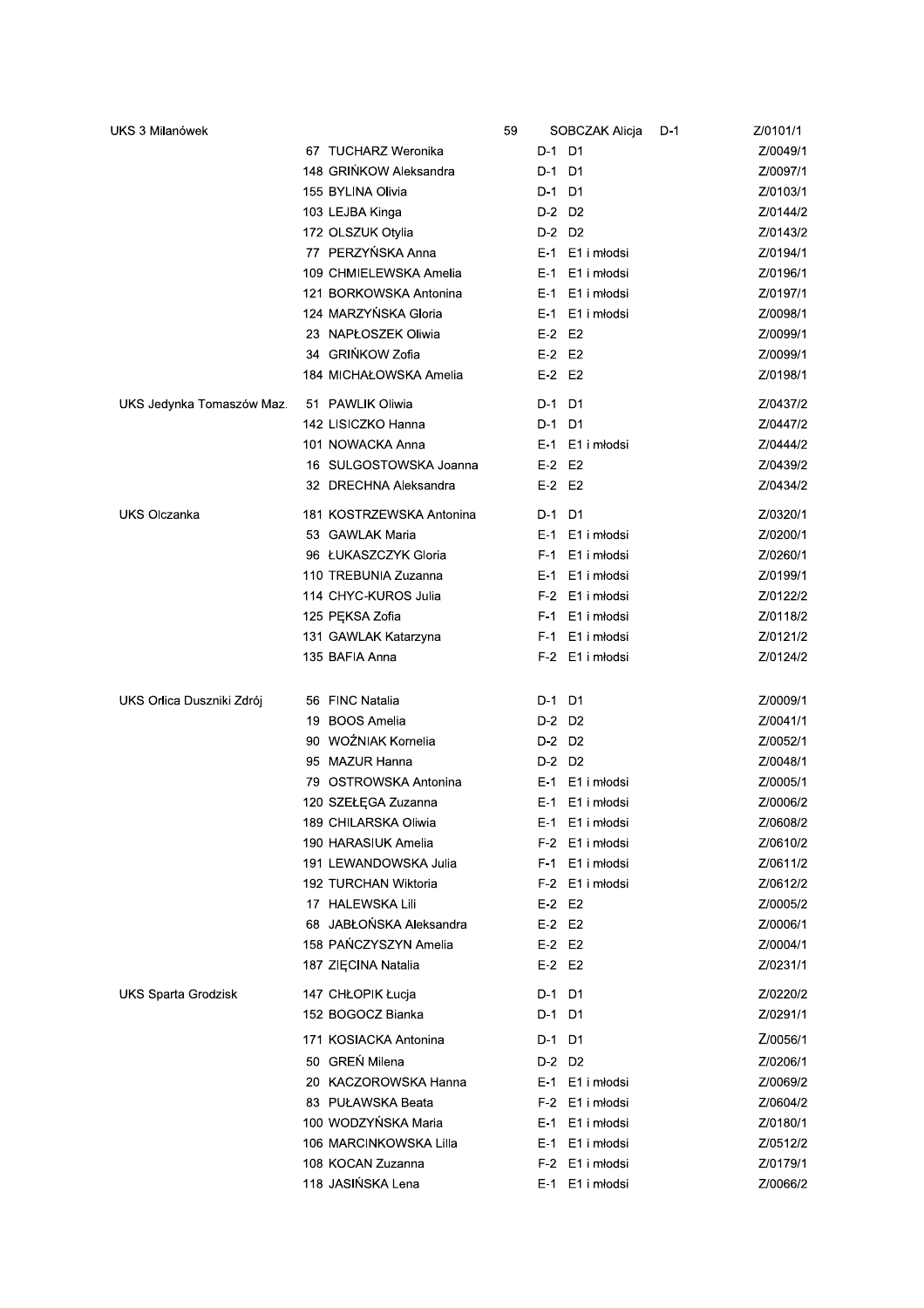|                   | 123 BLUJ Bianka                | E-1 E1 i młodsi         | Z/0258/1 |
|-------------------|--------------------------------|-------------------------|----------|
|                   | 126 KOLENDA Zofia              | E-1 E1 i młodsi         | Z/0070/2 |
|                   | 132 CUDAKIEWICZ Hanna          | E-1 E1 i młodsi         | Z/0511/2 |
|                   | 138 IWANEK Alicja              | E1 i młodsi<br>$F-2$    | Z/0181/1 |
|                   | 24 MAMCARZ Martyna             | $E-2$ $E2$              | Z/0180/1 |
|                   | 174 DZIENISIEWICZ Wiktoria     | $E-2$ $E2$              | Z/0231/1 |
|                   | 185 DOMAGAŁA Nikola            | $E-2$ $E2$              | Z/0058/1 |
| <b>UKS Znicz</b>  | 27 WALCZAK Łucja               | D-1 D1                  | Z/0567/2 |
|                   | 66 WÓJCIK Maja                 | D-1 D1                  | Z/0321/1 |
|                   | 154 KACZMARCZYK Wiktoria       | D-1 D1                  | Z/0098/1 |
|                   | 21 WRONA Lena                  | $E-2$ $E2$              | Z/0322/1 |
|                   | 183 ZYGADŁO Zofia              | $E-2$ $E2$              | Z/0097/1 |
| UKS Zryw Słomczyn | <b>MOLAK Julia</b><br>37       | D-1 D1                  | Z/0163/1 |
|                   | JANISZ Zuzanna<br>39           | D-1 D1                  | Z/0763/1 |
|                   | JAROSZEWICZ Julia<br>57        | $D-1$<br>D <sub>1</sub> | Z/0046/1 |
|                   | 63 GRZELKA Olga                | D-1 D1                  | Z/0045/1 |
|                   | <b>GRZANECKA Matylda</b><br>65 | D-1 D1                  | Z/0761/1 |
|                   | 47 WOŹNIAK Julia               | D-2 D2                  | Z/0779/1 |
|                   | 137 PUŁECKA Nina               | F-2 E1 i młodsi         | Z/0090/1 |

Mężczyźni

| Klub                                          | Nr Nazwisko              |            | Kategoria Kategoria | Data     |
|-----------------------------------------------|--------------------------|------------|---------------------|----------|
| Numer licencji                                |                          |            |                     |          |
|                                               |                          | zawodnika  |                     |          |
|                                               |                          |            |                     |          |
| Akademia Łyżwiarstwa                          | 202 GODZIK Jakub         | D-1 D1     |                     | Z/0423/2 |
|                                               | 196 OLCZAK Marcin        | D-2 D2     |                     | Z/0166/2 |
|                                               | 235 GODZIK Łukasz        |            | F-1 E1 i młodsi     | Z/0410/2 |
|                                               | 239 GODZIK Michał        | F-1        | E1 i młodsi         | Z/0412/2 |
|                                               | 253 KOWALCZYK Hubert     |            | F-2 E1 i młodsi     | Z/0407/2 |
|                                               | 258 ROSENBAJGER Kornel   | $E-2$ $E2$ |                     | Z/0427/2 |
|                                               | 275 MOSKWA Adam          | E-2 E2     |                     | Z/0429/2 |
| Akademia Sportowego Rozwoju 211 MADEJ Bartosz |                          |            | E-1 E1 i młodsi     | Z/0123/1 |
|                                               | 268 SKONECZNY Antoni     |            | F-1 E1 i młodsi     | Z/0212/2 |
| AZS Zakopane                                  | 252 SŁOWAKIEWICZ Nikodem | D-2 D2     |                     | Z/0188/1 |
|                                               | 269 ŻYTKO Michał         |            | E-1 E1 i młodsi     | Z/0107/1 |
|                                               | 271 MAJERCZYK Michał     |            | E-1 E1 i młodsi     | Z/0043/1 |
| Fundacja ŁiSW Legia                           | 213 WEŁNICKI Mateusz     | D-1 D1     |                     | Z/0130/1 |
|                                               | 264 MICHEL Mikołaj       |            | F-2 E1 i młodsi     | Z/0092/2 |
| IUKS Dziewiątka Tomaszów                      | 199 CICHOCKI Alan        | D-1 D1     |                     | Z/0228/1 |
|                                               | 233 MAŁOCHA Miłosz       | D-1 D1     |                     | Z/0093/1 |
|                                               | 188 CHACHUŁA Wiktor      | D-2 D2     |                     | Z/0210/1 |
|                                               | 198 KALUSZKA Benedykt    | D-2 D2     |                     | Z/0166/1 |
|                                               | 221 STAŃDO Maciej        | D-2 D2     |                     | Z/0083/1 |
|                                               | 214 LEGENCKI Aleksander  |            | F-1 E1 i młodsi     | Z/0213/2 |
|                                               | 232 LEGENCKI Wiktor      |            | F-2 E1 i młodsi     | Z/0165/1 |

234 MATERA Alex

E-1 E1 i młodsi

#### **LISTA UCZESTNIKÓW**

Z/0091/1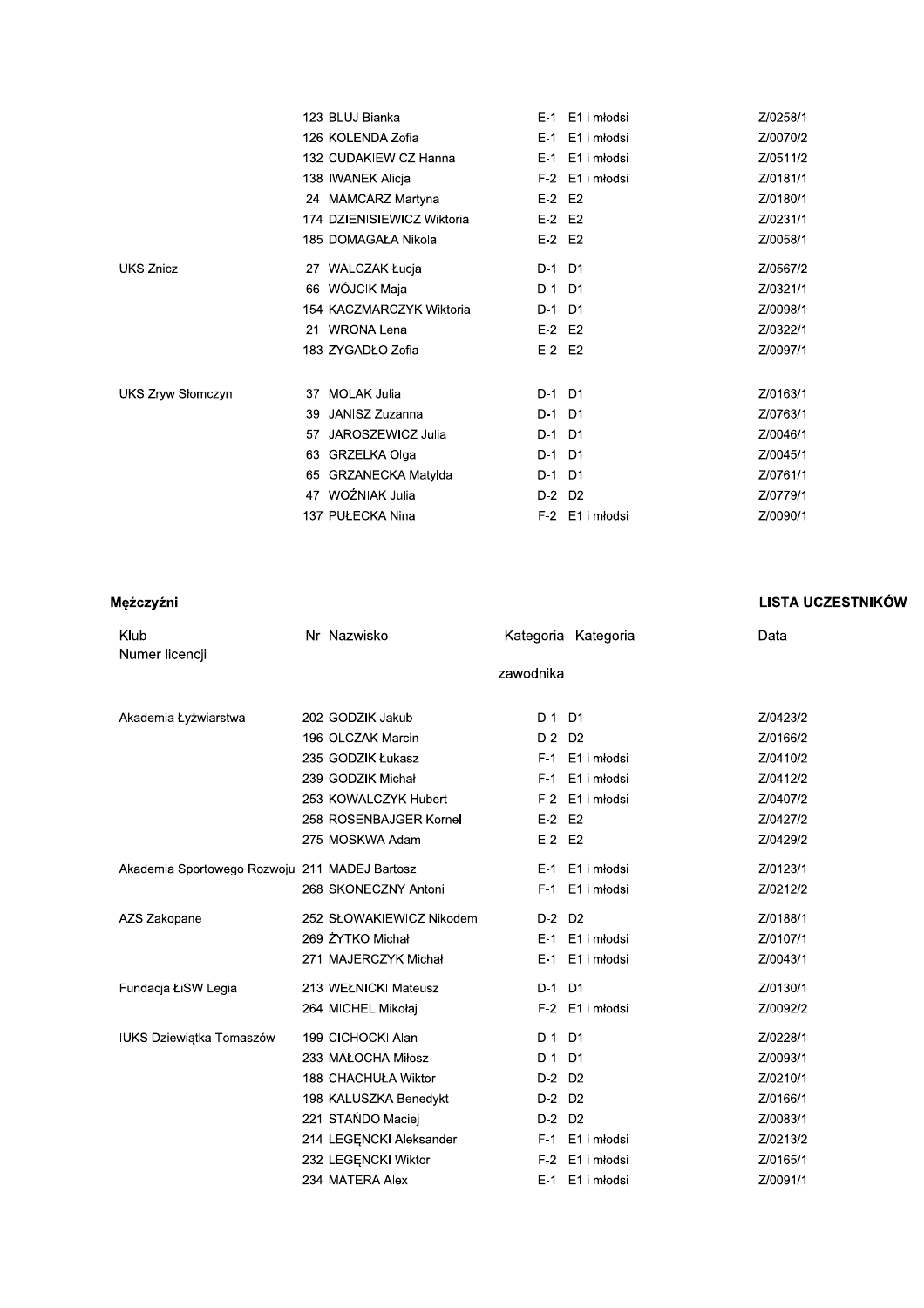|                                                  | 240 JAKÓBCZYK Natan           |            | F-2 E1 i młodsi | Z/0064/2 |
|--------------------------------------------------|-------------------------------|------------|-----------------|----------|
|                                                  | 270 POKRYWA Kacper            |            | E-1 E1 i młodsi | Z/0237/1 |
|                                                  | 272 MODZELEWSKI Jan           |            | E-1 E1 i młodsi | Z/0089/1 |
|                                                  | 276 JOBCZYK Wiktor            |            | F-2 E1 i młodsi | Z/0359/2 |
|                                                  | 263 MAZUREK Mateusz           | $E-2$ $E2$ |                 | Z/0148/1 |
| KS ARENA Tomaszów                                | 250 SZCZĘSNY Maciej           | D-2 D2     |                 | Z/0138/2 |
|                                                  | 251 PODSKARBI Jan             | D-2 D2     |                 | Z/0135/2 |
|                                                  | 208 MARCHEWKA Michał          | $E-2$ $E2$ |                 | Z/0323/2 |
| <b>KS Orzel Elbląg</b>                           | 191 MIRZAŁEK Filip            | D-1 D1     |                 | Z/0076/1 |
|                                                  | 209 WOŁEK Aleksander          | D-1 D1     |                 | Z/0012/1 |
|                                                  | 206 KLUCZNIK Gabriel          | $E-2$ $E2$ |                 | Z/0259/1 |
|                                                  |                               |            |                 |          |
| KS Pilica Tomaszów Mazowiecki 200 KUBACKI Antoni |                               | D-1 D1     |                 | Z/0241/1 |
|                                                  | 219 ŚLUSARSKI Miłosz          | D-1 D1     |                 | Z/0142/1 |
|                                                  | 193 WYMYSŁO Bartłomiej        | D-2 D2     |                 | Z/0147/1 |
|                                                  | 249 AMBROZIK Oliwier          | D-2 D2     |                 | Z/0124/1 |
|                                                  | 237 WIKTOROWICZ Piotr         |            | F-2 E1 i młodsi | Z/0199/2 |
|                                                  | 254 BAJEROWSKI Mateusz        |            | E-1 E1 i młodsi | Z/0198/2 |
|                                                  | 274 CIEŚLAK Gromosław         |            | F-1 E1 i młodsi | Z/0099/2 |
|                                                  | 215 JABŁOŃSKI Franciszek      | $E-2$ $E2$ |                 | Z/0191/1 |
| KS SNPTT 1907 Zakopane                           | 216 RUMIAN Max                | D-1 D1     |                 | Z/0219/2 |
|                                                  | 243 GĄSIENICA Sebastian       |            | F-2 E1 i młodsi | Z/0257/1 |
| MKS Cuprum Lubin                                 | 223 DZIKI Franciszek          | D-1 D1     |                 | Z/0218/1 |
|                                                  | 201 STAROWICZ Adam            | $E-2$ $E2$ |                 | Z/0208/2 |
|                                                  | 204 POLNY Kacper              | $E-2$ $E2$ |                 | Z/0184/1 |
|                                                  | 205 KAMIŃSKI Aleksander       | $E-2$ $E2$ |                 | Z/0579/2 |
|                                                  | 212 GRZYB Mateusz             | $E-2$ $E2$ |                 | Z/0578/2 |
|                                                  | 227 BUDZIŃSKI Fabian          | $E-2$ $E2$ |                 | Z/0256/1 |
|                                                  | 256 SEKULA Gabriel            | $E-2$ $E2$ |                 | Z/0209/2 |
|                                                  | 259 WACHOWSKI Karol           | $E-2$ $E2$ |                 | Z/0040/1 |
|                                                  | 262 BURKNAP-PIOTROWICZ Brajan | $E-2$ $E2$ |                 | Z/0232/1 |
| MKS Korona Wilanów                               | 230 KRÓLIKOWSKI Stanisław     | D-2 D2     |                 | Z/0553/1 |
| SKŁ Górnik Sanok                                 | 190 PŁODZIEŃ Krystian         | D-1 D1     |                 | Z/0190/1 |
|                                                  | 242 PODCZERWIŃSKI Olaf        |            | F-2 E1 i młodsi | Z/0280/1 |
|                                                  | 257 SYNOWIEC Tomasz           | $E-2$ $E2$ |                 | Z/0278/1 |
|                                                  |                               |            |                 |          |
| UKS 3 Milanówek                                  | 192 TUCHARZ Michał            | D-1 D1     |                 | Z/0052/1 |
|                                                  | 246 MARZYNSKI Franciszek      | D-2 D2     |                 | Z/0043/1 |
| UKS Jedynka Tomaszów Maz.                        | 245 WARDA Tymoteusz           |            | E-1 E1 i młodsi | Z/0441/2 |
|                                                  | 255 PSUT Filip                | $E-2$ $E2$ |                 | Z/0443/2 |
| UKS Olczanka                                     | 277 ŁUKASZCZYK Maciej         |            | F-1 E1 i młodsi | Z/0613/2 |
|                                                  | 226 PEKSA Marcin              | E-2 E2     |                 | Z/0310/1 |
| UKS Orlica Duszniki Zdrój                        | 195 BEDNARZ Jakub             | D-1 D1     |                 | Z/0008/1 |
|                                                  | 220 ŁAMASZ Adam               | D-1 D1     |                 | Z/0051/1 |
| UKS Orly Zakopane                                | 241 BYLINKA Mateusz           |            | E-1 E1 i młodsi | Z/0126/1 |
| <b>UKS Sparta Grodzisk</b><br>Z/0054/1           | 207 WECŁAWEK Kryspin          | D-1 D1     |                 | 09-01-05 |
|                                                  | 210 GRZYWACZ Aleksander       | D-1 D1     |                 | Z/0292/1 |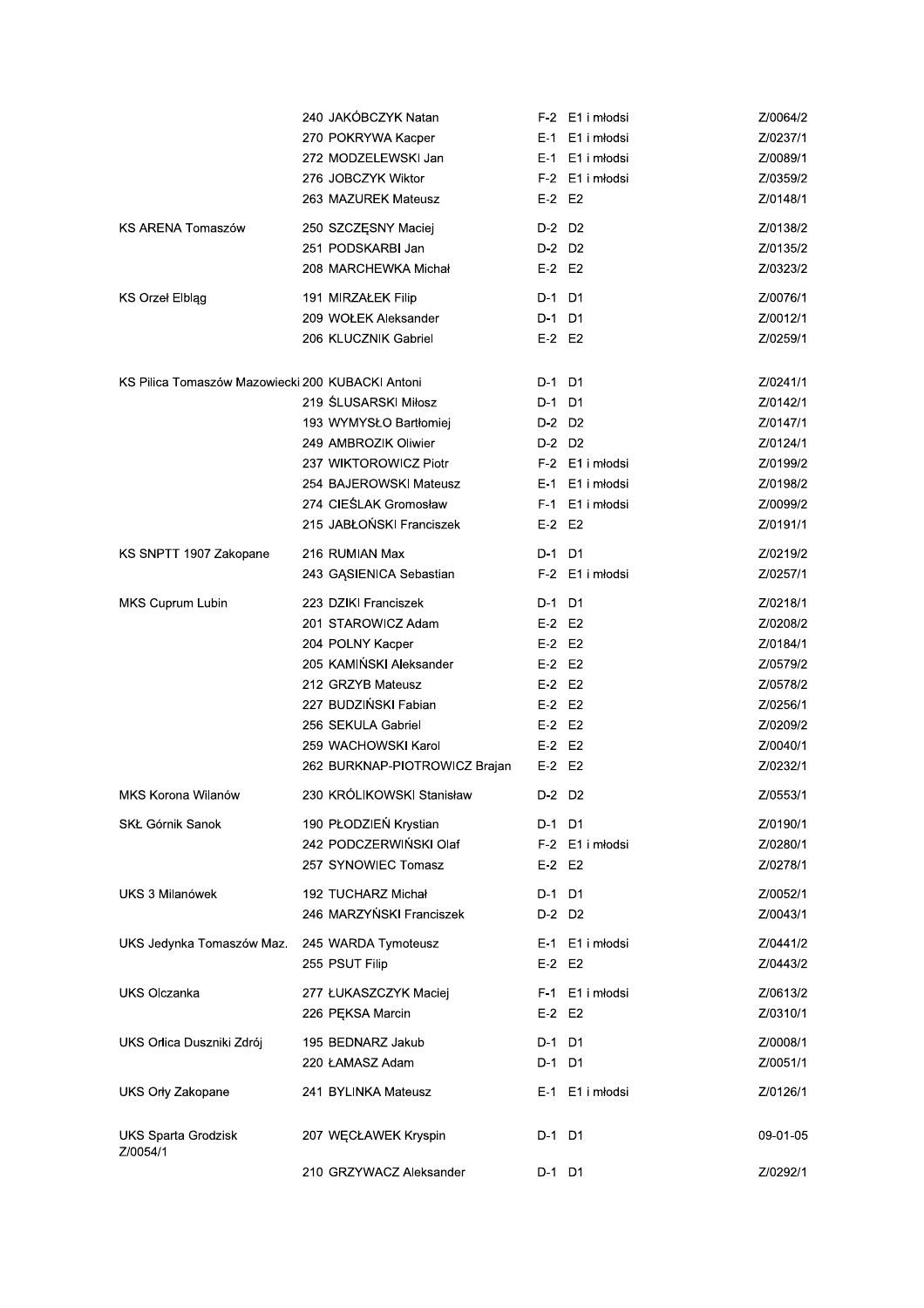|                          | 217 TOMICZAK Wojciech              | D-1 D1          | Z/0057/1 |
|--------------------------|------------------------------------|-----------------|----------|
|                          | 218 PUŁAWSKI Jakub                 | D-1 D1          | Z/0059/1 |
|                          | 197 LIPIŃSKI Jakub<br>Z/0179/1     | D-2 D2          | 08-04-09 |
|                          | 247 GRZELAK Andrzej<br>Z/0213/1    | D-2 D2          | 08-01-07 |
|                          | 248 KLONOWSKI Mikołaj<br>Z/0214/1  | D-2 D2          | 07-09-12 |
|                          | 244 TOMICZAK Witold<br>Z/0249/1    | F-1 E1 i młodsi | 13-01-04 |
|                          | 265 CHMURA Stanisław<br>Z/0183/1   | F-2 E1 i młodsi | 12-01-06 |
|                          | 266 MARCINKOWSKI Aleks<br>Z/0242/1 | F-1 E1 i młodsi | 12-12-24 |
|                          | 267 IWANEK Aleksander<br>Z/0182/1  | F-1 E1 i młodsi | 13-03-01 |
|                          | 273 JASIŃSKI Tymon<br>Z/0067/2     | F-1 E1 i młodsi | 12-07-23 |
|                          | 224 WECŁAWEK Marcel<br>Z/0178/1    | $E-2$ $E2$      | 10-04-19 |
|                          | 228 KOCAN Przemysław<br>Z/0061/1   | $E-2$ $E2$      | 09-12-28 |
|                          | 229 MAMCARZ Mateusz<br>Z/0181/1    | $E-2$ $E2$      | 09-11-14 |
| <b>UKS Znicz</b>         | 189 WCISŁO Oliwier                 | D-1 D1          | Z/0323/1 |
|                          | 203 WŁODARSKI Dominik              | D-1 D1          | Z/0100/1 |
|                          | 231 BATOR Kryspin                  | D-1 D1          | Z/0319/1 |
|                          | 222 BERNAT Antoni                  | D-2 D2          | Z/0101/1 |
|                          | 260 SKIMINA Wojciech               | E-1 E1 i młodsi | Z/0241/1 |
|                          | 225 MORAWA Piotr                   | $E-2$ $E2$      | Z/0099/1 |
| <b>UKS Zryw Słomczyn</b> | 238 GRZANECKI Miłosz               | F-2 E1 i młodsi | Z/0092/1 |
|                          | 261 DĄBROWSKI Mateusz              | E-1 E1 i młodsi | Z/0044/1 |
| <b>WMKS Olsztyn</b>      | 194 RICHTER Aleksander             | D-2 D2          | Z/0007/1 |
| WTŁ Stegny Warszawa      | 236 ZALEWSKI Igor                  | F-1 E1 i młodsi | Z/0505   |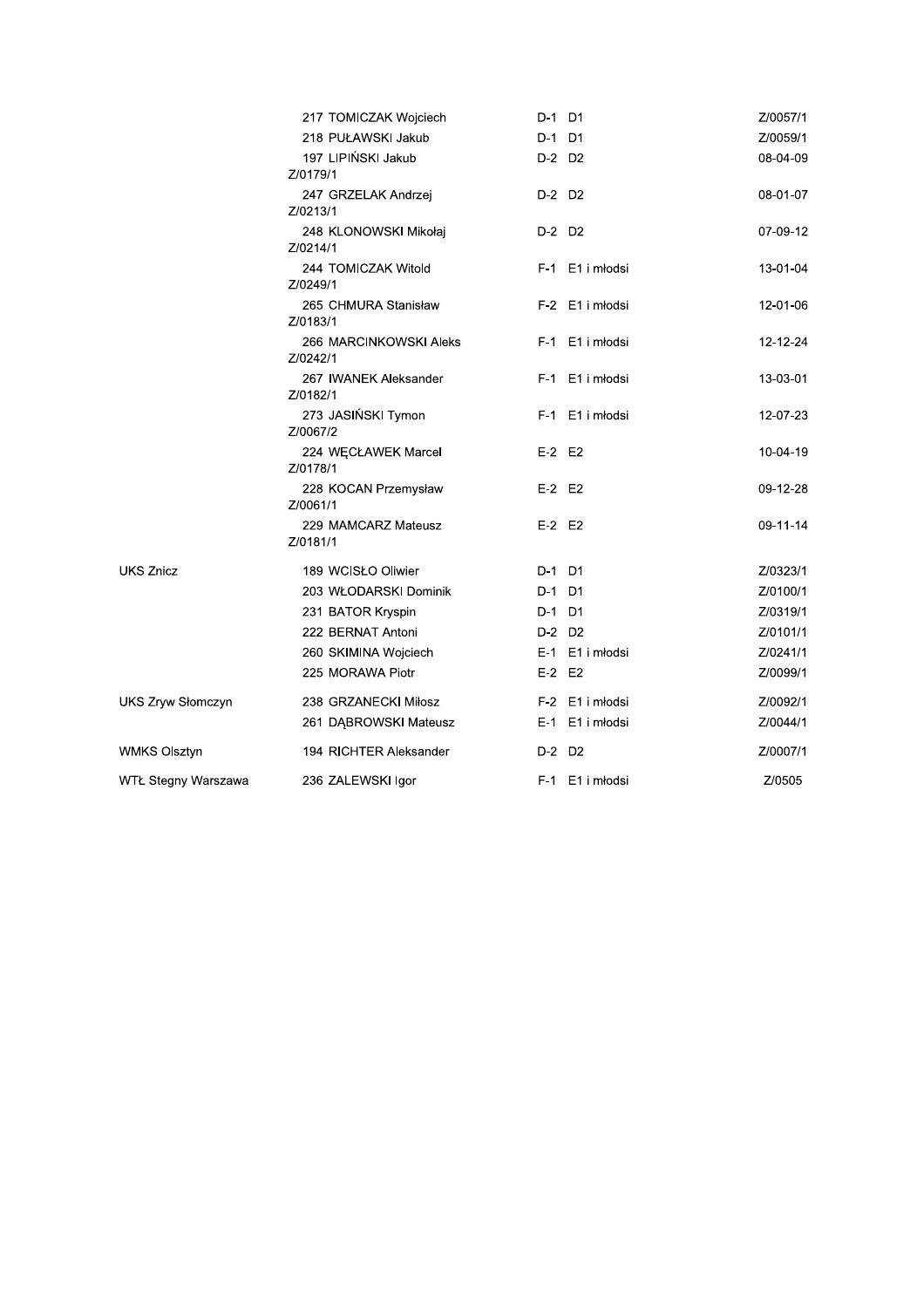# Ogolnopolskie Zawody Dzieci "I Ty Zostaniesz Mistrzem

|          |              |          |                                         |                | Ogólnopolskie Zawody Dzieci                          |                      |           |                         |                     |               |
|----------|--------------|----------|-----------------------------------------|----------------|------------------------------------------------------|----------------------|-----------|-------------------------|---------------------|---------------|
|          |              |          |                                         |                | "I Ty Zostaniesz Mistrzem"                           |                      |           |                         |                     |               |
|          |              |          |                                         |                |                                                      |                      |           |                         |                     |               |
|          |              |          |                                         |                | 23-24/01/2021 Tomaszów Maz.                          |                      |           |                         |                     |               |
|          |              |          |                                         |                |                                                      |                      |           |                         |                     |               |
|          |              |          |                                         |                |                                                      |                      |           |                         |                     |               |
|          |              |          |                                         |                |                                                      |                      |           |                         |                     |               |
|          |              |          |                                         |                |                                                      |                      |           |                         |                     |               |
|          |              |          | 100m - Kobiety, E1 i młodsi (1 bieg)    |                |                                                      |                      |           |                         | <b>WYNIKI BIEGU</b> |               |
| Lp       | Pr/Tr        |          | Nr Nazwisko                             | Kategoria Klub |                                                      | Czas                 |           | Punktacja<br>wielobojow |                     | Strata Punkty |
| 1.       | 32/Z         | 71       | <b>KOBUS Agata</b>                      | $E-1$          | Akademia Sportowego Rozwo                            | 12.52                | <b>PR</b> | 12.520                  |                     | 9             |
| 2        | 32/W         |          | 124 MARZYŃSKA Gloria                    | $E-1$          | UKS 3 Milanówek                                      | 12.77                | <b>PR</b> | 12.770                  | 0.250               | 7             |
| 3        | 31/N         |          | 113 OSTROWSKA Maja                      | $E-1$          | KS ARENA Tomaszów Mazo                               | 13.07                | <b>PR</b> | 13.070                  | 0.550               | 5             |
| 4        | 33/N         |          | 112 POLAK Roksana                       | $E-1$          | IUKS Dziewiątka Tomaszów                             | 13.23                | <b>PR</b> | 13.230                  | 0.710               | 4             |
| 5        | 31/Z         |          | 188 STRZYŻ Liliana                      | $F-2$          | Akademia Sportowego Rozwo                            | 13.26                | PR        | 13.260                  | 0.740               | 3             |
| 6        | 33/Z         | 98       | KACZOR Natasza                          | $F-2$          | Akademia Sportowego Rozwo                            | 13.29                | PR        | 13.290                  | 0.770               | 3             |
| 7        | 29/W         |          | 138 IWANEK Alicja                       | $F-2$          | UKS Sparta Grodzisk Mazowi                           | 13.33                | PR        | 13.330                  | 0.810               | 2             |
| 8        | 28/W         | 74       | DYDEK Oliwia                            | $E-1$          | SKŁ Górnik Sanok                                     | 13.34                | PR        | 13.340                  | 0.820               | 2             |
| 9        | 30/Z         | 77       | PERZYŃSKA Anna                          | $E-1$          | UKS 3 Milanówek                                      | 13.37                | <b>PR</b> | 13.370                  | 0.850               | 1             |
| 10       | 28/Z         | 99       | MACHNICKA Małgorzata                    | $E-1$          | KS Pilica Tomaszów Mazowie                           | 13.56                | <b>PR</b> | 13.560                  | 1.040               | 1             |
| 11       | 30/W         | 129      | MILNIKIEL Wiktoria                      | $F-2$          | Akademia Sportowego Rozwo                            | 13.58                | <b>PR</b> | 13.580                  | 1.060               | 1             |
| 12       | 9/N          | 94       | LEWICKA Maja                            | $F-2$          | <b>KS Orzel Elbląg</b>                               | 13.62                | <b>PR</b> | 13.620                  | 1.100               | 1             |
| 13       | 27/Z         | 81       | STEC Julia                              | $E-1$          | SKŁ Górnik Sanok                                     | 13.72 PR             |           | 13.720                  | 1.200               |               |
| 14       | 29/Z         |          | 118 JASIŃSKA Lena                       | $E-1$          | UKS Sparta Grodzisk Mazowi                           | 13.79                | PR        | 13.790                  | 1.270               |               |
| 15       | 26/Z         |          | 100 WODZYŃSKA Maria                     | $E-1$          | UKS Sparta Grodzisk Mazowi                           | 13.82                | PR        | 13.820                  | 1.300               |               |
| 16       | 3/Z          |          | 105 CZAJKOWSKA Michalina                | $F-2$          | Akademia Sportowego Rozwo                            | 13.87 PR             |           | 13.870                  | 1.350               |               |
| 17       | 20/Z         |          | 116 CHROBAK Hania                       | $E-1$          | AZS Zakopane                                         | 13.88                | PR        | 13.880                  | 1.360               |               |
| 18       | 23/W<br>26/W |          | 137 PUŁECKA Nina<br><b>GAWRON Hanna</b> | $F-2$<br>$F-1$ | UKS Zryw Słomczyn<br><b>IUKS Dziewiątka Tomaszów</b> | 14.02 PR<br>14.06 PR |           | 14.020<br>14.060        | 1.500<br>1.540      |               |
| 19<br>20 | 3/N          | 84<br>82 | LITWITZ Małgorzata                      | $E-1$          | Akademia Łyżwiarstwa Kriste                          | 14.11                | PR        | 14.110                  | 1.590               |               |
| 21       | 6/N          | 75       | JABRZYK Antonina                        | $F-2$          | KS Pilica Tomaszów Mazowie                           | 14.12                | PR        | 14.120                  | 1.600               |               |
|          | 14/Z         |          | 136 LUDWICKA Antonina                   | $F-2$          | Akademia Sportowego Rozwo                            | 14.12 PR             |           | 14.120                  | 1.600               |               |
| 23       | 22/Z         |          | 120 SZEŁĘGA Zuzanna                     | E-1            | UKS Orlica Duszniki Zdrój                            | 14.17 PR             |           | 14.170                  | 1.650               |               |
| 24       | 27/W         |          | 130 SZCZESNA Zofia                      | $F-2$          | KS ARENA Tomaszów Mazo                               | 14.23                | PR        | 14.230                  | 1.710               |               |
| 25       | 13/W         | 26       | ORDZIŃSKA Jagoda                        | $E-1$          | KS Pilica Tomaszów Mazowie                           | 14.25 PR             |           | 14.250                  | 1.730               |               |
| 26       | 23/Z         | 18       | PODSKARBI Alicja                        | $F-2$          | KS ARENA Tomaszów Mazo                               | 14.26                | PR        | 14.260                  | 1.740               |               |
| 27       | 25/Z         |          | 132 CUDAKIEWICZ Hanna                   | $E-1$          | UKS Sparta Grodzisk Mazowi                           | 14.36                | PR        | 14.360                  | 1.840               |               |
| 28       | 1/N          |          | 72 JESKE Zofia                          | $E-1$          | KS ARENA Tomaszów Mazo                               | 14.43                | PR        | 14.430                  | 1.910               |               |
| 29       | 5/N          |          | 115 KRÓL Maja                           | $E-1$          | KS ARENA Tomaszów Mazo                               | 14.44                | PR        | 14.440                  | 1.920               |               |
| 30       | 14/W         |          | 101 NOWACKA Anna                        | $E-1$          | UKS Jedynka Tomaszów Maz                             | 14.52                | PR        | 14.520                  | 2.000               |               |
| 31       | 8/Z          | 79       | OSTROWSKA Antonina                      | $E-1$          | UKS Orlica Duszniki Zdrój                            | 14.54                | PR        | 14.540                  | 2.020               |               |
| 32       | 2/N          |          | 108 KOCAN Zuzanna                       | $F-2$          | UKS Sparta Grodzisk Mazowi                           | 14.68                | PR        | 14.680                  | 2.160               |               |
| 33       | 13/Z         |          | 106 MARCINKOWSKA Lilla                  | $E-1$          | UKS Sparta Grodzisk Mazowi                           | 14.70                | PR        | 14.700                  | 2.180               |               |
| 34       | 15/Z         |          | 109 CHMIELEWSKA Amelia                  | $E-1$          | UKS 3 Milanówek                                      | 14.85 PR             |           | 14.850                  | 2.330               |               |
| 35       | 15/W         |          | 111 BIERNACKA Anna                      | $E-1$          | <b>KS Orzel Elbląg</b>                               | 14.86 PR             |           | 14.860                  | 2.340               |               |
| 36       | 4/Z          |          | 190 HARASIUK Amelia                     | $F-2$          | UKS Orlica Duszniki Zdrój                            | 14.87                |           | 14.870                  | 2.350               |               |







OZŁS TOMASZÓW MAZ.

 $23-01-2021$  Strona 1 2 12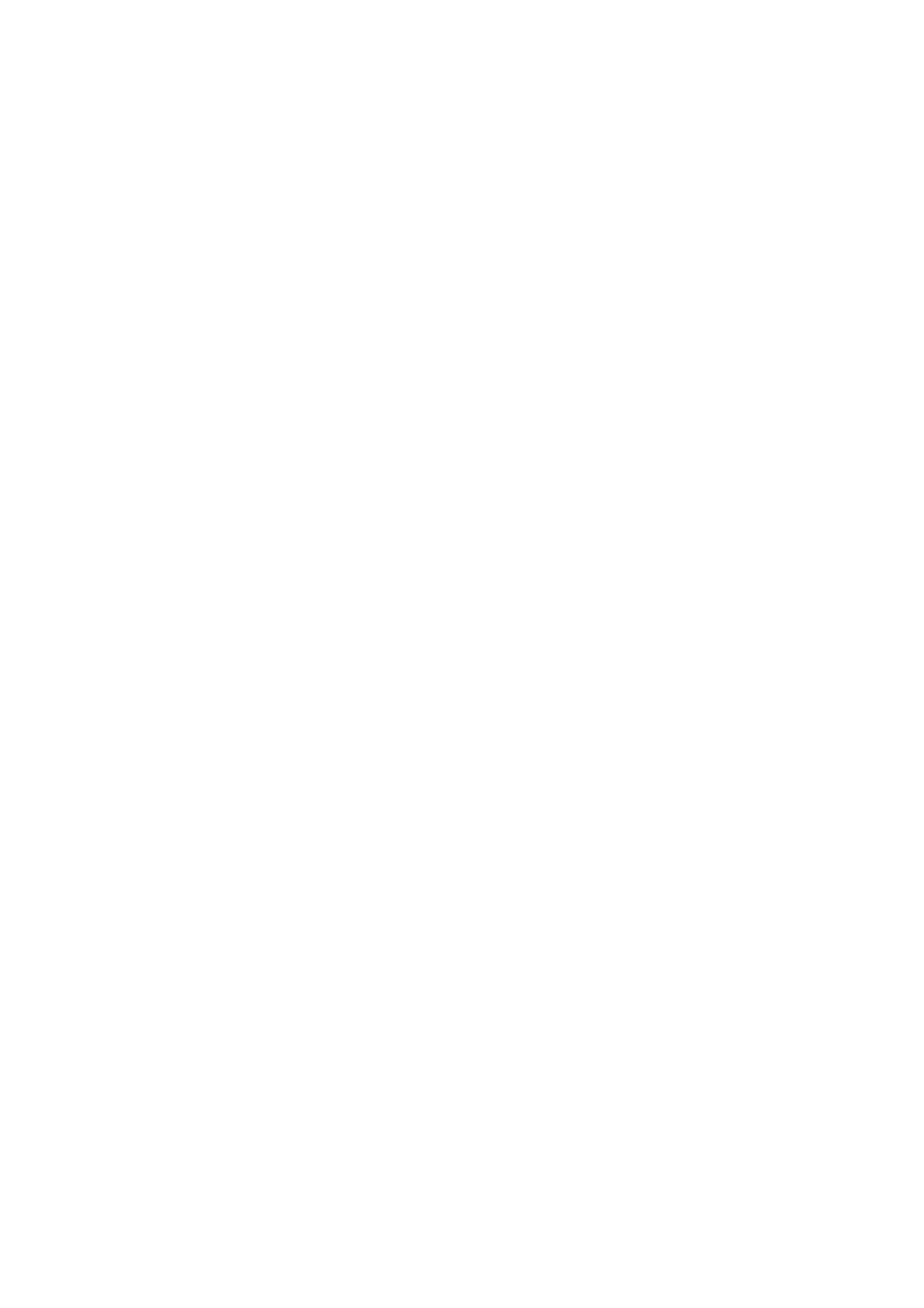100m - Kobiety, E1 i młodsi (1 bieg)

| Lp | Pr/Tr |     | Nr Nazwisko                      | Kategoria Klub |                                 | Czas     |           | Punktacja<br>wielobojow |        | Strata Punkty |
|----|-------|-----|----------------------------------|----------------|---------------------------------|----------|-----------|-------------------------|--------|---------------|
| 37 | 18/Z  |     | 78 TELATYNSKA Małgorzata         | $F-2$          | MKS Cuprum Lubin                | 14.93    | <b>PR</b> | 14.930                  | 2.410  |               |
| 38 | 12/Z  | 20  | KACZOROWSKA Hanna                | $E-1$          | UKS Sparta Grodzisk Mazowi      | 14.98    | <b>PR</b> | 14.980                  | 2.460  |               |
| 39 | 11/Z  | 80  | RADZIKOWSKA Maja                 | F-1            | Akademia Łyżwiarstwa Kriste     | 15.14    | <b>PR</b> | 15.140                  | 2.620  |               |
| 40 | 21/Z  |     | 117 MORAWETZ Amelia              | $E-1$          | KS SNPTT 1907 Zakopane          | 15.21    | <b>PR</b> | 15.210                  | 2.690  |               |
| 41 | 24/W  |     | 110 TREBUNIA Zuzanna             | $E-1$          | <b>UKS Olczanka</b>             | 15.22    | <b>PR</b> | 15.220                  | 2.700  |               |
| 42 | 11/N  | 76  | WAWNIKIEWICZ Ada                 | $F-2$          | MKS Cuprum Lubin                | 15.23    | <b>PR</b> | 15.230                  | 2.710  |               |
| 43 | 19/N  |     | 119 MOSKWA Maria                 | $F-2$          | Akademia Łyżwiarstwa Kriste     | 15.35    | <b>PR</b> | 15.350                  | 2.830  |               |
| 44 | 19/Z  |     | 127 DROZDOWSKA Klara             | $E-1$          | MKS Cuprum Lubin                | 15.38    |           | 15.380                  | 2.860  |               |
| 45 | 21/N  | 121 | <b>BORKOWSKA Antonina</b>        | $E-1$          | UKS 3 Milanówek                 | 15.49    | <b>PR</b> | 15.490                  | 2.970  |               |
| 46 | 7/N   | 85  | ŻMUDZIŃSKA Iga                   | F-2            | Akademia Łyżwiarstwa Kriste     | 15.55    | <b>PR</b> | 15.550                  | 3.030  |               |
| 47 | 10/Z  | 28  | LEWANDOWSKA Zuzanna              | $E-1$          | <b>KS Orzel Elbląg</b>          | 15.57    | <b>PR</b> | 15.570                  | 3.050  |               |
| 48 | 10/W  |     | 192 TURCHAN Wiktoria             | $F-2$          | UKS Orlica Duszniki Zdrój       | 15.70    |           | 15.700                  | 3.180  |               |
| 49 | 6/Z   | 53  | <b>GAWLAK Maria</b>              | $E-1$          | <b>UKS Olczanka</b>             | 15.87    | <b>PR</b> | 15.870                  | 3.350  |               |
| 50 | 17/N  | 83  | PUŁAWSKA Beata                   | $F-2$          | UKS Sparta Grodzisk Mazowi      | 15.93    |           | 15.930                  | 3.410  |               |
| 51 | 25/W  |     | 125 PEKSA Zofia                  | F-1            | UKS Olczanka                    | 16.01    | <b>PR</b> | 16.010                  | 3.490  |               |
| 52 | 12/N  |     | 133 JOBCZYK Daria                | E-1            | <b>IUKS Dziewiątka Tomaszów</b> | 16.07    | <b>PR</b> | 16.070                  | 3.550  |               |
| 53 | 18/N  | 2   | GASIENICA-WAWRYTKO Natali E-1    |                | AZS Zakopane                    | 16.33    |           | 16.330                  | 3.810  |               |
| 54 | 4/N   | 96  | ŁUKASZCZYK Gloria                | F-1            | UKS Olczanka                    | 16.61    | <b>PR</b> | 16.610                  | 4.090  |               |
| 55 | 9/Z   |     | 134 RADOŃ Julia                  | $E-1$          | KS SNPTT 1907 Zakopane          | 17.13    | <b>PR</b> | 17.130                  | 4.610  |               |
| 56 | 5/Z   |     | 128 WYROBEK Aleksandra           | $E-1$          | KS SNPTT 1907 Zakopane          | 17.86    | <b>PR</b> | 17.860                  | 5.340  |               |
| 57 | 20/W  | 70  | MIERZWA Klara                    | $E-1$          | MKS Cuprum Lubin                | 18.63    |           | 18.630                  | 6.110  |               |
| 58 | 16/W  |     | 191 LEWANDOWSKA Julia            | $F-1$          | UKS Orlica Duszniki Zdrój       | 18.99    |           | 18.990                  | 6.470  |               |
| 59 | 24/Z  |     | 114 CHYC-KUROS Julia             | $F-2$          | UKS Olczanka                    | 19.42    |           | 19.420                  | 6.900  |               |
| 60 | 17/Z  |     | 131 GAWLAK Katarzyna             | $F-1$          | <b>UKS Olczanka</b>             | 19.60    | <b>PR</b> | 19.600                  | 7.080  |               |
| 61 | 8/N   |     | 107 DOLEŻEK Nikola               | $E-1$          | MKS Cuprum Lubin                | 19.69    |           | 19.690                  | 7.170  |               |
| 62 | 2/Z   | 73  | KOROTYSZEWSKA Lena               | $F-1$          | MKS Cuprum Lubin                | 20.91    |           | 20.910                  | 8.390  |               |
| 63 | 22/N  |     | 189 CHILARSKA Oliwia             | $E-1$          | UKS Orlica Duszniki Zdrój       | 21.53    |           | 21.530                  | 9.010  |               |
| 64 | 16/Z  |     | 102 DABROWSKA Nikola             | $F-2$          | <b>IUKS Dziewiątka Tomaszów</b> | 22.61    |           | 22.610                  | 10.090 |               |
| 65 | 7/Z   |     | 104 MISTA Karla                  | $F-1$          | Fundacja ŁiSW Legia Warsza      | 24.79 PR |           | 24.790                  | 12.270 |               |
|    |       |     | Sylwia Okólska<br>Sedzia główny: |                |                                 |          |           |                         |        |               |

#### 23-01-2021



Starter:



Jaromir Radke



**OZŁS** TOMASZÓW MAZ.

**WYNIKI BIEGU** 

Strona 2 z 12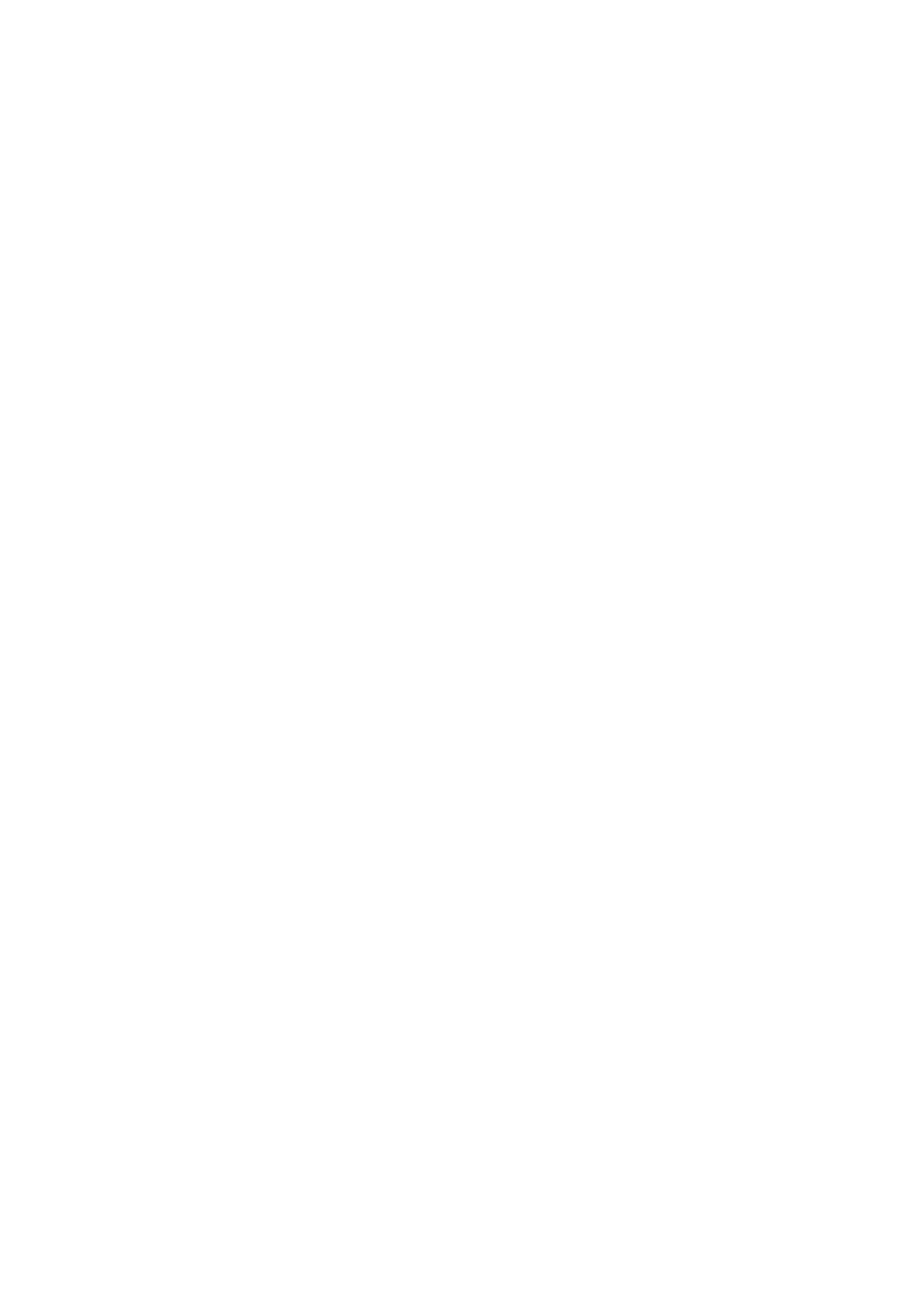300m - Kobiety, E1 i młodsi (2 bieg)

| Lp | Pr/Tr |     | Nr Nazwisko              | Kategoria Klub |                                 | Czas     |           | Punktacja<br>wielobojow |        | Strata Punkty |
|----|-------|-----|--------------------------|----------------|---------------------------------|----------|-----------|-------------------------|--------|---------------|
| 1  | 34/Z  | 71  | <b>KOBUS Agata</b>       | E-1            | Akademia Sportowego Rozwo       | 30.16 PR |           | 30.160                  |        | 9             |
| 2  | 34/W  | 124 | MARZYŃSKA Gloria         | $E-1$          | UKS 3 Milanówek                 | 31.61    | <b>PR</b> | 31.610                  | 1.450  | 7             |
| 3  | 31/Z  | 74  | <b>DYDEK Oliwia</b>      | $E-1$          | SKŁ Górnik Sanok                | 32.63    | PR        | 32.630                  | 2.470  | 5             |
| 4  | 31/N  | 77  | PERZYŃSKA Anna           | E-1            | UKS 3 Milanówek                 | 32.67    | <b>PR</b> | 32.670                  | 2.510  | 4             |
| 5  | 32/Z  |     | 112 POLAK Roksana        | E-1            | IUKS Dziewiątka Tomaszów        | 32.68    | <b>PR</b> | 32.680                  | 2.520  | 3             |
| 6  | 33/N  | 98  | <b>KACZOR Natasza</b>    | $F-2$          | Akademia Sportowego Rozwo       | 32.87    | <b>PR</b> | 32.870                  | 2.710  | 3             |
| 7  | 33/Z  |     | 188 STRZYŻ Liliana       | $F-2$          | Akademia Sportowego Rozwo       | 32.94    | <b>PR</b> | 32.940                  | 2.780  | 2             |
| 8  | 30/Z  |     | 138 IWANEK Alicja        | F-2            | UKS Sparta Grodzisk Mazowi      | 33.80    | <b>PR</b> | 33.800                  | 3.640  | 2             |
| 9  | 28/Z  |     | 113 OSTROWSKA Maja       | E-1            | KS ARENA Tomaszów Mazo          | 33.85    | <b>PR</b> | 33.850                  | 3.690  | 1             |
| 10 | 32/W  |     | 129 MILNIKIEL Wiktoria   | $F-2$          | Akademia Sportowego Rozwo       | 33.92    | <b>PR</b> | 33.920                  | 3.760  | 1             |
| 11 | 30/W  | 81  | <b>STEC Julia</b>        | $E-1$          | SKŁ Górnik Sanok                | 34.31    | <b>PR</b> | 34.310                  | 4.150  | 1             |
| 12 | 27/Z  |     | 100 WODZYNSKA Maria      | $E-1$          | UKS Sparta Grodzisk Mazowi      | 34.70    | <b>PR</b> | 34.700                  | 4.540  | 1             |
| 13 | 29/W  |     | 130 SZCZĘSNA Zofia       | $F-2$          | KS ARENA Tomaszów Mazo          | 34.97    | <b>PR</b> | 34.970                  | 4.810  |               |
| 14 | 25/W  | 99  | MACHNICKA Małgorzata     | $E-1$          | KS Pilica Tomaszów Mazowie      | 35.01    | <b>PR</b> | 35.010                  | 4.850  |               |
| 15 | 29/Z  |     | 105 CZAJKOWSKA Michalina | $F-2$          | Akademia Sportowego Rozwo       | 35.23    | PR.       | 35.230                  | 5.070  |               |
| 16 | 27/N  |     | 136 LUDWICKA Antonina    | $F-2$          | Akademia Sportowego Rozwo       | 35.66    | <b>PR</b> | 35.660                  | 5.500  |               |
| 17 | 28/W  |     | 120 SZEŁĘGA Zuzanna      | E-1            | UKS Orlica Duszniki Zdrój       | 35.71    | PR.       | 35.710                  | 5.550  |               |
| 18 | 2/N   |     | 137 PUŁECKA Nina         | F-2            | UKS Zryw Słomczyn               | 36.17    | PR        | 36.170                  | 6.010  |               |
| 19 | 19/Z  |     | 115 KRÓL Maja            | E-1            | KS ARENA Tomaszów Mazo          | 36.32    | <b>PR</b> | 36.320                  | 6.160  |               |
| 20 | 26/Z  |     | 118 JASIŃSKA Lena        | E-1            | UKS Sparta Grodzisk Mazowi      | 36.39    | <b>PR</b> | 36.390                  | 6.230  |               |
| 21 | 9/N   | 79  | OSTROWSKA Antonina       | E-1            | UKS Orlica Duszniki Zdrój       | 36.56    | <b>PR</b> | 36.560                  | 6.400  |               |
| 22 | 18/Z  | 18  | PODSKARBI Alicja         | $F-2$          | KS ARENA Tomaszów Mazo          | 36.76    | <b>PR</b> | 36.760                  | 6.600  |               |
| 23 | 13/W  |     | 108 KOCAN Zuzanna        | F-2            | UKS Sparta Grodzisk Mazowi      | 37.05    | <b>PR</b> | 37.050                  | 6.890  |               |
| 24 | 20/Z  | 75  | <b>JABRZYK Antonina</b>  | $F-2$          | KS Pilica Tomaszów Mazowie      | 37.10    | <b>PR</b> | 37.100                  | 6.940  |               |
| 25 | 18/W  | 26  | ORDZIŃSKA Jagoda         | $E-1$          | KS Pilica Tomaszów Mazowie      | 37.89    | <b>PR</b> | 37.890                  | 7.730  |               |
| 26 | 16/Z  | 84  | <b>GAWRON Hanna</b>      | $F-1$          | <b>IUKS Dziewiątka Tomaszów</b> | 37.91    | <b>PR</b> | 37.910                  | 7.750  |               |
| 27 | 23/Z  | 101 | NOWACKA Anna             | E-1            | UKS Jedynka Tomaszów Maz        | 38.02    |           | 38.020                  | 7.860  |               |
| 28 | 26/W  | 82  | LITWITZ Małgorzata       | E-1            | Akademia Łyżwiarstwa Kriste     | 38.26    | PR.       | 38.260                  | 8.100  |               |
| 29 | 20/W  |     | 116 CHROBAK Hania        | E-1            | AZS Zakopane                    | 38.88 PR |           | 38.880                  | 8.720  |               |
| 30 | 23/W  |     | 106 MARCINKOWSKA Lilla   | $E-1$          | UKS Sparta Grodzisk Mazowi      | 38.92 PR |           | 38.920                  | 8.760  |               |
| 31 | 7/N   | 28  | LEWANDOWSKA Zuzanna      | $E-1$          | <b>KS Orzel Elblag</b>          | 39.24    | <b>PR</b> | 39.240                  | 9.080  |               |
| 32 | 7/Z   | 78  | TELATYŃSKA Małgorzata    | $F-2$          | MKS Cuprum Lubin                | 39.88 PR |           | 39.880                  | 9.720  |               |
| 33 | 14/Z  | 20  | KACZOROWSKA Hanna        | $E-1$          | UKS Sparta Grodzisk Mazowi      | 40.10 PR |           | 40.100                  | 9.940  |               |
| 34 | 15/Z  | 80  | RADZIKOWSKA Maja         | $F-1$          | Akademia Łyżwiarstwa Kriste     | 40.27    | PR        | 40.270                  | 10.110 |               |
| 35 | 9/Z   | 111 | <b>BIERNACKA Anna</b>    | $E-1$          | KS Orzeł Elbląg                 | 40.31    | PR        | 40.310                  | 10.150 |               |
| 36 | 15/W  |     | 119 MOSKWA Maria         | $F-2$          | Akademia Łyżwiarstwa Kriste     | 40.44 PR |           | 40.440                  | 10.280 |               |

23-01-2021







OZŁS TOMASZÓW MAZ.

**WYNIKI BIEGU** 

Strona 3 z 12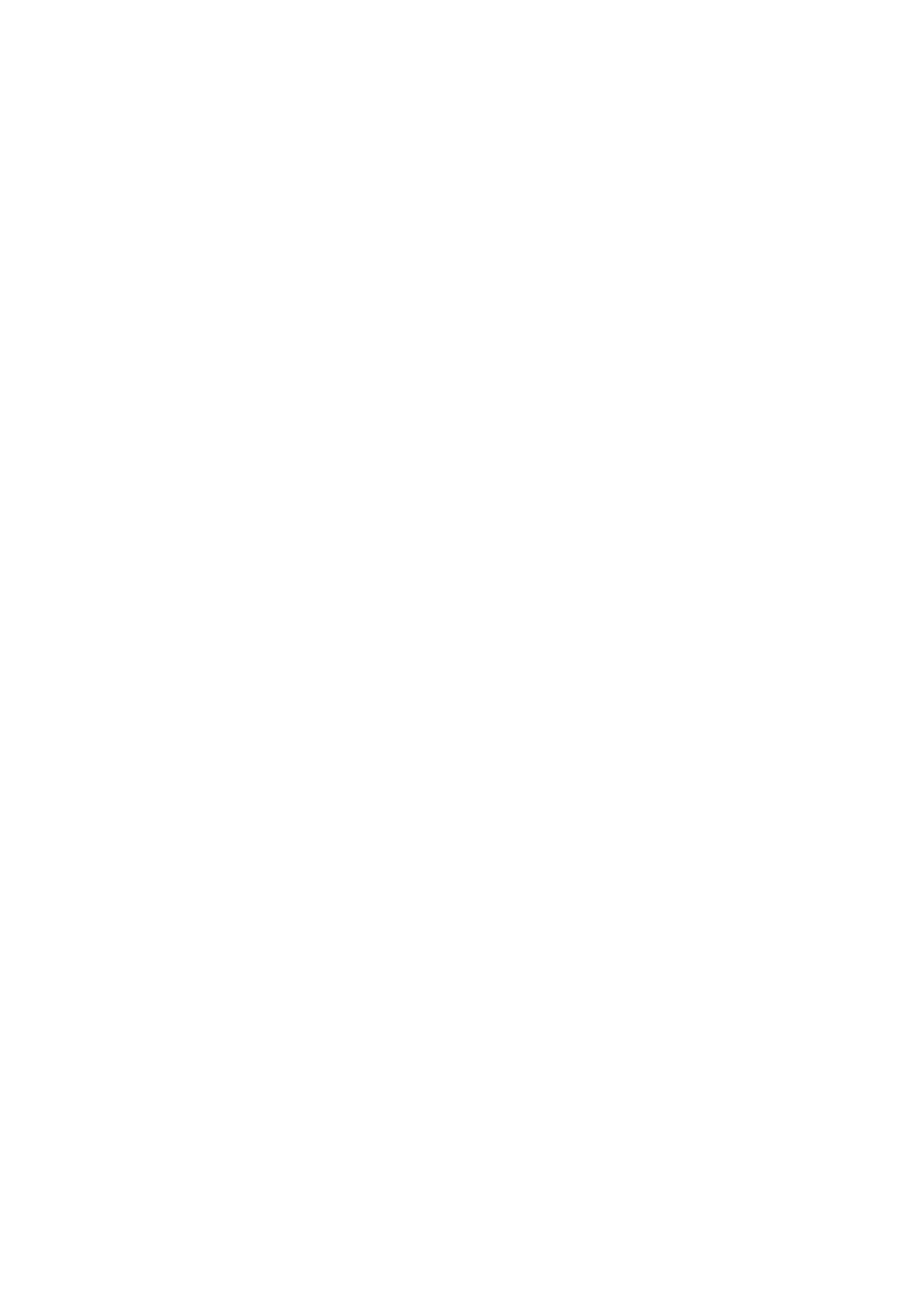300m - Kobiety, E1 i młodsi (2 bieg)

| Lp | Pr/Tr |                | Nr Nazwisko                   | Kategoria Klub |                                 | Czas       |           | Punktacja<br>wielobojow |        | Strata Punkty |
|----|-------|----------------|-------------------------------|----------------|---------------------------------|------------|-----------|-------------------------|--------|---------------|
| 37 | 12/Z  |                | 127 DROZDOWSKA Klara          | $E-1$          | MKS Cuprum Lubin                | 41.34      |           | 41.340                  | 11.180 |               |
| 38 | 6/Z   |                | 190 HARASIUK Amelia           | $F-2$          | UKS Orlica Duszniki Zdrój       | 41.44      |           | 41.440                  | 11.280 |               |
| 39 | 19/N  |                | 192 TURCHAN Wiktoria          | $F-2$          | UKS Orlica Duszniki Zdrój       | 41.49      |           | 41.490                  | 11.330 |               |
| 40 | 8/N   |                | 189 CHILARSKA Oliwia          | $E-1$          | UKS Orlica Duszniki Zdrój       | 41.72      |           | 41.720                  | 11.560 |               |
| 41 | 11/Z  | 85             | ŻMUDZIŃSKA Iga                | $F-2$          | Akademia Łyżwiarstwa Kriste     | 41.86      | - PR      | 41.860                  | 11.700 |               |
| 42 | 6/N   |                | 110 TREBUNIA Zuzanna          | E-1            | <b>UKS Olczanka</b>             | 42.30      | <b>PR</b> | 42.300                  | 12.140 |               |
| 43 | 24/Z  | 83             | PUŁAWSKA Beata                | $F-2$          | UKS Sparta Grodzisk Mazowi      | 42.54      |           | 42.540                  | 12.380 |               |
| 44 | 4/Z   |                | 109 CHMIELEWSKA Amelia        | $E-1$          | UKS 3 Milanówek                 | 42.78      | PR.       | 42.780                  | 12.620 |               |
| 45 | 5/Z   |                | 133 JOBCZYK Daria             | $E-1$          | IUKS Dziewiątka Tomaszów        | 43.05 PR   |           | 43.050                  | 12.890 |               |
| 46 | 3/Z   | 76             | WAWNIKIEWICZ Ada              | $F-2$          | MKS Cuprum Lubin                | 43.09      | <b>PR</b> | 43.090                  | 12.930 |               |
| 47 | 13/Z  | 53             | <b>GAWLAK Maria</b>           | $E-1$          | <b>UKS Olczanka</b>             | 43.30      | <b>PR</b> | 43.300                  | 13.140 |               |
| 48 | 21/N  |                | 117 MORAWETZ Amelia           | $E-1$          | KS SNPTT 1907 Zakopane          | 43.63      | <b>PR</b> | 43.630                  | 13.470 |               |
| 49 | 11/N  |                | 132 CUDAKIEWICZ Hanna         | $E-1$          | UKS Sparta Grodzisk Mazowi      | 43.64      | <b>PR</b> | 43.640                  | 13.480 |               |
| 50 | 25/Z  | $\overline{2}$ | GĄSIENICA-WAWRYTKO Natali E-1 |                | AZS Zakopane                    | 44.24      | <b>PR</b> | 44.240                  | 14.080 |               |
| 51 | 16/N  |                | 191 LEWANDOWSKA Julia         | $F-1$          | UKS Orlica Duszniki Zdrój       | 44.53      |           | 44.530                  | 14.370 |               |
| 52 | 10/Z  |                | 121 BORKOWSKA Antonina        | $E-1$          | UKS 3 Milanówek                 | 44.56      | <b>PR</b> | 44.560                  | 14.400 |               |
| 53 | 22/N  |                | 125 PEKSA Zofia               | $F-1$          | <b>UKS Olczanka</b>             | 45.61      | PR.       | 45.610                  | 15.450 |               |
| 54 | 17/N  |                | 96 ŁUKASZCZYK Gloria          | $F-1$          | <b>UKS Olczanka</b>             | 45.71      | <b>PR</b> | 45.710                  | 15.550 |               |
| 55 | 8/Z   |                | 72 JESKE Zofia                | $E-1$          | KS ARENA Tomaszów Mazo          | 46.61      | <b>PR</b> | 46.610                  | 16.450 |               |
| 56 | 14/N  |                | 134 RADOŃ Julia               | $E-1$          | KS SNPTT 1907 Zakopane          | 47.32 PR   |           | 47.320                  | 17.160 |               |
| 57 | 10/N  |                | 128 WYROBEK Aleksandra        | E-1            | KS SNPTT 1907 Zakopane          | 50.76      | <b>PR</b> | 50.760                  | 20.600 |               |
| 58 | 24/W  | 70             | MIERZWA Klara                 | $E-1$          | MKS Cuprum Lubin                | 50.96      |           | 50.960                  | 20.800 |               |
| 59 | 12/N  | 94             | LEWICKA Maja                  | $F-2$          | <b>KS Orzel Elblag</b>          | 51.41      | <b>PR</b> | 51.410                  | 21.250 |               |
| 60 | 22/Z  |                | 102 DABROWSKA Nikola          | $F-2$          | <b>IUKS Dziewiątka Tomaszów</b> | 52.16      |           | 52.160                  | 22.000 |               |
| 61 | 3/N   |                | 107 DOLEŻEK Nikola            | $E-1$          | MKS Cuprum Lubin                | 53.24      |           | 53.240                  | 23.080 |               |
| 62 | 4/N   |                | 114 CHYC-KUROS Julia          | $F-2$          | <b>UKS Olczanka</b>             | 53.25      |           | 53.250                  | 23.090 |               |
| 63 | 21/Z  |                | 104 MISTA Karla               | $F-1$          | Fundacja ŁiSW Legia Warsza      | 57.20 PR   |           | 57.200                  | 27.040 |               |
| 64 | 17/Z  | 73             | KOROTYSZEWSKA Lena            | F-1            | MKS Cuprum Lubin                | 59.18      |           | 59.180                  | 29.020 |               |
|    | 5/N   |                | 131 GAWLAK Katarzyna          | $F-1$          | <b>UKS Olczanka</b>             | <b>DSQ</b> |           |                         |        |               |
|    |       |                | Sodzia akumu — Suluia Okóleka |                |                                 |            |           |                         |        |               |

Sędzia główny: Sylwia Okólska Jaromir Radke

Starter:

**OZŁS** TOMASZÓW MAZ.









Strona 4 z 12

**WYNIKI BIEGU**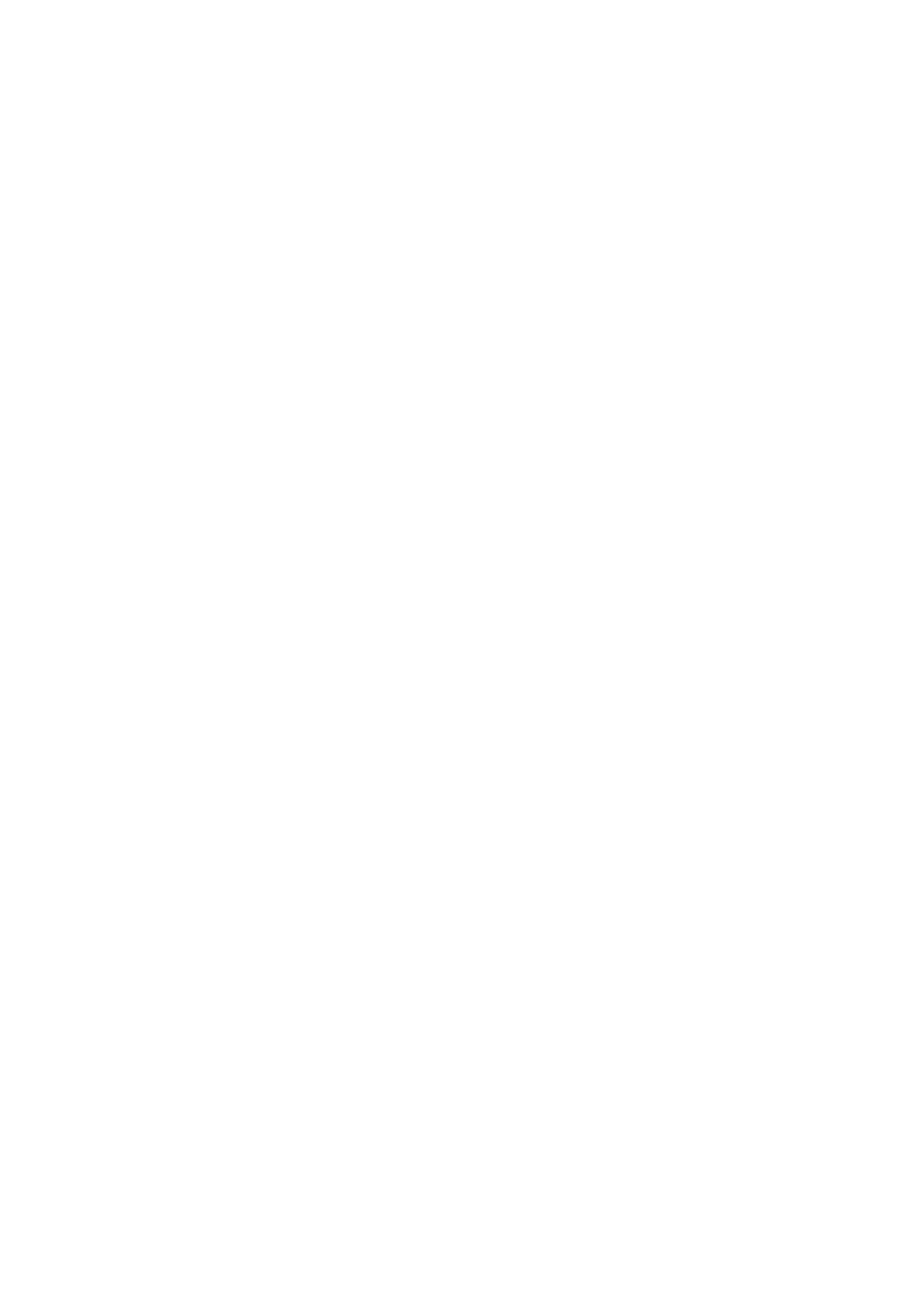100m - Kobiety, E1 i młodsi (3 bieg)

| Lp | Pr/Tr |    | Nr Nazwisko              | Kategoria Klub |                                 | Czas     |           | Punktacja<br>wielobojow |       | Strata Punkty |
|----|-------|----|--------------------------|----------------|---------------------------------|----------|-----------|-------------------------|-------|---------------|
| 1  | 33/W  | 71 | KOBUS Agata              | $E-1$          | Akademia Sportowego Rozwo       | 12.67    |           | 12.670                  |       | 9             |
| 2  | 32/W  |    | 124 MARZYŃSKA Gloria     | $E-1$          | UKS 3 Milanówek                 | 13.03    |           | 13.030                  | 0.360 | 7             |
| 3  | 31/Z  |    | 113 OSTROWSKA Maja       | E-1            | KS ARENA Tomaszów Mazo          | 13.21    |           | 13.210                  | 0.540 | 5             |
| 4  | 29/W  |    | 188 STRZYŻ Liliana       | $F-2$          | Akademia Sportowego Rozwo       | 13.22    | PR.       | 13.220                  | 0.550 | 4             |
| 5  | 31/N  | 77 | PERZYŃSKA Anna           | E-1            | UKS 3 Milanówek                 | 13.26    | <b>PR</b> | 13.260                  | 0.590 | 3             |
| 6  | 32/Z  | 74 | <b>DYDEK Oliwia</b>      | $E-1$          | SKŁ Górnik Sanok                | 13.27 PR |           | 13.270                  | 0.600 | 3             |
| 7  | 33/Z  |    | 112 POLAK Roksana        | E-1            | IUKS Dziewiątka Tomaszów        | 13.43    |           | 13.430                  | 0.760 | 2             |
| 8  | 30/W  | 98 | KACZOR Natasza           | F-2            | Akademia Sportowego Rozwo       | 13.50    |           | 13.500                  | 0.830 | 2             |
| 9  | 25/W  |    | 105 CZAJKOWSKA Michalina | $F-2$          | Akademia Sportowego Rozwo       | 13.56    | <b>PR</b> | 13.560                  | 0.890 | 1             |
| 10 | 26/W  | 99 | MACHNICKA Małgorzata     | $E-1$          | KS Pilica Tomaszów Mazowie      | 13.58    |           | 13.580                  | 0.910 | 1             |
|    | 29/Z  |    | 129 MILNIKIEL Wiktoria   | $F-2$          | Akademia Sportowego Rozwo       | 13.58    |           | 13.580                  | 0.910 | 1             |
| 12 | 28/W  | 81 | <b>STEC Julia</b>        | E-1            | SKŁ Górnik Sanok                | 13.65    | <b>PR</b> | 13.650                  | 0.980 | 1             |
| 13 | 30/Z  |    | 138 IWANEK Alicja        | F-2            | UKS Sparta Grodzisk Mazowi      | 13.70    |           | 13.700                  | 1.030 |               |
| 14 | 23/Z  | 84 | <b>GAWRON Hanna</b>      | $F-1$          | <b>IUKS Dziewiątka Tomaszów</b> | 13.76    | <b>PR</b> | 13.760                  | 1.090 |               |
| 15 | 27/N  |    | 100 WODZYŃSKA Maria      | E-1            | UKS Sparta Grodzisk Mazowi      | 13.81    | <b>PR</b> | 13.810                  | 1.140 |               |
| 16 | 27/Z  |    | 137 PUŁECKA Nina         | F-2            | <b>UKS Zryw Słomczyn</b>        | 13.82    | PR        | 13.820                  | 1.150 |               |
| 17 | 25/Z  | 75 | JABRZYK Antonina         | F-2            | KS Pilica Tomaszów Mazowie      | 13.88    | <b>PR</b> | 13.880                  | 1.210 |               |
| 18 | 4/Z   |    | 94 LEWICKA Maja          | F-2            | <b>KS Orzel Elbląg</b>          | 13.92    |           | 13.920                  | 1.250 |               |
| 19 | 24/W  |    | 136 LUDWICKA Antonina    | F-2            | Akademia Sportowego Rozwo       | 13.93    | PR        | 13.930                  | 1.260 |               |
| 20 | 28/Z  |    | 130 SZCZĘSNA Zofia       | $F-2$          | KS ARENA Tomaszów Mazo          | 14.01    | <b>PR</b> | 14.010                  | 1.340 |               |
| 21 | 22/W  |    | 118 JASIŃSKA Lena        | E-1            | UKS Sparta Grodzisk Mazowi      | 14.03    |           | 14.030                  | 1.360 |               |
| 22 | 23/W  |    | 120 SZEŁĘGA Zuzanna      | $E-1$          | UKS Orlica Duszniki Zdrój       | 14.05    | <b>PR</b> | 14.050                  | 1.380 |               |
| 23 | 22/Z  | 26 | ORDZIŃSKA Jagoda         | E-1            | KS Pilica Tomaszów Mazowie      | 14.14    | <b>PR</b> | 14.140                  | 1.470 |               |
| 24 | 9/Z   | 72 | JESKE Zofia              | E-1            | KS ARENA Tomaszów Mazo          | 14.18    | <b>PR</b> | 14.180                  | 1.510 |               |
| 25 | 26/Z  |    | 115 KRÓL Maja            | E-1            | KS ARENA Tomaszów Mazo          | 14.23    | <b>PR</b> | 14.230                  | 1.560 |               |
| 26 | 21/Z  | 82 | LITWITZ Małgorzata       | $E-1$          | Akademia Łyżwiarstwa Kriste     | 14.34    |           | 14.340                  | 1.670 |               |
| 27 | 20/W  | 79 | OSTROWSKA Antonina       | $E-1$          | UKS Orlica Duszniki Zdrój       | 14.37 PR |           | 14.370                  | 1.700 |               |
| 28 | 19/W  |    | 116 CHROBAK Hania        | E-1            | AZS Zakopane                    | 14.43    |           | 14.430                  | 1.760 |               |
| 29 | 10/N  |    | 132 CUDAKIEWICZ Hanna    | E-1            | UKS Sparta Grodzisk Mazowi      | 14.52    |           | 14.520                  | 1.850 |               |
| 30 | 13/W  |    | 190 HARASIUK Amelia      | $F-2$          | UKS Orlica Duszniki Zdrój       | 14.57    |           | 14.570                  | 1.900 |               |
| 31 | 20/Z  |    | 101 NOWACKA Anna         | $E-1$          | UKS Jedynka Tomaszów Maz        | 14.59    |           | 14.590                  | 1.920 |               |
| 32 | 21/W  | 18 | PODSKARBI Alicja         | $F-2$          | KS ARENA Tomaszów Mazo          | 14.61    |           | 14.610                  | 1.940 |               |
| 33 | 14/W  | 80 | RADZIKOWSKA Maja         | $F-1$          | Akademia Łyżwiarstwa Kriste     | 14.66    | PR        | 14.660                  | 1.990 |               |
| 34 | 16/W  | 78 | TELATYŃSKA Małgorzata    | $F-2$          | MKS Cuprum Lubin                | 14.69 PR |           | 14.690                  | 2.020 |               |
| 35 | 15/N  | 20 | KACZOROWSKA Hanna        | $E-1$          | UKS Sparta Grodzisk Mazowi      | 14.82 PR |           | 14.820                  | 2.150 |               |
| 36 | 19/Z  |    | 111 BIERNACKA Anna       | $E-1$          | KS Orzeł Elbląg                 | 14.86    |           | 14.860                  | 2.190 |               |

24-01-2021







OZŁS TOMASZÓW MAZ.

**WYNIKI BIEGU** 

Strona 5 z 12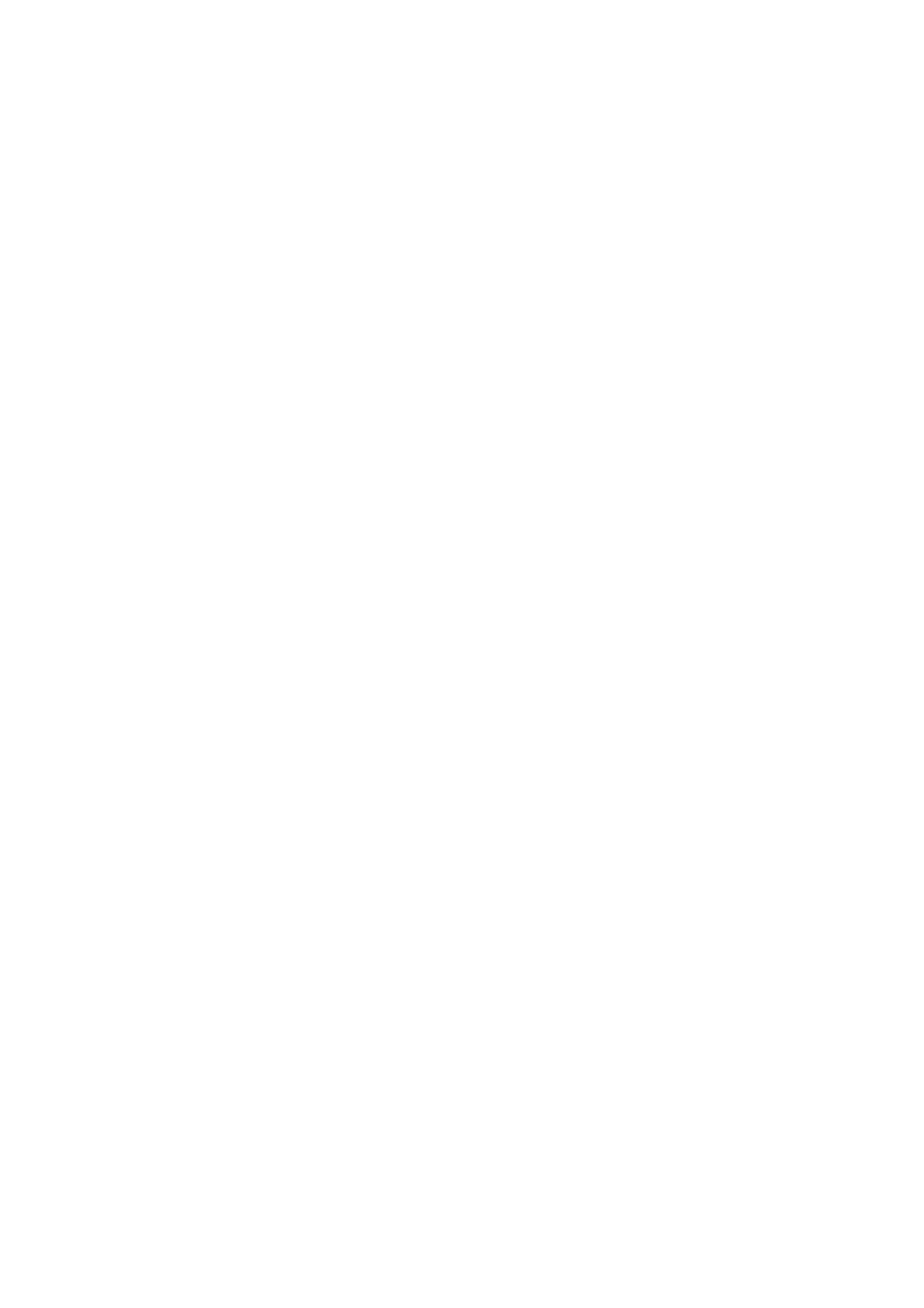100m - Kobiety, E1 i młodsi (3 bieg)

| Lp | Pr/Tr |                | Nr Nazwisko                      | Kategoria Klub |                                 | Czas     |           | Punktacja<br>wielobojow |        | Strata Punkty |
|----|-------|----------------|----------------------------------|----------------|---------------------------------|----------|-----------|-------------------------|--------|---------------|
| 37 | 18/W  |                | 106 MARCINKOWSKA Lilla           | $E-1$          | UKS Sparta Grodzisk Mazowi      | 14.89    |           | 14.890                  | 2.220  |               |
| 38 | 11/N  |                | 109 CHMIELEWSKA Amelia           | $E-1$          | UKS 3 Milanówek                 | 14.93    |           | 14.930                  | 2.260  |               |
| 39 | 15/Z  |                | 110 TREBUNIA Zuzanna             | $E-1$          | <b>UKS Olczanka</b>             | 14.95    | PR        | 14.950                  | 2.280  |               |
| 40 | 11/Z  | 121            | <b>BORKOWSKA Antonina</b>        | $E-1$          | UKS 3 Milanówek                 | 14.99    | <b>PR</b> | 14.990                  | 2.320  |               |
| 41 | 24/Z  |                | 108 KOCAN Zuzanna                | $F-2$          | UKS Sparta Grodzisk Mazowi      | 15.13    |           | 15.130                  | 2.460  |               |
| 42 | 17/Z  |                | 192 TURCHAN Wiktoria             | $F-2$          | UKS Orlica Duszniki Zdrój       | 15.15    |           | 15.150                  | 2.480  |               |
| 43 | 14/Z  | 76             | WAWNIKIEWICZ Ada                 | $F-2$          | MKS Cuprum Lubin                | 15.37    |           | 15.370                  | 2.700  |               |
| 44 | 17/N  | 28             | LEWANDOWSKA Zuzanna              | E-1            | <b>KS Orzel Elblag</b>          | 15.38    | <b>PR</b> | 15.380                  | 2.710  |               |
| 45 | 18/Z  |                | 119 MOSKWA Maria                 | $F-2$          | Akademia Łyżwiarstwa Kriste     | 15.41    |           | 15.410                  | 2.740  |               |
| 46 | 13/Z  | 83             | PUŁAWSKA Beata                   | $F-2$          | UKS Sparta Grodzisk Mazowi      | 15.62    |           | 15.620                  | 2.950  |               |
|    | 12/N  |                | 127 DROZDOWSKA Klara             | $E-1$          | MKS Cuprum Lubin                | 15.62    |           | 15.620                  | 2.950  |               |
| 48 | 9/N   |                | 117 MORAWETZ Amelia              | $E-1$          | KS SNPTT 1907 Zakopane          | 15.63    |           | 15.630                  | 2.960  |               |
| 49 | 6/Z   |                | 189 CHILARSKA Oliwia             | $E-1$          | UKS Orlica Duszniki Zdrój       | 15.65    |           | 15.650                  | 2.980  |               |
| 50 | 16/Z  | 85             | ZMUDZIŃSKA Iga                   | $F-2$          | Akademia Łyżwiarstwa Kriste     | 15.67    |           | 15.670                  | 3.000  |               |
| 51 | 12/Z  |                | 133 JOBCZYK Daria                | $E-1$          | IUKS Dziewiątka Tomaszów        | 15.85    | <b>PR</b> | 15.850                  | 3.180  |               |
| 52 | 8/N   | 53             | GAWLAK Maria                     | $E-1$          | <b>UKS Olczanka</b>             | 15.90    |           | 15.900                  | 3.230  |               |
| 53 | 10/Z  | $\overline{c}$ | GĄSIENICA-WAWRYTKO Natali E-1    |                | AZS Zakopane                    | 16.05    |           | 16.050                  | 3.380  |               |
| 54 | 8/Z   |                | 125 PEKSA Zofia                  | $F-1$          | <b>UKS Olczanka</b>             | 16.28    |           | 16.280                  | 3.610  |               |
| 55 | 5/Z   |                | 191 LEWANDOWSKA Julia            | F-1            | UKS Orlica Duszniki Zdrój       | 16.31    |           | 16.310                  | 3.640  |               |
| 56 | 4/N   |                | 102 DABROWSKA Nikola             | F-2            | <b>IUKS Dziewiątka Tomaszów</b> | 16.41    |           | 16.410                  | 3.740  |               |
| 57 | 7/Z   | 96             | ŁUKASZCZYK Gloria                | $F-1$          | UKS Olczanka                    | 16.56    | PR        | 16.560                  | 3.890  |               |
| 58 | 7/N   |                | 134 RADOŃ Julia                  | $E-1$          | KS SNPTT 1907 Zakopane          | 16.96    | <b>PR</b> | 16.960                  | 4.290  |               |
| 59 | 6/N   |                | 128 WYROBEK Aleksandra           | E-1            | KS SNPTT 1907 Zakopane          | 17.27 PR |           | 17.270                  | 4.600  |               |
| 60 | 2/Z   |                | 107 DOLEŻEK Nikola               | E-1            | MKS Cuprum Lubin                | 18.41    |           | 18.410                  | 5.740  |               |
| 61 | 5/N   |                | 114 CHYC-KUROS Julia             | $F-2$          | <b>UKS Olczanka</b>             | 18.97    |           | 18.970                  | 6.300  |               |
| 62 | 2/N   |                | 104 MISTA Karla                  | $F-1$          | Fundacja ŁiSW Legia Warsza      | 19.08    | <b>PR</b> | 19.080                  | 6.410  |               |
| 63 | 3/N   | 73             | KOROTYSZEWSKA Lena               | $F-1$          | MKS Cuprum Lubin                | 19.73    |           | 19.730                  | 7.060  |               |
| 64 | 1/W   |                | 131 GAWLAK Katarzyna             | $F-1$          | <b>UKS Olczanka</b>             | 23.20    |           | 23.200                  | 10.530 |               |
| 65 | 3/Z   | 70             | MIERZWA Klara                    | $E-1$          | MKS Cuprum Lubin                | 26.96    |           | 26.960                  | 14.290 |               |
|    |       |                | Sylwia Okólska<br>Sędzia główny: |                |                                 |          |           |                         |        |               |

Starter: Jaromir Radke



24-01-2021





**OZŁS** TOMASZÓW MAZ.

Strona 6 z 12

**WYNIKI BIEGU**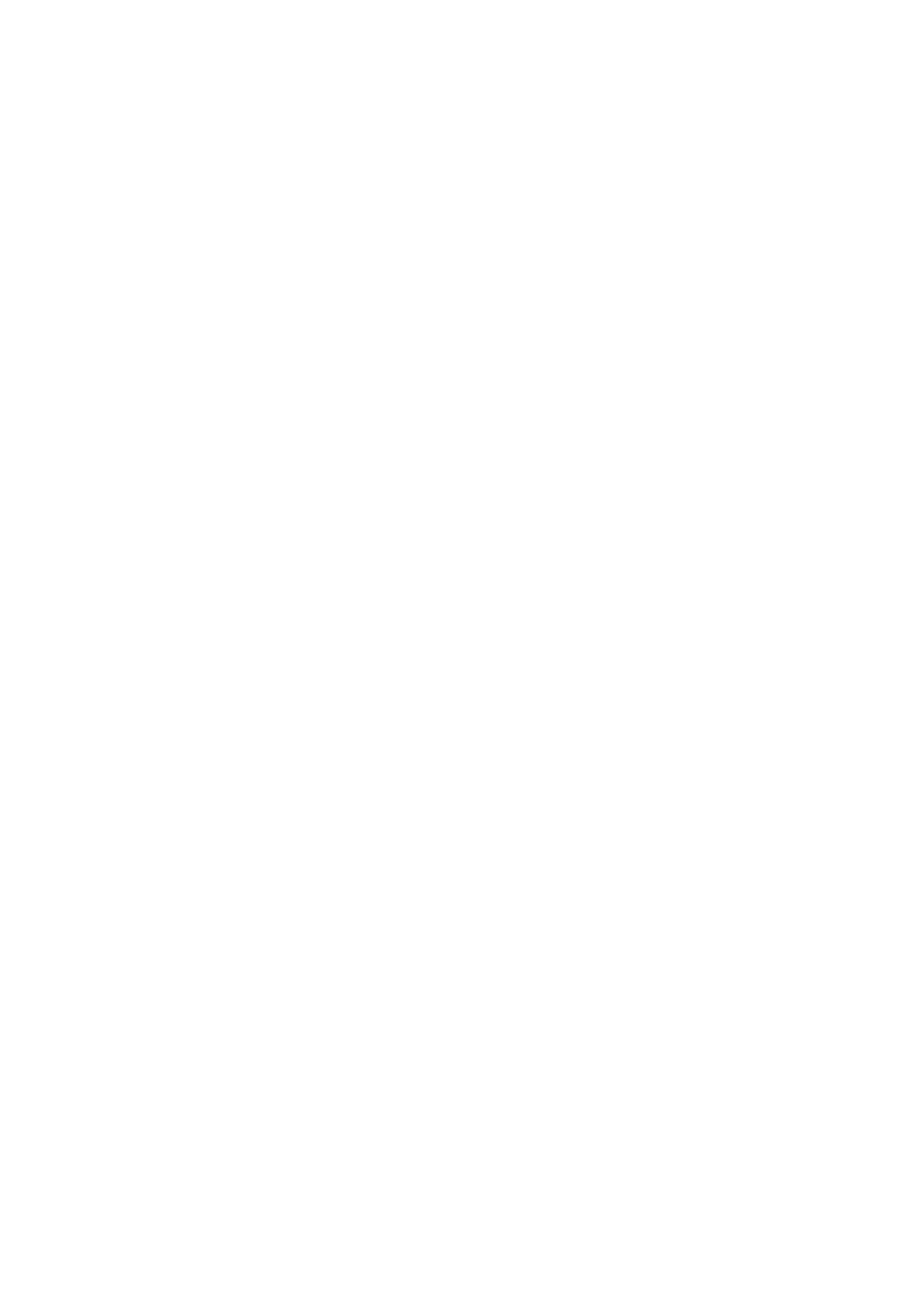300m - Kobiety, E1 i młodsi (4 bieg)

| Lp | Pr/Tr |    | Nr Nazwisko                 | Kategoria Klub |                                 | Czas     |           | Punktacja<br>wielobojow |        | Strata Punkty |
|----|-------|----|-----------------------------|----------------|---------------------------------|----------|-----------|-------------------------|--------|---------------|
| 1  | 33/W  | 71 | KOBUS Agata                 | $E-1$          | Akademia Sportowego Rozwo       | 30.29    |           | 30.290                  |        | 9             |
| 2  | 33/Z  |    | 124 MARZYŃSKA Gloria        | $E-1$          | UKS 3 Milanówek                 | 31.70    |           | 31.700                  | 1.410  | 7             |
| 3  | 32/W  | 74 | <b>DYDEK Oliwia</b>         | E-1            | SKŁ Górnik Sanok                | 32.36    | PR.       | 32.360                  | 2.070  | 5             |
| 4  | 31/N  |    | 112 POLAK Roksana           | E-1            | <b>IUKS Dziewiątka Tomaszów</b> | 32.77    |           | 32.770                  | 2.480  | 4             |
| 5  | 31/Z  | 98 | <b>KACZOR Natasza</b>       | F-2            | Akademia Sportowego Rozwo       | 33.02    |           | 33.020                  | 2.730  | 3             |
| 6  | 30/W  |    | 188 STRZYŻ Liliana          | $F-2$          | Akademia Sportowego Rozwo       | 33.19    |           | 33.190                  | 2.900  | 3             |
| 7  | 32/Z  | 77 | PERZYŃSKA Anna              | E-1            | UKS 3 Milanówek                 | 33.77    |           | 33.770                  | 3.480  | 2             |
| 8  | 29/W  |    | 113 OSTROWSKA Maja          | E-1            | KS ARENA Tomaszów Mazo          | 34.24    |           | 34.240                  | 3.950  | 2             |
| 9  | 30/Z  |    | 129 MILNIKIEL Wiktoria      | $F-2$          | Akademia Sportowego Rozwo       | 34.50    |           | 34.500                  | 4.210  | 1             |
| 10 | 28/W  |    | 138 IWANEK Alicja           | $F-2$          | UKS Sparta Grodzisk Mazowi      | 34.52    |           | 34.520                  | 4.230  | 1             |
| 11 | 26/W  |    | 105 CZAJKOWSKA Michalina    | $F-2$          | Akademia Sportowego Rozwo       | 35.35    |           | 35.350                  | 5.060  | 1             |
| 12 | 29/Z  | 81 | <b>STEC Julia</b>           | $E-1$          | SKŁ Górnik Sanok                | 35.55    |           | 35.550                  | 5.260  | 1             |
| 13 | 6/N   |    | 72 JESKE Zofia              | $E-1$          | KS ARENA Tomaszów Mazo          | 35.61    | <b>PR</b> | 35.610                  | 5.320  |               |
| 14 | 27/N  |    | 100 WODZYŃSKA Maria         | E-1            | UKS Sparta Grodzisk Mazowi      | 35.76    |           | 35.760                  | 5.470  |               |
| 15 | 24/Z  |    | 137 PUŁECKA Nina            | F-2            | <b>UKS Zryw Słomczyn</b>        | 35.85    | <b>PR</b> | 35.850                  | 5.560  |               |
| 16 | 28/Z  | 99 | <b>MACHNICKA Małgorzata</b> | E-1            | KS Pilica Tomaszów Mazowie      | 35.86    |           | 35.860                  | 5.570  |               |
| 17 | 26/Z  |    | 136 LUDWICKA Antonina       | F-2            | Akademia Sportowego Rozwo       | 35.92    |           | 35.920                  | 5.630  |               |
| 18 | 25/Z  |    | 120 SZEŁĘGA Zuzanna         | E-1            | UKS Orlica Duszniki Zdrój       | 36.05    |           | 36.050                  | 5.760  |               |
| 19 | 22/N  | 18 | PODSKARBI Alicja            | F-2            | KS ARENA Tomaszów Mazo          | 36.11    | PR        | 36.110                  | 5.820  |               |
| 20 | 24/W  |    | 115 KRÓL Maja               | E-1            | KS ARENA Tomaszów Mazo          | 36.15    | <b>PR</b> | 36.150                  | 5.860  |               |
| 21 | 21/W  | 84 | <b>GAWRON Hanna</b>         | F-1            | IUKS Dziewiątka Tomaszów        | 36.31    | <b>PR</b> | 36.310                  | 6.020  |               |
| 22 | 23/W  | 75 | JABRZYK Antonina            | $F-2$          | KS Pilica Tomaszów Mazowie      | 36.65    | <b>PR</b> | 36.650                  | 6.360  |               |
| 23 | 25/W  |    | 118 JASIŃSKA Lena           | $E-1$          | UKS Sparta Grodzisk Mazowi      | 36.69    |           | 36.690                  | 6.400  |               |
| 24 | 23/Z  | 79 | OSTROWSKA Antonina          | E-1            | UKS Orlica Duszniki Zdrój       | 36.75    |           | 36.750                  | 6.460  |               |
| 25 | 8/Z   | 94 | LEWICKA Maja                | $F-2$          | <b>KS Orzel Elblag</b>          | 36.93    | <b>PR</b> | 36.930                  | 6.640  |               |
| 26 | 22/Z  | 26 | ORDZIŃSKA Jagoda            | $E-1$          | KS Pilica Tomaszów Mazowie      | 37.13    | <b>PR</b> | 37.130                  | 6.840  |               |
| 27 | 21/Z  | 82 | LITWITZ Małgorzata          | E-1            | Akademia Łyżwiarstwa Kriste     | 37.64    | <b>PR</b> | 37.640                  | 7.350  |               |
| 28 | 18/Z  |    | 108 KOCAN Zuzanna           | $F-2$          | UKS Sparta Grodzisk Mazowi      | 37.83    |           | 37.830                  | 7.540  |               |
| 29 | 19/W  |    | 78 TELATYŃSKA Małgorzata    | F-2            | MKS Cuprum Lubin                | 38.22 PR |           | 38.220                  | 7.930  |               |
| 30 | 20/W  |    | 101 NOWACKA Anna            | $E-1$          | UKS Jedynka Tomaszów Maz        | 38.30    |           | 38.300                  | 8.010  |               |
| 31 | 19/Z  |    | 106 MARCINKOWSKA Lilla      | $E-1$          | UKS Sparta Grodzisk Mazowi      | 38.54 PR |           | 38.540                  | 8.250  |               |
| 32 | 18/W  |    | 20 KACZOROWSKA Hanna        | $E-1$          | UKS Sparta Grodzisk Mazowi      | 39.03 PR |           | 39.030                  | 8.740  |               |
| 33 | 13/Z  |    | 132 CUDAKIEWICZ Hanna       | $E-1$          | UKS Sparta Grodzisk Mazowi      | 39.21    | PR        | 39.210                  | 8.920  |               |
| 34 | 17/Z  | 28 | LEWANDOWSKA Zuzanna         | $E-1$          | KS Orzeł Elbląg                 | 39.70    |           | 39.700                  | 9.410  |               |
| 35 | 16/W  |    | 80 RADZIKOWSKA Maja         | $F-1$          | Akademia Łyżwiarstwa Kriste     | 40.13 PR |           | 40.130                  | 9.840  |               |
| 36 | 13/W  |    | 109 CHMIELEWSKA Amelia      | $E-1$          | UKS 3 Milanówek                 | 40.88 PR |           | 40.880                  | 10.590 |               |

24-01-2021







OZŁS TOMASZÓW MAZ.

#### **WYNIKI BIEGU**

Strona 7 z 12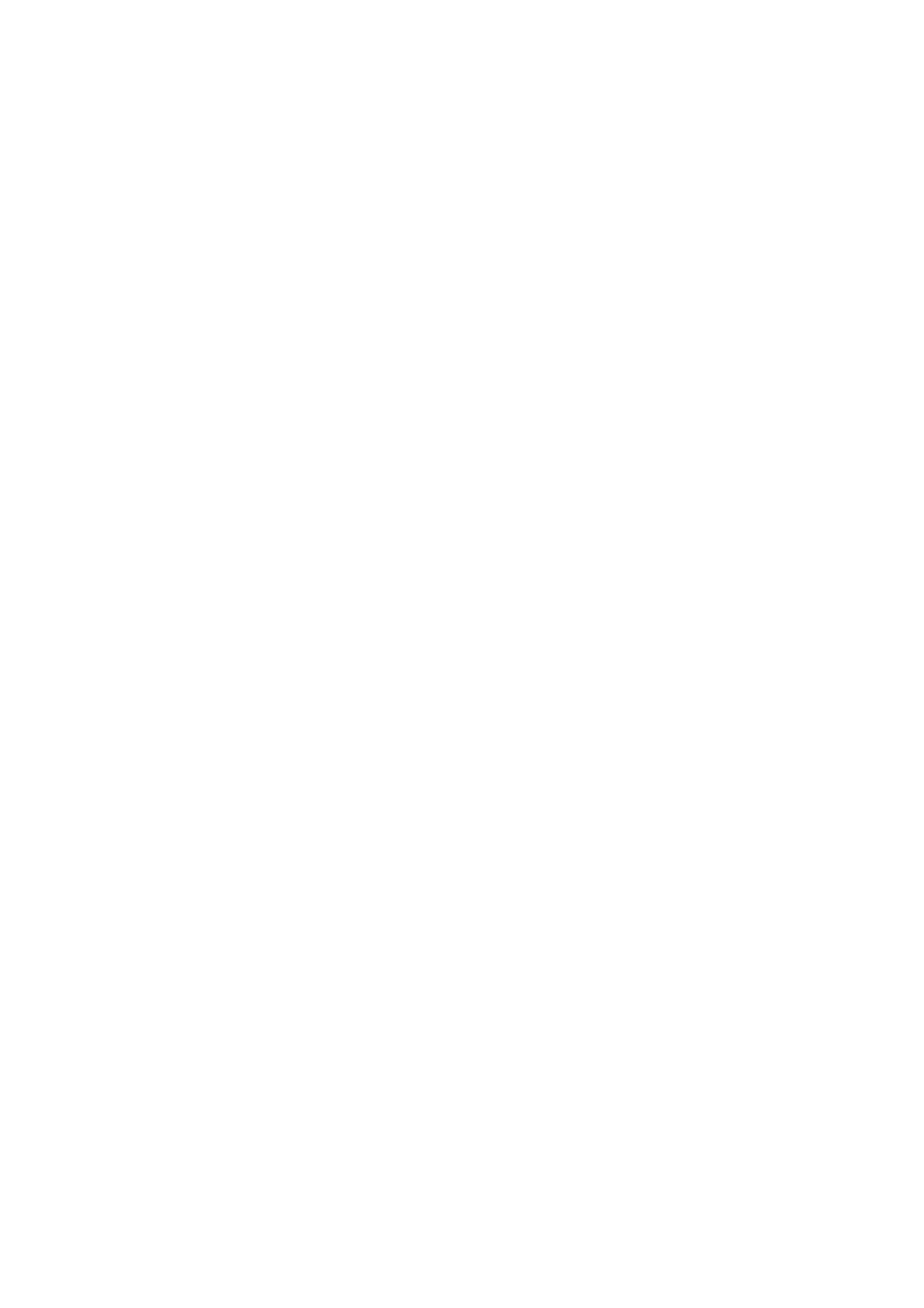300m - Kobiety, E1 i młodsi (4 bieg)

 $\overline{\phantom{a}}$ 

 $\overline{ }$ 

|    | Lp Pr/Tr |    | Nr Nazwisko                      | Kategoria Klub |                             | Czas       |           | Punktacja<br>wielobojow |        | Strata Punkty |
|----|----------|----|----------------------------------|----------------|-----------------------------|------------|-----------|-------------------------|--------|---------------|
| 37 | 9/N      |    | 133 JOBCZYK Daria                | $E-1$          | IUKS Dziewiątka Tomaszów    | 40.94 PR   |           | 40.940                  | 10.650 |               |
| 38 | 15/Z     |    | 192 TURCHAN Wiktoria             | $F-2$          | UKS Orlica Duszniki Zdrój   | 40.95      |           | 40.950                  | 10.660 |               |
| 39 | 15/W     |    | 190 HARASIUK Amelia              | $F-2$          | UKS Orlica Duszniki Zdrój   | 41.22      |           | 41.220                  | 10.930 |               |
| 40 | 16/Z     |    | 119 MOSKWA Maria                 | $F-2$          | Akademia Łyżwiarstwa Kriste | 41.40      |           | 41.400                  | 11.110 |               |
| 41 | 20/Z     |    | 116 CHROBAK Hania                | $E-1$          | AZS Zakopane                | 41.45      |           | 41.450                  | 11.160 |               |
| 42 | 9/Z      |    | 189 CHILARSKA Oliwia             | $E-1$          | UKS Orlica Duszniki Zdrój   | 41.54      |           | 41.540                  | 11.250 |               |
| 43 | 12/W     |    | 85 ŻMUDZIŃSKA Iga                | $F-2$          | Akademia Łyżwiarstwa Kriste | 41.67 PR   |           | 41.670                  | 11.380 |               |
| 44 | 10/W     |    | 83 PUŁAWSKA Beata                | $F-2$          | UKS Sparta Grodzisk Mazowi  | 41.72      |           | 41.720                  | 11.430 |               |
| 45 | 14/Z     |    | 110 TREBUNIA Zuzanna             | $E-1$          | <b>UKS Olczanka</b>         | 41.99      | <b>PR</b> | 41.990                  | 11.700 |               |
| 46 | 11/W     |    | 76 WAWNIKIEWICZ Ada              | $F-2$          | MKS Cuprum Lubin            | 42.07 PR   |           | 42.070                  | 11.780 |               |
| 47 | 14/N     |    | 127 DROZDOWSKA Klara             | $E-1$          | MKS Cuprum Lubin            | 42.20      |           | 42.200                  | 11.910 |               |
| 48 | 8/N      |    | 121 BORKOWSKA Antonina           | $E-1$          | UKS 3 Milanówek             | 42.36      | - PR      | 42.360                  | 12.070 |               |
| 49 | 7/Z      |    | 191 LEWANDOWSKA Julia            | $F-1$          | UKS Orlica Duszniki Zdrój   | 42.72      |           | 42.720                  | 12.430 |               |
| 50 | 7/N      | 53 | <b>GAWLAK Maria</b>              | $E-1$          | <b>UKS Olczanka</b>         | 43.33      |           | 43.330                  | 13.040 |               |
| 51 | 11/Z     |    | 125 PEKSA Zofia                  | $F-1$          | <b>UKS Olczanka</b>         | 43.46 PR   |           | 43.460                  | 13.170 |               |
| 52 | 12/Z     |    | 117 MORAWETZ Amelia              | $E-1$          | KS SNPTT 1907 Zakopane      | 43.73      |           | 43.730                  | 13.440 |               |
| 53 | 5/N      | 2  | GĄSIENICA-WAWRYTKO Natali E-1    |                | AZS Zakopane                | 44.70      |           | 44.700                  | 14.410 |               |
| 54 | 10/Z     |    | 96 ŁUKASZCZYK Gloria             | $F-1$          | <b>UKS Olczanka</b>         | 44.80 PR   |           | 44.800                  | 14.510 |               |
| 55 | 4/N      |    | 102 DĄBROWSKA Nikola             | $F-2$          | IUKS Dziewiątka Tomaszów    | 47.02      |           | 47.020                  | 16.730 |               |
| 56 | 6/Z      |    | 134 RADOŃ Julia                  | $E-1$          | KS SNPTT 1907 Zakopane      | 47.12 PR   |           | 47.120                  | 16.830 |               |
| 57 | 17/W     |    | 111 BIERNACKA Anna               | $E-1$          | KS Orzeł Elbląg             | 49.21      |           | 49.210                  | 18.920 |               |
| 58 | $5/Z$    |    | 128 WYROBEK Aleksandra           | $E-1$          | KS SNPTT 1907 Zakopane      | 50.99      |           | 50.990                  | 20.700 |               |
| 59 | 4/Z      |    | 107 DOLEŻEK Nikola               | $E-1$          | MKS Cuprum Lubin            | 51.36      |           | 51.360                  | 21.070 |               |
| 60 | 2/Z      | 70 | MIERZWA Klara                    | $E-1$          | MKS Cuprum Lubin            | 51.78      |           | 51.780                  | 21.490 |               |
| 61 | 3/Z      |    | 114 CHYC-KUROS Julia             | $F-2$          | UKS Olczanka                | 52.60      |           | 52.600                  | 22.310 |               |
| 62 | 1/Z      |    | 131 GAWLAK Katarzyna             | $F-1$          | UKS Olczanka                | 55.30      | <b>PR</b> | 55.300                  | 25.010 |               |
| 63 | 2/N      |    | 104 MISTA Karla                  | $F-1$          | Fundacja ŁiSW Legia Warsza  | 55.61 PR   |           | 55.610                  | 25.320 |               |
| 64 | 3/N      | 73 | KOROTYSZEWSKA Lena               | $F-1$          | MKS Cuprum Lubin            | 1:13.16    |           | 73.160                  | 42.870 |               |
|    | 27/Z     |    | 130 SZCZĘSNA Zofia               | $F-2$          | KS ARENA Tomaszów Mazo      | <b>DSQ</b> |           |                         |        |               |
|    |          |    | Sylwia Okólska<br>Sedzia główny: |                |                             |            |           |                         |        |               |

Starter: Jaromir Radke

24-01-2021







**OZŁS** TOMASZÓW MAZ.

**WYNIKI BIEGU** 

Strona 8 z 12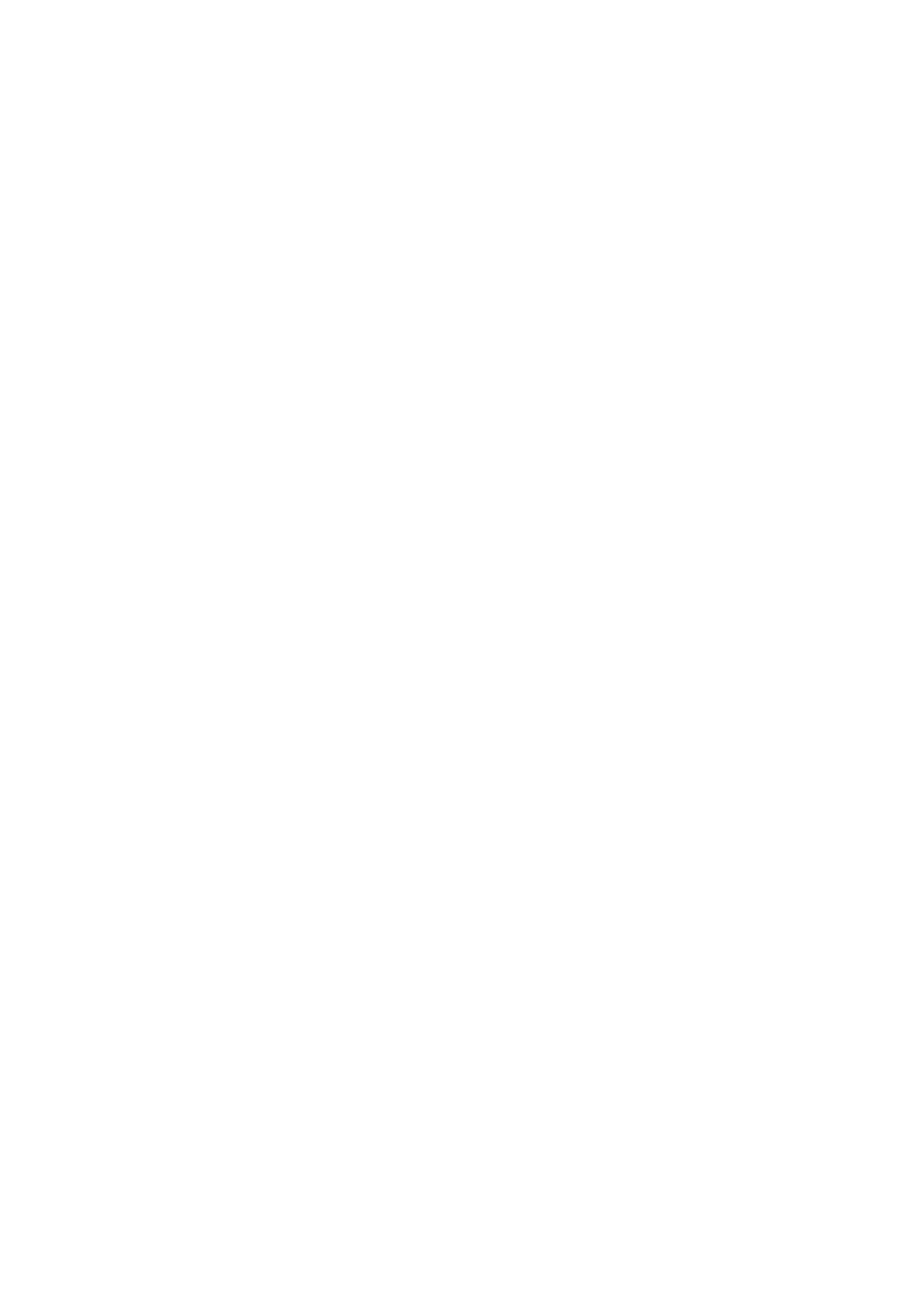100m - Mężczyźni, E1 i młodsi (1 bieg)

| Lp | Pr/Tr |     | Nr Nazwisko             | Kategoria Klub |                                 | Czas     |           | Punktacja<br>wielobojow | Strata | Punkty         |
|----|-------|-----|-------------------------|----------------|---------------------------------|----------|-----------|-------------------------|--------|----------------|
| 1  | 16/W  |     | 261 DABROWSKI Mateusz   | $E-1$          | UKS Zryw Słomczyn               | 12.84    | <b>PR</b> | 12.840                  |        | 9              |
| 2  | 15/W  |     | 234 MATERA Alex         | $E-1$          | <b>IUKS Dziewiątka Tomaszów</b> | 13.04    | <b>PR</b> | 13.040                  | 0.200  | $\overline{7}$ |
| 3  | 13/Z  |     | 237 WIKTOROWICZ Piotr   | $F-2$          | KS Pilica Tomaszów Mazowie      | 13.34    | <b>PR</b> | 13.340                  | 0.500  | 5              |
| 4  | 16/Z  |     | 232 LEGENCKI Wiktor     | $F-2$          | <b>IUKS Dziewiatka Tomaszów</b> | 13.42    | <b>PR</b> | 13.420                  | 0.580  | 4              |
| 5  | 14/Z  |     | 242 PODCZERWIŃSKI Olaf  | $F-2$          | SKŁ Górnik Sanok                | 13.64    | <b>PR</b> | 13.640                  | 0.800  | 3              |
| 6  | 12/W  |     | 270 POKRYWA Kacper      | $E-1$          | IUKS Dziewiątka Tomaszów        | 13.66    | <b>PR</b> | 13.660                  | 0.820  | 3              |
| 7  | 15/Z  |     | 211 MADEJ Bartosz       | $E-1$          | Akademia Sportowego Rozwo       | 13.69    | <b>PR</b> | 13.690                  | 0.850  | $\overline{c}$ |
| 8  | 14/W  |     | 245 WARDA Tymoteusz     | $E-1$          | UKS Jedynka Tomaszów Maz        | 13.82    | PR        | 13.820                  | 0.980  | $\overline{c}$ |
| 9  | 13/N  |     | 240 JAKÓBCZYK Natan     | $F-2$          | <b>IUKS Dziewiątka Tomaszów</b> | 13.83    | <b>PR</b> | 13.830                  | 0.990  | 1              |
| 10 | 2/N   |     | 241 BYLINKA Mateusz     | $E-1$          | UKS Orly Zakopane               | 13.97    | <b>PR</b> | 13.970                  | 1.130  | $\mathbf{1}$   |
| 11 | 12/Z  |     | 272 MODZELEWSKI Jan     | $E-1$          | <b>IUKS Dziewiątka Tomaszów</b> | 14.09    | <b>PR</b> | 14.090                  | 1.250  | $\mathbf{1}$   |
| 12 | 7/N   |     | 238 GRZANECKI Miłosz    | $F-2$          | <b>UKS Zryw Słomczyn</b>        | 14.35    | <b>PR</b> | 14.350                  | 1.510  | $\mathbf{1}$   |
| 13 | 11/N  |     | 274 CIEŚLAK Gromosław   | $F-1$          | KS Pilica Tomaszów Mazowie      | 14.66    | <b>PR</b> | 14.660                  | 1.820  |                |
| 14 | 4/Z   |     | 269 ZYTKO Michał        | $E-1$          | AZS Zakopane                    | 14.72    | <b>PR</b> | 14.720                  | 1.880  |                |
| 15 | 10/Z  |     | 267 IWANEK Aleksander   | $F-1$          | UKS Sparta Grodzisk Mazowi      | 14.76    | <b>PR</b> | 14.760                  | 1.920  |                |
| 16 | 10/W  |     | 273 JASIŃSKI Tymon      | $F-1$          | UKS Sparta Grodzisk Mazowi      | 14.77    | <b>PR</b> | 14.770                  | 1.930  |                |
| 17 | 9/N   |     | 265 CHMURA Stanisław    | $F-2$          | UKS Sparta Grodzisk Mazowi      | 14.78    | PR        | 14.780                  | 1.940  |                |
| 18 | 9/Z   |     | 236 ZALEWSKI Igor       | $F-1$          | WTŁ Stegny Warszawa             | 14.89    | <b>PR</b> | 14.890                  | 2.050  |                |
| 19 | 3/Z   |     | 268 SKONECZNY Antoni    | $F-1$          | Akademia Sportowego Rozwo       | 14.94    | <b>PR</b> | 14.940                  | 2.100  |                |
| 20 | 8/N   |     | 260 SKIMINA Wojciech    | $E-1$          | <b>UKS Znicz</b>                | 15.42    | <b>PR</b> | 15.420                  | 2.580  |                |
| 21 | 3/N   |     | 244 TOMICZAK Witold     | $F-1$          | UKS Sparta Grodzisk Mazowi      | 15.63    | <b>PR</b> | 15.630                  | 2.790  |                |
| 22 | 7/Z   |     | 214 LEGENCKI Aleksander | $F-1$          | <b>IUKS Dziewiątka Tomaszów</b> | 15.71    | <b>PR</b> | 15.710                  | 2.870  |                |
| 23 | 11/Z  |     | 254 BAJEROWSKI Mateusz  | $E-1$          | KS Pilica Tomaszów Mazowie      | 15.74    | <b>PR</b> | 15.740                  | 2.900  |                |
| 24 | 4/N   |     | 266 MARCINKOWSKI Aleks  | $F-1$          | UKS Sparta Grodzisk Mazowi      | 16.35    | PR        | 16.350                  | 3.510  |                |
| 25 | 8/Z   | 271 | MAJERCZYK Michał        | $E-1$          | AZS Zakopane                    | 16.96    | <b>PR</b> | 16.960                  | 4.120  |                |
| 26 | 2/Z   |     | 235 GODZIK Łukasz       | F-1            | Akademia Łyżwiarstwa Kriste     | 17.01    | <b>PR</b> | 17.010                  | 4.170  |                |
| 27 | 6/N   |     | 243 GĄSIENICA Sebastian | $F-2$          | KS SNPTT 1907 Zakopane          | 17.19    | <b>PR</b> | 17.190                  | 4.350  |                |
| 28 | 5/Z   |     | 276 JOBCZYK Wiktor      | $F-2$          | <b>IUKS Dziewiątka Tomaszów</b> | 17.21    | <b>PR</b> | 17.210                  | 4.370  |                |
| 29 | 5/N   |     | 253 KOWALCZYK Hubert    | $F-2$          | Akademia Łyżwiarstwa Kriste     | 17.80    |           | 17.800                  | 4.960  |                |
| 30 | 1/N   |     | 239 GODZIK Michał       | $F-1$          | Akademia Łyżwiarstwa Kriste     | 19.36    |           | 19.360                  | 6.520  |                |
| 31 | 6/Z   |     | 277 ŁUKASZCZYK Maciej   | $F-1$          | <b>UKS Olczanka</b>             | 21.76    |           | 21.760                  | 8.920  |                |
| 32 | 1/Z   |     | 264 MICHEL Mikołaj      | $F-2$          | Fundacja ŁiSW Legia Warsza      | 23.27 PR |           | 23.270                  | 10.430 |                |
|    |       |     |                         |                |                                 |          |           |                         |        |                |

Sędzia główny: Sylwia Okólska Starter: Jaromir Radke

23-01-2021







**OZŁS** TOMASZÓW MAZ.

**WYNIKI BIEGU** 

Strona 9 z 12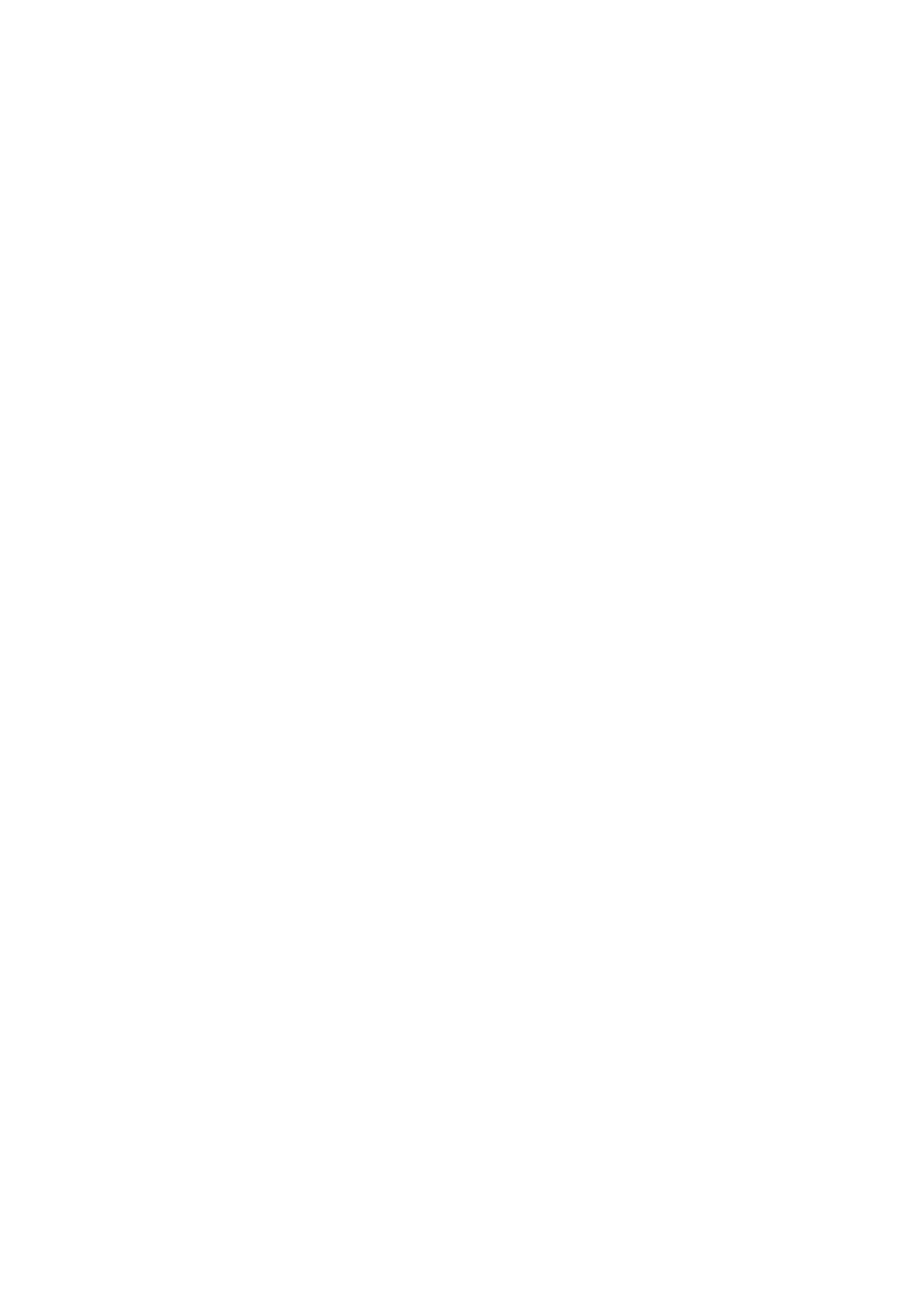300m - Mężczyźni, E1 i młodsi (2 bieg)

| Lp             | Pr/Tr | Nr Nazwisko             | Kategoria Klub |                                 | Czas       |           | Punktacja<br>wielobojow | Strata | Punkty         |
|----------------|-------|-------------------------|----------------|---------------------------------|------------|-----------|-------------------------|--------|----------------|
| $\mathbf{1}$   | 16/W  | 234 MATERA Alex         | $E-1$          | <b>IUKS Dziewiątka Tomaszów</b> | 31.96      | <b>PR</b> | 31.960                  |        | 9              |
| $\overline{2}$ | 15/W  | 261 DABROWSKI Mateusz   | E-1            | <b>UKS Zryw Słomczyn</b>        | 33.37      | <b>PR</b> | 33.370                  | 1.410  | $\overline{7}$ |
| 3              | 16/Z  | 232 LEGENCKI Wiktor     | F-2            | <b>IUKS Dziewiątka Tomaszów</b> | 33.69      | <b>PR</b> | 33.690                  | 1.730  | 5              |
| 4              | 13/Z  | 242 PODCZERWIŃSKI Olaf  | F-2            | SKŁ Górnik Sanok                | 33.84      | <b>PR</b> | 33.840                  | 1.880  | $\overline{4}$ |
| 5              | 13/N  | 237 WIKTOROWICZ Piotr   | $F-2$          | KS Pilica Tomaszów Mazowie      | 33.94      | <b>PR</b> | 33.940                  | 1.980  | 3              |
| 6              | 14/Z  | 211 MADEJ Bartosz       | E-1            | Akademia Sportowego Rozwo       | 34.71      | <b>PR</b> | 34.710                  | 2.750  | 3              |
| 7              | 14/N  | 272 MODZELEWSKI Jan     | E-1            | IUKS Dziewiątka Tomaszów        | 36.03      | <b>PR</b> | 36.030                  | 4.070  | $\overline{c}$ |
| 8              | 12/N  | 270 POKRYWA Kacper      | $E-1$          | <b>IUKS Dziewiątka Tomaszów</b> | 37.18      | <b>PR</b> | 37.180                  | 5.220  | $\overline{c}$ |
| 9              | 11/N  | 241 BYLINKA Mateusz     | $E-1$          | UKS Orly Zakopane               | 37.30      | <b>PR</b> | 37.300                  | 5.340  | $\mathbf{1}$   |
| 10             | 7/N   | 245 WARDA Tymoteusz     | E-1            | UKS Jedynka Tomaszów Maz        | 37.41      |           | 37.410                  | 5.450  | $\mathbf{1}$   |
| 11             | 10/Z  | 273 JASIŃSKI Tymon      | $F-1$          | UKS Sparta Grodzisk Mazowi      | 37.84      | <b>PR</b> | 37.840                  | 5.880  | $\mathbf{1}$   |
| 12             | 9/N   | 267 IWANEK Aleksander   | F-1            | UKS Sparta Grodzisk Mazowi      | 38.09      | <b>PR</b> | 38.090                  | 6.130  | $\mathbf{1}$   |
| 13             | 12/Z  | 236 ZALEWSKI Igor       | F-1            | WTŁ Stegny Warszawa             | 38.16      | <b>PR</b> | 38.160                  | 6.200  |                |
| 14             | 1/Z   | 238 GRZANECKI Miłosz    | $F-2$          | UKS Zryw Słomczyn               | 38.33      | <b>PR</b> | 38.330                  | 6.370  |                |
| 15             | 7/Z   | 269 ŻYTKO Michał        | E-1            | AZS Zakopane                    | 39.20      | <b>PR</b> | 39.200                  | 7.240  |                |
| 16             | 11/Z  | 265 CHMURA Stanisław    | $F-2$          | UKS Sparta Grodzisk Mazowi      | 39.32      | <b>PR</b> | 39.320                  | 7.360  |                |
| 17             | 5/Z   | 268 SKONECZNY Antoni    | F-1            | Akademia Sportowego Rozwo       | 39.45      | <b>PR</b> | 39.450                  | 7.490  |                |
| 18             | 10/W  | 274 CIESLAK Gromosław   | $F-1$          | KS Pilica Tomaszów Mazowie      | 39.59      | <b>PR</b> | 39.590                  | 7.630  |                |
| 19             | 4/Z   | 260 SKIMINA Wojciech    | E-1            | <b>UKS Znicz</b>                | 40.81      | <b>PR</b> | 40.810                  | 8.850  |                |
| 20             | 9/Z   | 254 BAJEROWSKI Mateusz  | E-1            | KS Pilica Tomaszów Mazowie      | 42.35      | PR        | 42.350                  | 10.390 |                |
| 21             | 8/Z   | 214 LEGENCKI Aleksander | $F-1$          | IUKS Dziewiątka Tomaszów        | 43.44      | <b>PR</b> | 43.440                  | 11.480 |                |
| 22             | 15/Z  | 240 JAKÓBCZYK Natan     | $F-2$          | IUKS Dziewiątka Tomaszów        | 46.11      | <b>PR</b> | 46.110                  | 14.150 |                |
| 23             | 4/N   | 266 MARCINKOWSKI Aleks  | $F-1$          | UKS Sparta Grodzisk Mazowi      | 46.12      | <b>PR</b> | 46.120                  | 14.160 |                |
| 24             | 3/Z   | 244 TOMICZAK Witold     | $F-1$          | UKS Sparta Grodzisk Mazowi      | 46.42      | <b>PR</b> | 46.420                  | 14.460 |                |
| 25             | 5/N   | 271 MAJERCZYK Michał    | E-1            | AZS Zakopane                    | 46.98      | <b>PR</b> | 46.980                  | 15.020 |                |
| 26             | 3/N   | 243 GASIENICA Sebastian | F-2            | KS SNPTT 1907 Zakopane          | 49.16      | <b>PR</b> | 49.160                  | 17.200 |                |
| 27             | 8/N   | 253 KOWALCZYK Hubert    | $F-2$          | Akademia Łyżwiarstwa Kriste     | 53.13      |           | 53.130                  | 21.170 |                |
| 28             | 2/Z   | 235 GODZIK Łukasz       | $F-1$          | Akademia Łyżwiarstwa Kriste     | 54.26      | <b>PR</b> | 54.260                  | 22.300 |                |
| 29             | 1/N   | 264 MICHEL Mikołaj      | F-2            | Fundacja ŁiSW Legia Warsza      | 55.06      | <b>PR</b> | 55.060                  | 23.100 |                |
| 30             | 6/Z   | 239 GODZIK Michał       | F-1            | Akademia Łyżwiarstwa Kriste     | 56.07      |           | 56.070                  | 24.110 |                |
| 31             | 6/N   | 277 ŁUKASZCZYK Maciej   | F-1            | <b>UKS Olczanka</b>             | 1:01.28    |           | 61.280                  | 29.320 |                |
|                | 2/N   | 276 JOBCZYK Wiktor      | F-2            | <b>IUKS Dziewiątka Tomaszów</b> | <b>DNS</b> |           |                         |        |                |

Sędzia główny: Sylwia Okólska Starter: Jaromir Radke

#### 23-01-2021







**OZŁS** TOMASZÓW MAZ.

#### **WYNIKI BIEGU**

Strona 10 z 12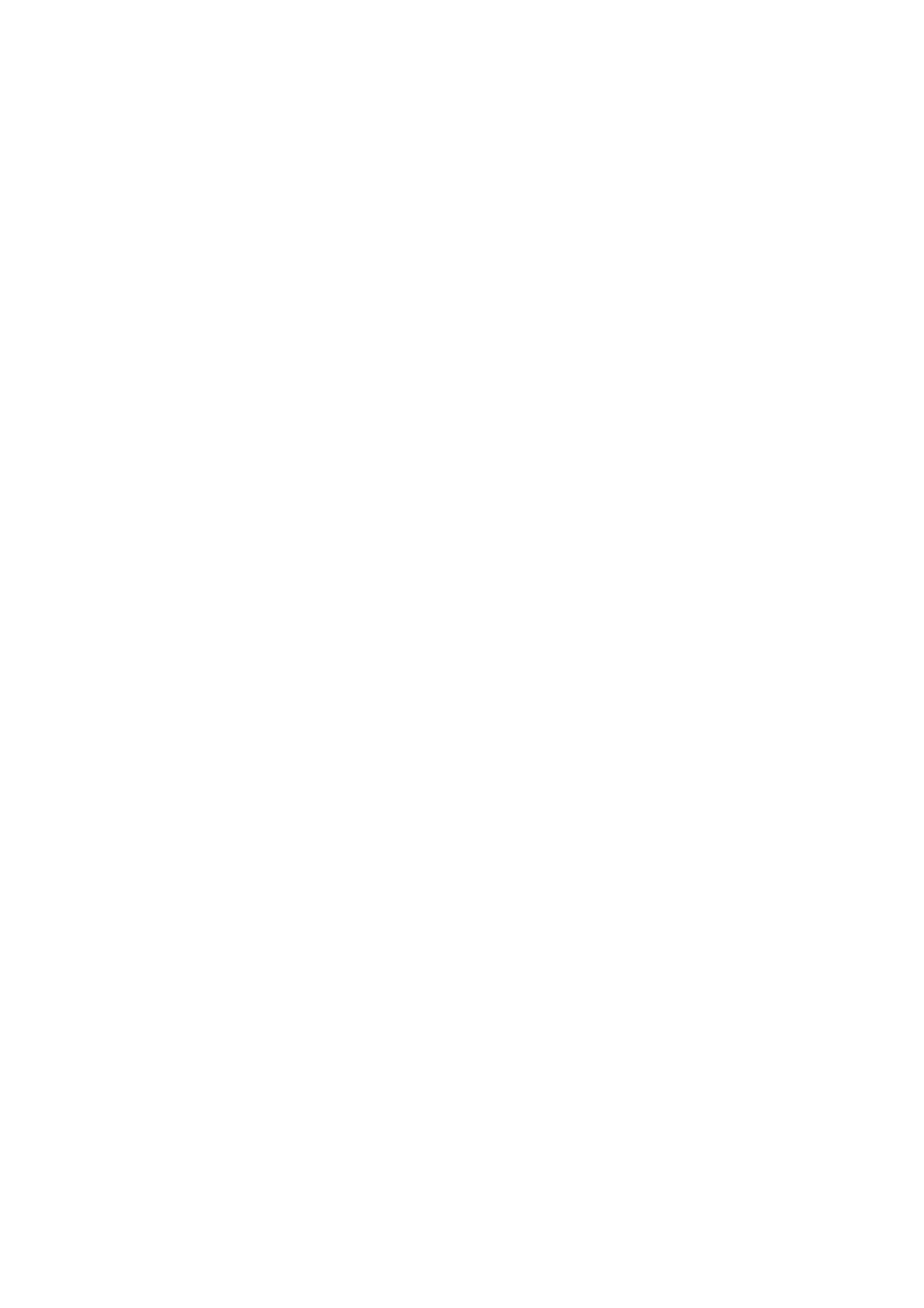# Ogolnopolskie Zawody Dzieci "I Ty Zostaniesz Mistrzem

|          |            |     |                                              |                | Ogólnopolskie Zawody Dzieci                           |                |           |                         |                     |               |
|----------|------------|-----|----------------------------------------------|----------------|-------------------------------------------------------|----------------|-----------|-------------------------|---------------------|---------------|
|          |            |     |                                              |                | "I Ty Zostaniesz Mistrzem"                            |                |           |                         |                     |               |
|          |            |     |                                              |                |                                                       |                |           |                         |                     |               |
|          |            |     |                                              |                | 23-24/01/2021 Tomaszów Maz.                           |                |           |                         |                     |               |
|          |            |     |                                              |                |                                                       |                |           |                         |                     |               |
|          |            |     |                                              |                |                                                       |                |           |                         |                     |               |
|          |            |     |                                              |                |                                                       |                |           |                         |                     |               |
|          |            |     |                                              |                |                                                       |                |           |                         |                     |               |
|          |            |     | 100m - Mężczyźni, E1 i młodsi (3 bieg)       |                |                                                       |                |           |                         | <b>WYNIKI BIEGU</b> |               |
| Lp       | Pr/Tr      |     | Nr Nazwisko                                  | Kategoria Klub |                                                       | Czas           |           | Punktacja<br>wielobojow |                     | Strata Punkty |
| 1.       | 16/Z       | 261 | <b>DABROWSKI Mateusz</b>                     | $E-1$          | <b>UKS Zryw Słomczyn</b>                              | 12.79          | <b>PR</b> | 12.790                  |                     | 9             |
| 2        | 16/N       |     | 237 WIKTOROWICZ Piotr                        | $F-2$          | KS Pilica Tomaszów Mazowie                            | 13.01          | <b>PR</b> | 13.010                  | 0.220               | 7             |
| 3        | 14/N       |     | 211 MADEJ Bartosz                            | $E-1$          | Akademia Sportowego Rozwo                             | 13.35          | <b>PR</b> | 13.350                  | 0.560               | 5             |
| 4        | 17/Z       |     | 234 MATERA Alex                              | $E-1$          | <b>IUKS Dziewiątka Tomaszów</b>                       | 13.38          |           | 13.380                  | 0.590               | 4             |
| 5        | 15/W       |     | 242 PODCZERWIŃSKI Olaf                       | $F-2$          | SKŁ Górnik Sanok                                      | 13.41          | <b>PR</b> | 13.410                  | 0.620               | 3             |
| 6        | 17/N       |     | 232 LEGĘNCKI Wiktor                          | $F-2$          | IUKS Dziewiątka Tomaszów                              | 13.56          |           | 13.560                  | 0.770               | 3             |
| 7        | 14/Z       |     | 245 WARDA Tymoteusz                          | E-1            | UKS Jedynka Tomaszów Maz                              | 13.79          | PR        | 13.790                  | 1.000               | 2             |
| 8        | 7/Z        |     | 240 JAKÓBCZYK Natan                          | $F-2$          | IUKS Dziewiątka Tomaszów                              | 13.83          |           | 13.830                  | 1.040               | 2             |
| 9        | 13/Z       |     | 241 BYLINKA Mateusz                          | $E-1$          | UKS Orly Zakopane                                     | 13.85          | <b>PR</b> | 13.850                  | 1.060               | 1             |
| 10       | 11/Z       |     | 238 GRZANECKI Miłosz                         | $F-2$          | UKS Zryw Słomczyn                                     | 14.29          | <b>PR</b> | 14.290                  | 1.500               | 1             |
| 11       | 13/W       |     | 272 MODZELEWSKI Jan                          | $E-1$          | IUKS Dziewiątka Tomaszów                              | 14.36          |           | 14.360                  | 1.570               | 1             |
| 12       | 12/Z       |     | 273 JASIŃSKI Tymon                           | $F-1$          | UKS Sparta Grodzisk Mazowi                            | 14.45          | <b>PR</b> | 14.450                  | 1.660               | 1             |
| 13       | 10/Z       |     | 265 CHMURA Stanisław                         | $F-2$          | UKS Sparta Grodzisk Mazowi                            | 14.50 PR       |           | 14.500                  | 1.710               |               |
| 14       | 10/W       |     | 269 ZYTKO Michał                             | $E-1$          | AZS Zakopane                                          | 14.64          | PR        | 14.640                  | 1.850               |               |
| 15       | 12/W       |     | 267 IWANEK Aleksander                        | $F-1$          | UKS Sparta Grodzisk Mazowi                            | 14.66          | <b>PR</b> | 14.660                  | 1.870               |               |
| 16       | 9/N        |     | 268 SKONECZNY Antoni                         | $F-1$          | Akademia Sportowego Rozwo                             | 14.85 PR       |           | 14.850                  | 2.060               |               |
|          | 15/Z       |     | 270 POKRYWA Kacper                           | $E-1$          | IUKS Dziewiątka Tomaszów                              | 14.85          |           | 14.850                  | 2.060               |               |
| 18       | 8/Z        |     | 260 SKIMINA Wojciech                         | $E-1$          | <b>UKS Znicz</b>                                      | 14.95          | PR        | 14.950                  | 2.160               |               |
| 19       | 9/Z        |     | 274 CIEŚLAK Gromosław                        | $F-1$          | KS Pilica Tomaszów Mazowie                            | 15.07          |           | 15.070                  | 2.280               |               |
| 20       | 11/W       |     | 236 ZALEWSKI Igor                            | $F-1$          | WTŁ Stegny Warszawa                                   | 15.20          |           | 15.200                  | 2.410               |               |
| 21       | 6/Z        |     | 244 TOMICZAK Witold                          | $F-1$          | UKS Sparta Grodzisk Mazowi                            | 16.16          |           | 16.160                  | 3.370               |               |
| 22       | 4/N<br>5/Z |     | 264 MICHEL Mikołaj                           | $F-2$<br>$F-1$ | Fundacja ŁiSW Legia Warsza                            | 16.54 PR       |           | 16.540                  | 3.750<br>4.180      |               |
| 23       |            |     | 266 MARCINKOWSKI Aleks                       |                | UKS Sparta Grodzisk Mazowi                            | 16.97          |           | 16.970                  |                     |               |
| 24       | 6/N<br>5/N | 271 | MAJERCZYK Michał                             | $E-1$<br>$F-1$ | AZS Zakopane                                          | 17.04          |           | 17.040                  | 4.250<br>4.350      |               |
| 25<br>26 | 4/Z        |     | 235 GODZIK Łukasz<br>243 GĄSIENICA Sebastian | $F-2$          | Akademia Łyżwiarstwa Kriste<br>KS SNPTT 1907 Zakopane | 17.14<br>17.20 |           | 17.140<br>17.200        | 4.410               |               |
| 27       | 2/N        |     | 276 JOBCZYK Wiktor                           | $F-2$          | <b>IUKS Dziewiątka Tomaszów</b>                       | 17.69          |           | 17.690                  | 4.900               |               |
| 28       | 2/Z        |     | 239 GODZIK Michał                            | F-1            | Akademia Łyżwiarstwa Kriste                           | 18.90          |           | 18.900                  | 6.110               |               |
| 29       | 3/Z        |     | 253 KOWALCZYK Hubert                         | $F-2$          | Akademia Łyżwiarstwa Kriste                           | 18.92          |           | 18.920                  | 6.130               |               |
| 30       | 3/N        |     | 277 ŁUKASZCZYK Maciej                        | $F-1$          | UKS Olczanka                                          | 21.11          |           | 21.110                  | 8.320               |               |
| 31       | 7/W        |     | 214 LEGĘNCKI Aleksander                      | $F-1$          | IUKS Dziewiątka Tomaszów                              | 21.81          |           | 21.810                  | 9.020               |               |
| 32       | 8/N        |     | 254 BAJEROWSKI Mateusz                       | $E-1$          | KS Pilica Tomaszów Mazowie                            | 23.65          |           | 23.650                  | 10.860              |               |
|          |            |     |                                              |                |                                                       |                |           |                         |                     |               |

Sędzia główny:<br>Starter: Sylwia Okólska<br>Jaromir Radke

24-01-2021 Strona 11 2 12







**OZŁS** TOMASZÓW MAZ.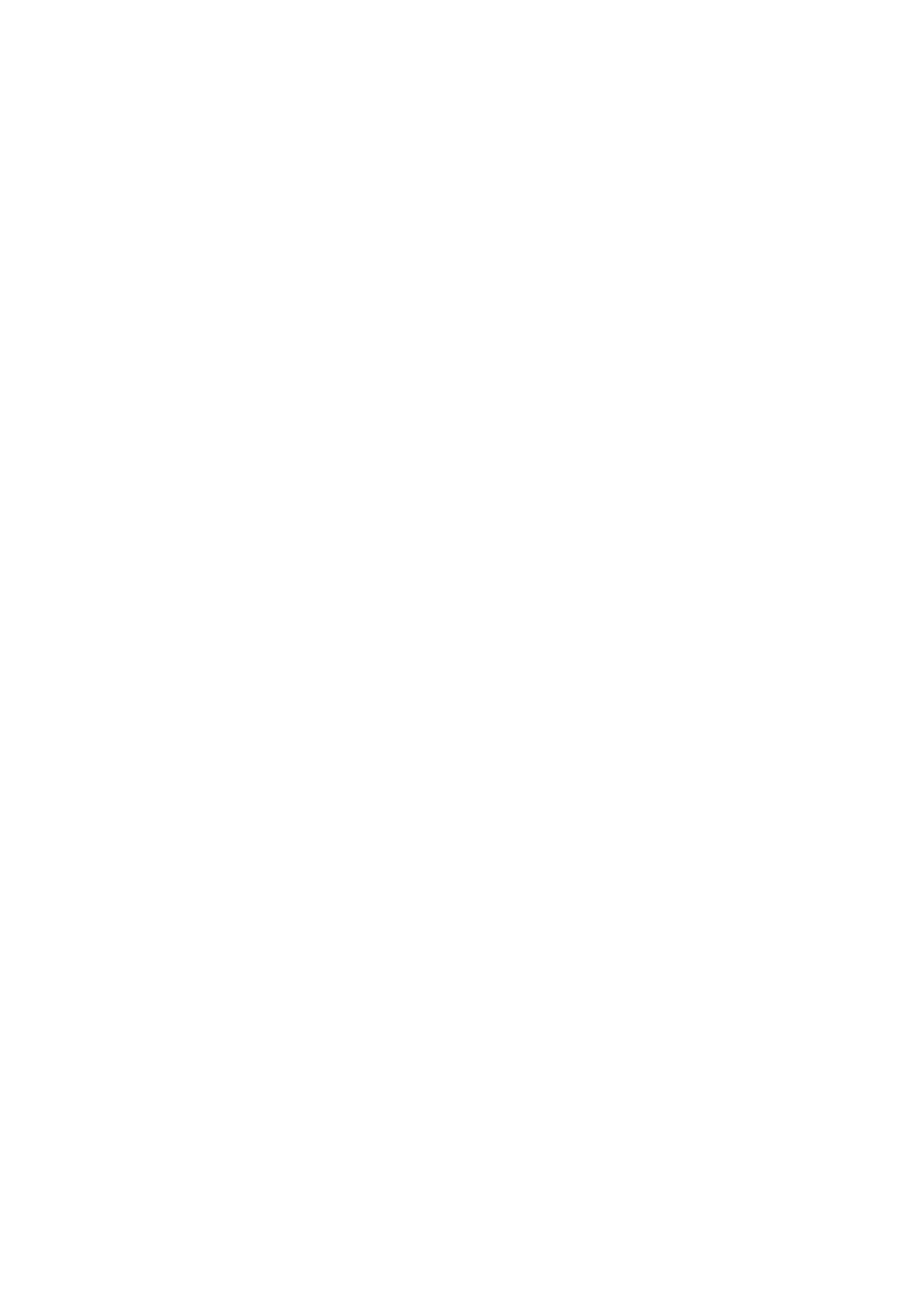300m - Mężczyźni, E1 i młodsi (4 bieg)

| Lp           | Pr/Tr | Nr Nazwisko             | Kategoria Klub |                                 | Czas     |           | Punktacja<br>wielobojow |        | Strata Punkty           |
|--------------|-------|-------------------------|----------------|---------------------------------|----------|-----------|-------------------------|--------|-------------------------|
| 1            | 16/Z  | 234 MATERA Alex         | $E-1$          | <b>IUKS Dziewiątka Tomaszów</b> | 32.05    |           | 32.050                  |        | 9                       |
| $\mathbf{2}$ | 14/N  | 211 MADEJ Bartosz       | E-1            | Akademia Sportowego Rozwo       | 33.07 PR |           | 33.070                  | 1.020  | 7                       |
| 3            | 14/Z  | 237 WIKTOROWICZ Piotr   | $F-2$          | KS Pilica Tomaszów Mazowie      | 33.29    | <b>PR</b> | 33.290                  | 1.240  | 5                       |
| 4            | 16/W  | 232 LEGENCKI Wiktor     | F-2            | <b>IUKS Dziewiątka Tomaszów</b> | 33.34    | <b>PR</b> | 33.340                  | 1.290  | 4                       |
| 5            | 15/Z  | 261 DABROWSKI Mateusz   | $E-1$          | UKS Zryw Słomczyn               | 33.54    |           | 33.540                  | 1.490  | 3                       |
| 6            | 15/N  | 242 PODCZERWIŃSKI Olaf  | $F-2$          | <b>SKŁ Górnik Sanok</b>         | 33.59    | <b>PR</b> | 33.590                  | 1.540  | 3                       |
| 7            | 6/N   | 240 JAKÓBCZYK Natan     | $F-2$          | IUKS Dziewiątka Tomaszów        | 34.81    | <b>PR</b> | 34.810                  | 2.760  | $\overline{\mathbf{c}}$ |
| 8            | 13/Z  | 272 MODZELEWSKI Jan     | $E-1$          | <b>IUKS Dziewiątka Tomaszów</b> | 36.20    |           | 36.200                  | 4.150  | $\overline{c}$          |
| 9            | 12/Z  | 245 WARDA Tymoteusz     | $E-1$          | UKS Jedynka Tomaszów Maz        | 36.36    |           | 36.360                  | 4.310  | $\mathbf{1}$            |
| 10           | 10/Z  | 270 POKRYWA Kacper      | $E-1$          | <b>IUKS Dziewiątka Tomaszów</b> | 37.02    | <b>PR</b> | 37.020                  | 4.970  | $\mathbf{1}$            |
| 11           | 13/W  | 238 GRZANECKI Miłosz    | $F-2$          | UKS Zryw Słomczyn               | 37.25    | <b>PR</b> | 37.250                  | 5.200  | 1                       |
| 12           | 8/Z   | 273 JASIŃSKI Tymon      | $F-1$          | UKS Sparta Grodzisk Mazowi      | 37.50    | <b>PR</b> | 37.500                  | 5.450  | 1                       |
| 13           | 9/Z   | 267 IWANEK Aleksander   | $F-1$          | UKS Sparta Grodzisk Mazowi      | 37.92    | <b>PR</b> | 37.920                  | 5.870  |                         |
| 14           | 11/N  | 236 ZALEWSKI Igor       | $F-1$          | WTŁ Stegny Warszawa             | 37.94    | <b>PR</b> | 37.940                  | 5.890  |                         |
|              | 9/N   | 265 CHMURA Stanisław    | $F-2$          | UKS Sparta Grodzisk Mazowi      | 37.94    | PR        | 37.940                  | 5.890  |                         |
| 16           | 11/Z  | 241 BYLINKA Mateusz     | $E-1$          | UKS Orly Zakopane               | 38.13    |           | 38.130                  | 6.080  |                         |
| 17           | 8/N   | 268 SKONECZNY Antoni    | $F-1$          | Akademia Sportowego Rozwo       | 38.74 PR |           | 38.740                  | 6.690  |                         |
| 18           | 12/N  | 274 CIESLAK Gromosław   | $F-1$          | KS Pilica Tomaszów Mazowie      | 39.76    |           | 39.760                  | 7.710  |                         |
| 19           | 10/W  | 269 ŻYTKO Michał        | E-1            | AZS Zakopane                    | 39.79    |           | 39.790                  | 7.740  |                         |
| 20           | 7/N   | 260 SKIMINA Wojciech    | E-1            | <b>UKS Znicz</b>                | 40.19    | PR        | 40.190                  | 8.140  |                         |
| 21           | 3/N   | 254 BAJEROWSKI Mateusz  | $E-1$          | KS Pilica Tomaszów Mazowie      | 42.60    |           | 42.600                  | 10.550 |                         |
| 22           | 5/N   | 244 TOMICZAK Witold     | $F-1$          | UKS Sparta Grodzisk Mazowi      | 45.11    | <b>PR</b> | 45.110                  | 13.060 |                         |
| 23           | 7/Z   | 266 MARCINKOWSKI Aleks  | $F-1$          | UKS Sparta Grodzisk Mazowi      | 45.90    | <b>PR</b> | 45.900                  | 13.850 |                         |
| 24           | 3/Z   | 264 MICHEL Mikołaj      | $F-2$          | Fundacja ŁiSW Legia Warsza      | 46.52    | <b>PR</b> | 46.520                  | 14.470 |                         |
| 25           | 6/Z   | 271 MAJERCZYK Michał    | $E-1$          | AZS Zakopane                    | 47.95    |           | 47.950                  | 15.900 |                         |
| 26           | 2/N   | 235 GODZIK Łukasz       | $F-1$          | Akademia Łyżwiarstwa Kriste     | 49.38    | <b>PR</b> | 49.380                  | 17.330 |                         |
| 27           | 5/Z   | 243 GASIENICA Sebastian | $F-2$          | KS SNPTT 1907 Zakopane          | 49.90    |           | 49.900                  | 17.850 |                         |
| 28           | 4/N   | 214 LEGENCKI Aleksander | $F-1$          | <b>IUKS Dziewiątka Tomaszów</b> | 49.91    |           | 49.910                  | 17.860 |                         |
| 29           | 1/Z   | 276 JOBCZYK Wiktor      | $F-2$          | <b>IUKS Dziewiątka Tomaszów</b> | 50.37 PR |           | 50.370                  | 18.320 |                         |
| 30           | 4/Z   | 253 KOWALCZYK Hubert    | $F-2$          | Akademia Łyżwiarstwa Kriste     | 52.78    |           | 52.780                  | 20.730 |                         |
| 31           | 1/N   | 239 GODZIK Michał       | $F-1$          | Akademia Łyżwiarstwa Kriste     | 56.39    |           | 56.390                  | 24.340 |                         |
| 32           | 2/Z   | 277 ŁUKASZCZYK Maciej   | $F-1$          | <b>UKS Olczanka</b>             | 1:01.13  |           | 61.130                  | 29.080 |                         |

Sędzia główny: Sylwia Okólska Starter: Jaromir Radke

24-01-2021







**OZŁS** TOMASZÓW MAZ.

#### **WYNIKI BIEGU**

Strona 12 z 12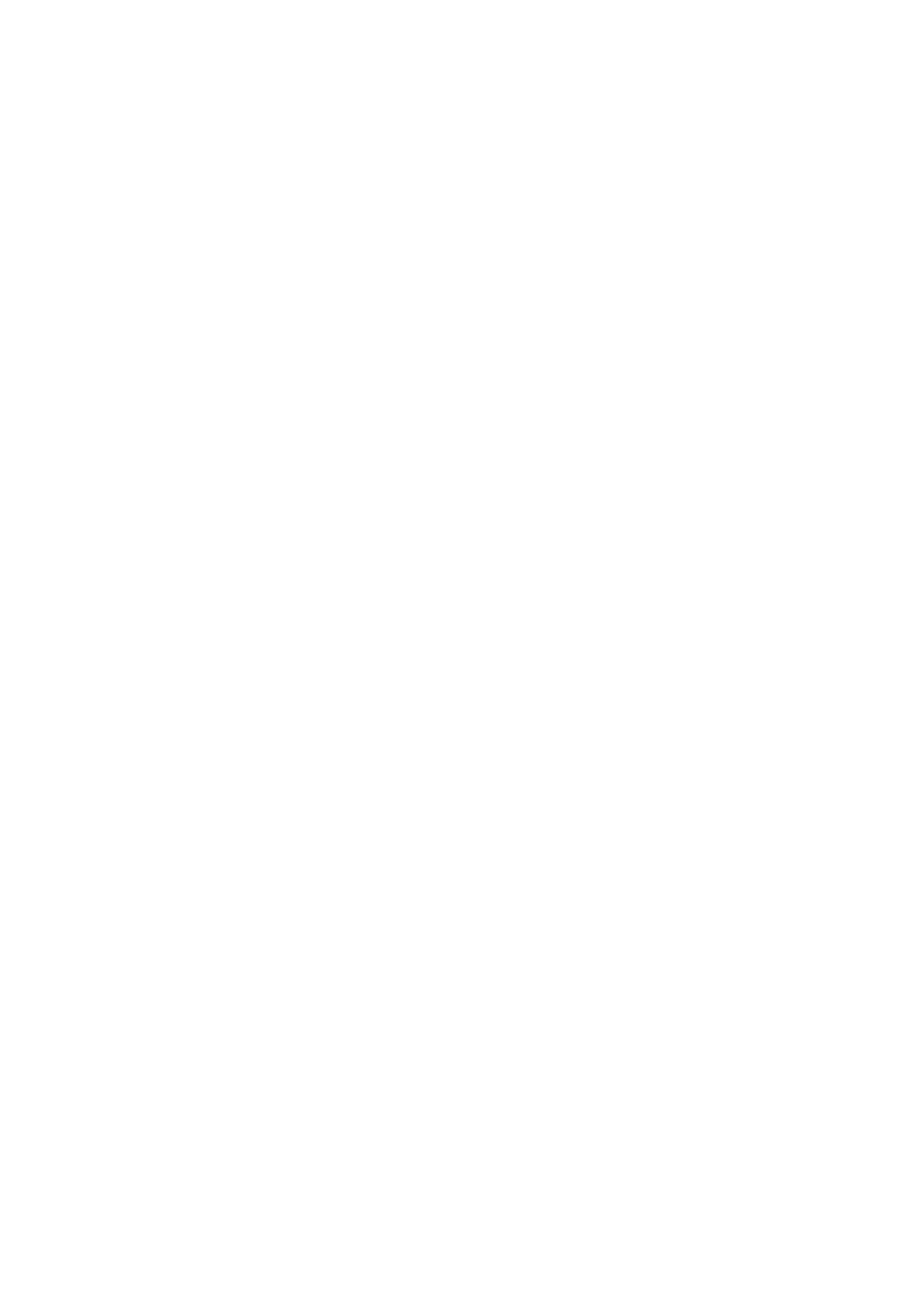300m - Kobiety, E2 (1 bieg)

WYNIKI BIEGU

| Lp |      |              | Pr/Tr Nr Nazwisko        | Kategoria Klub |                                 | Czas     |           | Punktacja<br>wielobojow |        | Strata Punkty  |
|----|------|--------------|--------------------------|----------------|---------------------------------|----------|-----------|-------------------------|--------|----------------|
| 1  | 20/W | 22           | SYGUŁA Sandra            | $E-2$          | IUKS Dziewiątka Tomaszów        | 28.67 PR |           | 28.670                  |        | 9              |
| 2  | 20/Z |              | 158 PANCZYSZYN Amelia    | $E-2$          | UKS Orlica Duszniki Zdrój       | 30.07 PR |           | 30.070                  | 1.400  | 7              |
| 3  | 16/W | 6            | RUDNICKA Lena            | $E-2$          | Akademia Sportowego Rozwo       | 30.74    | PR        | 30.740                  | 2.070  | 5              |
| 4  | 19/Z |              | 173 KACZOR Julia         | $E-2$          | Akademia Sportowego Rozwo       | 31.11    | PR        | 31.110                  | 2.440  | 4              |
| 5  | 19/W | 34           | GRIŃKOW Zofia            | $E-2$          | UKS 3 Milanówek                 | 31.47 PR |           | 31.470                  | 2.800  | 3              |
| 6  | 17/Z |              | 178 KACZOR Amelia        | $E-2$          | Akademia Sportowego Rozwo       | 31.55    | <b>PR</b> | 31.550                  | 2.880  | 3              |
| 7  | 14/W |              | 187 ZIECINA Natalia      | E-2            | UKS Orlica Duszniki Zdrój       | 31.57    | <b>PR</b> | 31.570                  | 2.900  | 2              |
| 8  | 15/N | 23           | NAPŁOSZEK Oliwia         | $E-2$          | UKS 3 Milanówek                 | 31.87 PR |           | 31.870                  | 3.200  | $\overline{c}$ |
| 9  | 17/N |              | 182 OBIREK Hanna         | $E-2$          | IUKS Dziewiątka Tomaszów        | 31.94    | <b>PR</b> | 31.940                  | 3.270  | 1              |
| 10 | 16/Z |              | 186 MARSZAŁEK Zofia      | E-2            | IUKS Dziewiątka Tomaszów        | 31.95    | <b>PR</b> | 31.950                  | 3.280  | $\mathbf 1$    |
| 11 | 18/W |              | 184 MICHAŁOWSKA Amelia   | $E-2$          | UKS 3 Milanówek                 | 32.06    | <b>PR</b> | 32.060                  | 3.390  | 1              |
| 12 | 15/Z | 174          | DZIENISIEWICZ Wiktoria   | $E-2$          | UKS Sparta Grodzisk Mazowi      | 32.18    | <b>PR</b> | 32.180                  | 3.510  | $\mathbf 1$    |
| 13 | 13/Z | 3            | SADOWSKA Lena            | $E-2$          | MKS Cuprum Lubin                | 32.26    | <b>PR</b> | 32.260                  | 3.590  |                |
| 14 | 14/Z | 10           | <b>GOWOREK Michalina</b> | $E-2$          | KS Pilica Tomaszów Mazowie      | 32.65    | <b>PR</b> | 32.650                  | 3.980  |                |
| 15 | 13/W | 8            | <b>BORKOWSKA Julia</b>   | $E-2$          | <b>IUKS Dziewiątka Tomaszów</b> | 33.04    | PR        | 33.040                  | 4.370  |                |
| 16 | 7/Z  | 68           | JABŁOŃSKA Aleksandra     | $E-2$          | UKS Orlica Duszniki Zdrój       | 33.16    | PR        | 33.160                  | 4.490  |                |
| 17 | 3/N  |              | 175 SUROWIEC Aleksandra  | $E-2$          | KS Pilica Tomaszów Mazowie      | 33.24    | PR        | 33.240                  | 4.570  |                |
| 18 | 18/Z | 169          | KIEREBIŃSKA Dominika     | $E-2$          | IUKS Dziewiątka Tomaszów        | 33.33    | PR        | 33.330                  | 4.660  |                |
| 19 | 1/N  | 11           | JÓŹWIK Julia             | $E-2$          | IUKS Dziewiątka Tomaszów        | 33.68    | PR.       | 33.680                  | 5.010  |                |
| 20 | 5/Z  | 12           | <b>PAWLIK Zofia</b>      | $E-2$          | IUKS Dziewiątka Tomaszów        | 34.11    | <b>PR</b> | 34.110                  | 5.440  |                |
| 21 | 12/W | $\mathbf{1}$ | ZIELIŃSKA Julia          | $E-2$          | KS Pilica Tomaszów Mazowie      | 34.20    | <b>PR</b> | 34.200                  | 5.530  |                |
| 22 | 7/W  | 32           | DRECHNA Aleksandra       | $E-2$          | UKS Jedynka Tomaszów Maz        | 34.75    |           | 34.750                  | 6.080  |                |
| 23 | 6/Z  | 5            | <b>LEJMAN Nadia</b>      | $E-2$          | IUKS Dziewiątka Tomaszów        | 35.04    | PR        | 35.040                  | 6.370  |                |
| 24 | 11/Z | 31           | <b>WŁASZYN Lena</b>      | $E-2$          | <b>KS Orzel Elblag</b>          | 35.20    | PR        | 35.200                  | 6.530  |                |
| 25 | 6/N  | 15           | KUBACKA Milena           | $E-2$          | KS ARENA Tomaszów Mazo          | 35.27    | <b>PR</b> | 35.270                  | 6.600  |                |
| 26 | 8/N  | 33           | GARBACZEWSKA Dominika    | $E-2$          | MKS Cuprum Lubin                | 35.52    | <b>PR</b> | 35.520                  | 6.850  |                |
| 27 | 10/W |              | 42 CZWERENKO Justyna     | $E-2$          | SKŁ Górnik Sanok                | 35.53    | <b>PR</b> | 35.530                  | 6.860  |                |
| 28 | 11/W | 4            | <b>CHARYTON Julia</b>    | $E-2$          | <b>KS Orzel Elbląg</b>          | 35.73    | <b>PR</b> | 35.730                  | 7.060  |                |
| 29 | 2/N  | 17           | <b>HALEWSKA Lili</b>     | $E-2$          | UKS Orlica Duszniki Zdrój       | 36.13    | PR        | 36.130                  | 7.460  |                |
| 30 | 2/Z  | 25           | MESZKA Dominika          | $E-2$          | IUKS Dziewiątka Tomaszów        | 36.25 PR |           | 36.250                  | 7.580  |                |
| 31 | 5/N  | 29           | KAŁKA Nikola             | $E-2$          | MKS Cuprum Lubin                | 36.26 PR |           | 36.260                  | 7.590  |                |
| 32 | 12/Z | 14           | FAFROWICZ Justyna        | $E-2$          | MKS Cuprum Lubin                | 37.15 PR |           | 37.150                  | 8.480  |                |
| 33 | 10/Z | 7            | KAMIŃSKA Pola            | $E-2$          | MKS Cuprum Lubin                | 37.70 PR |           | 37.700                  | 9.030  |                |
| 34 | 8/Z  | 9            | <b>HERBUT Anna</b>       | $E-2$          | MKS Cuprum Lubin                | 37.95 PR |           | 37.950                  | 9.280  |                |
| 35 | 9/Z  | 21           | WRONA Lena               | $E-2$          | <b>UKS Znicz</b>                | 38.67 PR |           | 38.670                  | 10.000 |                |
| 36 | 9/N  |              | 16 SULGOSTOWSKA Joanna   | $E-2$          | UKS Jedynka Tomaszów Maz        | 39.25    |           | 39.250                  | 10.580 |                |

23-01-2021







OZŁS TOMASZÓW MAZ.

Strona 1 z 11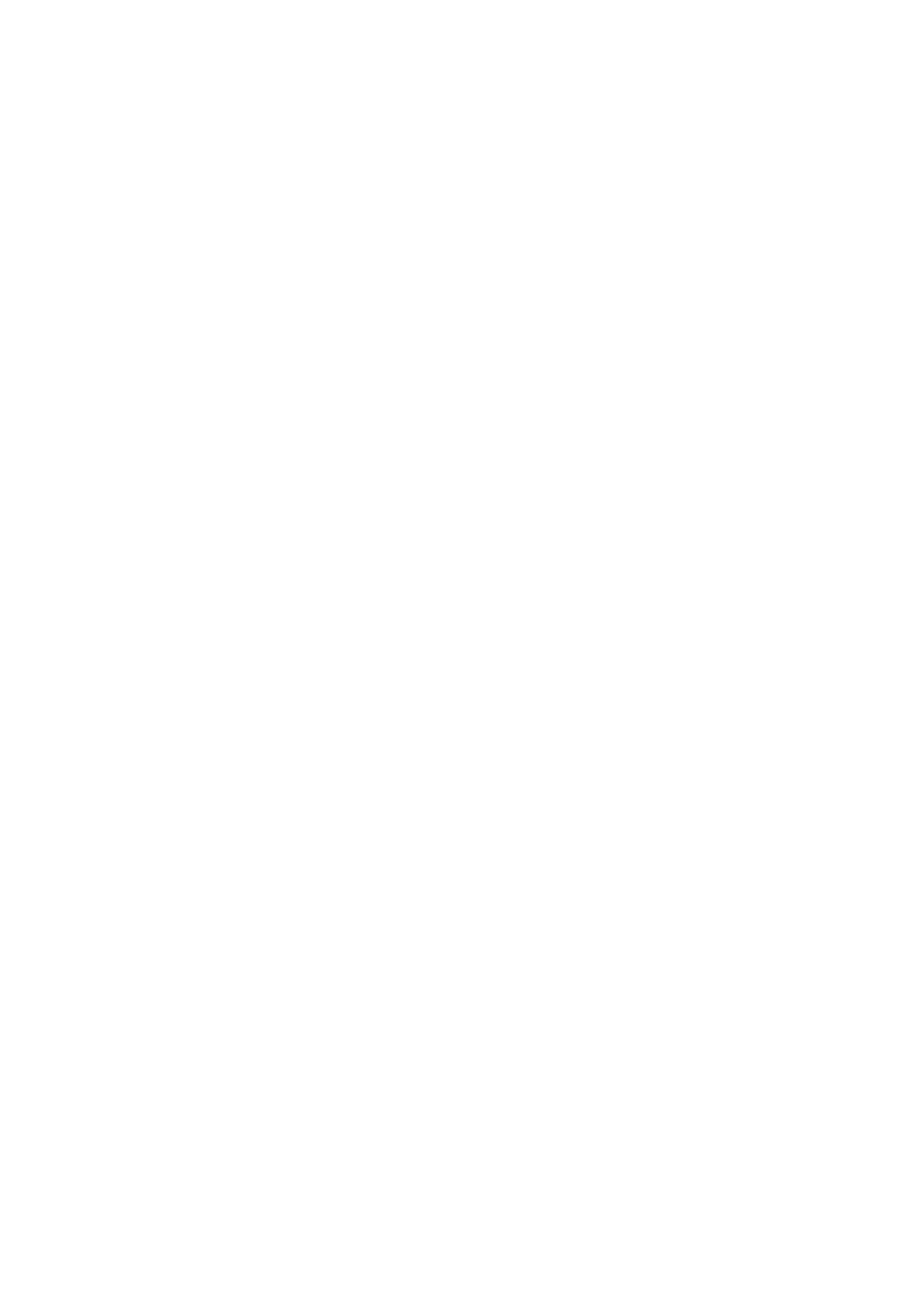300m - Kobiety, E2 (1 bieg)

WYNIKI BIEGU

| Lp       | Pr/Tr      |    | Nr Nazwisko                     | Kategoria Klub                  |                               | Czas              | Punktacja<br>wielobojow |                  | Strata Punkty |
|----------|------------|----|---------------------------------|---------------------------------|-------------------------------|-------------------|-------------------------|------------------|---------------|
| 37<br>38 | 4/Z<br>3/Z | 13 | 183 ZYGADŁO Zofia<br>LASKA Maia | $E-2$<br>$E-2$                  | UKS Znicz<br>MKS Cuprum Lubin | 39.48 PR<br>39.66 | 39.480<br>39.660        | 10.810<br>10.990 |               |
| 39       | 4/N        | 30 | MROZEK Weronika                 | $E-2$                           | <b>MKS Cuprum Lubin</b>       | 55.23             | 55.230                  | 26.560           |               |
|          |            |    | Sędzia główny:<br>Starter:      | Sylwia Okólska<br>Jaromir Radke |                               |                   |                         |                  |               |

23-01-2021





OZŁS TOMASZÓW MAZ.

Strona 2 z 11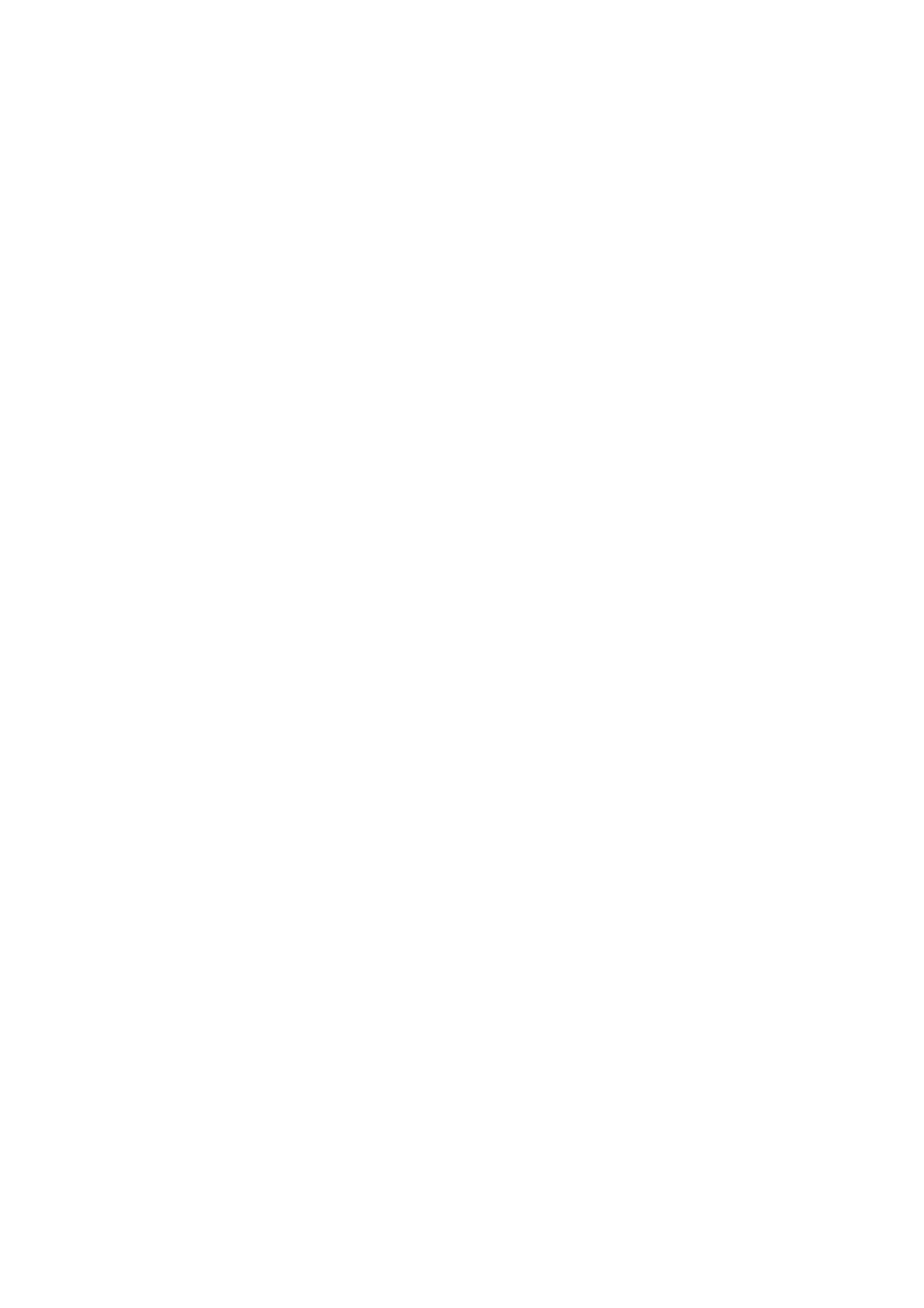500m - Kobiety, E2 (2 bieg)

**WYNIKI BIEGU** 

| Lp | Pr/Tr |              | Nr Nazwisko               | Kategoria Klub |                                 | Czas       |           | Punktacja<br>wielobojow |        | Strata Punkty |
|----|-------|--------------|---------------------------|----------------|---------------------------------|------------|-----------|-------------------------|--------|---------------|
| 1  | 20/Z  | 22           | SYGUŁA Sandra             | $E-2$          | <b>IUKS Dziewiątka Tomaszów</b> | 45.36      | PR.       | 45.360                  |        | 9             |
| 2  | 20/W  |              | 158 PAŃCZYSZYN Amelia     | $E-2$          | UKS Orlica Duszniki Zdrój       | 47.83      | <b>PR</b> | 47.830                  | 2.470  | 7             |
| 3  | 19/Z  |              | 173 KACZOR Julia          | $E-2$          | Akademia Sportowego Rozwo       | 50.26      | <b>PR</b> | 50.260                  | 4.900  | 5             |
| 4  | 17/Z  |              | 178 KACZOR Amelia         | $E-2$          | Akademia Sportowego Rozwo       | 50.50      | <b>PR</b> | 50.500                  | 5.140  | 4             |
| 5  | 18/Z  | 6            | RUDNICKA Lena             | $E-2$          | Akademia Sportowego Rozwo       | 50.60      | <b>PR</b> | 50.600                  | 5.240  | 3             |
| 6  | 18/W  |              | 182 OBIREK Hanna          | $E-2$          | IUKS Dziewiątka Tomaszów        | 50.82 PR   |           | 50.820                  | 5.460  | 3             |
| 7  | 16/Z  | 174          | DZIENISIEWICZ Wiktoria    | $E-2$          | UKS Sparta Grodzisk Mazowi      | 50.91      | PR        | 50.910                  | 5.550  | 2             |
| 8  | 13/N  |              | 187 ZIECINA Natalia       | $E-2$          | UKS Orlica Duszniki Zdrój       | 51.03      | PR        | 51.030                  | 5.670  | 2             |
| 9  | 13/Z  | 23           | NAPŁOSZEK Oliwia          | $E-2$          | UKS 3 Milanówek                 | 51.09      | <b>PR</b> | 51.090                  | 5.730  | 1             |
| 10 | 12/Z  | 3            | SADOWSKA Lena             | $E-2$          | MKS Cuprum Lubin                | 51.51      | PR        | 51.510                  | 6.150  | 1             |
| 11 | 19/W  | 34           | <b>GRIŃKOW Zofia</b>      | E-2            | UKS 3 Milanówek                 | 51.78      | <b>PR</b> | 51.780                  | 6.420  | 1             |
| 12 | 17/N  |              | 184 MICHAŁOWSKA Amelia    | $E-2$          | UKS 3 Milanówek                 | 52.27 PR   |           | 52.270                  | 6.910  | 1             |
| 13 | 15/Z  |              | 186 MARSZAŁEK Zofia       | $E-2$          | <b>IUKS Dziewiątka Tomaszów</b> | 52.38      | <b>PR</b> | 52.380                  | 7.020  |               |
| 14 | 14/N  | 8            | <b>BORKOWSKA Julia</b>    | $E-2$          | IUKS Dziewiątka Tomaszów        | 52.61      | <b>PR</b> | 52.610                  | 7.250  |               |
| 15 | 14/Z  | 11           | JÓŹWIK Julia              | $E-2$          | <b>IUKS Dziewiątka Tomaszów</b> | 52.69      | <b>PR</b> | 52.690                  | 7.330  |               |
| 16 | 15/N  | 10           | <b>GOWOREK Michalina</b>  | $E-2$          | KS Pilica Tomaszów Mazowie      | 52.85      | PR        | 52.850                  | 7.490  |               |
| 17 | 10/N  | 68           | JABŁOŃSKA Aleksandra      | $E-2$          | UKS Orlica Duszniki Zdrój       | 53.81      | PR        | 53.810                  | 8.450  |               |
| 18 | 12/N  |              | 175 SUROWIEC Aleksandra   | $E-2$          | KS Pilica Tomaszów Mazowie      | 53.90      | <b>PR</b> | 53.900                  | 8.540  |               |
| 19 | 16/W  |              | 169 KIEREBIŃSKA Dominika  | $E-2$          | <b>IUKS Dziewiątka Tomaszów</b> | 54.56      | PR        | 54.560                  | 9.200  |               |
| 20 | 10/Z  | 12           | PAWLIK Zofia              | $E-2$          | <b>IUKS Dziewiątka Tomaszów</b> | 54.59      | PR.       | 54.590                  | 9.230  |               |
| 21 | 8/N   | 29           | <b>KAŁKA Nikola</b>       | $E-2$          | MKS Cuprum Lubin                | 56.29      | <b>PR</b> | 56.290                  | 10.930 |               |
| 22 | 9/Z   | $\mathbf{1}$ | ZIELIŃSKA Julia           | $E-2$          | KS Pilica Tomaszów Mazowie      | 56.53      | <b>PR</b> | 56.530                  | 11.170 |               |
| 23 | 11/Z  | 15           | <b>KUBACKA Milena</b>     | $E-2$          | KS ARENA Tomaszów Mazo          | 56.63      | <b>PR</b> | 56.630                  | 11.270 |               |
| 24 | 9/N   | 32           | <b>DRECHNA Aleksandra</b> | $E-2$          | UKS Jedynka Tomaszów Maz        | 56.81      | <b>PR</b> | 56.810                  | 11.450 |               |
| 25 | 8/Z   | 25           | MESZKA Dominika           | $E-2$          | IUKS Dziewiątka Tomaszów        | 58.04      | <b>PR</b> | 58.040                  | 12.680 |               |
| 26 | 7/Z   | 17           | <b>HALEWSKA Lili</b>      | $E-2$          | UKS Orlica Duszniki Zdrój       | 59.26      | <b>PR</b> | 59.260                  | 13.900 |               |
| 27 | 3/Z   | 33           | GARBACZEWSKA Dominika     | $E-2$          | MKS Cuprum Lubin                | 59.42      | <b>PR</b> | 59.420                  | 14.060 |               |
| 28 | 6/N   | 4            | CHARYTON Julia            | $E-2$          | <b>KS Orzel Elblag</b>          | 59.46      | <b>PR</b> | 59.460                  | 14.100 |               |
| 29 | 3/N   | 14           | FAFROWICZ Justyna         | $E-2$          | MKS Cuprum Lubin                | 1:00.99    | PR        | 60.990                  | 15.630 |               |
| 30 | 7/N   | 42           | CZWERENKO Justyna         | $E-2$          | SKŁ Górnik Sanok                | 1:01.18 PR |           | 61.180                  | 15.820 |               |
| 31 | 4/Z   | 7            | KAMIŃSKA Pola             | $E-2$          | MKS Cuprum Lubin                | 1:01.31 PR |           | 61.310                  | 15.950 |               |
| 32 | 6/Z   | 21           | <b>WRONA Lena</b>         | $E-2$          | <b>UKS Znicz</b>                | 1:02.60 PR |           | 62.600                  | 17.240 |               |
| 33 | $5/N$ | 16           | SULGOSTOWSKA Joanna       | $E-2$          | UKS Jedynka Tomaszów Maz        | 1:03.20 PR |           | 63.200                  | 17.840 |               |
| 34 | 5/Z   |              | 183 ZYGADŁO Zofia         | $E-2$          | <b>UKS Znicz</b>                | 1:05.49 PR |           | 65.490                  | 20.130 |               |
| 35 | $4/M$ | 13           | LASKA Maja                | $E-2$          | MKS Cuprum Lubin                | 1:05.94 PR |           | 65.940                  | 20.580 |               |
| 36 | 11/N  | 5            | <b>LEJMAN Nadia</b>       | $E-2$          | IUKS Dziewiątka Tomaszów        | 1:06.39 PR |           | 66.390                  | 21.030 |               |

23-01-2021







OZŁS TOMASZÓW MAZ.

Strona 3 z 11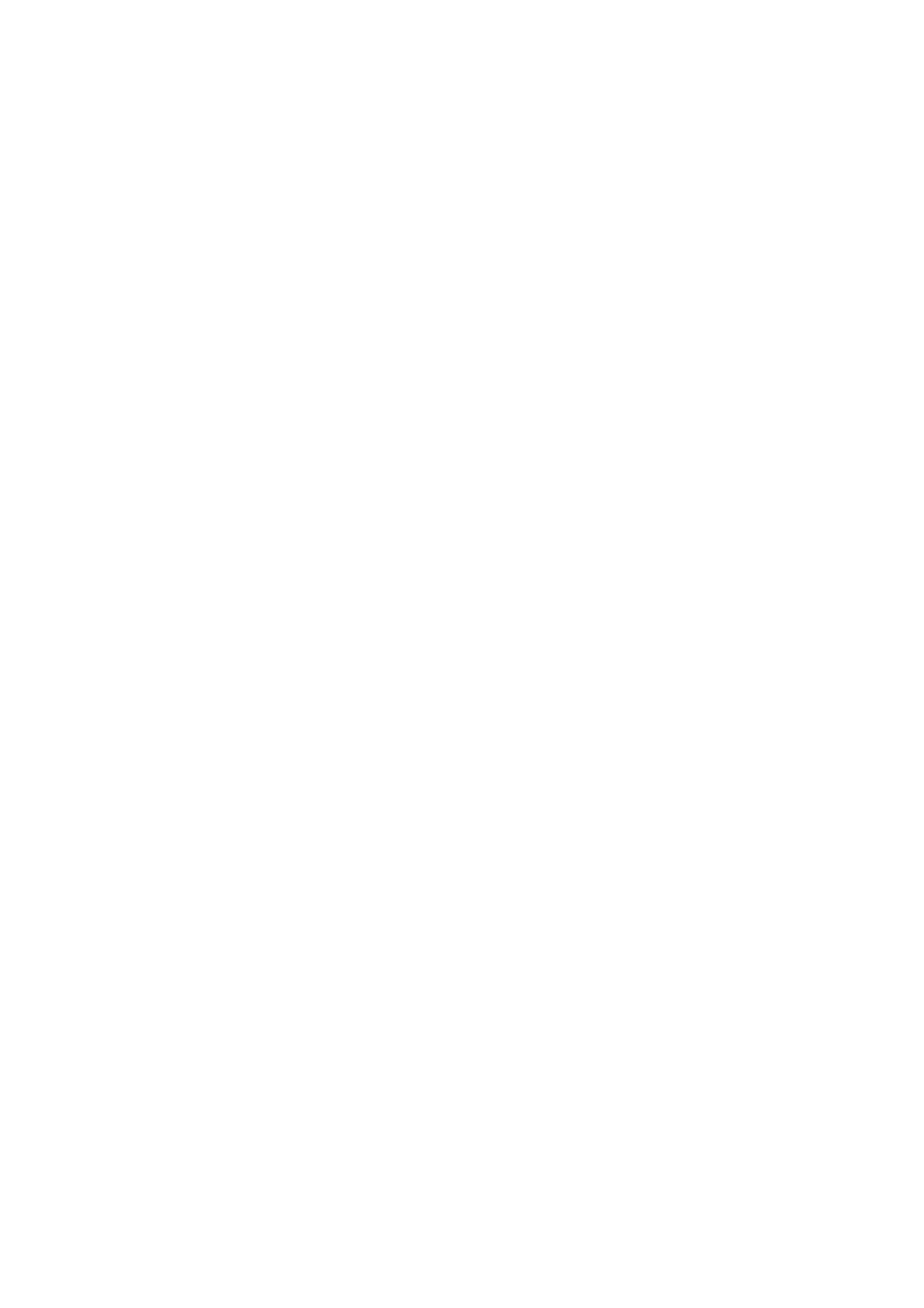500m - Kobiety, E2 (2 bieg)

**WYNIKI BIEGU** 

| Lp.      | Pr/Tr      |          | Nr Nazwisko                     | Kategoria Klub                  |                                     | Czas               | Punktacja<br>wielobojow |                  | Strata Punkty |
|----------|------------|----------|---------------------------------|---------------------------------|-------------------------------------|--------------------|-------------------------|------------------|---------------|
| 37<br>38 | 2/N<br>1/N | 31<br>30 | WŁASZYN Lena<br>MROZEK Weronika | $E-2$<br>$E-2$                  | KS Orzeł Elblag<br>MKS Cuprum Lubin | 1:07.53<br>1:39.09 | 67.530<br>99.090        | 22.170<br>53.730 |               |
|          | 2/Z        | 9        | <b>HERBUT Anna</b>              | $E-2$                           | MKS Cuprum Lubin                    | <b>DSQ</b>         |                         |                  |               |
|          |            |          | Sedzia główny:<br>Starter:      | Sylwia Okólska<br>Jaromir Radke |                                     |                    |                         |                  |               |







OZŁS TOMASZÓW MAZ.

Strona 4 z 11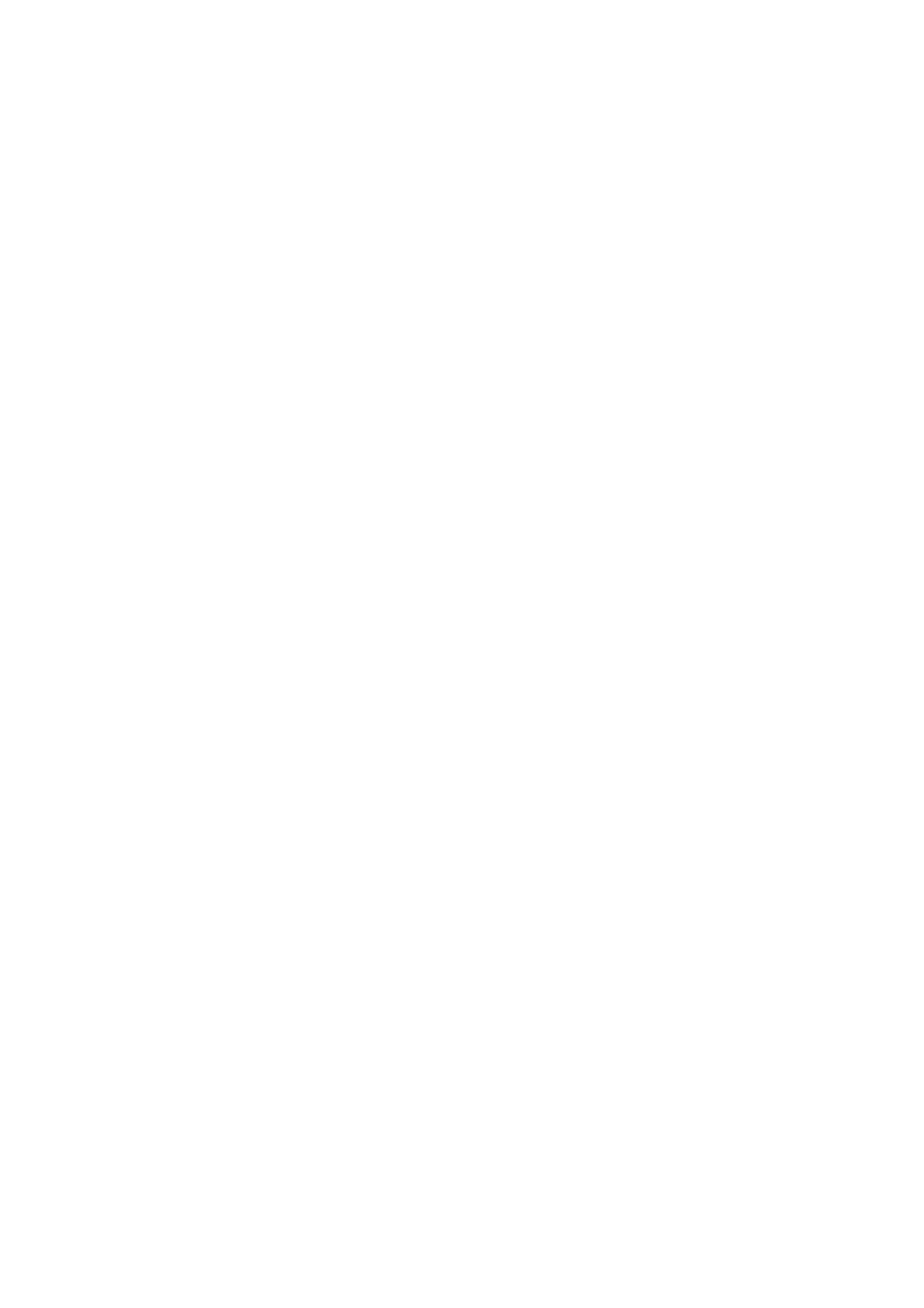300m - Kobiety, E2 (3 bieg)

**WYNIKI BIEGU** 

| Lp |      |    | Pr/Tr Nr Nazwisko          | Kategoria Klub |                                 | Czas     |           | Punktacja<br>wielobojow |        | Strata Punkty  |
|----|------|----|----------------------------|----------------|---------------------------------|----------|-----------|-------------------------|--------|----------------|
| 1  | 20/Z | 22 | SYGUŁA Sandra              | $E-2$          | IUKS Dziewiątka Tomaszów        | 29.20    |           | 29.200                  |        | 9              |
| 2  | 20/W |    | 158 PAŃCZYSZYN Amelia      | $E-2$          | UKS Orlica Duszniki Zdrój       | 29.87 PR |           | 29.870                  | 0.670  | 7              |
| 3  | 19/Z | 6  | RUDNICKA Lena              | $E-2$          | Akademia Sportowego Rozwo       | 31.21    |           | 31.210                  | 2.010  | 5              |
| 4  | 19/W |    | 173 KACZOR Julia           | $E-2$          | Akademia Sportowego Rozwo       | 31.28    |           | 31.280                  | 2.080  | 4              |
| 5  | 17/N |    | 174 DZIENISIEWICZ Wiktoria | $E-2$          | UKS Sparta Grodzisk Mazowi      | 31.53    | <b>PR</b> | 31.530                  | 2.330  | 3              |
| 6  | 15/Z | 34 | <b>GRIŃKOW Zofia</b>       | $E-2$          | UKS 3 Milanówek                 | 31.74    |           | 31.740                  | 2.540  | 3              |
| 7  | 18/N |    | 178 KACZOR Amelia          | E-2            | Akademia Sportowego Rozwo       | 31.81    |           | 31.810                  | 2.610  | 2              |
| 8  | 16/W | 3  | SADOWSKA Lena              | $E-2$          | MKS Cuprum Lubin                | 31.86    | <b>PR</b> | 31.860                  | 2.660  | $\overline{c}$ |
| 9  | 16/Z | 23 | NAPŁOSZEK Oliwia           | $E-2$          | <b>UKS 3 Milanówek</b>          | 31.92    |           | 31.920                  | 2.720  | 1              |
| 10 | 17/Z |    | 182 OBIREK Hanna           | E-2            | IUKS Dziewiątka Tomaszów        | 31.96    |           | 31.960                  | 2.760  | $\mathbf 1$    |
| 11 | 18/Z |    | 187 ZIECINA Natalia        | $E-2$          | UKS Orlica Duszniki Zdrój       | 31.97    |           | 31.970                  | 2.770  | 1              |
| 12 | 14/N | 10 | <b>GOWOREK Michalina</b>   | $E-2$          | KS Pilica Tomaszów Mazowie      | 32.40    | PR        | 32.400                  | 3.200  | $\mathbf 1$    |
| 13 | 14/Z |    | 184 MICHAŁOWSKA Amelia     | $E-2$          | UKS 3 Milanówek                 | 32.41    |           | 32.410                  | 3.210  |                |
| 14 | 15/N |    | 186 MARSZAŁEK Zofia        | $E-2$          | <b>IUKS Dziewiątka Tomaszów</b> | 32.65    |           | 32.650                  | 3.450  |                |
| 15 | 12/N |    | 169 KIEREBIŃSKA Dominika   | $E-2$          | <b>IUKS Dziewiątka Tomaszów</b> | 32.94    | PR        | 32.940                  | 3.740  |                |
| 16 | 12/Z | 11 | JÓŹWIK Julia               | $E-2$          | IUKS Dziewiątka Tomaszów        | 33.02    | <b>PR</b> | 33.020                  | 3.820  |                |
| 17 | 13/W | 68 | JABŁOŃSKA Aleksandra       | $E-2$          | UKS Orlica Duszniki Zdrój       | 33.40    |           | 33.400                  | 4.200  |                |
| 18 | 11/Z |    | 175 SUROWIEC Aleksandra    | $E-2$          | KS Pilica Tomaszów Mazowie      | 33.61    |           | 33.610                  | 4.410  |                |
| 19 | 13/Z | 8  | <b>BORKOWSKA Julia</b>     | $E-2$          | IUKS Dziewiątka Tomaszów        | 33.71    |           | 33.710                  | 4.510  |                |
| 20 | 11/N | 12 | PAWLIK Zofia               | $E-2$          | IUKS Dziewiątka Tomaszów        | 34.06    | PR        | 34.060                  | 4.860  |                |
| 21 | 6/N  | 5  | <b>LEJMAN Nadia</b>        | $E-2$          | IUKS Dziewiątka Tomaszów        | 34.30    | PR.       | 34.300                  | 5.100  |                |
| 22 | 10/Z | 1  | ZIELIŃSKA Julia            | $E-2$          | KS Pilica Tomaszów Mazowie      | 34.66    |           | 34.660                  | 5.460  |                |
| 23 | 10/W | 25 | MESZKA Dominika            | $E-2$          | IUKS Dziewiątka Tomaszów        | 34.87    | PR        | 34.870                  | 5.670  |                |
| 24 | 8/Z  | 15 | <b>KUBACKA Milena</b>      | $E-2$          | KS ARENA Tomaszów Mazo          | 34.98    | PR        | 34.980                  | 5.780  |                |
|    | 9/Z  | 32 | DRECHNA Aleksandra         | $E-2$          | UKS Jedynka Tomaszów Maz        | 34.98    |           | 34.980                  | 5.780  |                |
| 26 | 7/Z  | 29 | KAŁKA Nikola               | $E-2$          | MKS Cuprum Lubin                | 36.23    | <b>PR</b> | 36.230                  | 7.030  |                |
| 27 | 6/Z  | 33 | GARBACZEWSKA Dominika      | $E-2$          | MKS Cuprum Lubin                | 36.41    |           | 36.410                  | 7.210  |                |
| 28 | 3/Z  | 42 | CZWERENKO Justyna          | $E-2$          | SKŁ Górnik Sanok                | 36.42    |           | 36.420                  | 7.220  |                |
| 29 | 7/N  | 21 | <b>WRONA Lena</b>          | $E-2$          | <b>UKS Znicz</b>                | 36.86    | PR        | 36.860                  | 7.660  |                |
| 30 | 9/N  | 14 | FAFROWICZ Justyna          | $E-2$          | MKS Cuprum Lubin                | 37.24    |           | 37.240                  | 8.040  |                |
| 31 | 4/Z  |    | 17 HALEWSKA Lili           | $E-2$          | UKS Orlica Duszniki Zdrój       | 37.30    |           | 37.300                  | 8.100  |                |
| 32 | 2/N  | 9  | <b>HERBUT Anna</b>         | $E-2$          | MKS Cuprum Lubin                | 37.58 PR |           | 37.580                  | 8.380  |                |
| 33 | 5/Z  | 4  | <b>CHARYTON Julia</b>      | $E-2$          | KS Orzeł Elbląg                 | 37.63    |           | 37.630                  | 8.430  |                |
| 34 | 4/N  |    | 183 ZYGADŁO Zofia          | $E-2$          | <b>UKS Znicz</b>                | 38.27 PR |           | 38.270                  | 9.070  |                |
| 35 | 2/Z  | 16 | SULGOSTOWSKA Joanna        | $E-2$          | UKS Jedynka Tomaszów Maz        | 38.35    |           | 38.350                  | 9.150  |                |
| 36 | 8/N  | 7  | KAMIŃSKA Pola              | $E-2$          | MKS Cuprum Lubin                | 39.33    |           | 39.330                  | 10.130 |                |

24-01-2021







OZŁS TOMASZÓW MAZ.

Strona 5 z 11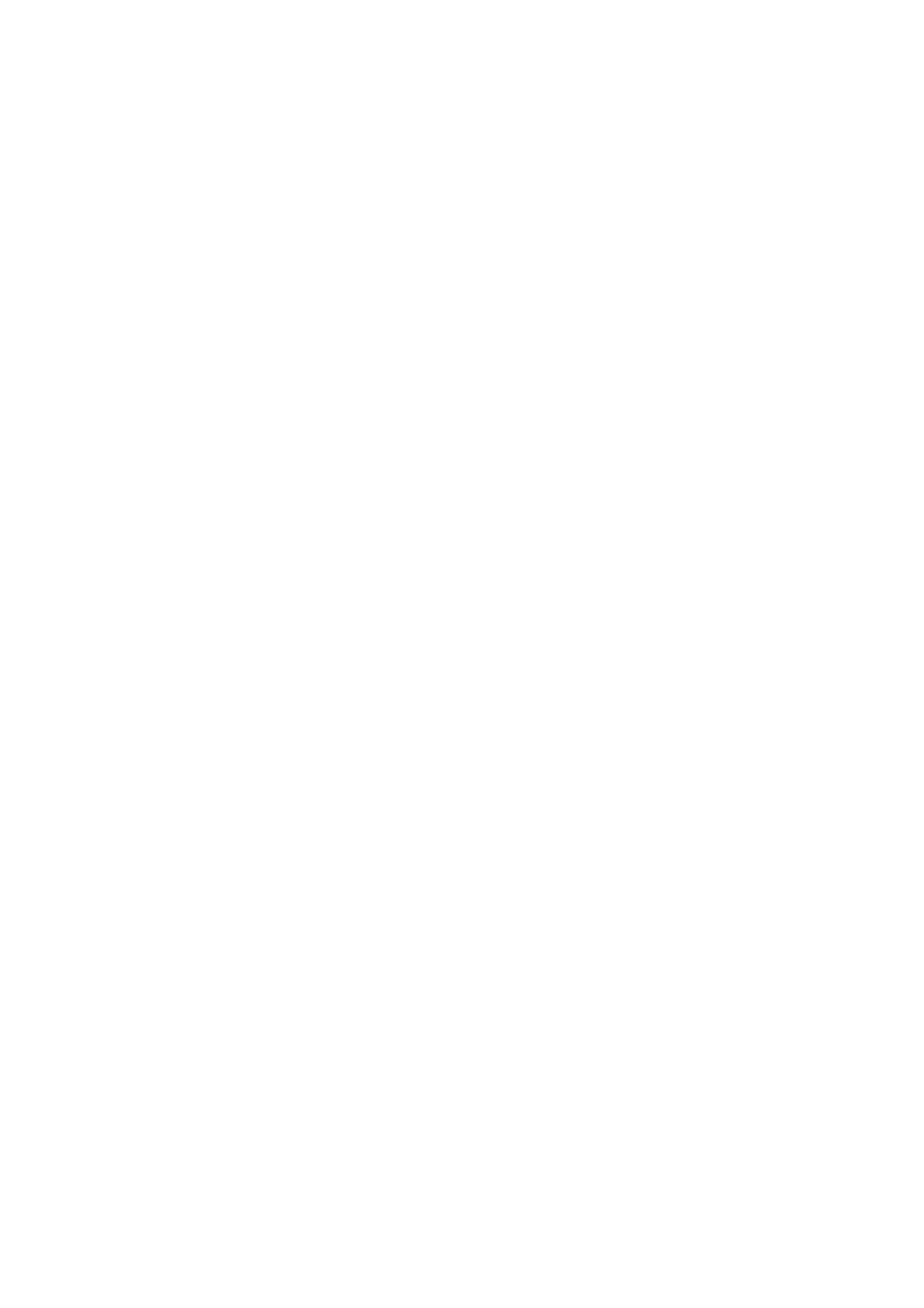300m - Kobiety, E2 (3 bieg)

**WYNIKI BIEGU** 

| Lp       | Pr/Tr      |          | Nr Nazwisko                | Kategoria Klub                  |                                     | Czas           | Punktacja<br>wielobojow |                  | Strata Punkty |
|----------|------------|----------|----------------------------|---------------------------------|-------------------------------------|----------------|-------------------------|------------------|---------------|
| 37<br>38 | 3/N<br>5/N | 13<br>31 | LASKA Maia<br>WŁASZYN Lena | $E-2$<br>$E-2$                  | MKS Cuprum Lubin<br>KS Orzeł Elblag | 40.49<br>44.62 | 40.490<br>44.620        | 11.290<br>15.420 |               |
| 39       | 1/Z        | 30       | MROZEK Weronika            | $E-2$                           | MKS Cuprum Lubin                    | 57.35          | 57.350                  | 28.150           |               |
|          |            |          | Sedzia główny:<br>Starter: | Sylwia Okólska<br>Jaromir Radke |                                     |                |                         |                  |               |

24-01-2021







OZŁS TOMASZÓW MAZ.

Strona 6 z 11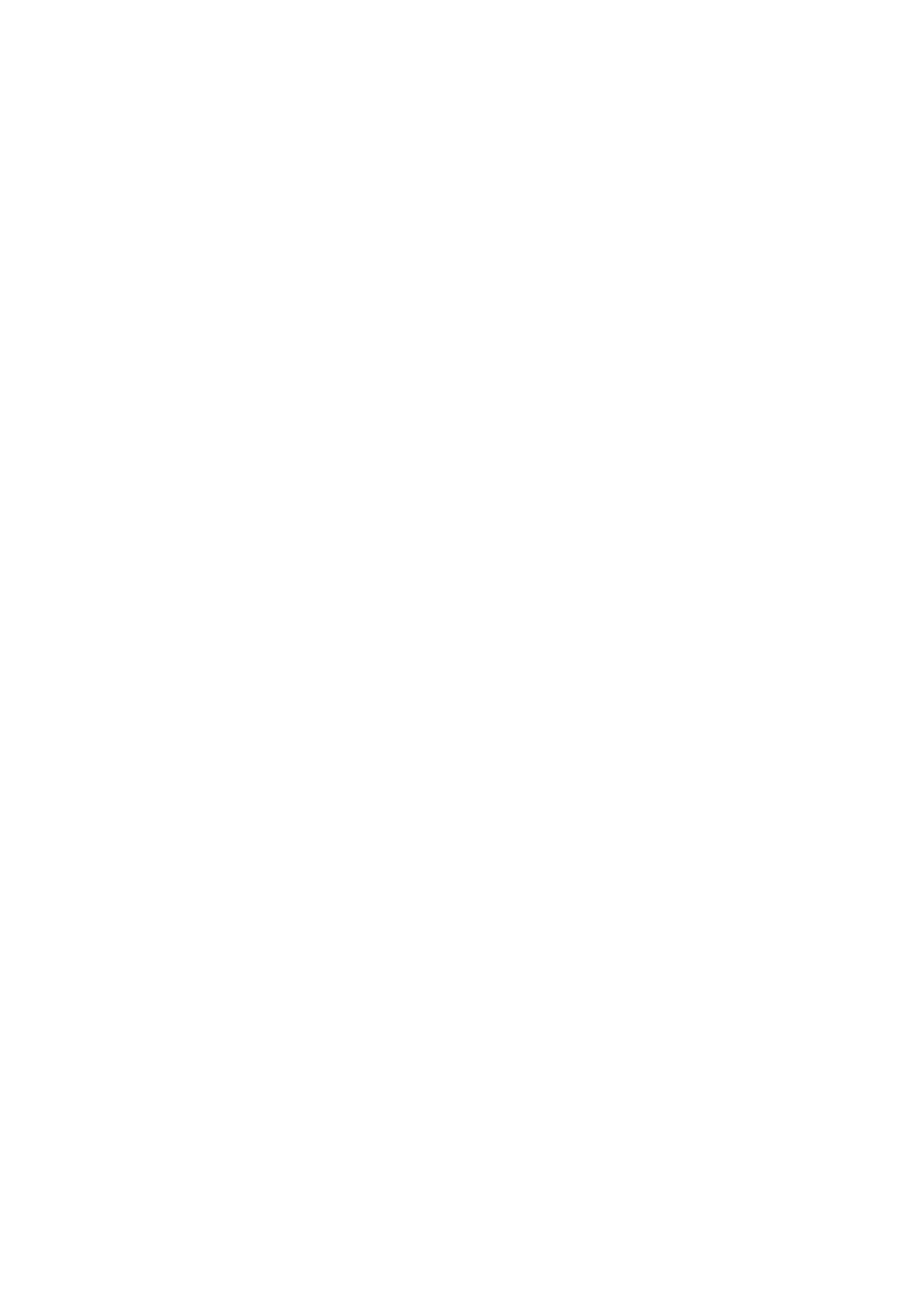500m - Kobiety, E2 (4 bieg)

**WYNIKI BIEGU** 

| Lp |      |    | Pr/Tr Nr Nazwisko          | Kategoria Klub |                                 | Czas       |           | Punktacja<br>wielobojow |        | Strata Punkty  |
|----|------|----|----------------------------|----------------|---------------------------------|------------|-----------|-------------------------|--------|----------------|
| 1  | 20/W | 22 | SYGUŁA Sandra              | $E-2$          | IUKS Dziewiątka Tomaszów        | 45.79      |           | 45.790                  |        | 9              |
| 2  | 20/Z |    | 158 PAŃCZYSZYN Amelia      | $E-2$          | UKS Orlica Duszniki Zdrój       | 47.76      | - PR      | 47.760                  | 1.970  | 7              |
| 3  | 19/Z |    | 187 ZIECINA Natalia        | $E-2$          | UKS Orlica Duszniki Zdrój       | 49.90      | PR        | 49.900                  | 4.110  | 5              |
| 4  | 16/W |    | 174 DZIENISIEWICZ Wiktoria | $E-2$          | UKS Sparta Grodzisk Mazowi      | 50.51      | <b>PR</b> | 50.510                  | 4.720  | 4              |
| 5  | 18/N |    | 173 KACZOR Julia           | $E-2$          | Akademia Sportowego Rozwo       | 50.56      |           | 50.560                  | 4.770  | 3              |
| 6  | 17/N |    | 178 KACZOR Amelia          | $E-2$          | Akademia Sportowego Rozwo       | 50.61      |           | 50.610                  | 4.820  | 3              |
| 7  | 18/Z |    | 182 OBIREK Hanna           | $E-2$          | IUKS Dziewiątka Tomaszów        | 50.83      |           | 50.830                  | 5.040  | $\overline{c}$ |
| 8  | 14/N | 3  | SADOWSKA Lena              | $E-2$          | MKS Cuprum Lubin                | 51.32 PR   |           | 51.320                  | 5.530  | $\overline{c}$ |
| 9  | 17/Z | 34 | <b>GRIŃKOW Zofia</b>       | $E-2$          | UKS 3 Milanówek                 | 51.37 PR   |           | 51.370                  | 5.580  | 1              |
| 10 | 16/Z |    | 184 MICHAŁOWSKA Amelia     | E-2            | UKS 3 Milanówek                 | 51.40      | <b>PR</b> | 51.400                  | 5.610  | $\mathbf 1$    |
| 11 | 15/W | 23 | NAPŁOSZEK Oliwia           | $E-2$          | UKS 3 Milanówek                 | 51.42      |           | 51.420                  | 5.630  | 1              |
| 12 | 19/N | 6  | RUDNICKA Lena              | $E-2$          | Akademia Sportowego Rozwo       | 51.49      |           | 51.490                  | 5.700  | 1              |
| 13 | 13/N | 11 | JÓŹWIK Julia               | $E-2$          | IUKS Dziewiątka Tomaszów        | 52.52      | PR        | 52.520                  | 6.730  |                |
| 14 | 12/N |    | 186 MARSZAŁEK Zofia        | $E-2$          | <b>IUKS Dziewiątka Tomaszów</b> | 52.54      |           | 52.540                  | 6.750  |                |
| 15 | 15/Z | 10 | <b>GOWOREK Michalina</b>   | $E-2$          | KS Pilica Tomaszów Mazowie      | 53.25      |           | 53.250                  | 7.460  |                |
| 16 | 14/Z | 8  | <b>BORKOWSKA Julia</b>     | $E-2$          | <b>IUKS Dziewiątka Tomaszów</b> | 53.67      |           | 53.670                  | 7.880  |                |
| 17 | 12/Z |    | 175 SUROWIEC Aleksandra    | $E-2$          | KS Pilica Tomaszów Mazowie      | 53.88      | PR        | 53.880                  | 8.090  |                |
| 18 | 11/Z |    | 169 KIEREBIŃSKA Dominika   | $E-2$          | IUKS Dziewiątka Tomaszów        | 53.93      | PR.       | 53.930                  | 8.140  |                |
| 19 | 11/N | 12 | PAWLIK Zofia               | $E-2$          | IUKS Dziewiątka Tomaszów        | 55.02      |           | 55.020                  | 9.230  |                |
| 20 | 13/Z | 68 | JABŁOŃSKA Aleksandra       | $E-2$          | UKS Orlica Duszniki Zdrój       | 55.98      |           | 55.980                  | 10.190 |                |
| 21 | 10/Z | 32 | DRECHNA Aleksandra         | $E-2$          | UKS Jedynka Tomaszów Maz        | 56.87      |           | 56.870                  | 11.080 |                |
| 22 | 4/Z  | 5  | <b>LEJMAN Nadia</b>        | $E-2$          | IUKS Dziewiątka Tomaszów        | 56.95      | PR        | 56.950                  | 11.160 |                |
| 23 | 10/W | 1  | ZIELIŃSKA Julia            | $E-2$          | KS Pilica Tomaszów Mazowie      | 57.07      |           | 57.070                  | 11.280 |                |
| 24 | 9/N  | 15 | <b>KUBACKA Milena</b>      | $E-2$          | KS ARENA Tomaszów Mazo          | 57.17      |           | 57.170                  | 11.380 |                |
| 25 | 2/Z  | 31 | <b>WŁASZYN Lena</b>        | $E-2$          | KS Orzeł Elbląg                 | 57.21      |           | 57.210                  | 11.420 |                |
| 26 | 8/N  | 25 | MESZKA Dominika            | $E-2$          | <b>IUKS Dziewiątka Tomaszów</b> | 58.75      |           | 58.750                  | 12.960 |                |
| 27 | 5/Z  | 14 | FAFROWICZ Justyna          | $E-2$          | MKS Cuprum Lubin                | 1:00.08    | PR.       | 60.080                  | 14.290 |                |
| 28 | 7/N  | 33 | GARBACZEWSKA Dominika      | $E-2$          | MKS Cuprum Lubin                | 1:00.09    |           | 60.090                  | 14.300 |                |
| 29 | 6/Z  |    | 42 CZWERENKO Justyna       | $E-2$          | SKŁ Górnik Sanok                | 1:00.63    | PR        | 60.630                  | 14.840 |                |
| 30 | 4/N  | 7  | KAMIŃSKA Pola              | $E-2$          | MKS Cuprum Lubin                | 1:01.18 PR |           | 61.180                  | 15.390 |                |
| 31 | 5/N  |    | 21 WRONA Lena              | $E-2$          | UKS Znicz                       | 1:02.42 PR |           | 62.420                  | 16.630 |                |
| 32 | 6/N  | 17 | HALEWSKA Lili              | $E-2$          | UKS Orlica Duszniki Zdrój       | 1:02.86    |           | 62.860                  | 17.070 |                |
| 33 | 2/N  | 9  | <b>HERBUT Anna</b>         | $E-2$          | MKS Cuprum Lubin                | 1:03.85 PR |           | 63.850                  | 18.060 |                |
| 34 | 9/Z  | 16 | SULGOSTOWSKA Joanna        | $E-2$          | UKS Jedynka Tomaszów Maz        | 1:04.59    |           | 64.590                  | 18.800 |                |
| 35 | 3/Z  |    | 13 LASKA Maja              | $E-2$          | MKS Cuprum Lubin                | 1:04.74 PR |           | 64.740                  | 18.950 |                |
| 36 | 3/W  |    | 183 ZYGADŁO Zofia          | $E-2$          | UKS Znicz                       | 1:05.63    |           | 65.630                  | 19.840 |                |

24-01-2021







OZŁS TOMASZÓW MAZ.

Strona 7 z 11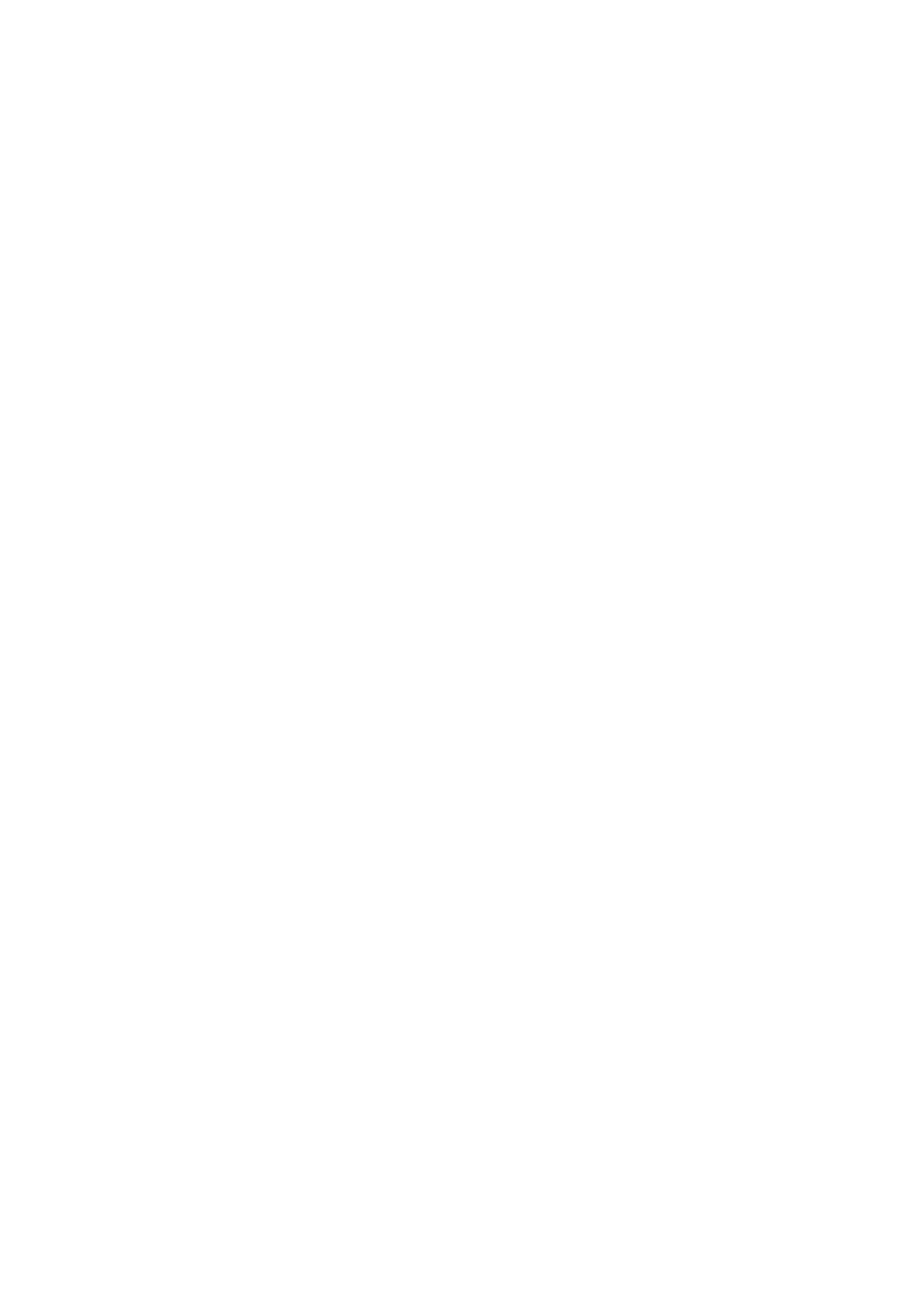500m - Kobiety, E2 (4 bieg)

**WYNIKI BIEGU** 

| Lp | Pr/Tr |                | Nr Nazwisko                | Kategoria Klub                  |                  | Czas    | Punktacja<br>wielobojow |        | Strata Punkty |
|----|-------|----------------|----------------------------|---------------------------------|------------------|---------|-------------------------|--------|---------------|
| 37 | 8/Z   | 29             | KAŁKA Nikola               | $E-2$                           | MKS Cuprum Lubin | 1:08.83 | 68.830                  | 23.040 |               |
| 38 | 7/Z   | $\overline{4}$ | CHARYTON Julia             | $E-2$                           | KS Orzeł Elblag  | 1:10.55 | 70.550                  | 24.760 |               |
| 39 | 1/Z   | 30.            | MROZEK Weronika            | $E-2$                           | MKS Cuprum Lubin | 1:32.57 | 92.570                  | 46.780 |               |
|    |       |                | Sedzia główny:<br>Starter: | Sylwia Okólska<br>Jaromir Radke |                  |         |                         |        |               |

#### 300m - Mężczyźni, E2 (1 bieg)

#### Punktacja Strata Punkty Lp Pr/Tr Nr Nazwisko Kategoria Klub Czas wielobojow  $\mathbf{1}$  $9/N$ 228 KOCAN Przemysław  $E-2$ UKS Sparta Grodzisk Mazowi 30.47 PR 30.470  $\boldsymbol{9}$  $\overline{7}$  $\overline{2}$  $9/Z$ 226 PEKSA Marcin  $E-2$ **UKS Olczanka** 30.81 PR 30.810 0.340 204 POLNY Kacper  $E-2$ MKS Cuprum Lubin 31.230 0.760  $\overline{5}$ 3  $10/Z$ 31.23 PR 215 JABŁOŃSKI Franciszek  $E-2$ KS Pilica Tomaszów Mazowie 31.32 PR 31.320 0.850  $\overline{4}$  $10/N$  $\overline{4}$ 5  $8/N$ 227 BUDZIŃSKI Fabian  $E-2$ MKS Cuprum Lubin 32.090 32.09 PR 1.620 3 224 WECŁAWEK Marcel  $E-2$ 6  $7/N$ UKS Sparta Grodzisk Mazowi 34.18 PR 34.180 3.710 3  $\overline{7}$ 225 MORAWA Piotr  $E-2$ **UKS Znicz**  $\overline{c}$  $R/7$ 34.40 PR 34.400 3.930  $E-2$  $2/M$ 208 MARCHEWKA Michał KS ARENA Tomaszów Mazo 35.070 4.600  $\overline{c}$ 8 35.07  $E-2$  $\overline{9}$  $5/M$ 275 MOSKWA Adam Akademia Łyżwiarstwa Kriste 36.23 PR 36.230 5.760  $\mathbf{1}$ 259 WACHOWSKI Karol  $F-2$ 36.38 PR  $10$  $5/7$ MKS Cuprum Lubin 36.380 5.910  $\mathbf{1}$  $7/Z$ 263 MAZUREK Mateusz  $E-2$ **IUKS Dziewiatka Tomaszów** 36.67 PR 36.670 6.200  $11$  $\mathbf{1}$  $3/N$ 257 SYNOWIEC Tomasz  $E-2$ SKŁ Górnik Sanok 37.13 PR 6.660 12 37.130  $\mathbf{1}$  $13$  $6/Z$ 258 ROSENBAJGER Kornel  $E-2$ Akademia Łyżwiarstwa Kriste 37.72 PR 37.720 7.250  $14$  $6/N$ 262 BURKNAP-PIOTROWICZ Braian E-2 MKS Cuprum Lubin 37.90 PR 37.900 7.430 255 PSUT Filip 15  $4/Z$  $E-2$ UKS Jedynka Tomaszów Maz 38.99 38.990 8.520 16  $1/W$ 212 GRZYB Mateusz  $E-2$ MKS Cuprum Lubin 43.78 43.780 13.310  $3/Z$ 201 STAROWICZ Adam  $E-2$ MKS Cuprum Lubin 47.800 17.330  $17$ 47.80  $4/N$ 205 KAMIŃSKI Aleksander  $E-2$ MKS Cuprum Lubin 56.650 26.180  $18$ 56.65 19  $2/Z$ 206 KLUCZNIK Gabriel  $E-2$ **KS Orzel Elblag** 1:00.23 PR 60.230 29.760  $1/Z$ 256 SEKULA Gabriel  $E-2$ MKS Cuprum Lubin **DSQ** Sylwia Okólska

Sędzia główny: Starter:

Jaromir Radke



23-01-2021





OZŁS TOMASZÓW MAZ.

Strona 8 z 11

#### **WYNIKI BIEGU**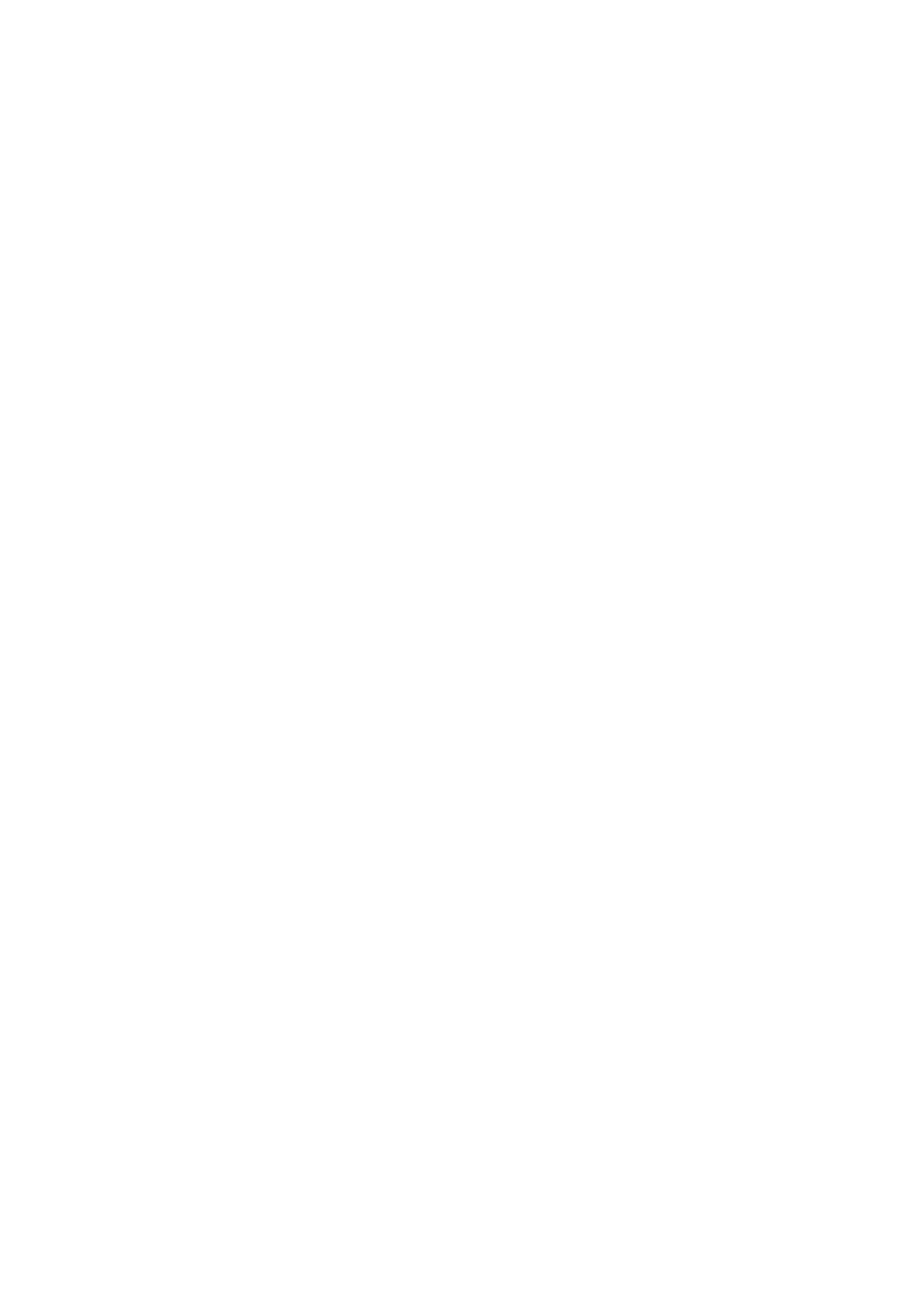500m - Mężczyźni, E2 (2 bieg)

**WYNIKI BIEGU** 

| Lp | Pr/Tr |     | Nr Nazwisko                       | Kategoria Klub |                                 | Czas    |           | Punktacja<br>wielobojow |        | Strata Punkty  |
|----|-------|-----|-----------------------------------|----------------|---------------------------------|---------|-----------|-------------------------|--------|----------------|
| 1  | 10/W  |     | 215 JABŁOŃSKI Franciszek          | $E-2$          | KS Pilica Tomaszów Mazowie      | 50.11   | <b>PR</b> | 50.110                  |        | 9              |
| 2  | 8/Z   |     | 226 PEKSA Marcin                  | $E-2$          | <b>UKS Olczanka</b>             | 50.20   | <b>PR</b> | 50.200                  | 0.090  | 7              |
| 3  | 8/N   | 227 | BUDZIŃSKI Fabian                  | $E-2$          | MKS Cuprum Lubin                | 51.18   | <b>PR</b> | 51.180                  | 1.070  | 5              |
| 4  | 9/Z   |     | 204 POLNY Kacper                  | $E-2$          | MKS Cuprum Lubin                | 51.56   | <b>PR</b> | 51.560                  | 1.450  | 4              |
| 5  | 9/N   |     | 224 WECŁAWEK Marcel               | $E-2$          | UKS Sparta Grodzisk Mazowi      | 55.68   | <b>PR</b> | 55.680                  | 5.570  | 3              |
| 6  | 7/Z   |     | 225 MORAWA Piotr                  | $E-2$          | <b>UKS Znicz</b>                | 58.46   | <b>PR</b> | 58.460                  | 8.350  | 3              |
| 7  | 4/N   |     | 208 MARCHEWKA Michał              | $E-2$          | KS ARENA Tomaszów Mazo          | 58.58   | <b>PR</b> | 58.580                  | 8.470  | $\overline{c}$ |
| 8  | 4/Z   |     | 259 WACHOWSKI Karol               | $E-2$          | MKS Cuprum Lubin                | 59.94   | <b>PR</b> | 59.940                  | 9.830  | 2              |
| 9  | 6/N   |     | 262 BURKNAP-PIOTROWICZ Brajan E-2 |                | MKS Cuprum Lubin                | 1:02.09 | <b>PR</b> | 62.090                  | 11.980 | 1              |
| 10 | 5/Z   |     | 255 PSUT Filip                    | $E-2$          | UKS Jedynka Tomaszów Maz        | 1:02.74 | <b>PR</b> | 62.740                  | 12.630 | 1              |
| 11 | 3/Z   | 257 | <b>SYNOWIEC Tomasz</b>            | $E-2$          | SKŁ Górnik Sanok                | 1:03.42 | <b>PR</b> | 63.420                  | 13.310 | 1              |
| 12 | 6/Z   |     | 258 ROSENBAJGER Kornel            | $E-2$          | Akademia Łyżwiarstwa Kriste     | 1:03.93 | <b>PR</b> | 63.930                  | 13.820 | 1              |
| 13 | 5/N   |     | 275 MOSKWA Adam                   | $E-2$          | Akademia Łyżwiarstwa Kriste     | 1:04.84 | <b>PR</b> | 64.840                  | 14.730 |                |
| 14 | 10/Z  |     | 228 KOCAN Przemysław              | $E-2$          | UKS Sparta Grodzisk Mazowi      | 1:06.59 | <b>PR</b> | 66.590                  | 16.480 |                |
| 15 | 7/N   |     | 263 MAZUREK Mateusz               | $E-2$          | <b>IUKS Dziewiatka Tomaszów</b> | 1:14.18 | <b>PR</b> | 74.180                  | 24.070 |                |
| 16 | 2/N   |     | 212 GRZYB Mateusz                 | $E-2$          | MKS Cuprum Lubin                | 1:15.72 |           | 75.720                  | 25.610 |                |
| 17 | 2/Z   |     | 256 SEKULA Gabriel                | $E-2$          | MKS Cuprum Lubin                | 1:18.57 | <b>PR</b> | 78.570                  | 28.460 |                |
| 18 | 3/N   |     | 201 STAROWICZ Adam                | $E-2$          | MKS Cuprum Lubin                | 1:21.40 | <b>PR</b> | 81.400                  | 31.290 |                |
| 19 | 1/Z   |     | 206 KLUCZNIK Gabriel              | $E-2$          | <b>KS Orzel Elblag</b>          | 1:31.24 |           | 91.240                  | 41.130 |                |
| 20 | 1/N   |     | 205 KAMIŃSKI Aleksander           | $E-2$          | <b>MKS Cuprum Lubin</b>         | 1:33.18 |           | 93.180                  | 43.070 |                |
|    |       |     | Svlwia Okólska<br>Sedzia główny:  |                |                                 |         |           |                         |        |                |

Starter: Jaromir Radke

23-01-2021







OZŁS TOMASZÓW MAZ.

Strona 9 z 11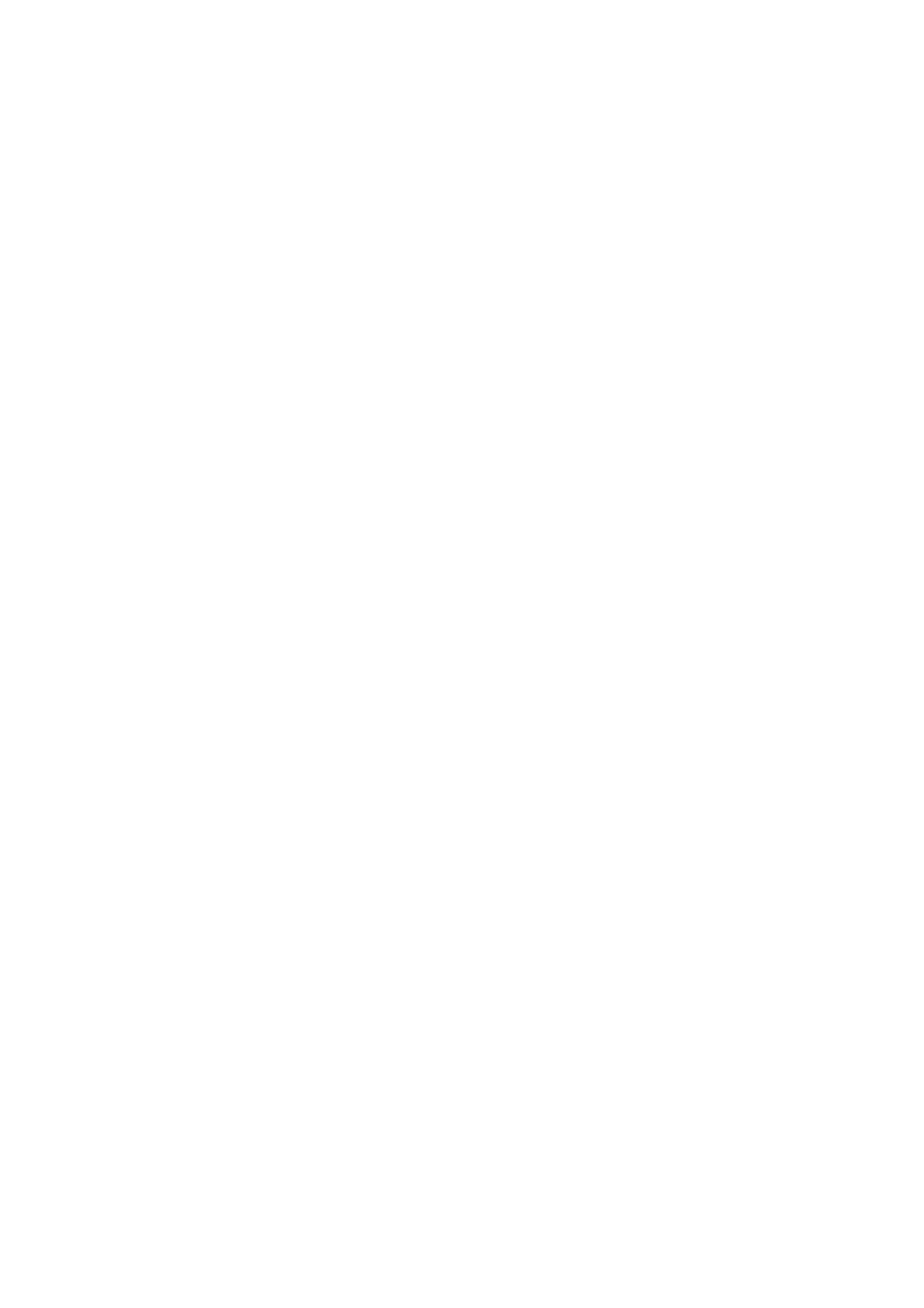300m - Mężczyźni, E2 (3 bieg)

**WYNIKI BIEGU** 

| Lp           | Pr/Tr |     | Nr Nazwisko                       | Kategoria Klub |                                 | Czas  |           | Punktacja<br>wielobojow |        | Strata Punkty  |
|--------------|-------|-----|-----------------------------------|----------------|---------------------------------|-------|-----------|-------------------------|--------|----------------|
| 1            | 10/N  |     | 226 PEKSA Marcin                  | $E-2$          | <b>UKS Olczanka</b>             | 30.86 |           | 30.860                  |        | 9              |
| $\mathbf{2}$ | 10/Z  |     | 215 JABŁOŃSKI Franciszek          | $E-2$          | KS Pilica Tomaszów Mazowie      | 30.88 | <b>PR</b> | 30.880                  | 0.020  | $\overline{7}$ |
| 3            | 6/Z   |     | 228 KOCAN Przemysław              | $E-2$          | UKS Sparta Grodzisk Mazowi      | 31.46 |           | 31.460                  | 0.600  | 5              |
| 4            | 9/Z   |     | 227 BUDZIŃSKI Fabian              | $E-2$          | MKS Cuprum Lubin                | 31.65 | <b>PR</b> | 31.650                  | 0.790  | 4              |
| 5            | 9/N   |     | 204 POLNY Kacper                  | $E-2$          | MKS Cuprum Lubin                | 31.75 |           | 31.750                  | 0.890  | 3              |
| 6            | 8/Z   | 224 | <b>WECŁAWEK Marcel</b>            | $E-2$          | UKS Sparta Grodzisk Mazowi      | 34.52 |           | 34.520                  | 3.660  | 3              |
| 7            | 8/N   |     | 225 MORAWA Piotr                  | $E-2$          | <b>UKS Znicz</b>                | 34.72 |           | 34.720                  | 3.860  | $\overline{c}$ |
| 8            | 7/Z   |     | 208 MARCHEWKA Michał              | $E-2$          | KS ARENA Tomaszów Mazo          | 34.94 |           | 34.940                  | 4.080  | $\overline{c}$ |
| 9            | 7/N   |     | 259 WACHOWSKI Karol               | $E-2$          | MKS Cuprum Lubin                | 35.99 | <b>PR</b> | 35.990                  | 5.130  | $\mathbf{1}$   |
| 10           | 4/N   |     | 263 MAZUREK Mateusz               | $E-2$          | <b>IUKS Dziewiatka Tomaszów</b> | 36.41 | <b>PR</b> | 36.410                  | 5.550  | $\mathbf{1}$   |
| 11           | 4/Z   | 257 | <b>SYNOWIEC Tomasz</b>            | $E-2$          | SKŁ Górnik Sanok                | 36.97 | <b>PR</b> | 36.970                  | 6.110  | $\mathbf{1}$   |
| 12           | 5/Z   |     | 262 BURKNAP-PIOTROWICZ Brajan E-2 |                | MKS Cuprum Lubin                | 37.17 | <b>PR</b> | 37.170                  | 6.310  | $\mathbf{1}$   |
| 13           | 5/N   |     | 255 PSUT Filip                    | $E-2$          | UKS Jedynka Tomaszów Maz        | 37.37 |           | 37.370                  | 6.510  |                |
| 14           | 3/Z   |     | 275 MOSKWA Adam                   | $E-2$          | Akademia Łyżwiarstwa Kriste     | 37.42 |           | 37.420                  | 6.560  |                |
| 15           | 6/N   |     | 258 ROSENBAJGER Kornel            | $E-2$          | Akademia Łyżwiarstwa Kriste     | 38.68 |           | 38.680                  | 7.820  |                |
| 16           | 2/Z   |     | 212 GRZYB Mateusz                 | $E-2$          | MKS Cuprum Lubin                | 41.50 |           | 41.500                  | 10.640 |                |
| 17           | 2/N   |     | 206 KLUCZNIK Gabriel              | $E-2$          | <b>KS Orzel Elblag</b>          | 43.89 | <b>PR</b> | 43.890                  | 13.030 |                |
| 18           | 1/N   |     | 256 SEKULA Gabriel                | $E-2$          | MKS Cuprum Lubin                | 45.19 |           | 45.190                  | 14.330 |                |
| 19           | 3/N   | 201 | STAROWICZ Adam                    | $E-2$          | MKS Cuprum Lubin                | 46.77 |           | 46.770                  | 15.910 |                |
| 20           | 1/Z   |     | 205 KAMIŃSKI Aleksander           | $E-2$          | MKS Cuprum Lubin                | 51.96 |           | 51.960                  | 21.100 |                |
|              |       |     | Svlwia Okólska<br>Sedzia główny:  |                |                                 |       |           |                         |        |                |

Starter: Jaromir Radke

24-01-2021







**OZŁS** TOMASZÓW MAZ.

Strona 10 z 11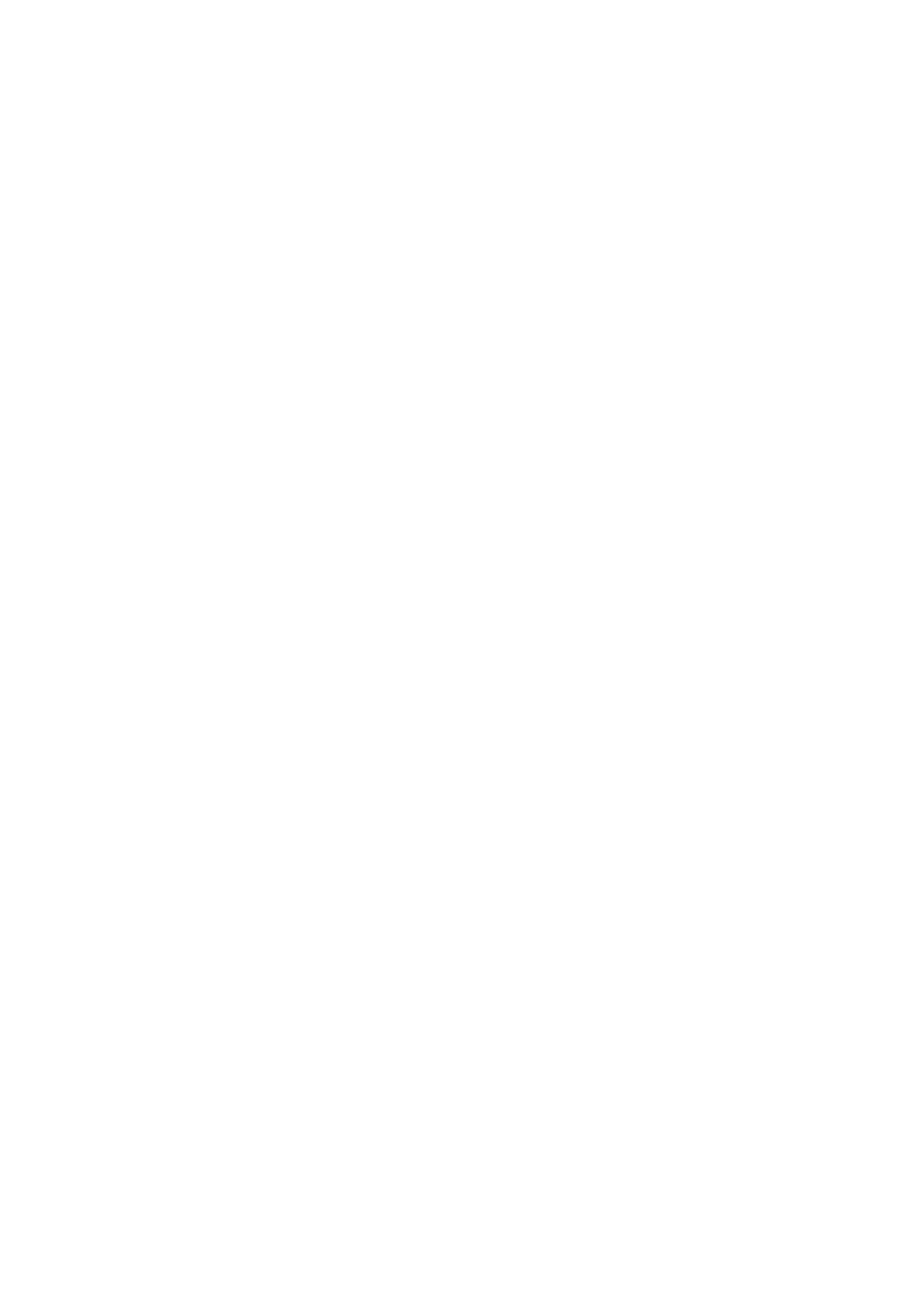500m - Mężczyźni, E2 (4 bieg)

**WYNIKI BIEGU** 

| Lp | Pr/Tr |     | Nr Nazwisko                       | Kategoria Klub |                             | Czas         |           | Punktacja<br>wielobojow |        | Strata Punkty |
|----|-------|-----|-----------------------------------|----------------|-----------------------------|--------------|-----------|-------------------------|--------|---------------|
| 1  | 10/Z  |     | 215 JABŁOŃSKI Franciszek          | $E-2$          | KS Pilica Tomaszów Mazowie  | 49.55        | - PR      | 49.550                  |        | 9             |
| 2  | 10/W  |     | 226 PEKSA Marcin                  | $E-2$          | <b>UKS Olczanka</b>         | 49.74 PR     |           | 49.740                  | 0.190  | 7             |
| 3  | 9/Z   | 227 | <b>BUDZIŃSKI Fabian</b>           | $E-2$          | MKS Cuprum Lubin            | 50.94        | <b>PR</b> | 50.940                  | 1.390  | 5             |
| 4  | 9/N   |     | 204 POLNY Kacper                  | $E-2$          | <b>MKS Cuprum Lubin</b>     | 51.19        | <b>PR</b> | 51.190                  | 1.640  | 4             |
| 5  | 7/N   |     | 228 KOCAN Przemysław              | $E-2$          | UKS Sparta Grodzisk Mazowi  | 51.27        | - PR      | 51.270                  | 1.720  | 3             |
| 6  | 8/Z   |     | 224 WECŁAWEK Marcel               | $E-2$          | UKS Sparta Grodzisk Mazowi  | 55.54        | <b>PR</b> | 55.540                  | 5.990  | 3             |
| 7  | 8/N   |     | 225 MORAWA Piotr                  | $E-2$          | <b>UKS Znicz</b>            | 57.10 PR     |           | 57.100                  | 7.550  | 2             |
| 8  | 4/Z   |     | 263 MAZUREK Mateusz               | $E-2$          | IUKS Dziewiątka Tomaszów    | 59.56        | <b>PR</b> | 59.560                  | 10.010 | 2             |
| 9  | 4/N   |     | 255 PSUT Filip                    | $E-2$          | UKS Jedynka Tomaszów Maz    | 1:03.20      |           | 63.200                  | 13.650 | $\mathbf{1}$  |
| 10 | 5/N   |     | 257 SYNOWIEC Tomasz               | $E-2$          | SKŁ Górnik Sanok            | 1:03.60      |           | 63.600                  | 14.050 | $\mathbf{1}$  |
| 11 | 3/N   |     | 258 ROSENBAJGER Kornel            | $E-2$          | Akademia Łyżwiarstwa Kriste | 1:03.85      | <b>PR</b> | 63.850                  | 14.300 | $\mathbf{1}$  |
| 12 | 5/Z   |     | 275 MOSKWA Adam                   | $E-2$          | Akademia Łyżwiarstwa Kriste | $1:04.15$ PR |           | 64.150                  | 14.600 | 1             |
| 13 | 3/Z   |     | 212 GRZYB Mateusz                 | $E-2$          | MKS Cuprum Lubin            | 1:08.22      |           | 68.220                  | 18.670 |               |
| 14 | 6/N   |     | 259 WACHOWSKI Karol               | $E-2$          | MKS Cuprum Lubin            | 1:09.68      |           | 69.680                  | 20.130 |               |
| 15 | 1/W   |     | 256 SEKULA Gabriel                | $E-2$          | MKS Cuprum Lubin            | 1:17.27 PR   |           | 77.270                  | 27.720 |               |
| 16 | 2/Z   |     | 201 STAROWICZ Adam                | $E-2$          | MKS Cuprum Lubin            | 1:20.47      | - PR      | 80.470                  | 30.920 |               |
| 17 | 6/Z   |     | 262 BURKNAP-PIOTROWICZ Brajan E-2 |                | MKS Cuprum Lubin            | 1:21.98      |           | 81.980                  | 32.430 |               |
| 18 | 1/Z   |     | 205 KAMIŃSKI Aleksander           | $E-2$          | MKS Cuprum Lubin            | 1:23.59      |           | 83.590                  | 34.040 |               |
|    | 2/N   |     | 206 KLUCZNIK Gabriel              | $E-2$          | KS Orzeł Elbląg             | <b>DNS</b>   |           |                         |        |               |
|    | 7/Z   |     | 208 MARCHEWKA Michał              | $E-2$          | KS ARENA Tomaszów Mazo      | <b>DSQ</b>   |           |                         |        |               |
|    |       |     | Sylwia Okólska<br>Sedzia główny:  |                |                             |              |           |                         |        |               |

}ędzia główny: Sylwia Okólska Starter: Jaromir Radke

24-01-2021







OZŁS TOMASZÓW MAZ.

Strona 11 z 11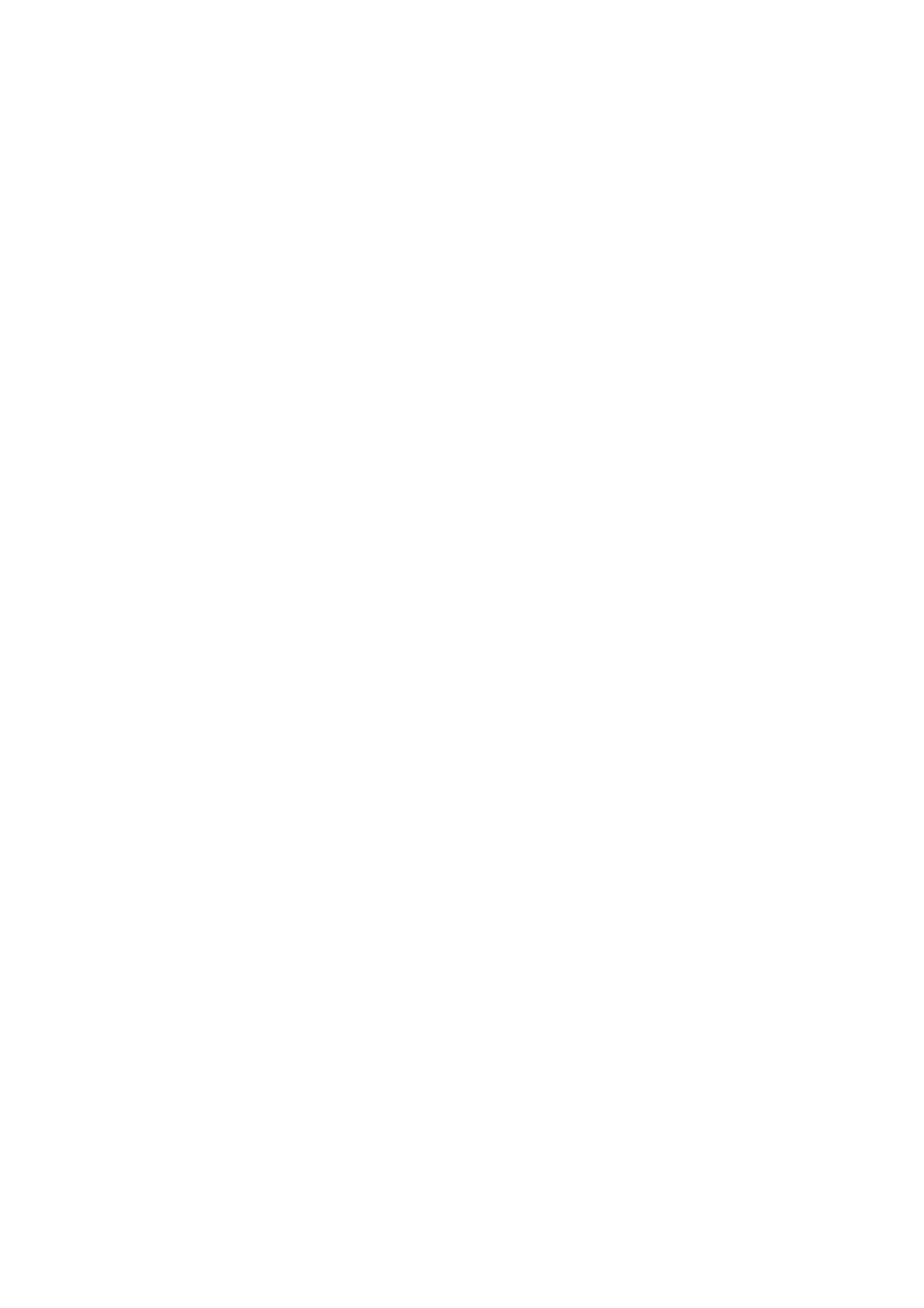# Ogolnopolskie Zawody Dzieci "I Ty Zostaniesz Mistrzem

|          |              |     |                                        |                | Ogólnopolskie Zawody Dzieci                  |                |           |                         |                     |               |
|----------|--------------|-----|----------------------------------------|----------------|----------------------------------------------|----------------|-----------|-------------------------|---------------------|---------------|
|          |              |     |                                        |                | "I Ty Zostaniesz Mistrzem"                   |                |           |                         |                     |               |
|          |              |     |                                        |                | 23-24/01/2021 Tomaszów Maz.                  |                |           |                         |                     |               |
|          |              |     |                                        |                |                                              |                |           |                         |                     |               |
|          |              |     |                                        |                |                                              |                |           |                         |                     |               |
|          |              |     |                                        |                |                                              |                |           |                         |                     |               |
|          |              |     |                                        |                |                                              |                |           |                         |                     |               |
|          |              |     | 500m - Kobiety, D1 (1 bieg)            |                |                                              |                |           |                         | <b>WYNIKI BIEGU</b> |               |
| Lp       | Pr/Tr        |     | Nr Nazwisko                            | Kategoria Klub |                                              | Czas           |           | Punktacja<br>wielobojow |                     | Strata Punkty |
| 1        | 26/W         |     | 177 WEGLARSKA Lena                     | $D-1$          | KS Pilica Tomaszów Mazowie                   | 45.13          | <b>PR</b> | 45.130                  |                     | 9             |
| 2        | 25/Z         | 64  | <b>KRAWIEC Julita</b>                  | D-1            | SKŁ Górnik Sanok                             | 45.85          | PR        | 45.850                  | 0.720               | 7             |
| 3        | 26/Z         |     | 157 NOWAK Olimpia                      | D-1            | Akademia Sportowego Rozwo                    | 46.14          | <b>PR</b> | 46.140                  | 1.010               | 5             |
| 4        | 24/Z         |     | 150 TURLIK Patrycja                    | $D-1$          | KS Pilica Tomaszów Mazowie                   | 46.21          | PR        | 46.210                  | 1.080               | 4             |
| 5        | 25/W         |     | 179 PAPIS Hania                        | D-1            | Akademia Sportowego Rozwo                    | 46.23          | <b>PR</b> | 46.230                  | 1.100               | 3             |
| 6        | 23/W         |     | 176 GOŁOS Julia                        | D-1            | IUKS Dziewiątka Tomaszów                     | 46.29          | <b>PR</b> | 46.290                  | 1.160               | 3             |
| 7        | 24/W         | 59  | SOBCZAK Alicja                         | D-1            | UKS 3 Milanówek                              | 46.85          | PR        | 46.850                  | 1.720               | 2             |
| 8        | 23/Z         | 171 | <b>KOSIACKA Antonina</b>               | D-1            | UKS Sparta Grodzisk Mazowi                   | 47.16          | PR        | 47.160                  | 2.030               | 2             |
| 9        | 21/N         | 57  | JAROSZEWICZ Julia                      | D-1            | UKS Zryw Słomczyn                            | 47.64          | <b>PR</b> | 47.640                  | 2.510               | 1             |
| 10       | 20/W         |     | 148 GRIŃKOW Aleksandra                 | D-1            | UKS 3 Milanówek                              | 48.89          | <b>PR</b> | 48.890                  | 3.760               | 1             |
| 11       | 22/Z         |     | 160 BUDZAN Lena                        | D-1            | MKS Cuprum Lubin                             | 48.95          | <b>PR</b> | 48.950                  | 3.820               | 1             |
| 12       | 20/Z         | 54  | NOWAK Klementyna                       | D-1            | KS Pilica Tomaszów Mazowie                   | 48.99          | <b>PR</b> | 48.990                  | 3.860               | 1             |
| 13       | 19/W         | 66  | WÓJCIK Maja                            | D-1            | <b>UKS Znicz</b>                             | 49.28          | PR        | 49.280                  | 4.150               |               |
| 14       | 21/Z         |     | 180 PIETRAK Julia                      | $D-1$          | KS Pilica Tomaszów Mazowie                   | 49.37          | PR        | 49.370                  | 4.240               |               |
| 15       | 16/W         | 39  | JANISZ Zuzanna                         | $D-1$          | <b>UKS Zryw Słomczyn</b>                     | 49.80          | <b>PR</b> | 49.800                  | 4.670               |               |
| 16       | 18/Z         |     | 61 PYTLOWANY Maja                      | D-1            | SKŁ Górnik Sanok                             | 49.90          | PR        | 49.900                  | 4.770               |               |
| 17       | 22/W         |     | 164 HENIG Hanna                        | D-1            | KS Pilica Tomaszów Mazowie                   | 49.95          | <b>PR</b> | 49.950                  | 4.820               |               |
| 18       | 18/W         |     | 149 DWOJAK Karolina                    | $D-1$          | MKS Cuprum Lubin                             | 50.00          | <b>PR</b> | 50.000                  | 4.870               |               |
| 19       | 17/Z         |     | 139 SZOMBARA Zofia                     | D-1            | Fundacja ŁiSW Legia Warsza                   | 50.32 PR       |           | 50.320                  | 5.190               |               |
| 20       | 16/Z         | 65  | GRZANECKA Matylda                      | D-1            | <b>UKS Zryw Słomczyn</b>                     | 50.75          | PR        | 50.750                  | 5.620               |               |
| 21       | 17/W         |     | 156 SOŁTYSIAK Nikola                   | $D-1$          | KS Pilica Tomaszów Mazowie                   | 50.90          | <b>PR</b> | 50.900                  | 5.770               |               |
| 22       | 12/Z         |     | 62 ŁUCZEJKO Hanna                      | $D-1$          | MKS Cuprum Lubin                             | 51.68          | PR        | 51.680                  | 6.550               |               |
| 23       | 15/W         | 41  | KOWALCZYK Zuzanna                      | D-1            | KS Pilica Tomaszów Mazowie                   | 51.75          | PR        | 51.750                  | 6.620               |               |
| 24       | 12/W         | 56  | <b>FINC Natalia</b>                    | D-1            | UKS Orlica Duszniki Zdrój                    | 51.85          | PR        | 51.850                  | 6.720               |               |
| 25       | 14/N         | 38  | ZAJĄC Emilia                           | D-1            | SKŁ Górnik Sanok                             | 51.99          | PR        | 51.990                  | 6.860               |               |
| 26       | 15/Z         |     | 170 KONDASZEWSKA Lena                  | D-1            | KS Pilica Tomaszów Mazowie                   | 52.71          | <b>PR</b> | 52.710                  | 7.580               |               |
| 27       | 10/Z         | 40  | LIP Aleksandra                         | D-1            | SKŁ Górnik Sanok                             | 53.17          | PR        | 53.170                  | 8.040               |               |
| 28       | 9/N          |     | 153 MIKOŁAJEWSKA Alicja                | D-1            | Fundacja ŁiSW Legia Warsza                   | 53.31          | <b>PR</b> | 53.310                  | 8.180               |               |
| 29       | 13/N         |     | 152 BOGOCZ Bianka                      | D-1            | UKS Sparta Grodzisk Mazowi                   | 53.38          | PR        | 53.380                  | 8.250               |               |
| 30       | 10/W         | 63  | GRZELKA Olga                           | D-1            | UKS Zryw Słomczyn                            | 53.62          | PR        | 53.620                  | 8.490               |               |
| 31       | 13/Z         | 44  | DOMAŃSKA Antonina                      | $D-1$          | IUKS Dziewiątka Tomaszów                     | 53.84          | <b>PR</b> | 53.840                  | 8.710               |               |
| 32       | 14/Z<br>11/Z |     | 145 JAROSZ Oliwia<br>155 BYLINA Olivia | D-1<br>D-1     | Akademia Sportowego Rozwo<br>UKS 3 Milanówek | 54.38<br>54.38 | PR<br>PR  | 54.380<br>54.380        | 9.250<br>9.250      |               |
|          | 8/N          |     | 141 LECHOWSKA Zofia                    | $D-1$          | KS Pilica Tomaszów Mazowie                   | 54.78          | <b>PR</b> | 54.780                  | 9.650               |               |
| 34<br>35 | 8/Z          |     | 140 SOSNOWSKA Maja                     | D-1            | KS ARENA Tomaszów Mazo                       | 55.15 PR       |           | 55.150                  | 10.020              |               |
| 36       | 11/W         |     | 142 LISICZKO Hanna                     | D-1            | UKS Jedynka Tomaszów Maz                     | 55.16 PR       |           | 55.160                  | 10.030              |               |
|          |              |     |                                        |                |                                              |                |           |                         |                     |               |

 $23-01-2021$  Strona 1 2 12







OZŁS TOMASZÓW MAZ.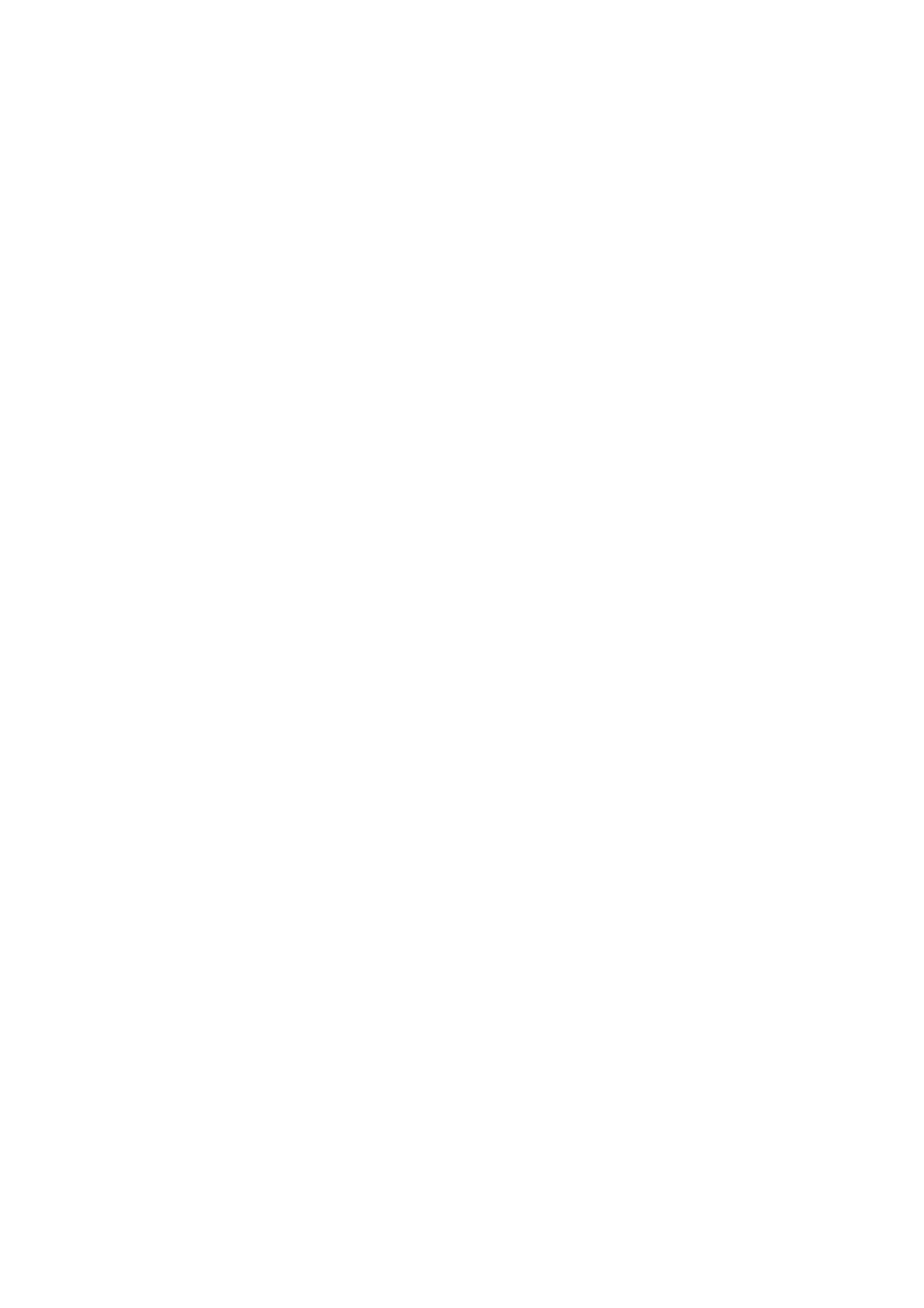500m - Kobiety, D1 (1 bieg)

**WYNIKI BIEGU** 

| Lp | Pr/Tr |     | Nr Nazwisko                |                                 | Kategoria Klub |                                 | Czas    |           | Punktacja<br>wielobojow |        | Strata Punkty |
|----|-------|-----|----------------------------|---------------------------------|----------------|---------------------------------|---------|-----------|-------------------------|--------|---------------|
|    |       |     |                            |                                 |                |                                 |         |           |                         |        |               |
| 37 | 4/N   | 27  | <b>WALCZAK Łucja</b>       |                                 | $D-1$          | UKS Znicz                       | 55.80   | <b>PR</b> | 55.800                  | 10.670 |               |
| 38 | 9/Z   | 55  | <b>MICHTA Nadia</b>        |                                 | $D-1$          | KS ARENA Tomaszów Mazo          | 56.04   | <b>PR</b> | 56.040                  | 10.910 |               |
| 39 | 6/N   | 67  | <b>TUCHARZ Weronika</b>    |                                 | $D-1$          | UKS 3 Milanówek                 | 56.33   | <b>PR</b> | 56.330                  | 11.200 |               |
| 40 | 6/Z   | 165 | WROŃSKA Jagna              |                                 | $D-1$          | KS ARENA Tomaszów Mazo          | 56.36   | <b>PR</b> | 56.360                  | 11.230 |               |
| 41 | 5/Z   | 147 | CHŁOPIK Łucja              |                                 | D-1            | UKS Sparta Grodzisk Mazowi      | 56.67   | <b>PR</b> | 56.670                  | 11.540 |               |
| 42 | 2/N   | 60  | TELATYŃSKA Hanna           |                                 | $D-1$          | MKS Cuprum Lubin                | 56.93   | <b>PR</b> | 56.930                  | 11.800 |               |
| 43 | 7/Z   | 37  | <b>MOLAK Julia</b>         |                                 | D-1            | UKS Zryw Słomczyn               | 57.38   | <b>PR</b> | 57.380                  | 12.250 |               |
| 44 | 7/N   | 181 | KOSTRZEWSKA Antonina       |                                 | $D-1$          | <b>UKS Znicz</b>                | 58.20   | <b>PR</b> | 58.200                  | 13.070 |               |
| 45 | 3/N   | 69  | ŁAGODZIC Zuzanna           |                                 | $D-1$          | SKŁ Górnik Sanok                | 1:00.04 | <b>PR</b> | 60.040                  | 14.910 |               |
| 46 | 3/Z   | 51  | <b>PAWLIK Oliwia</b>       |                                 | $D-1$          | UKS Jedynka Tomaszów Maz        | 1:01.64 | <b>PR</b> | 61.640                  | 16.510 |               |
| 47 | 2/Z   | 58  | <b>KOZAREK Amelia</b>      |                                 | $D-1$          | KS Pilica Tomaszów Mazowie      | 1:03.21 | <b>PR</b> | 63.210                  | 18.080 |               |
| 48 | 19/Z  | 36  | WRÓBEL Brygida             |                                 | D-1            | <b>IUKS Dziewiątka Tomaszów</b> | 1:03.97 | <b>PR</b> | 63.970                  | 18.840 |               |
| 49 | 5/N   |     | 154 KACZMARCZYK Wiktoria   |                                 | $D-1$          | <b>UKS Znicz</b>                | 1:09.06 | <b>PR</b> | 69.060                  | 23.930 |               |
| 50 | 1/N   | 52  | KUCHTA Karolina            |                                 | $D-1$          | AZS Zakopane                    | 1:10.62 |           | 70.620                  | 25.490 |               |
| 51 | 4/Z   |     | 162 ŚWIECZAK Karolina      |                                 | $D-1$          | AZS Zakopane                    | 1:14.25 | <b>PR</b> | 74.250                  | 29.120 |               |
|    |       |     | Sedzia główny:<br>Starter: | Sylwia Okólska<br>Jaromir Radke |                |                                 |         |           |                         |        |               |

23-01-2021







OZŁS TOMASZÓW MAZ.

Strona 2 z 12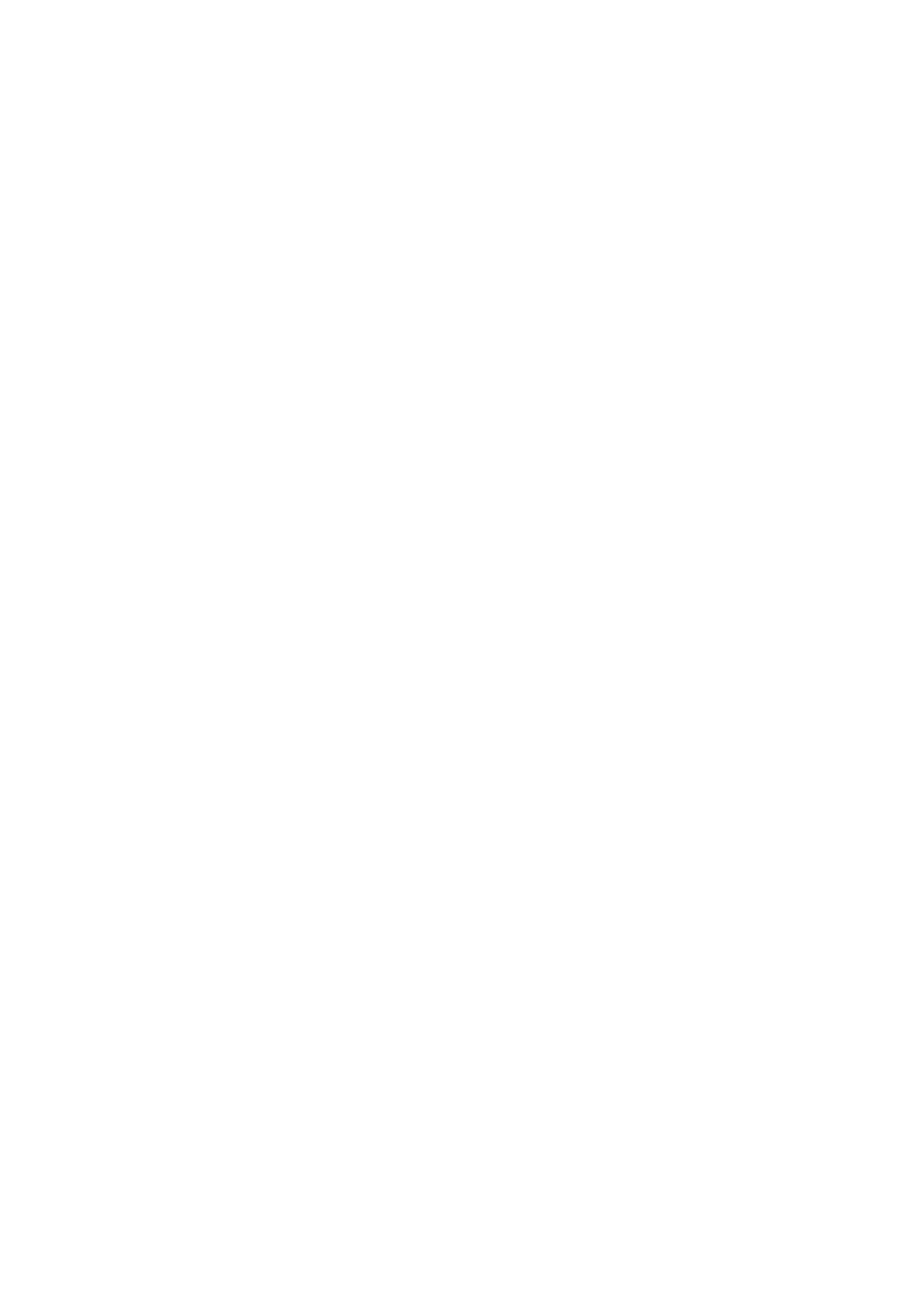500m - Kobiety, D1 (2 bieg)

**WYNIKI BIEGU** 

| Lp |      |     | Pr/Tr Nr Nazwisko        | Kategoria Klub |                            | Czas     |           | Punktacja<br>wielobojow |        | Strata Punkty  |
|----|------|-----|--------------------------|----------------|----------------------------|----------|-----------|-------------------------|--------|----------------|
| 1  | 26/Z |     | 177 WEGLARSKA Lena       | D-1            | KS Pilica Tomaszów Mazowie | 45.02 PR |           | 45.020                  |        | 9              |
| 2  | 25/W | 64  | <b>KRAWIEC Julita</b>    | D-1            | SKŁ Górnik Sanok           | 45.77    | <b>PR</b> | 45.770                  | 0.750  | 7              |
| 3  | 26/W |     | 157 NOWAK Olimpia        | D-1            | Akademia Sportowego Rozwo  | 46.00    | <b>PR</b> | 46.000                  | 0.980  | 5              |
| 4  | 24/W |     | 150 TURLIK Patrycja      | D-1            | KS Pilica Tomaszów Mazowie | 46.24    |           | 46.240                  | 1.220  | 4              |
| 5  | 25/Z |     | 179 PAPIS Hania          | D-1            | Akademia Sportowego Rozwo  | 46.29    |           | 46.290                  | 1.270  | 3              |
| 6  | 23/Z |     | 176 GOŁOS Julia          | D-1            | IUKS Dziewiątka Tomaszów   | 46.34    |           | 46.340                  | 1.320  | 3              |
| 7  | 24/Z | 59  | SOBCZAK Alicja           | D-1            | UKS 3 Milanówek            | 46.74 PR |           | 46.740                  | 1.720  | 2              |
| 8  | 23/W | 171 | <b>KOSIACKA Antonina</b> | D-1            | UKS Sparta Grodzisk Mazowi | 46.77    | <b>PR</b> | 46.770                  | 1.750  | $\overline{c}$ |
| 9  | 21/Z | 57  | JAROSZEWICZ Julia        | D-1            | UKS Zryw Słomczyn          | 47.92    |           | 47.920                  | 2.900  | 1              |
| 10 | 22/N |     | 160 BUDZAN Lena          | D-1            | MKS Cuprum Lubin           | 48.06    | <b>PR</b> | 48.060                  | 3.040  | 1              |
| 11 | 21/N |     | 180 PIETRAK Julia        | D-1            | KS Pilica Tomaszów Mazowie | 48.53    | <b>PR</b> | 48.530                  | 3.510  | 1              |
| 12 | 19/Z | 66  | WÓJCIK Maja              | D-1            | <b>UKS Znicz</b>           | 48.78    | PR        | 48.780                  | 3.760  | 1              |
| 13 | 20/W | 54  | NOWAK Klementyna         | D-1            | KS Pilica Tomaszów Mazowie | 49.11    |           | 49.110                  | 4.090  |                |
| 14 | 18/Z |     | 149 DWOJAK Karolina      | D-1            | MKS Cuprum Lubin           | 49.42    | PR        | 49.420                  | 4.400  |                |
| 15 | 20/Z |     | 148 GRIŃKOW Aleksandra   | D-1            | UKS 3 Milanówek            | 49.61    |           | 49.610                  | 4.590  |                |
| 16 | 16/Z | 39  | JANISZ Zuzanna           | D-1            | <b>UKS Zryw Słomczyn</b>   | 49.64    | <b>PR</b> | 49.640                  | 4.620  |                |
| 17 | 22/Z |     | 164 HENIG Hanna          | D-1            | KS Pilica Tomaszów Mazowie | 49.74    | - PR      | 49.740                  | 4.720  |                |
| 18 | 18/N | 61  | <b>PYTLOWANY Maja</b>    | D-1            | SKŁ Górnik Sanok           | 50.13    |           | 50.130                  | 5.110  |                |
| 19 | 17/N |     | 139 SZOMBARA Zofia       | D-1            | Fundacja ŁiSW Legia Warsza | 50.21    | <b>PR</b> | 50.210                  | 5.190  |                |
| 20 | 16/W | 65  | GRZANECKA Matylda        | D-1            | <b>UKS Zryw Słomczyn</b>   | 50.47 PR |           | 50.470                  | 5.450  |                |
| 21 | 19/N | 36  | WROBEL Brygida           | D-1            | IUKS Dziewiątka Tomaszów   | 50.92    | PR        | 50.920                  | 5.900  |                |
| 22 | 15/Z | 41  | KOWALCZYK Zuzanna        | D-1            | KS Pilica Tomaszów Mazowie | 51.65    | <b>PR</b> | 51.650                  | 6.630  |                |
| 23 | 17/Z |     | 156 SOŁTYSIAK Nikola     | D-1            | KS Pilica Tomaszów Mazowie | 51.77    |           | 51.770                  | 6.750  |                |
| 24 | 14/Z |     | 38 ZAJĄC Emilia          | D-1            | SKŁ Górnik Sanok           | 52.19    |           | 52.190                  | 7.170  |                |
| 25 | 12/N |     | 62 ŁUCZEJKO Hanna        | D-1            | MKS Cuprum Lubin           | 52.27    |           | 52.270                  | 7.250  |                |
| 26 | 15/N |     | 170 KONDASZEWSKA Lena    | $D-1$          | KS Pilica Tomaszów Mazowie | 52.88    |           | 52.880                  | 7.860  |                |
| 27 | 13/Z |     | 152 BOGOCZ Bianka        | D-1            | UKS Sparta Grodzisk Mazowi | 52.95    | PR.       | 52.950                  | 7.930  |                |
| 28 | 13/N | 44  | DOMAŃSKA Antonina        | D-1            | IUKS Dziewiątka Tomaszów   | 53.78    | PR        | 53.780                  | 8.760  |                |
| 29 | 9/Z  |     | 153 MIKOŁAJEWSKA Alicja  | D-1            | Fundacja ŁiSW Legia Warsza | 53.88    |           | 53.880                  | 8.860  |                |
| 30 | 12/Z |     | 56 FINC Natalia          | D-1            | UKS Orlica Duszniki Zdrój  | 53.98    |           | 53.980                  | 8.960  |                |
| 31 | 10/Z | 63  | GRZELKA Olga             | D-1            | UKS Zryw Słomczyn          | 54.02    |           | 54.020                  | 9.000  |                |
| 32 | 8/N  |     | 140 SOSNOWSKA Maja       | D-1            | KS ARENA Tomaszów Mazo     | 54.11 PR |           | 54.110                  | 9.090  |                |
| 33 | 4/Z  | 27  | <b>WALCZAK Łucja</b>     | $D-1$          | <b>UKS Znicz</b>           | 54.19    | PR.       | 54.190                  | 9.170  |                |
| 34 | 10/W | 40  | LIP Aleksandra           | D-1            | SKŁ Górnik Sanok           | 54.41    |           | 54.410                  | 9.390  |                |
| 35 | 14/W |     | 145 JAROSZ Oliwia        | D-1            | Akademia Sportowego Rozwo  | 54.54    |           | 54.540                  | 9.520  |                |
| 36 | 8/Z  |     | 141 LECHOWSKA Zofia      | D-1            | KS Pilica Tomaszów Mazowie | 55.52    |           | 55.520                  | 10.500 |                |

23-01-2021







OZŁS TOMASZÓW MAZ.

Strona 3 z 12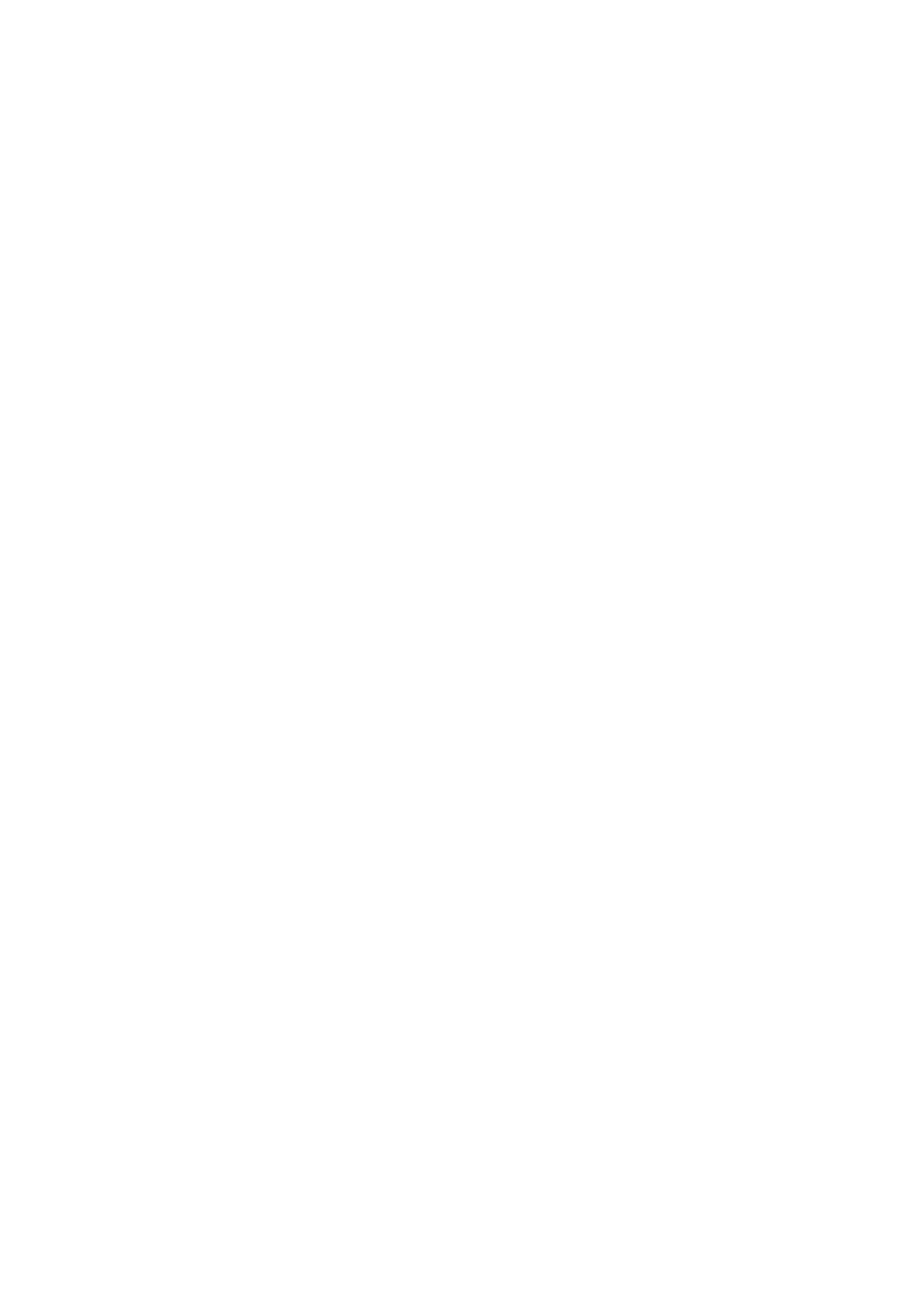500m - Kobiety, D1 (2 bieg)

**WYNIKI BIEGU** 

| Lp | Pr/Tr |     | Nr Nazwisko                |                                 | Kategoria Klub |                            | Czas    |           | Punktacja<br>wielobojow |        | Strata Punkty |
|----|-------|-----|----------------------------|---------------------------------|----------------|----------------------------|---------|-----------|-------------------------|--------|---------------|
| 37 | 11/Z  |     | 142 LISICZKO Hanna         |                                 | $D-1$          | UKS Jedynka Tomaszów Maz   | 55.62   |           | 55.620                  | 10.600 |               |
| 38 | 11/N  |     | 155 BYLINA Olivia          |                                 | D-1            | UKS 3 Milanówek            | 55.78   |           | 55.780                  | 10.760 |               |
| 39 | 9/N   | 55  | MICHTA Nadia               |                                 | $D-1$          | KS ARENA Tomaszów Mazo     | 56.03   | <b>PR</b> | 56.030                  | 11.010 |               |
| 40 | 5/N   |     | 147 CHŁOPIK Łucja          |                                 | $D-1$          | UKS Sparta Grodzisk Mazowi | 56.56   | <b>PR</b> | 56.560                  | 11.540 |               |
| 41 | 6/Z   | 67  | <b>TUCHARZ Weronika</b>    |                                 | D-1            | UKS 3 Milanówek            | 56.58   |           | 56.580                  | 11.560 |               |
| 42 | 6/N   |     | 165 WROŃSKA Jagna          |                                 | $D-1$          | KS ARENA Tomaszów Mazo     | 56.73   |           | 56.730                  | 11.710 |               |
| 43 | 2/Z   | 60  | TELATYŃSKA Hanna           |                                 | $D-1$          | MKS Cuprum Lubin           | 56.91   | <b>PR</b> | 56.910                  | 11.890 |               |
| 44 | 7/N   | 37  | <b>MOLAK Julia</b>         |                                 | $D-1$          | UKS Zryw Słomczyn          | 58.31   |           | 58.310                  | 13.290 |               |
| 45 | 3/Z   | 69  | ŁAGODZIC Zuzanna           |                                 | $D-1$          | SKŁ Górnik Sanok           | 58.45   | <b>PR</b> | 58.450                  | 13.430 |               |
| 46 | 7/Z   | 181 | KOSTRZEWSKA Antonina       |                                 | $D-1$          | <b>UKS Znicz</b>           | 59.32   |           | 59.320                  | 14.300 |               |
| 47 | 3/N   | 51  | <b>PAWLIK Oliwia</b>       |                                 | $D-1$          | UKS Jedynka Tomaszów Maz   | 59.67   | <b>PR</b> | 59.670                  | 14.650 |               |
| 48 | 5/Z   |     | 154 KACZMARCZYK Wiktoria   |                                 | D-1            | <b>UKS Znicz</b>           | 1:00.88 | <b>PR</b> | 60.880                  | 15.860 |               |
| 49 | 2/N   | 58  | KOZAREK Amelia             |                                 | $D-1$          | KS Pilica Tomaszów Mazowie | 1:01.15 | <b>PR</b> | 61.150                  | 16.130 |               |
| 50 | 1/Z   | 52  | KUCHTA Karolina            |                                 | $D-1$          | AZS Zakopane               | 1:09.11 |           | 69.110                  | 24.090 |               |
| 51 | 4/N   |     | 162 ŚWIECZAK Karolina      |                                 | D-1            | AZS Zakopane               | 1:15.48 |           | 75.480                  | 30.460 |               |
|    |       |     | Sedzia główny:<br>Starter: | Sylwia Okólska<br>Jaromir Radke |                |                            |         |           |                         |        |               |

23-01-2021







**OZŁS** TOMASZÓW MAZ.

Strona 4 z 12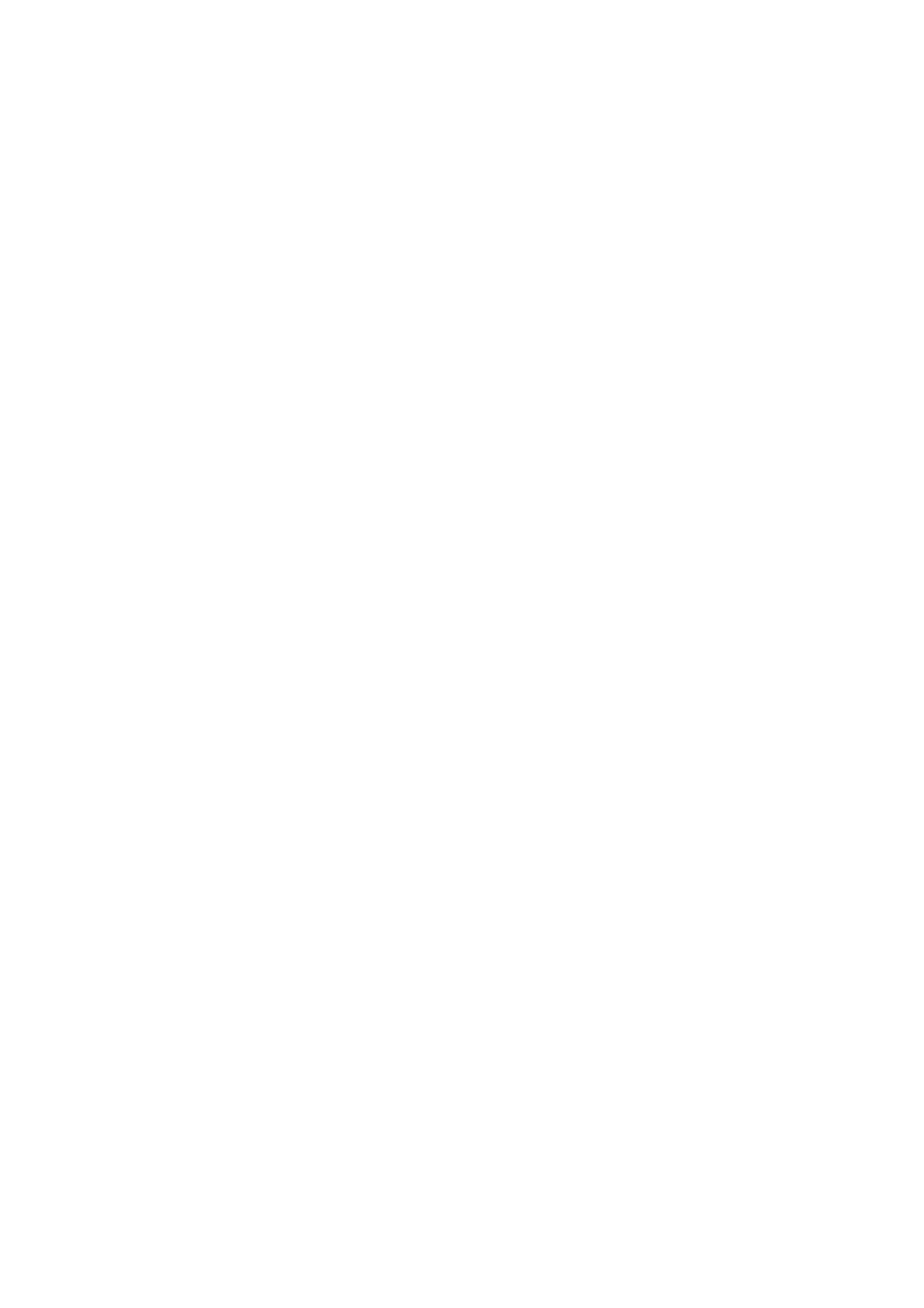500m - Kobiety, D1 (3 bieg)

**WYNIKI BIEGU** 

| Lp | Pr/Tr |     | Nr Nazwisko             | Kategoria Klub |                                 | Czas     |           | Punktacja<br>wielobojow |        | Strata Punkty |
|----|-------|-----|-------------------------|----------------|---------------------------------|----------|-----------|-------------------------|--------|---------------|
| 1. | 26/W  |     | 177 WEGLARSKA Lena      | $D-1$          | KS Pilica Tomaszów Mazowie      | 44.95    | PR        | 44.950                  |        | 9             |
| 2  | 26/Z  |     | 64 KRAWIEC Julita       | D-1            | SKŁ Górnik Sanok                | 45.40    | <b>PR</b> | 45.400                  | 0.450  | 7             |
| 3  | 25/Z  |     | 157 NOWAK Olimpia       | D-1            | Akademia Sportowego Rozwo       | 46.60    |           | 46.600                  | 1.650  | 5             |
| 4  | 23/W  |     | 59 SOBCZAK Alicja       | D-1            | UKS 3 Milanówek                 | 46.66    | <b>PR</b> | 46.660                  | 1.710  | 4             |
| 5  | 23/Z  |     | 171 KOSIACKA Antonina   | $D-1$          | UKS Sparta Grodzisk Mazowi      | 46.97    |           | 46.970                  | 2.020  | 3             |
| 6  | 25/W  |     | 179 PAPIS Hania         | $D-1$          | Akademia Sportowego Rozwo       | 47.01    |           | 47.010                  | 2.060  | 3             |
| 7  | 24/W  |     | 176 GOŁOS Julia         | D-1            | <b>IUKS Dziewiatka Tomaszów</b> | 47.18    |           | 47.180                  | 2.230  | 2             |
| 8  | 24/Z  |     | 150 TURLIK Patrycja     | D-1            | KS Pilica Tomaszów Mazowie      | 47.81    |           | 47.810                  | 2.860  | 2             |
| 9  | 22/Z  |     | 160 BUDZAN Lena         | D-1            | MKS Cuprum Lubin                | 48.32    |           | 48.320                  | 3.370  | 1             |
| 10 | 21/N  |     | 66 WÓJCIK Maja          | D-1            | <b>UKS Znicz</b>                | 48.37    | <b>PR</b> | 48.370                  | 3.420  | 1             |
| 11 | 21/Z  |     | 180 PIETRAK Julia       | D-1            | KS Pilica Tomaszów Mazowie      | 48.49    | <b>PR</b> | 48.490                  | 3.540  | 1             |
| 12 | 19/W  |     | 149 DWOJAK Karolina     | D-1            | MKS Cuprum Lubin                | 48.62    | <b>PR</b> | 48.620                  | 3.670  | 1             |
| 13 | 22/N  |     | 57 JAROSZEWICZ Julia    | D-1            | UKS Zryw Słomczyn               | 48.67    |           | 48.670                  | 3.720  |               |
| 14 | 18/W  | 39  | JANISZ Zuzanna          | D-1            | <b>UKS Zryw Słomczyn</b>        | 48.93    | PR        | 48.930                  | 3.980  |               |
| 15 | 17/N  |     | 164 HENIG Hanna         | D-1            | KS Pilica Tomaszów Mazowie      | 49.39    | PR        | 49.390                  | 4.440  |               |
| 16 | 18/Z  |     | 139 SZOMBARA Zofia      | D-1            | Fundacja ŁiSW Legia Warsza      | 49.47 PR |           | 49.470                  | 4.520  |               |
| 17 | 20/W  |     | 148 GRIŃKOW Aleksandra  | D-1            | UKS 3 Milanówek                 | 49.51    | <b>PR</b> | 49.510                  | 4.560  |               |
| 18 | 20/Z  |     | 54 NOWAK Klementyna     | D-1            | KS Pilica Tomaszów Mazowie      | 49.55    |           | 49.550                  | 4.600  |               |
| 19 | 19/Z  | 61. | PYTLOWANY Maja          | D-1            | SKŁ Górnik Sanok                | 49.66    | <b>PR</b> | 49.660                  | 4.710  |               |
| 20 | 6/Z   | 36  | WRÓBEL Brygida          | $D-1$          | IUKS Dziewiątka Tomaszów        | 50.14    | PR        | 50.140                  | 5.190  |               |
| 21 | 16/W  |     | 156 SOŁTYSIAK Nikola    | D-1            | KS Pilica Tomaszów Mazowie      | 50.39    | <b>PR</b> | 50.390                  | 5.440  |               |
| 22 | 17/Z  |     | 65 GRZANECKA Matylda    | D-1            | UKS Zryw Słomczyn               | 50.50    |           | 50.500                  | 5.550  |               |
| 23 | 14/N  | 38  | ZAJĄC Emilia            | D-1            | SKŁ Górnik Sanok                | 52.27    |           | 52.270                  | 7.320  |               |
| 24 | 16/Z  |     | 62 ŁUCZEJKO Hanna       | D-1            | MKS Cuprum Lubin                | 52.44    |           | 52.440                  | 7.490  |               |
|    | 12/N  |     | 152 BOGOCZ Bianka       | D-1            | UKS Sparta Grodzisk Mazowi      | 52.44 PR |           | 52.440                  | 7.490  |               |
| 26 | 15/N  | 41  | KOWALCZYK Zuzanna       | D-1            | KS Pilica Tomaszów Mazowie      | 52.72    |           | 52.720                  | 7.770  |               |
| 27 | 13/W  | 56  | <b>FINC Natalia</b>     | D-1            | UKS Orlica Duszniki Zdrój       | 52.89    | <b>PR</b> | 52.890                  | 7.940  |               |
| 28 | 11/N  |     | 153 MIKOŁAJEWSKA Alicja | D-1            | Fundacja ŁiSW Legia Warsza      | 52.98 PR |           | 52.980                  | 8.030  |               |
| 29 | 15/Z  |     | 170 KONDASZEWSKA Lena   | D-1            | KS Pilica Tomaszów Mazowie      | 53.30    |           | 53.300                  | 8.350  |               |
| 30 | 14/Z  |     | 40 LIP Aleksandra       | $D-1$          | SKŁ Górnik Sanok                | 53.57 PR |           | 53.570                  | 8.620  |               |
| 31 | 13/Z  | 44  | DOMAŃSKA Antonina       | $D-1$          | IUKS Dziewiątka Tomaszów        | 53.78    |           | 53.780                  | 8.830  |               |
| 32 | 10/W  |     | 63 GRZELKA Olga         | $D-1$          | <b>UKS Zryw Słomczyn</b>        | 54.13    |           | 54.130                  | 9.180  |               |
| 33 | 12/Z  |     | 145 JAROSZ Oliwia       | $D-1$          | Akademia Sportowego Rozwo       | 54.28 PR |           | 54.280                  | 9.330  |               |
| 34 | 9/N   |     | 27 WALCZAK Łucja        | $D-1$          | <b>UKS Znicz</b>                | 54.72    |           | 54.720                  | 9.770  |               |
| 35 | 7/Z   |     | 147 CHŁOPIK Łucja       | $D-1$          | UKS Sparta Grodzisk Mazowi      | 54.79 PR |           | 54.790                  | 9.840  |               |
| 36 | 7/N   |     | 142 LISICZKO Hanna      | D-1            | UKS Jedynka Tomaszów Maz        | 55.11 PR |           | 55.110                  | 10.160 |               |

24-01-2021







OZŁS TOMASZÓW MAZ.

Strona 5 z 12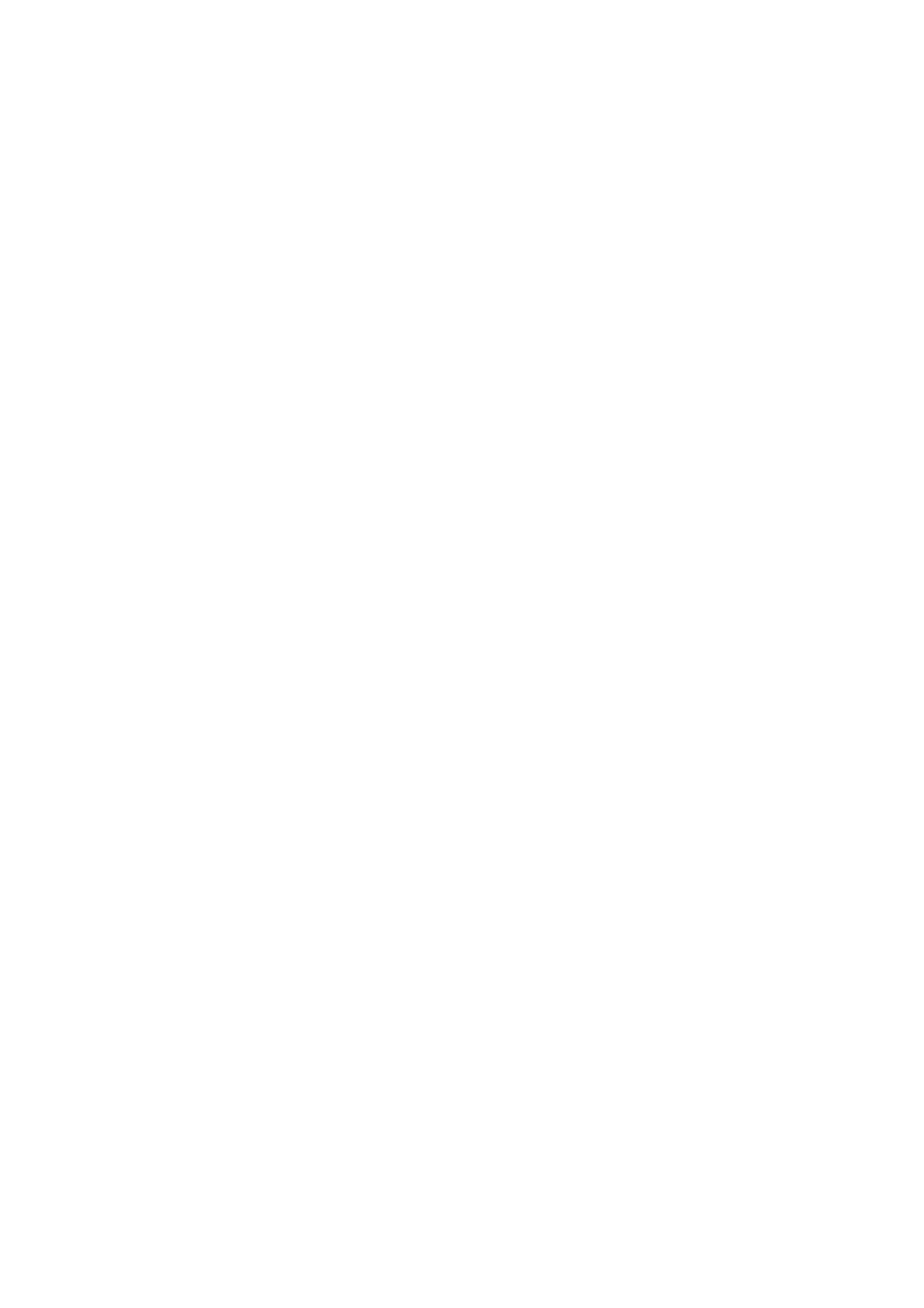500m - Kobiety, D1 (3 bieg)

**WYNIKI BIEGU** 

| Lp | Pr/Tr |     | Nr Nazwisko                |                                 | Kategoria Klub |                            | Czas     |           | Punktacja<br>wielobojow | Strata | Punkty |
|----|-------|-----|----------------------------|---------------------------------|----------------|----------------------------|----------|-----------|-------------------------|--------|--------|
|    |       |     |                            |                                 |                |                            |          |           |                         |        |        |
| 37 | 8/N   | 141 | LECHOWSKA Zofia            |                                 | $D-1$          | KS Pilica Tomaszów Mazowie | 55.24 PR |           | 55.240                  | 10.290 |        |
| 38 | 10/Z  | 155 | <b>BYLINA Olivia</b>       |                                 | $D-1$          | UKS 3 Milanówek            | 55.41    | <b>PR</b> | 55.410                  | 10.460 |        |
| 39 | 6/N   | 67  | <b>TUCHARZ Weronika</b>    |                                 | $D-1$          | UKS 3 Milanówek            | 55.44    | <b>PR</b> | 55.440                  | 10.490 |        |
| 40 | 9/Z   | 55  | MICHTA Nadia               |                                 |                | KS ARENA Tomaszów Mazo     | 56.20    |           | 56.200                  | 11.250 |        |
|    | 11/Z  |     |                            | 140 SOSNOWSKA Maja              |                | KS ARENA Tomaszów Mazo     | 56.20    |           | 56.200                  | 11.250 |        |
| 42 | 5/N   | 60  | TELATYŃSKA Hanna           |                                 | $D-1$          | MKS Cuprum Lubin           | 56.31 PR |           | 56.310                  | 11.360 |        |
| 43 | 8/Z   |     | 165 WROŃSKA Jagna          |                                 | $D-1$          | KS ARENA Tomaszów Mazo     | 57.09    |           | 57.090                  | 12.140 |        |
| 44 | 2/N   |     | 154 KACZMARCZYK Wiktoria   |                                 | $D-1$          | <b>UKS Znicz</b>           | 57.98    | PR.       | 57.980                  | 13.030 |        |
| 45 | 4/N   | 181 | KOSTRZEWSKA Antonina       |                                 | $D-1$          | <b>UKS Znicz</b>           | 58.07    | <b>PR</b> | 58.070                  | 13.120 |        |
| 46 | 3/N   | 69  | ŁAGODZIC Zuzanna           |                                 | $D-1$          | SKŁ Górnik Sanok           | 59.53    |           | 59.530                  | 14.580 |        |
| 47 | 3/Z   | 58  | <b>KOZAREK Amelia</b>      |                                 | $D-1$          | KS Pilica Tomaszów Mazowie | 1:00.38  | <b>PR</b> | 60.380                  | 15.430 |        |
| 48 | 4/Z   | 51  | <b>PAWLIK Oliwia</b>       |                                 | $D-1$          | UKS Jedynka Tomaszów Maz   | 1:00.91  |           | 60.910                  | 15.960 |        |
| 49 | 2/Z   |     | 162 ŚWIECZAK Karolina      |                                 | $D-1$          | AZS Zakopane               | 1:04.08  | <b>PR</b> | 64.080                  | 19.130 |        |
| 50 | 5/Z   | 37  | <b>MOLAK Julia</b>         |                                 | $D-1$          | <b>UKS Zryw Słomczyn</b>   | 1:06.80  |           | 66.800                  | 21.850 |        |
| 51 | 1/W   | 52  | <b>KUCHTA Karolina</b>     |                                 | $D-1$          | AZS Zakopane               | 1:11.31  |           | 71.310                  | 26.360 |        |
|    |       |     | Sedzia główny:<br>Starter: | Sylwia Okólska<br>Jaromir Radke |                |                            |          |           |                         |        |        |







**OZŁS** TOMASZÓW MAZ.

Strona 6 z 12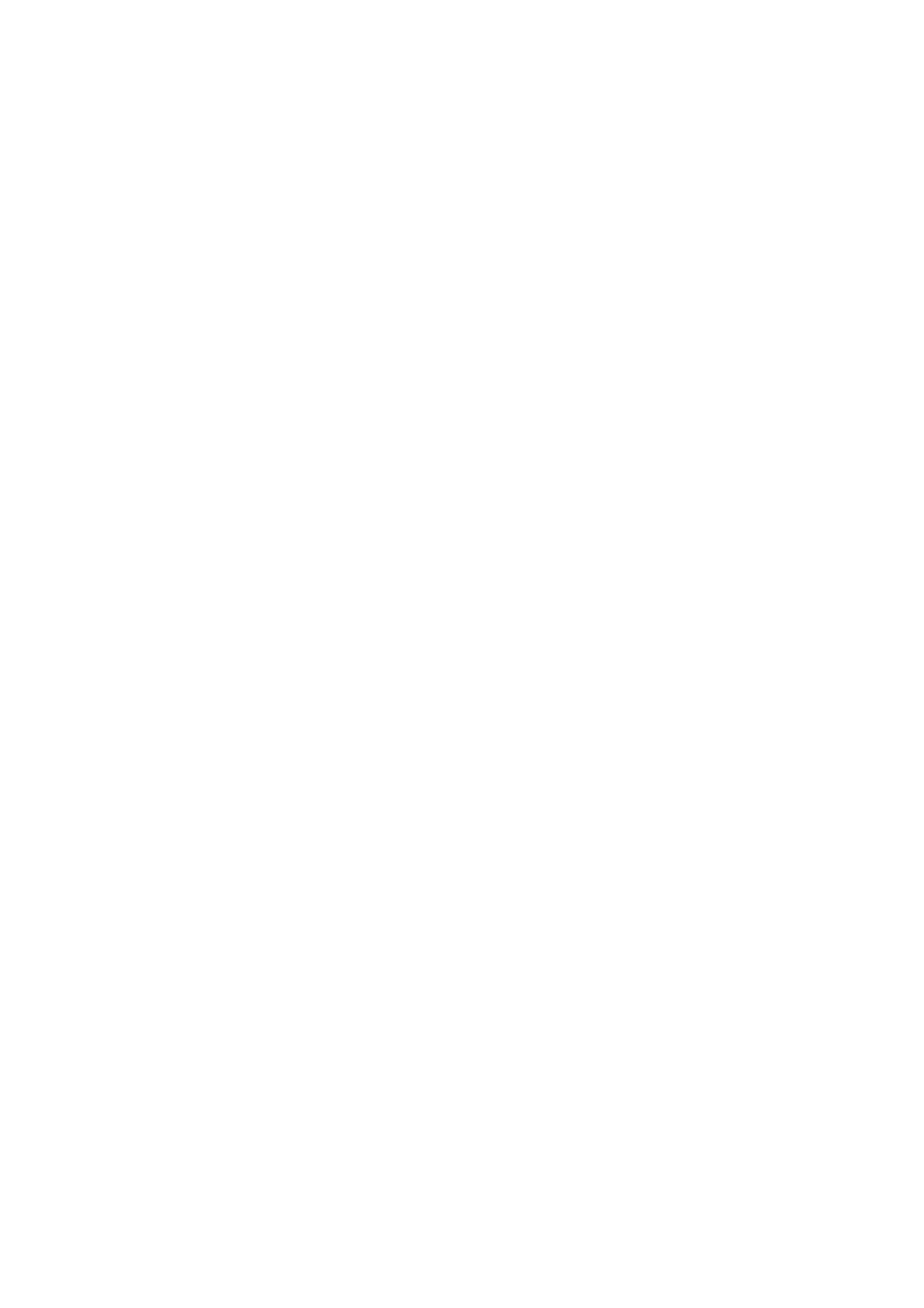500m - Kobiety, D1 (4 bieg)

| WYNIKI BIEGU |  |
|--------------|--|
|--------------|--|

| Lp | Pr/Tr |     | Nr Nazwisko              | Kategoria Klub |                                 | Czas     |           | Punktacja<br>wielobojow |        | Strata Punkty  |
|----|-------|-----|--------------------------|----------------|---------------------------------|----------|-----------|-------------------------|--------|----------------|
| 1  | 26/W  |     | 177 WEGLARSKA Lena       | D-1            | KS Pilica Tomaszów Mazowie      | 45.07    |           | 45.070                  |        | 9              |
| 2  | 26/Z  | 64  | <b>KRAWIEC Julita</b>    | D-1            | SKŁ Górnik Sanok                | 45.50    |           | 45.500                  | 0.430  | 7              |
| 3  | 25/Z  |     | 157 NOWAK Olimpia        | D-1            | Akademia Sportowego Rozwo       | 46.57    | PR        | 46.570                  | 1.500  | 5              |
| 4  | 25/W  |     | 179 PAPIS Hania          | D-1            | Akademia Sportowego Rozwo       | 46.66    | PR.       | 46.660                  | 1.590  | 4              |
| 5  | 23/W  |     | 59 SOBCZAK Alicja        | D-1            | <b>UKS 3 Milanówek</b>          | 46.90    |           | 46.900                  | 1.830  | 3              |
| 6  | 24/W  |     | 176 GOŁOS Julia          | D-1            | <b>IUKS Dziewiatka Tomaszów</b> | 47.02 PR |           | 47.020                  | 1.950  | 3              |
| 7  | 23/Z  | 171 | <b>KOSIACKA Antonina</b> | D-1            | UKS Sparta Grodzisk Mazowi      | 47.05    |           | 47.050                  | 1.980  | 2              |
| 8  | 22/Z  |     | 160 BUDZAN Lena          | D-1            | MKS Cuprum Lubin                | 47.57    | <b>PR</b> | 47.570                  | 2.500  | $\overline{c}$ |
| 9  | 21/W  |     | 66 WÓJCIK Maja           | D-1            | <b>UKS Znicz</b>                | 48.38    |           | 48.380                  | 3.310  | 1              |
| 10 | 22/W  | 57  | JAROSZEWICZ Julia        | D-1            | UKS Zryw Słomczyn               | 48.58    | <b>PR</b> | 48.580                  | 3.510  | 1              |
| 11 | 21/Z  |     | 180 PIETRAK Julia        | D-1            | KS Pilica Tomaszów Mazowie      | 48.64    |           | 48.640                  | 3.570  | 1              |
| 12 | 19/N  |     | 149 DWOJAK Karolina      | D-1            | MKS Cuprum Lubin                | 48.93    |           | 48.930                  | 3.860  | 1              |
| 13 | 20/Z  | 54  | NOWAK Klementyna         | D-1            | KS Pilica Tomaszów Mazowie      | 49.48    | <b>PR</b> | 49.480                  | 4.410  |                |
| 14 | 20/W  |     | 148 GRINKOW Aleksandra   | D-1            | UKS 3 Milanówek                 | 49.60    |           | 49.600                  | 4.530  |                |
| 15 | 18/Z  | 61  | PYTLOWANY Maja           | D-1            | SKŁ Górnik Sanok                | 49.77    |           | 49.770                  | 4.700  |                |
| 16 | 11/Z  | 36  | WRÓBEL Brygida           | D-1            | <b>IUKS Dziewiątka Tomaszów</b> | 50.15    |           | 50.150                  | 5.080  |                |
| 17 | 19/Z  |     | 139 SZOMBARA Zofia       | D-1            | Fundacja ŁiSW Legia Warsza      | 50.33    |           | 50.330                  | 5.260  |                |
| 18 | 17/N  |     | 164 HENIG Hanna          | D-1            | KS Pilica Tomaszów Mazowie      | 50.66    |           | 50.660                  | 5.590  |                |
| 19 | 18/W  | 39  | JANISZ Zuzanna           | D-1            | UKS Zryw Słomczyn               | 50.87    |           | 50.870                  | 5.800  |                |
| 20 | 16/W  |     | 156 SOŁTYSIAK Nikola     | D-1            | KS Pilica Tomaszów Mazowie      | 51.00    |           | 51.000                  | 5.930  |                |
| 21 | 17/Z  | 65  | GRZANECKA Matylda        | D-1            | <b>UKS Zryw Słomczyn</b>        | 51.34    |           | 51.340                  | 6.270  |                |
| 22 | 14/N  | 38  | ZAJĄC Emilia             | $D-1$          | SKŁ Górnik Sanok                | 52.02    | <b>PR</b> | 52.020                  | 6.950  |                |
| 23 | 16/Z  |     | 62 ŁUCZEJKO Hanna        | D-1            | MKS Cuprum Lubin                | 52.13 PR |           | 52.130                  | 7.060  |                |
| 24 | 12/W  |     | 152 BOGOCZ Bianka        | D-1            | UKS Sparta Grodzisk Mazowi      | 52.98    |           | 52.980                  | 7.910  |                |
| 25 | 15/N  | 41  | KOWALCZYK Zuzanna        | D-1            | KS Pilica Tomaszów Mazowie      | 53.13    |           | 53.130                  | 8.060  |                |
| 26 | 11/N  |     | 153 MIKOŁAJEWSKA Alicja  | D-1            | Fundacja ŁiSW Legia Warsza      | 53.27    |           | 53.270                  | 8.200  |                |
| 27 | 14/Z  | 40  | LIP Aleksandra           | D-1            | SKŁ Górnik Sanok                | 54.02    |           | 54.020                  | 8.950  |                |
| 28 | 15/Z  |     | 170 KONDASZEWSKA Lena    | D-1            | KS Pilica Tomaszów Mazowie      | 54.11    |           | 54.110                  | 9.040  |                |
| 29 | 13/Z  |     | 44 DOMAŃSKA Antonina     | D-1            | <b>IUKS Dziewiątka Tomaszów</b> | 54.52    |           | 54.520                  | 9.450  |                |
| 30 | 12/Z  |     | 145 JAROSZ Oliwia        | $D-1$          | Akademia Sportowego Rozwo       | 54.54    |           | 54.540                  | 9.470  |                |
| 31 | 9/Z   |     | 155 BYLINA Olivia        | D-1            | UKS 3 Milanówek                 | 54.61    | <b>PR</b> | 54.610                  | 9.540  |                |
| 32 | 8/N   | 141 | LECHOWSKA Zofia          | $D-1$          | KS Pilica Tomaszów Mazowie      | 54.88    | PR.       | 54.880                  | 9.810  |                |
| 33 | 10/W  | 63  | GRZELKA Olga             | $D-1$          | UKS Zryw Słomczyn               | 54.91    |           | 54.910                  | 9.840  |                |
| 34 | 7/N   |     | 142 LISICZKO Hanna       | $D-1$          | UKS Jedynka Tomaszów Maz        | 55.20    |           | 55.200                  | 10.130 |                |
| 35 | 13/W  | 56  | <b>FINC Natalia</b>      | D-1            | UKS Orlica Duszniki Zdrój       | 55.23    |           | 55.230                  | 10.160 |                |
| 36 | 9/N   | 27  | <b>WALCZAK Łucja</b>     | $D-1$          | <b>UKS Znicz</b>                | 55.28    |           | 55.280                  | 10.210 |                |

24-01-2021







OZŁS TOMASZÓW MAZ.

Strona 7 z 12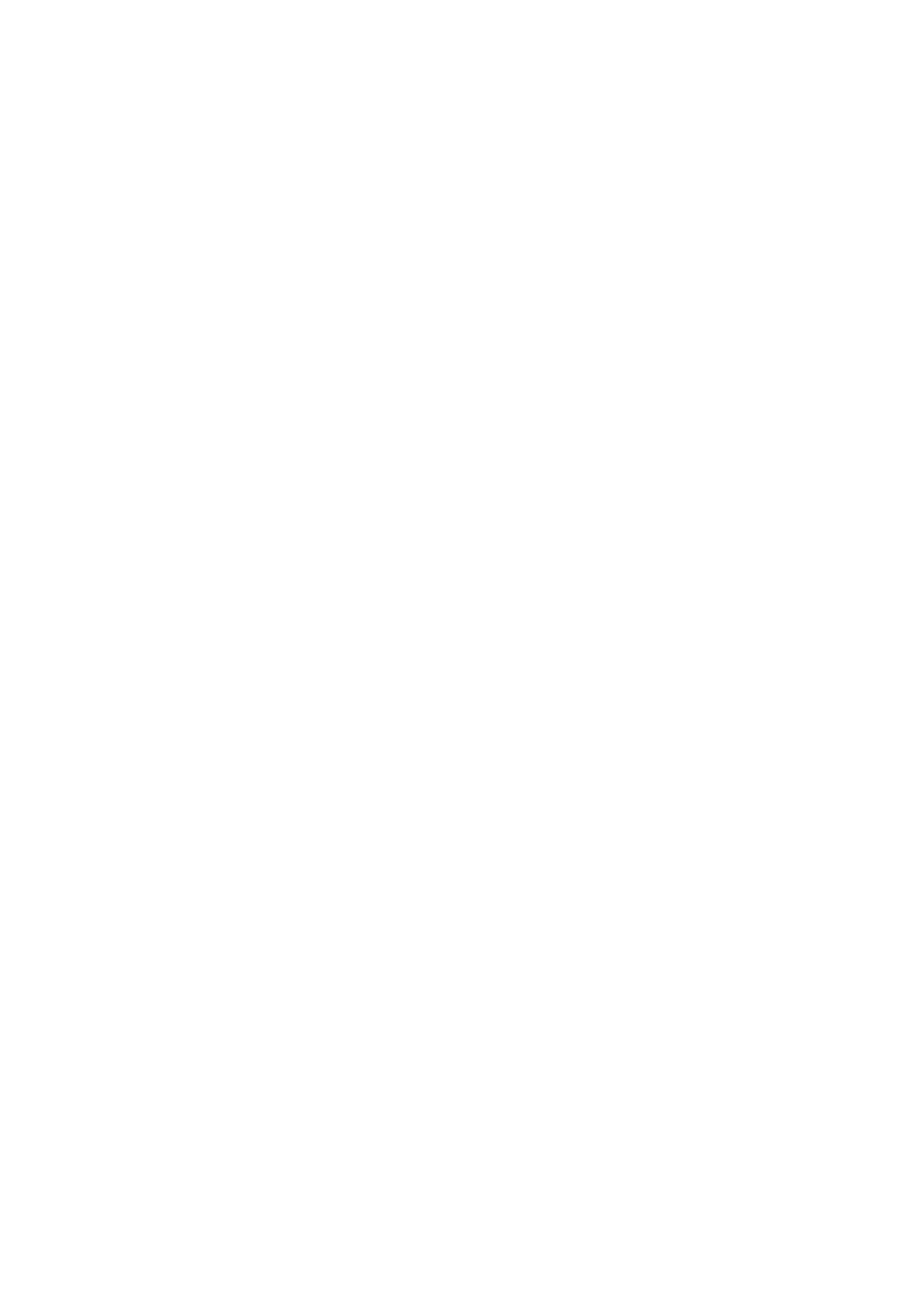500m - Kobiety, D1 (4 bieg)

**WYNIKI BIEGU** 

| Lp | Pr/Tr |     | Nr Nazwisko                |                                 | Kategoria Klub |                            | Czas       |           | Punktacja<br>wielobojow | Strata | Punkty |
|----|-------|-----|----------------------------|---------------------------------|----------------|----------------------------|------------|-----------|-------------------------|--------|--------|
| 37 | 8/Z   | 147 | CHŁOPIK Łucja              |                                 | $D-1$          | UKS Sparta Grodzisk Mazowi | 55.35      |           | 55.350                  | 10.280 |        |
| 38 | 10/Z  |     | 140 SOSNOWSKA Maja         |                                 | D-1            | KS ARENA Tomaszów Mazo     | 55.94      | - PR      | 55.940                  | 10.870 |        |
| 39 | 7/Z   | 55  | MICHTA Nadia               |                                 | $D-1$          | KS ARENA Tomaszów Mazo     | 55.98      | <b>PR</b> | 55.980                  | 10.910 |        |
| 40 | 6/N   | 67  |                            | <b>TUCHARZ Weronika</b>         |                | UKS 3 Milanówek            | 56.25      |           | 56.250                  | 11.180 |        |
| 41 | 4/N   |     | 181 KOSTRZEWSKA Antonina   |                                 | D-1            | <b>UKS Znicz</b>           | 57.02      | <b>PR</b> | 57.020                  | 11.950 |        |
| 42 | 2/N   |     | 154 KACZMARCZYK Wiktoria   |                                 | $D-1$          | <b>UKS Znicz</b>           | 57.37      | <b>PR</b> | 57.370                  | 12.300 |        |
| 43 | 6/Z   | 165 | WROŃSKA Jagna              |                                 | $D-1$          | KS ARENA Tomaszów Mazo     | 57.58      |           | 57.580                  | 12.510 |        |
| 44 | 5/N   | 60  | TELATYŃSKA Hanna           |                                 | $D-1$          | MKS Cuprum Lubin           | 57.65      |           | 57.650                  | 12.580 |        |
| 45 | 5/Z   | 51  | <b>PAWLIK Oliwia</b>       |                                 | $D-1$          | UKS Jedynka Tomaszów Maz   | 1:00.05    | <b>PR</b> | 60.050                  | 14.980 |        |
| 46 | 3/Z   | 58  | <b>KOZAREK Amelia</b>      |                                 | $D-1$          | KS Pilica Tomaszów Mazowie | 1:01.77    |           | 61.770                  | 16.700 |        |
| 47 | 2/Z   |     | 162 ŚWIECZAK Karolina      |                                 | $D-1$          | AZS Zakopane               | 1:03.83    | <b>PR</b> | 63.830                  | 18.760 |        |
| 48 | 4/Z   | 37  | MOLAK Julia                |                                 | $D-1$          | <b>UKS Zryw Słomczyn</b>   | 1:05.82    | <b>PR</b> | 65.820                  | 20.750 |        |
| 49 | 1/N   | 52  | KUCHTA Karolina            |                                 | $D-1$          | AZS Zakopane               | 1:08.12    |           | 68.120                  | 23.050 |        |
|    | 24/Z  |     | 150 TURLIK Patrycja        |                                 | $D-1$          | KS Pilica Tomaszów Mazowie | <b>DNS</b> |           |                         |        |        |
|    | 3/N   | 69  | ŁAGODZIC Zuzanna           |                                 | $D-1$          | SKŁ Górnik Sanok           | <b>DSQ</b> |           |                         |        |        |
|    |       |     | Sedzia główny:<br>Starter: | Sylwia Okólska<br>Jaromir Radke |                |                            |            |           |                         |        |        |

24-01-2021





**OZŁS** TOMASZÓW MAZ.

Strona 8 z 12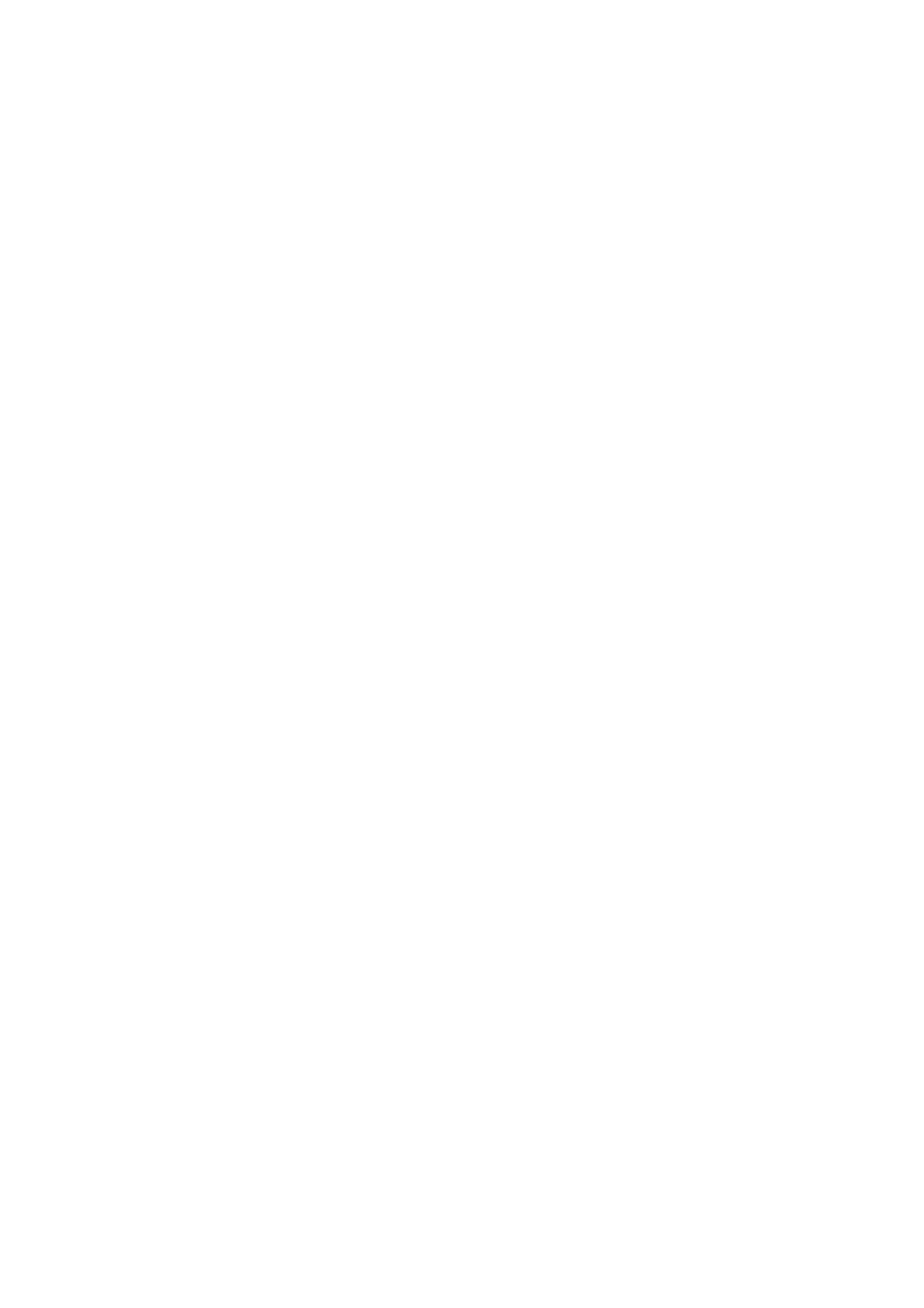# Ogolnopolskie Zawody Dzieci "I Ty Zostaniesz Mistrzem

(2) *Ogólnopolskie Zawody Dzieci*<br>
23 − 24 /01/2021 Tomaszów Maz<br>
23 − 24 /01/2021 Tomaszów Maz<br>
23 − 24 /01/2021 Tomaszów Maz<br>
220 MYNIKI BIEGU<br>
220 MYNIKI BIEGU<br>
220 MYNIKI BIEGU<br>
220 MYNIKI BIEGU<br>
220 MYNIKI BIEGU<br>
22 2 9/Z 219 ŚLUSARSKI Miłosz b. D-1 KS Pilica Tomaszów Mazowie 49.61 PR 49.610 1.840 7 w ?0Io pp0 xc4cWo2cyL1 ^QW2bHR<7L2>SN8;<O<2oyHeV >3? fffgsihn Gj2 k`mlp0 ?m`/0 / 4 4/Z 190 PŁODZIEŃ Krystian b D-1 SKŁ Górnik Sanok 50.02 PR 50.020 2.250 4 5 8/W 213 WEŁNICKI Mateusz b-1 Fundacja ŁiSW Legia Warsza 50.14 PR 50.140 2.370 3 **b** 8/2 192 TUCHARZ-MIChał – D-T UKS-3 Millahowek – **50.19** PR – 50.190 2.420 3 h b/2 i91 Min $\chi$ AŁEK Filip  $L$  by the D-1 kS Orzer Eibiag  $L$  borzer pm. Azive pm  $\chi$  pm  $\chi$  pm  $\chi$  pm  $\chi$ 8 7/W 200 KUBACKI Antoni LD-1 KS Pilica Tomaszów Mazowie 50.83 PR 50.830 3.060 2 9 5/Z 207 WECŁAWEK Kryspin b-1 UKS Sparta Grodzisk Mazowi 50.89 PR 50.890 3.120 1 \_| `IX p?v G^xcXWQZ2LOSA ^QW2WFLHUL2]HPy8<NO24L8PM< >3? fff{\_i\_h Gj2 /?m?l0 }mk00 ? 11 6/W 209 WOŁEK Aleksander D-1 KS Orzeł Elblag 51.19 51.190 3.420 1 12 5/W 217 TOMICZAK Wojciech b-1 UKS Sparta Grodzisk Mazowi 51.85 PR 51.850 4.080 1 \_w kIX ?v` XTZWxb2bR<M<BH ^QW2o;<78 >3? fff{ni|\_ Gj2 /pm0?0 kmpk0 14 3/Z 231 BATOR Kryspin D-1 UKS Znicz 54.78 PR 54.780 7.010 \_{ pIo p0} Xxb>cjWQZ2>P1<;<O ^QW2o;<78 >3? fff{tis| Gj2 /um`00 `m?}0 \_t pIX ?`/ [\>Kcjo2LOSA ^QW2bHR<7L2>SN8;<O<2oyHeV >3? fff{ig\_ Gj2 /vmk?0 ?0muk0 17 1/Z 223 DZIKI Franciszek b-1 MKS Cuprum Lubin 58.87 PR 58.870 11.100 18 3/W 216 RUMIAN Max **D-1 KS SNPTT 1907 Zakopane** 1:08.48 PR 68.480 20.710 19 1/W 202 GODZIK Jakub D-1 Akademia Łyżwiarstwa Kriste 1:15.05 PR 75.050 27.280 7/Z 233 MAŁOCHA Miłosz **D-1** IUKS Dziewiątka Tomaszów **DSQ** 

Sędzia główny:<br>Starter:

Sylwia Okólska<br>Jaromir Radke







OZŁS TOMASZÓW MAZ.

 $23-01-2021$  Strona 9 2 12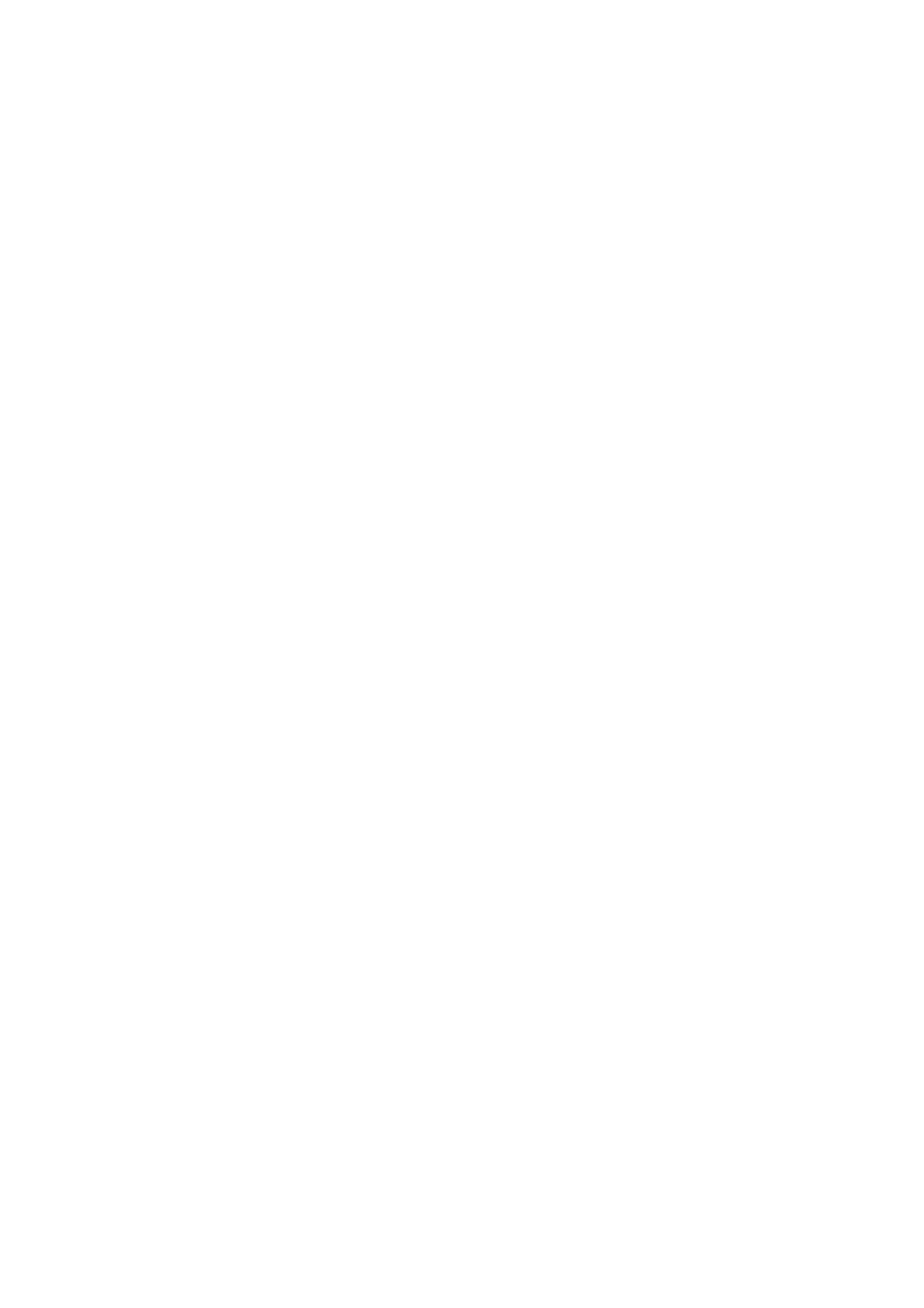500m - Mężczyźni, D1 (2 bieg)

| WYNIKI BIEGU |  |
|--------------|--|
|--------------|--|

| Lp | Pr/Tr |     | Nr Nazwisko                      | Kategoria Klub |                                 | Czas    |           | Punktacja<br>wielobojow | Strata | Punkty         |
|----|-------|-----|----------------------------------|----------------|---------------------------------|---------|-----------|-------------------------|--------|----------------|
| 1. | 10/Z  |     | 199 CICHOCKI Alan                | $D-1$          | <b>IUKS Dziewiątka Tomaszów</b> | 48.52   |           | 48.520                  |        | 9              |
| 2  | 4/N   |     | 190 PŁODZIEŃ Krystian            | $D-1$          | SKŁ Górnik Sanok                | 49.56   | <b>PR</b> | 49.560                  | 1.040  | 7              |
| 3  | 9/N   |     | 219 ŚLUSARSKI Miłosz             | $D-1$          | KS Pilica Tomaszów Mazowie      | 49.57   | <b>PR</b> | 49.570                  | 1.050  | 5              |
| 4  | 9/Z   |     | 218 PUŁAWSKI Jakub               | $D-1$          | UKS Sparta Grodzisk Mazowi      | 49.89   | <b>PR</b> | 49.890                  | 1.370  | 4              |
| 5  | 8/N   |     | 192 TUCHARZ Michał               | $D-1$          | UKS 3 Milanówek                 | 50.26   |           | 50.260                  | 1.740  | 3              |
| 6  | 7/N   |     | 233 MAŁOCHA Miłosz               | $D-1$          | <b>IUKS Dziewiatka Tomaszów</b> | 50.29   | <b>PR</b> | 50.290                  | 1.770  | 3              |
| 7  | 7/Z   |     | 200 KUBACKI Antoni               | $D-1$          | KS Pilica Tomaszów Mazowie      | 50.45   | <b>PR</b> | 50.450                  | 1.930  | $\overline{c}$ |
| 8  | 8/Z   |     | 213 WEŁNICKI Mateusz             | $D-1$          | Fundacja ŁiSW Legia Warsza      | 50.48   |           | 50.480                  | 1.960  | $\overline{c}$ |
| 9  | 10/N  |     | 220 ŁAMASZ Adam                  | $D-1$          | UKS Orlica Duszniki Zdrój       | 50.85   |           | 50.850                  | 2.330  | 1              |
| 10 | 5/N   |     | 207 WECŁAWEK Kryspin             | $D-1$          | UKS Sparta Grodzisk Mazowi      | 51.20   |           | 51.200                  | 2.680  | 1              |
| 11 | 6/N   | 191 | <b>MIRZAŁEK Filip</b>            | $D-1$          | KS Orzeł Elblag                 | 51.22   |           | 51.220                  | 2.700  | 1              |
| 12 | 6/Z   |     | 209 WOŁEK Aleksander             | $D-1$          | <b>KS Orzel Elblag</b>          | 51.55   |           | 51.550                  | 3.030  | 1              |
| 13 | 5/Z   |     | 217 TOMICZAK Wojciech            | $D-1$          | UKS Sparta Grodzisk Mazowi      | 52.43   |           | 52.430                  | 3.910  |                |
| 14 | 4/Z   |     | 189 WCISŁO Oliwier               | $D-1$          | <b>UKS Znicz</b>                | 52.55   |           | 52.550                  | 4.030  |                |
| 15 | 3/W   | 231 | <b>BATOR Kryspin</b>             | D-1            | <b>UKS Znicz</b>                | 56.42   |           | 56.420                  | 7.900  |                |
| 16 | 1/W   | 223 | DZIKI Franciszek                 | $D-1$          | MKS Cuprum Lubin                | 57.59   | <b>PR</b> | 57.590                  | 9.070  |                |
| 17 | 2/N   |     | 203 WŁODARSKI Dominik            | D-1            | <b>UKS Znicz</b>                | 57.87   |           | 57.870                  | 9.350  |                |
| 18 | 2/Z   |     | 195 BEDNARZ Jakub                | $D-1$          | UKS Orlica Duszniki Zdrój       | 1:00.75 |           | 60.750                  | 12.230 |                |
| 19 | 3/Z   |     | 216 RUMIAN Max                   | $D-1$          | KS SNPTT 1907 Zakopane          | 1:02.41 | <b>PR</b> | 62.410                  | 13.890 |                |
| 20 | 1/Z   |     | 202 GODZIK Jakub                 | $D-1$          | Akademia Łyżwiarstwa Kriste     | 1:11.77 | <b>PR</b> | 71.770                  | 23.250 |                |
|    |       |     | Sylwia Okólska<br>Sedzia główny: |                |                                 |         |           |                         |        |                |

Sędzia główny∶ Starter:

Sylwia Okólska Jaromir Radke

23-01-2021







OZŁS TOMASZÓW MAZ.

Strona 10 z 12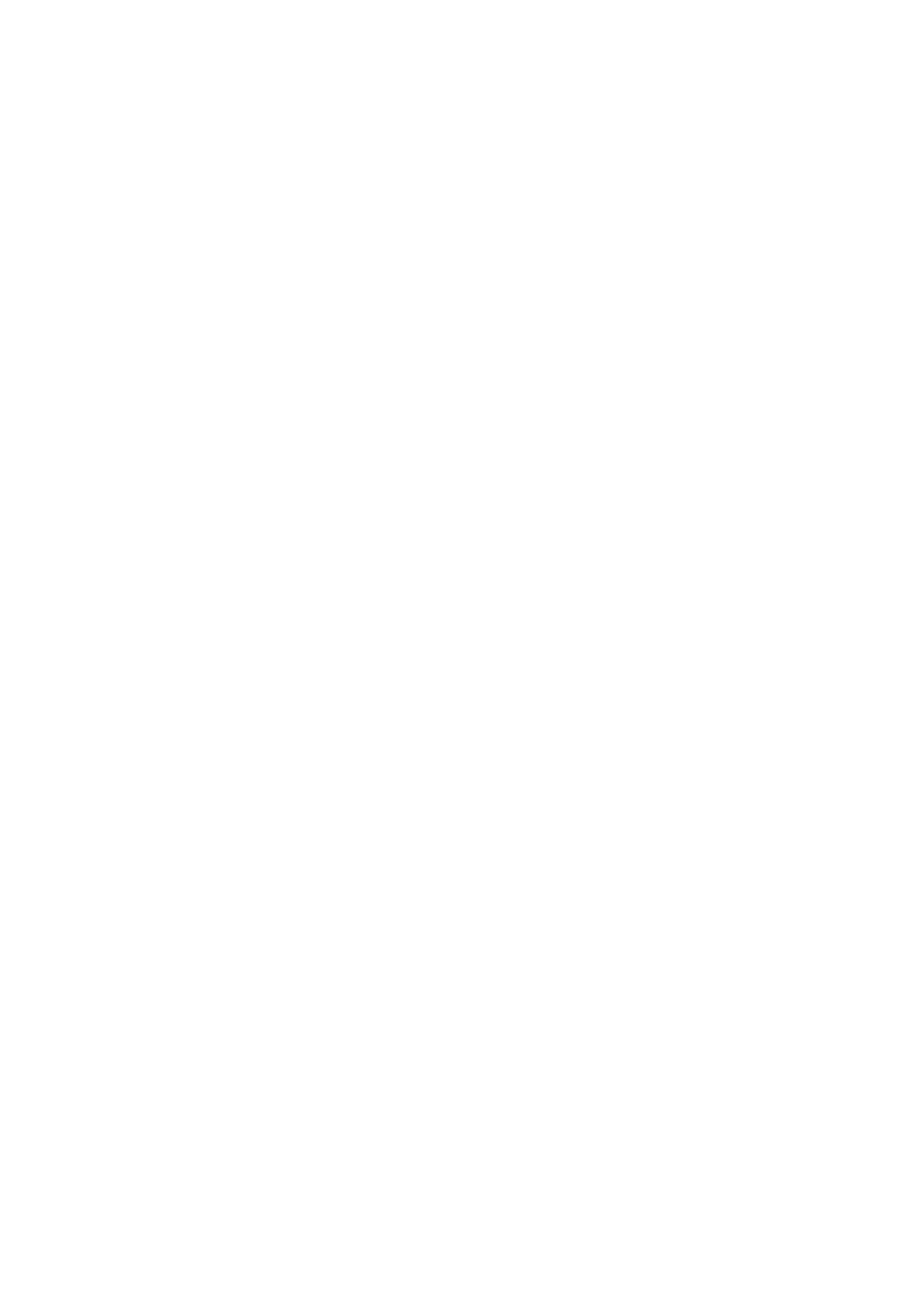500m - Mężczyźni, D1 (3 bieg)

**WYNIKI BIEGU** 

| Lp           | Pr/Tr |     | Nr Nazwisko                      | Kategoria Klub |                                 | Czas    |           | Punktacja<br>wielobojow |        | Strata Punkty  |
|--------------|-------|-----|----------------------------------|----------------|---------------------------------|---------|-----------|-------------------------|--------|----------------|
| 1            | 10/Z  |     | 199 CICHOCKI Alan                | $D-1$          | <b>IUKS Dziewiątka Tomaszów</b> | 47.24   | - PR      | 47.240                  |        | 9              |
| $\mathbf{2}$ | 10/W  |     | 219 ŚLUSARSKI Miłosz             | $D-1$          | KS Pilica Tomaszów Mazowie      | 48.96   | <b>PR</b> | 48.960                  | 1.720  | 7              |
| 3            | 9/Z   |     | 213 WEŁNICKI Mateusz             | $D-1$          | Fundacja ŁiSW Legia Warsza      | 49.10   | <b>PR</b> | 49.100                  | 1.860  | 5              |
| 4            | 9/N   |     | 190 PŁODZIEŃ Krystian            | $D-1$          | SKŁ Górnik Sanok                | 49.11   | <b>PR</b> | 49.110                  | 1.870  | 4              |
| 5            | 8/N   | 192 | <b>TUCHARZ Michał</b>            | $D-1$          | UKS 3 Milanówek                 | 49.55   | <b>PR</b> | 49.550                  | 2.310  | 3              |
| 6            | 6/N   | 191 | <b>MIRZAŁEK Filip</b>            | $D-1$          | <b>KS Orzel Elblag</b>          | 50.36   | <b>PR</b> | 50.360                  | 3.120  | 3              |
| 7            | 5/N   | 207 | <b>WECŁAWEK Kryspin</b>          | $D-1$          | UKS Sparta Grodzisk Mazowi      | 50.46   | <b>PR</b> | 50.460                  | 3.220  | $\overline{2}$ |
| 8            | 7/N   |     | 220 ŁAMASZ Adam                  | $D-1$          | UKS Orlica Duszniki Zdrój       | 50.69   | <b>PR</b> | 50.690                  | 3.450  | 2              |
| 9            | 8/Z   |     | 218 PUŁAWSKI Jakub               | $D-1$          | UKS Sparta Grodzisk Mazowi      | 51.27   |           | 51.270                  | 4.030  | 1              |
| 10           | 1/N   |     | 233 MAŁOCHA Miłosz               | $D-1$          | <b>IUKS Dziewiątka Tomaszów</b> | 51.42   |           | 51.420                  | 4.180  | $\mathbf{1}$   |
| 11           | 5/Z   | 217 | <b>TOMICZAK Wojciech</b>         | $D-1$          | UKS Sparta Grodzisk Mazowi      | 51.49   | <b>PR</b> | 51.490                  | 4.250  | 1              |
| 12           | 4/Z   | 189 | <b>WCISŁO Oliwier</b>            | $D-1$          | <b>UKS Znicz</b>                | 52.35   | <b>PR</b> | 52.350                  | 5.110  | 1              |
| 13           | 4/N   | 231 | <b>BATOR Kryspin</b>             | $D-1$          | <b>UKS Znicz</b>                | 56.08   | <b>PR</b> | 56.080                  | 8.840  |                |
| 14           | 2/N   | 223 | DZIKI Franciszek                 | $D-1$          | MKS Cuprum Lubin                | 57.36   | <b>PR</b> | 57.360                  | 10.120 |                |
| 15           | 3/N   |     | 203 WŁODARSKI Dominik            | $D-1$          | <b>UKS Znicz</b>                | 58.94   |           | 58.940                  | 11.700 |                |
| 16           | 7/Z   |     | 200 KUBACKI Antoni               | $D-1$          | KS Pilica Tomaszów Mazowie      | 59.83   |           | 59.830                  | 12.590 |                |
| 17           | 2/Z   |     | 216 RUMIAN Max                   | $D-1$          | KS SNPTT 1907 Zakopane          | 1:00.78 | <b>PR</b> | 60.780                  | 13.540 |                |
| 18           | 3/Z   | 195 | <b>BEDNARZ Jakub</b>             | $D-1$          | UKS Orlica Duszniki Zdrój       | 1:00.92 |           | 60.920                  | 13.680 |                |
| 19           | 6/Z   | 209 | <b>WOŁEK Aleksander</b>          | $D-1$          | <b>KS Orzel Elblag</b>          | 1:03.98 |           | 63.980                  | 16.740 |                |
| 20           | 1/Z   |     | 202 GODZIK Jakub                 | $D-1$          | Akademia Łyżwiarstwa Kriste     | 1:12.24 |           | 72.240                  | 25.000 |                |
|              |       |     | Sedzia główny:<br>Sylwia Okólska |                |                                 |         |           |                         |        |                |

Starter:

Jaromir Radke

24-01-2021







**OZŁS** TOMASZÓW MAZ.

Strona 11 z 12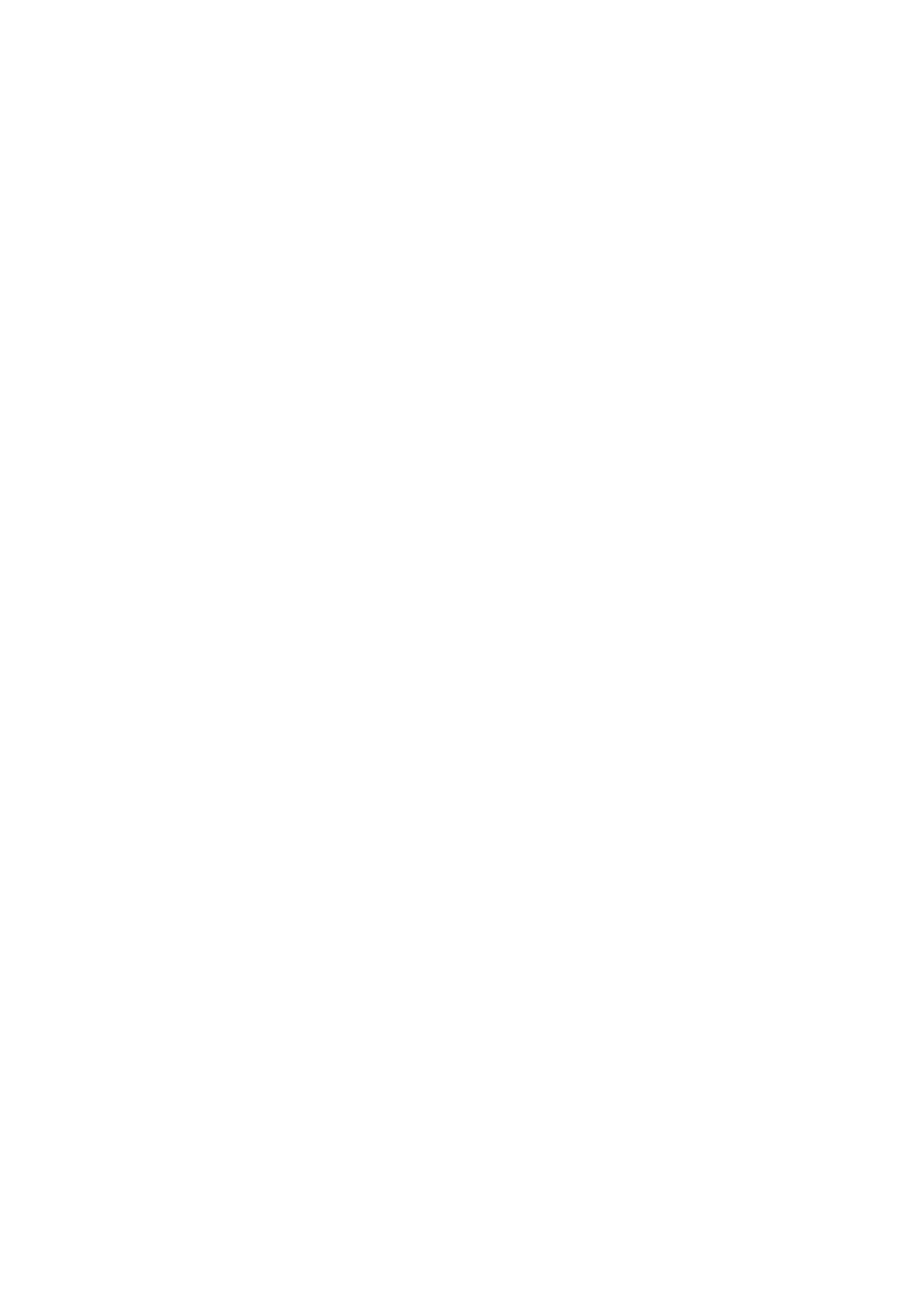500m - Mężczyźni, D1 (4 bieg)

**WYNIKI BIEGU** 

| Lp           | Pr/Tr |     | Nr Nazwisko                         | Kategoria Klub |                                 | Czas     |           | Punktacja<br>wielobojow |        | Strata Punkty  |
|--------------|-------|-----|-------------------------------------|----------------|---------------------------------|----------|-----------|-------------------------|--------|----------------|
| 1            | 10/W  | 199 | CICHOCKI Alan                       | $D-1$          | <b>IUKS Dziewiątka Tomaszów</b> | 48.07    |           | 48.070                  |        | 9              |
| $\mathbf{2}$ | 10/Z  |     | 219 ŚLUSARSKI Miłosz                | $D-1$          | KS Pilica Tomaszów Mazowie      | 49.33    |           | 49.330                  | 1.260  | 7              |
| 3            | 6/Z   |     | 191 MIRZAŁEK Filip                  | $D-1$          | <b>KS Orzel Elblag</b>          | 49.61 PR |           | 49.610                  | 1.540  | 5              |
| 4            | 8/Z   |     | 192 TUCHARZ Michał                  | $D-1$          | UKS 3 Milanówek                 | 49.64    |           | 49.640                  | 1.570  | 4              |
| 5            | 4/N   |     | 209 WOŁEK Aleksander                | $D-1$          | <b>KS Orzel Elblag</b>          | 49.66    | <b>PR</b> | 49.660                  | 1.590  | 3              |
| 6            | 9/N   |     | 213 WEŁNICKI Mateusz                | $D-1$          | Fundacja ŁiSW Legia Warsza      | 49.67    |           | 49.670                  | 1.600  | 3              |
| 7            | 9/Z   |     | 190 PŁODZIEŃ Krystian               | $D-1$          | SKŁ Górnik Sanok                | 49.82    |           | 49.820                  | 1.750  | $\overline{2}$ |
| 8            | 7/Z   |     | 220 ŁAMASZ Adam                     | $D-1$          | UKS Orlica Duszniki Zdrój       | 49.99    | <b>PR</b> | 49.990                  | 1.920  | 2              |
| 9            | 5/Z   |     | 207 WECŁAWEK Kryspin                | $D-1$          | UKS Sparta Grodzisk Mazowi      | 50.49    |           | 50.490                  | 2.420  | $\mathbf{1}$   |
| 10           | 5/N   |     | 200 KUBACKI Antoni                  | $D-1$          | KS Pilica Tomaszów Mazowie      | 51.09    | <b>PR</b> | 51.090                  | 3.020  | 1              |
| 11           | 8/N   |     | 218 PUŁAWSKI Jakub                  | $D-1$          | UKS Sparta Grodzisk Mazowi      | 51.46    |           | 51.460                  | 3.390  | $\mathbf{1}$   |
| 12           | 1/Z   |     | 233 MAŁOCHA Miłosz                  | $D-1$          | <b>IUKS Dziewiatka Tomaszów</b> | 51.62    |           | 51.620                  | 3.550  | 1              |
| 13           | 7/N   |     | 217 TOMICZAK Wojciech               | $D-1$          | UKS Sparta Grodzisk Mazowi      | 51.65    |           | 51.650                  | 3.580  |                |
| 14           | 6/N   |     | 189 WCISŁO Oliwier                  | $D-1$          | <b>UKS Znicz</b>                | 52.67    |           | 52.670                  | 4.600  |                |
| 15           | 4/Z   |     | 231 BATOR Kryspin                   | $D-1$          | <b>UKS Znicz</b>                | 53.98    | <b>PR</b> | 53.980                  | 5.910  |                |
| 16           | 3/Z   |     | 203 WŁODARSKI Dominik               | $D-1$          | <b>UKS Znicz</b>                | 59.21    |           | 59.210                  | 11.140 |                |
| 17           | 2/Z   |     | 223 DZIKI Franciszek                | $D-1$          | MKS Cuprum Lubin                | 59.48    |           | 59.480                  | 11.410 |                |
| 18           | 3/N   |     | 195 BEDNARZ Jakub                   | $D-1$          | UKS Orlica Duszniki Zdrój       | 1:00.91  | <b>PR</b> | 60.910                  | 12.840 |                |
| 19           | 2/N   |     | 216 RUMIAN Max                      | D-1            | KS SNPTT 1907 Zakopane          | 1:01.94  |           | 61.940                  | 13.870 |                |
| 20           | 1/N   |     | 202 GODZIK Jakub                    | $D-1$          | Akademia Łyżwiarstwa Kriste     | 1:14.04  |           | 74.040                  | 25.970 |                |
|              |       |     | Culturia Oliálaka<br>Cadzia alámoni |                |                                 |          |           |                         |        |                |

Sędzia główny: Starter:

Sylwia Okólska Jaromir Radke

24-01-2021







**OZŁS** TOMASZÓW MAZ.

Strona 12 z 12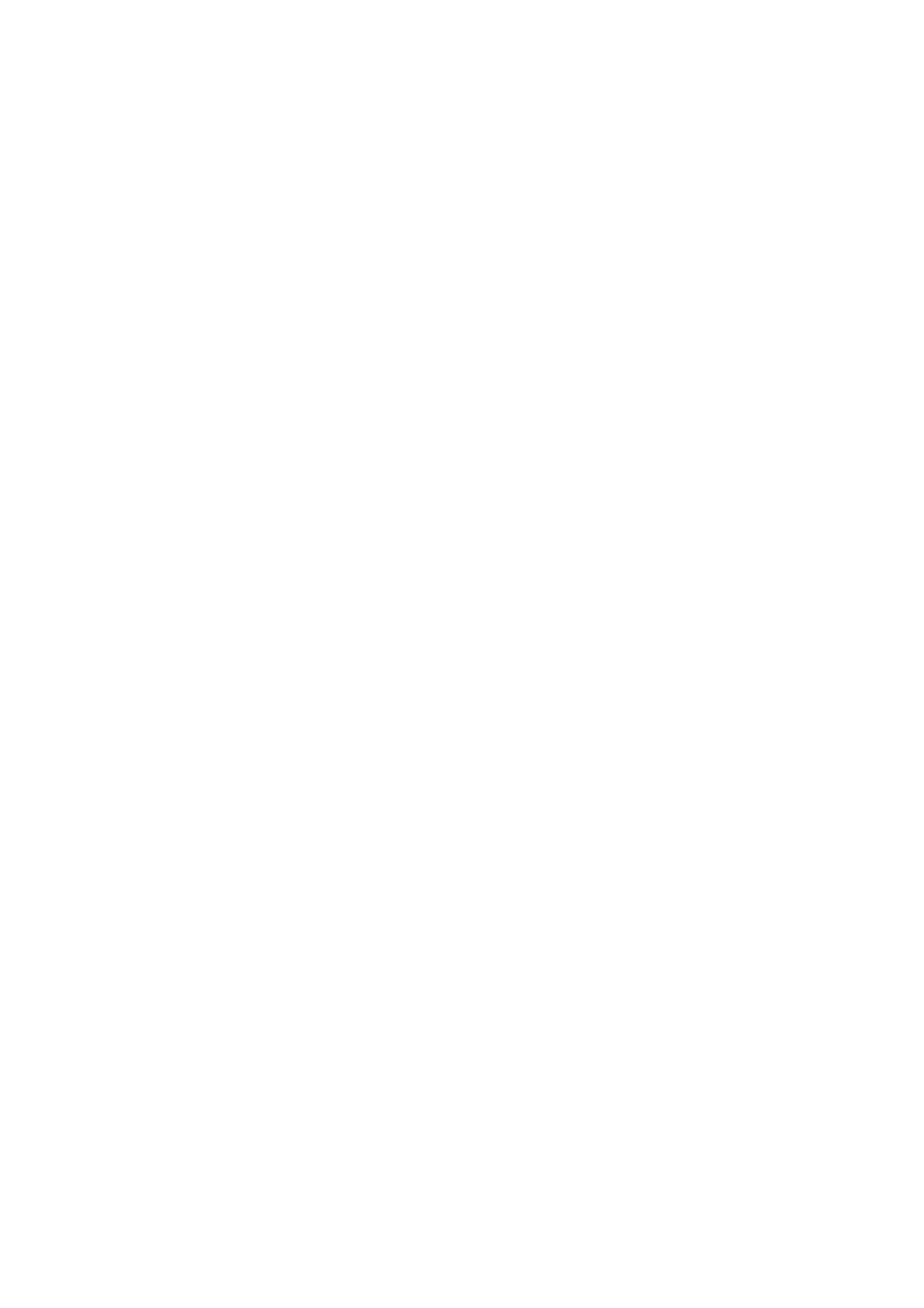500m - Kobiety, D2 (1 bieg)

WYNIKI BIEGU

| Lp             |      |     | Pr/Tr Nr Nazwisko          |                                 | Kategoria Klub                  | Czas                                |           | Punktacja<br>wielobojow |        | Strata Punkty  |
|----------------|------|-----|----------------------------|---------------------------------|---------------------------------|-------------------------------------|-----------|-------------------------|--------|----------------|
| 1              | 14/N | 95  | <b>MAZUR Hanna</b>         | $D-2$                           | UKS Orlica Duszniki Zdrój       | 41.96                               | <b>PR</b> | 41.960                  |        | 9              |
| $\overline{2}$ | 14/Z | 90  | WOŻNIAK Kornelia           | $D-2$                           | UKS Orlica Duszniki Zdrój       | 42.70                               | <b>PR</b> | 42.700                  | 0.740  | 7              |
| 3              | 13/Z |     | 161 FIJAŁKOWSKA Natalia    | $D-2$                           |                                 | KS Pilica Tomaszów Mazowie<br>44.18 | <b>PR</b> | 44.180                  | 2.220  | 5              |
| 4              | 13/W | 19  | <b>BOOS Amelia</b>         | $D-2$                           | UKS Orlica Duszniki Zdrój       | 44.53                               | <b>PR</b> | 44.530                  | 2.570  | 4              |
| 5              | 12/W | 87  | POLAK Julia                | $D-2$                           | <b>IUKS Dziewiątka Tomaszów</b> | 45.51                               | <b>PR</b> | 45.510                  | 3.550  | 3              |
| 6              | 12/Z | 48  | <b>MATERA Pola</b>         | $D-2$                           | <b>IUKS Dziewiątka Tomaszów</b> | 46.01                               | <b>PR</b> | 46.010                  | 4.050  | 3              |
| $\overline{7}$ | 11/Z |     | 166 KOPCZAK Jagoda         | $D-2$                           | SKŁ Górnik Sanok                | 46.38                               | <b>PR</b> | 46.380                  | 4.420  | $\overline{c}$ |
| 8              | 8/N  |     | 103 LEJBA Kinga            | $D-2$                           | UKS 3 Milanówek                 | 47.62                               | <b>PR</b> | 47.620                  | 5.660  | 2              |
| 9              | 10/N |     | 122 CHACHUŁA Natalia       | $D-2$                           | <b>IUKS Dziewiątka Tomaszów</b> | 47.66                               | <b>PR</b> | 47.660                  | 5.700  | 1              |
| 10             | 9/Z  | 92  | <b>RUSEK Amelia</b>        | $D-2$                           | <b>IUKS Dziewiątka Tomaszów</b> | 48.29                               | <b>PR</b> | 48.290                  | 6.330  | $\mathbf{1}$   |
| 11             | 11/N | 43  | KUCHARSKA Jagoda           | $D-2$                           |                                 | KS Pilica Tomaszów Mazowie<br>48.59 | <b>PR</b> | 48.590                  | 6.630  | $\mathbf{1}$   |
| 12             | 10/Z | 88  | ŻYTKO Małgorzata           | $D-2$                           | AZS Zakopane                    | 49.08                               | <b>PR</b> | 49.080                  | 7.120  | $\mathbf{1}$   |
| 13             | 8/Z  | 151 | SZYMAŃCZYK Anna            | $D-2$                           | <b>IUKS Dziewiątka Tomaszów</b> | 49.16                               | <b>PR</b> | 49.160                  | 7.200  |                |
| 14             | 9/N  | 47  | WOŹNIAK Julia              | $D-2$                           | <b>UKS Zryw Słomczyn</b>        | 49.35                               | <b>PR</b> | 49.350                  | 7.390  |                |
| 15             | 7/N  | 45  | <b>HERBUT Agnieszka</b>    | $D-2$                           | MKS Cuprum Lubin                | 49.44                               | <b>PR</b> | 49.440                  | 7.480  |                |
| 16             | 5/N  |     | 167 SADOWSKA Natalia       | $D-2$                           | MKS Cuprum Lubin                | 49.70                               | <b>PR</b> | 49.700                  | 7.740  |                |
| 17             | 6/Z  | 97  | DYMKOWSKA Urszula          | $D-2$                           |                                 | Fundacja ŁiSW Legia Warsza<br>49.76 | PR        | 49.760                  | 7.800  |                |
| 18             | 7/Z  |     | 163 ADAMIEC Amelia         | $D-2$                           | <b>IUKS Dziewiatka Tomaszów</b> | 50.08                               | PR        | 50.080                  | 8.120  |                |
| 19             | 6/N  | 49  | WOŹNIAK Hania              | $D-2$                           | <b>IUKS Dziewiątka Tomaszów</b> | 50.87                               | <b>PR</b> | 50.870                  | 8.910  |                |
| 20             | 4/N  | 46  | STAPIŃSKA Anna             | $D-2$                           | SKŁ Górnik Sanok                | 51.33                               | <b>PR</b> | 51.330                  | 9.370  |                |
| 21             | 4/Z  |     | 143 SZEWCZYK Victoria      | $D-2$                           |                                 | Fundacja ŁiSW Legia Warsza<br>52.24 | <b>PR</b> | 52.240                  | 10.280 |                |
| 22             | 5/Z  |     | 168 RYSZ Maja              | $D-2$                           | SKŁ Górnik Sanok                | 52.41                               | <b>PR</b> | 52.410                  | 10.450 |                |
| 23             | 2/Z  | 93  | KARCZEWSKA Julia           | $D-2$                           |                                 | Fundacja ŁiSW Legia Warsza<br>55.87 | <b>PR</b> | 55.870                  | 13.910 |                |
| 24             | 3/Z  | 50  | <b>GREŃ Milena</b>         | $D-2$                           |                                 | UKS Sparta Grodzisk Mazowi<br>56.10 | <b>PR</b> | 56.100                  | 14.140 |                |
| 25             | 3/N  | 91  | <b>GASIENICA Wiktoria</b>  | D-2                             | AZS Zakopane                    | 57.34                               | <b>PR</b> | 57.340                  | 15.380 |                |
| 26             | 2/N  | 89  | <b>BILSKA Julia</b>        | $D-2$                           |                                 | KS ARENA Tomaszów Mazo<br>1:07.05   | <b>PR</b> | 67.050                  | 25.090 |                |
| 27             | 1/N  | 159 | <b>BUKOWSKA Klaudia</b>    | $D-2$                           | MKS Cuprum Lubin                | 1:10.12                             |           | 70.120                  | 28.160 |                |
|                |      |     | Sędzia główny:<br>Starter: | Sylwia Okólska<br>Jaromir Radke |                                 |                                     |           |                         |        |                |

23-01-2021







OZŁS TOMASZÓW MAZ.

Strona 1 z 8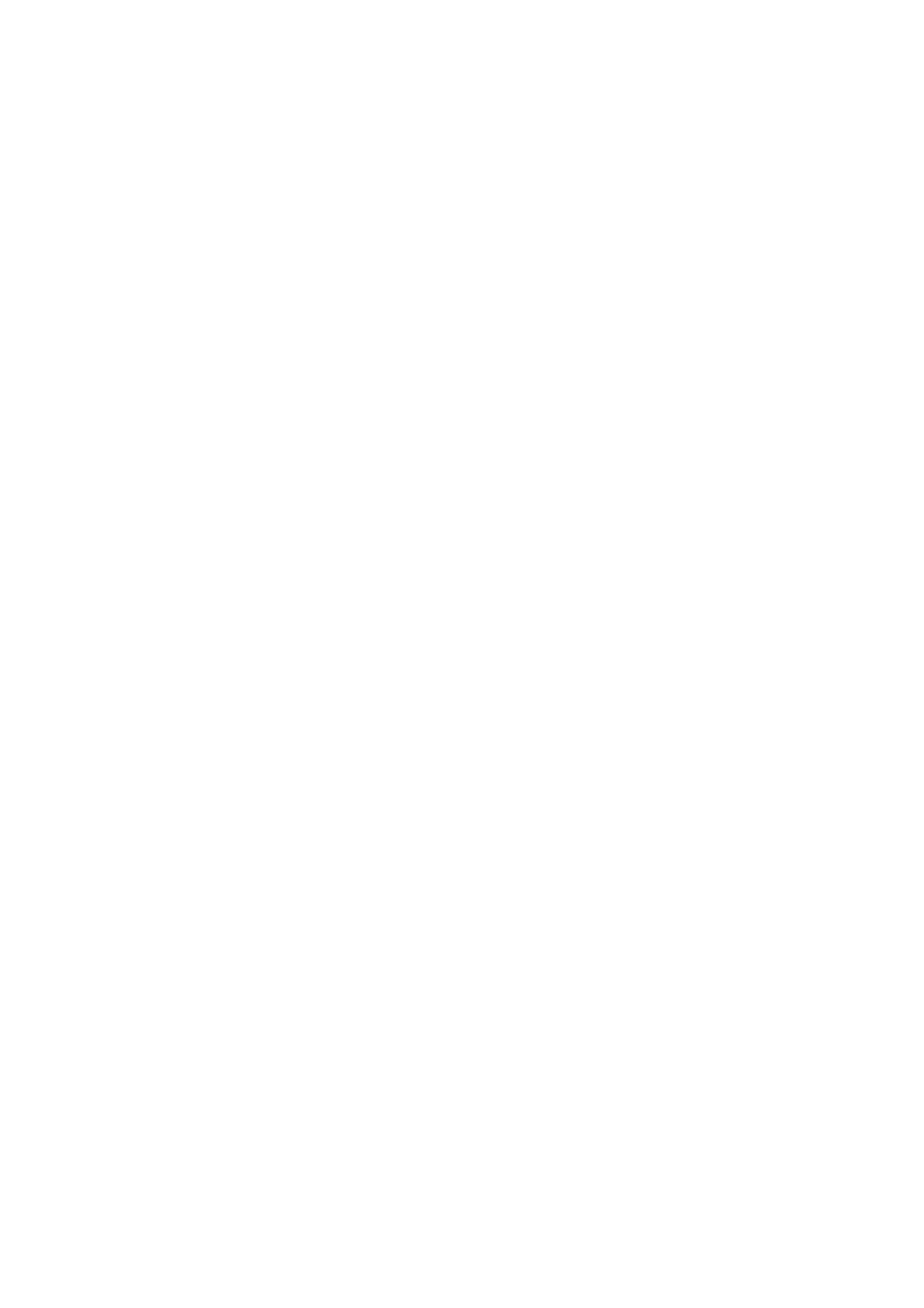|    |       |    |                                                               |                | Ogólnopolskie Zawody Dzieci     |          |           |                         |                     |               |
|----|-------|----|---------------------------------------------------------------|----------------|---------------------------------|----------|-----------|-------------------------|---------------------|---------------|
|    |       |    |                                                               |                |                                 |          |           |                         |                     |               |
|    |       |    |                                                               |                | "I Ty Zostaniesz Mistrzem"      |          |           |                         |                     |               |
|    |       |    |                                                               |                | 23-24/01/2021 Tomaszów Maz.     |          |           |                         |                     |               |
|    |       |    |                                                               |                |                                 |          |           |                         |                     |               |
|    |       |    |                                                               |                |                                 |          |           |                         |                     |               |
|    |       |    |                                                               |                |                                 |          |           |                         |                     |               |
|    |       |    |                                                               |                |                                 |          |           |                         |                     |               |
|    |       |    | 500m - Kobiety, D2 (2 bieg)                                   |                |                                 |          |           |                         | <b>WYNIKI BIEGU</b> |               |
|    |       |    |                                                               |                |                                 |          |           |                         |                     |               |
| Lp | Pr/Tr |    | Nr Nazwisko                                                   | Kategoria Klub |                                 | Czas     |           | Punktacja<br>wielobojow |                     | Strata Punkty |
|    |       |    |                                                               |                |                                 |          |           |                         |                     |               |
| 1. | 14/Z  | 95 | <b>MAZUR Hanna</b>                                            | $D-2$          | UKS Orlica Duszniki Zdrój       | 41.24    | <b>PR</b> | 41.240                  |                     | 9             |
| 2  | 14/N  | 90 | WOŹNIAK Kornelia                                              | $D-2$          | UKS Orlica Duszniki Zdrój       | 42.97    |           | 42.970                  | 1.730               | 7             |
| 3  | 13/N  |    | 161 FIJAŁKOWSKA Natalia                                       | $D-2$          | KS Pilica Tomaszów Mazowie      | 44.12    | <b>PR</b> | 44.120                  | 2.880               | 5             |
| 4  | 13/Z  | 19 | <b>BOOS Amelia</b>                                            | D-2            | UKS Orlica Duszniki Zdrój       | 44.55    |           | 44.550                  | 3.310               | 4             |
| 5  | 12/Z  | 87 | POLAK Julia                                                   | D-2            | <b>IUKS Dziewiątka Tomaszów</b> | 45.84    |           | 45.840                  | 4.600               | 3             |
| 6  | 12/N  | 48 | <b>MATERA Pola</b>                                            | D-2            | IUKS Dziewiątka Tomaszów        | 46.27    |           | 46.270                  | 5.030               | 3             |
| 7  | 11/W  |    | 166 KOPCZAK Jagoda                                            | D-2            | SKŁ Górnik Sanok                | 46.40    |           | 46.400                  | 5.160               | 2             |
| 8  | 11/Z  | 43 | KUCHARSKA Jagoda                                              | $D-2$          | KS Pilica Tomaszów Mazowie      | 47.66    | PR        | 47.660                  | 6.420               | 2             |
| 9  | 8/Z   |    | 103 LEJBA Kinga                                               | $D-2$          | UKS 3 Milanówek                 | 47.73    |           | 47.730                  | 6.490               | 1             |
| 10 | 10/Z  |    | 122 CHACHUŁA Natalia                                          | $D-2$          | IUKS Dziewiątka Tomaszów        | 47.91    |           | 47.910                  | 6.670               | 1             |
| 11 | 10/W  | 88 | ŻYTKO Małgorzata                                              | $D-2$          | AZS Zakopane                    | 48.70    | <b>PR</b> | 48.700                  | 7.460               | 1             |
| 12 | 7/N   |    | 163 ADAMIEC Amelia                                            | $D-2$          | IUKS Dziewiątka Tomaszów        | 49.01    | <b>PR</b> | 49.010                  | 7.770               | 1             |
| 13 | 8/N   |    | 151 SZYMAŃCZYK Anna                                           | $D-2$          | <b>IUKS Dziewiątka Tomaszów</b> | 49.02 PR |           | 49.020                  | 7.780               |               |
| 14 | 5/Z   |    | 167 SADOWSKA Natalia                                          | $D-2$          | MKS Cuprum Lubin                | 49.24 PR |           | 49.240                  | 8.000               |               |
| 15 | 9/Z   | 47 | WOŹNIAK Julia                                                 | $D-2$          | UKS Zryw Słomczyn               | 49.35    |           | 49.350                  | 8.110               |               |
| 16 | 6/N   | 97 | DYMKOWSKA Urszula                                             | $D-2$          | Fundacja ŁiSW Legia Warsza      | 49.66    | PR        | 49.660                  | 8.420               |               |
| 17 | 6/Z   | 49 | WOŹNIAK Hania                                                 | $D-2$          | <b>IUKS Dziewiątka Tomaszów</b> | 50.35 PR |           | 50.350                  | 9.110               |               |
| 18 | 4/Z   | 46 | STAPIŃSKA Anna                                                | $D-2$          | SKŁ Górnik Sanok                | 51.54    |           | 51.540                  | 10.300              |               |
| 19 | 4/N   |    | 143 SZEWCZYK Victoria                                         | $D-2$          | Fundacja ŁiSW Legia Warsza      | 53.10    |           | 53.100                  | 11.860              |               |
| 20 | 7/Z   | 45 | HERBUT Agnieszka                                              | $D-2$          | MKS Cuprum Lubin                | 56.17    |           | 56.170                  | 14.930              |               |
| 21 | 3/N   | 50 | <b>GREŃ Milena</b>                                            | $D-2$          | UKS Sparta Grodzisk Mazowi      | 56.21    |           | 56.210                  | 14.970              |               |
| 22 | 2/N   | 93 | KARCZEWSKA Julia                                              | $D-2$          | Fundacja ŁiSW Legia Warsza      | 56.42    |           | 56.420                  | 15.180              |               |
| 23 | 3/Z   | 91 | GĄSIENICA Wiktoria                                            | $D-2$          | AZS Zakopane                    | 58.25    |           | 58.250                  | 17.010              |               |
| 24 | 2/Z   | 89 | <b>BILSKA Julia</b>                                           | $D-2$          | KS ARENA Tomaszów Mazo          | 58.75 PR |           | 58.750                  | 17.510              |               |
| 25 | 9/N   | 92 | <b>RUSEK Amelia</b>                                           | $D-2$          | IUKS Dziewiątka Tomaszów        | 1:00.95  |           | 60.950                  | 19.710              |               |
| 26 | 5/N   |    | 168 RYSZ Maja                                                 | $D-2$          | SKŁ Górnik Sanok                | 1:07.32  |           | 67.320                  | 26.080              |               |
| 27 | 1/Z   |    | 159 BUKOWSKA Klaudia                                          | D-2            | MKS Cuprum Lubin                | 1:12.96  |           | 72.960                  | 31.720              |               |
|    |       |    | Sędzia główny:<br>Sylwia Okólska<br>Starter:<br>Jaromir Radke |                |                                 |          |           |                         |                     |               |







OZŁS TOMASZÓW MAZ.

23-01-2021 Strona 2 2 8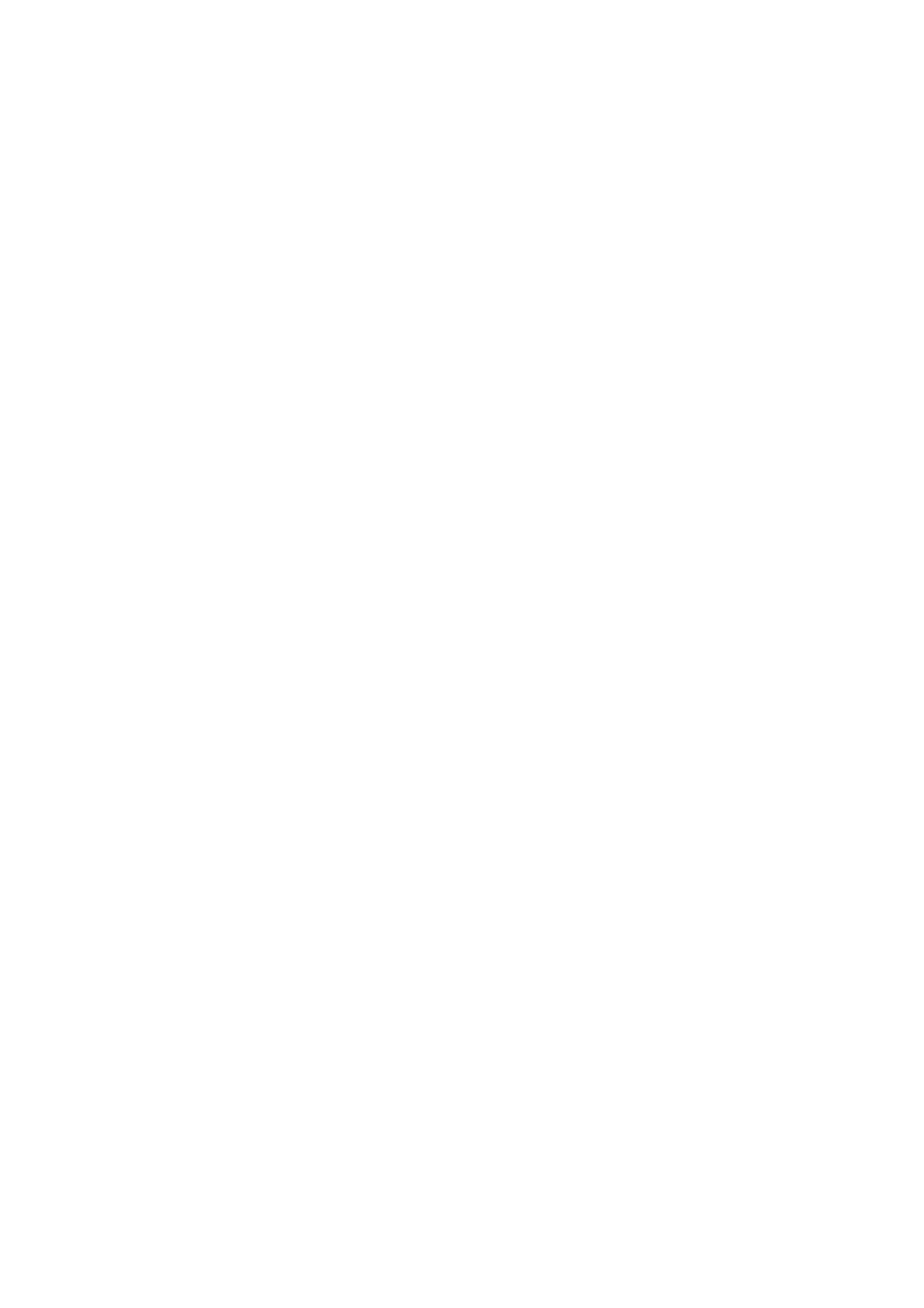500m - Kobiety, D2 (3 bieg)

WYNIKI BIEGU

| Lp |      |    | Pr/Tr Nr Nazwisko          | Kategoria Klub                  |                                 | Czas       |           | Punktacja<br>wielobojow |        | Strata Punkty  |
|----|------|----|----------------------------|---------------------------------|---------------------------------|------------|-----------|-------------------------|--------|----------------|
| 1  | 14/Z | 95 | <b>MAZUR Hanna</b>         | $D-2$                           | UKS Orlica Duszniki Zdrój       | 41.50      |           | 41.500                  |        | 9              |
| 2  | 14/N | 90 | WOŹNIAK Kornelia           | $D-2$                           | UKS Orlica Duszniki Zdrój       | 43.20      |           | 43.200                  | 1.700  | 7              |
| 3  | 13/N |    | 161 FIJAŁKOWSKA Natalia    | $D-2$                           | KS Pilica Tomaszów Mazowie      | 44.62      |           | 44.620                  | 3.120  | 5              |
| 4  | 13/Z | 19 | <b>BOOS Amelia</b>         | $D-2$                           | UKS Orlica Duszniki Zdrój       | 44.93      |           | 44.930                  | 3.430  | 4              |
| 5  | 12/Z | 87 | POLAK Julia                | $D-2$                           | <b>IUKS Dziewiątka Tomaszów</b> | 45.72 PR   |           | 45.720                  | 4.220  | 3              |
| 6  | 12/N | 48 | <b>MATERA Pola</b>         | $D-2$                           | <b>IUKS Dziewiątka Tomaszów</b> | 46.74      |           | 46.740                  | 5.240  | 3              |
| 7  | 11/N |    | 166 KOPCZAK Jagoda         | $D-2$                           | <b>SKŁ Górnik Sanok</b>         | 47.07      |           | 47.070                  | 5.570  | $\overline{c}$ |
| 8  | 10/Z |    | 122 CHACHUŁA Natalia       | $D-2$                           | IUKS Dziewiątka Tomaszów        | 47.74      | PR        | 47.740                  | 6.240  | $\overline{c}$ |
| 9  | 11/Z |    | 103 LEJBA Kinga            | D-2                             | UKS 3 Milanówek                 | 47.96      |           | 47.960                  | 6.460  | 1              |
| 10 | 8/Z  | 47 | WOŹNIAK Julia              | $D-2$                           | <b>UKS Zryw Słomczyn</b>        | 48.50      | <b>PR</b> | 48.500                  | 7.000  | $\mathbf{1}$   |
| 11 | 9/Z  | 43 | KUCHARSKA Jagoda           | $D-2$                           | KS Pilica Tomaszów Mazowie      | 48.55      |           | 48.550                  | 7.050  | $\mathbf 1$    |
| 12 | 10/W | 88 | <b>ŻYTKO Małgorzata</b>    | D-2                             | AZS Zakopane                    | 49.20      |           | 49.200                  | 7.700  | $\mathbf{1}$   |
| 13 | 8/N  |    | 163 ADAMIEC Amelia         | $D-2$                           | <b>IUKS Dziewiątka Tomaszów</b> | 49.23      |           | 49.230                  | 7.730  |                |
| 14 | 7/N  | 97 | <b>DYMKOWSKA Urszula</b>   | $D-2$                           | Fundacja ŁiSW Legia Warsza      | 49.25      | <b>PR</b> | 49.250                  | 7.750  |                |
| 15 | 7/Z  |    | 167 SADOWSKA Natalia       | $D-2$                           | MKS Cuprum Lubin                | 49.43      |           | 49.430                  | 7.930  |                |
| 16 | 5/N  |    | 92 RUSEK Amelia            | D-2                             | <b>IUKS Dziewiątka Tomaszów</b> | 50.32      | PR        | 50.320                  | 8.820  |                |
| 17 | 6/Z  | 49 | WOŹNIAK Hania              | $D-2$                           | <b>IUKS Dziewiatka Tomaszów</b> | 50.49      |           | 50.490                  | 8.990  |                |
| 18 | 6/N  |    | 143 SZEWCZYK Victoria      | $D-2$                           | Fundacja ŁiSW Legia Warsza      | 51.38      | <b>PR</b> | 51.380                  | 9.880  |                |
| 19 | 5/Z  | 46 | STAPIŃSKA Anna             | $D-2$                           | <b>SKŁ Górnik Sanok</b>         | 52.04      |           | 52.040                  | 10.540 |                |
| 20 | 2/N  |    | 168 RYSZ Maja              | $D-2$                           | SKŁ Górnik Sanok                | 52.06      | <b>PR</b> | 52.060                  | 10.560 |                |
| 21 | 4/N  | 93 | KARCZEWSKA Julia           | $D-2$                           | Fundacja ŁiSW Legia Warsza      | 56.24      | <b>PR</b> | 56.240                  | 14.740 |                |
| 22 | 3/N  | 50 | GREŃ Milena                | $D-2$                           | UKS Sparta Grodzisk Mazowi      | 57.20      |           | 57.200                  | 15.700 |                |
| 23 | 3/Z  | 91 | <b>GASIENICA Wiktoria</b>  | $D-2$                           | AZS Zakopane                    | 58.16      | <b>PR</b> | 58.160                  | 16.660 |                |
| 24 | 2/Z  | 89 | <b>BILSKA Julia</b>        | $D-2$                           | KS ARENA Tomaszów Mazo          | 58.34      | <b>PR</b> | 58.340                  | 16.840 |                |
| 25 | 9/N  |    | 151 SZYMAŃCZYK Anna        | $D-2$                           | <b>IUKS Dziewiątka Tomaszów</b> | 1:00.65    |           | 60.650                  | 19.150 |                |
| 26 | 4/Z  | 45 | <b>HERBUT Agnieszka</b>    | $D-2$                           | MKS Cuprum Lubin                | 1:09.59    |           | 69.590                  | 28.090 |                |
|    | 1/Z  |    | 159 BUKOWSKA Klaudia       | $D-2$                           | MKS Cuprum Lubin                | <b>DNS</b> |           |                         |        |                |
|    |      |    | Sedzia główny:<br>Starter: | Sylwia Okólska<br>Jaromir Radke |                                 |            |           |                         |        |                |

24-01-2021







OZŁS TOMASZÓW MAZ.

Strona 3 z 8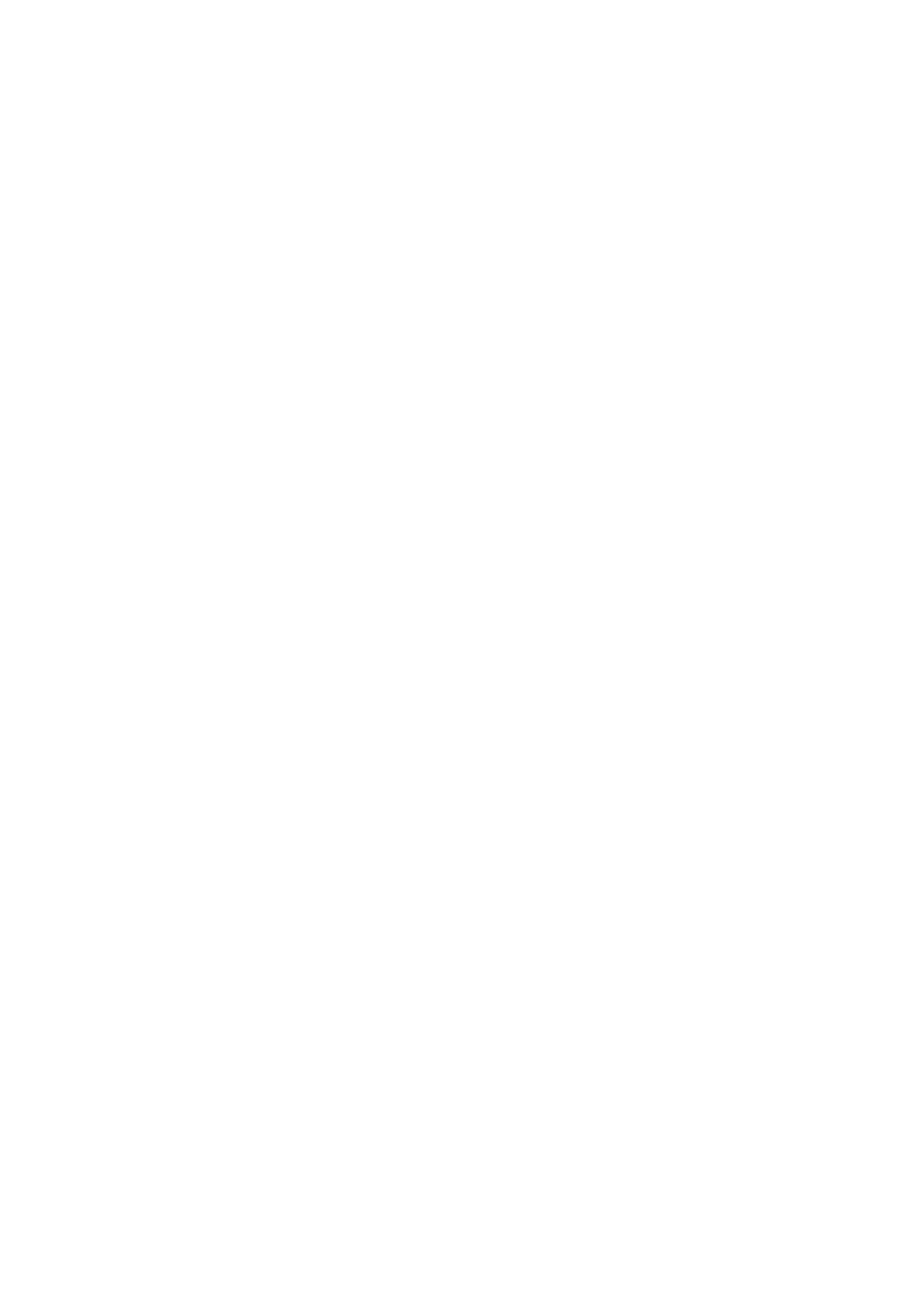1000m - Kobiety, D2 (4 bieg)

WYNIKI BIEGU

| Lp           |      |     | Pr/Tr Nr Nazwisko          | Kategoria Klub                  |                                 | Czas       |           | Punktacja<br>wielobojow |        | Strata Punkty |
|--------------|------|-----|----------------------------|---------------------------------|---------------------------------|------------|-----------|-------------------------|--------|---------------|
| 1            | 14/N | 95  | <b>MAZUR Hanna</b>         | $D-2$                           | UKS Orlica Duszniki Zdrój       | 1:25.88    | <b>PR</b> | 42.940                  |        | 9             |
| $\mathbf{2}$ | 14/Z | 90. | WOŹNIAK Kornelia           | $D-2$                           | UKS Orlica Duszniki Zdrój       | 1:27.77    | <b>PR</b> | 43.885                  | 0.945  | 7             |
| 3            | 13/Z |     | 161 FIJAŁKOWSKA Natalia    | D-2                             | KS Pilica Tomaszów Mazowie      | 1:31.09    | PR        | 45.545                  | 2.605  | 5             |
| 4            | 11/Z |     | 166 KOPCZAK Jagoda         | $D-2$                           | <b>SKŁ Górnik Sanok</b>         | 1:33.42 PR |           | 46.710                  | 3.770  | 4             |
| 5            | 12/Z | 48  | <b>MATERA Pola</b>         | $D-2$                           | <b>IUKS Dziewiątka Tomaszów</b> | 1:34.27 PR |           | 47.135                  | 4.195  | 3             |
| 6            | 13/N | 19  | <b>BOOS Amelia</b>         | $D-2$                           | UKS Orlica Duszniki Zdrój       | 1:34.50    | <b>PR</b> | 47.250                  | 4.310  | 3             |
| 7            | 12/N |     | 87 POLAK Julia             | $D-2$                           | IUKS Dziewiątka Tomaszów        | 1:36.06    | <b>PR</b> | 48.030                  | 5.090  | 2             |
| 8            | 10/W |     | 122 CHACHUŁA Natalia       | $D-2$                           | IUKS Dziewiątka Tomaszów        | 1:39.78    | PR        | 49.890                  | 6.950  | 2             |
| 9            | 10/Z | 88  | ŻYTKO Małgorzata           | $D-2$                           | AZS Zakopane                    | 1:41.26    | <b>PR</b> | 50.630                  | 7.690  | $\mathbf{1}$  |
| 10           | 9/N  | 43  | KUCHARSKA Jagoda           | $D-2$                           | KS Pilica Tomaszów Mazowie      | 1:41.32    | <b>PR</b> | 50.660                  | 7.720  | $\mathbf{1}$  |
| 11           | 8/Z  | 97  | <b>DYMKOWSKA Urszula</b>   | $D-2$                           | Fundacja ŁiSW Legia Warsza      | 1:42.52    | <b>PR</b> | 51.260                  | 8.320  | $\mathbf{1}$  |
| 12           | 6/N  | 49  | WOŹNIAK Hania              | $D-2$                           | <b>IUKS Dziewiątka Tomaszów</b> | 1:42.85    | PR        | 51.425                  | 8.485  | $\mathbf{1}$  |
| 13           | 9/Z  |     | 163 ADAMIEC Amelia         | $D-2$                           | IUKS Dziewiątka Tomaszów        | 1:43.01    | PR        | 51.505                  | 8.565  |               |
| 14           | 5/Z  |     | 92 RUSEK Amelia            | $D-2$                           | IUKS Dziewiątka Tomaszów        | 1:43.28    | <b>PR</b> | 51.640                  | 8.700  |               |
| 15           | 2/N  | 45  | <b>HERBUT Agnieszka</b>    | $D-2$                           | MKS Cuprum Lubin                | 1:44.06    | <b>PR</b> | 52.030                  | 9.090  |               |
| 16           | 7/N  |     | 167 SADOWSKA Natalia       | $D-2$                           | MKS Cuprum Lubin                | 1:44.75    | <b>PR</b> | 52.375                  | 9.435  |               |
| 17           | 5/N  | 46  | STAPIŃSKA Anna             | $D-2$                           | SKŁ Górnik Sanok                | 1:45.48 PR |           | 52.740                  | 9.800  |               |
| 18           | 6/Z  |     | 151 SZYMAŃCZYK Anna        | $D-2$                           | IUKS Dziewiątka Tomaszów        | 1:45.57    | <b>PR</b> | 52.785                  | 9.845  |               |
| 19           | 8/N  | 47  | WOŹNIAK Julia              | $D-2$                           | <b>UKS Zryw Słomczyn</b>        | 1:47.10    | <b>PR</b> | 53.550                  | 10.610 |               |
| 20           | 2/Z  |     | 168 RYSZ Maja              | $D-2$                           | SKŁ Górnik Sanok                | 1:50.63    | <b>PR</b> | 55.315                  | 12.375 |               |
| 21           | 7/Z  |     | 143 SZEWCZYK Victoria      | $D-2$                           | Fundacja ŁiSW Legia Warsza      | 1:52.12    | <b>PR</b> | 56.060                  | 13.120 |               |
| 22           | 11/N |     | 103 LEJBA Kinga            | $D-2$                           | UKS 3 Milanówek                 | 1:54.46 PR |           | 57.230                  | 14.290 |               |
| 23           | 4/Z  | 93  | KARCZEWSKA Julia           | $D-2$                           | Fundacja ŁiSW Legia Warsza      | 1:57.79    |           | 58.895                  | 15.955 |               |
| 24           | 3/Z  | 50  | <b>GREŃ Milena</b>         | $D-2$                           | UKS Sparta Grodzisk Mazowi      | 2:03.87 PR |           | 61.935                  | 18.995 |               |
| 25           | 4/N  | 91  | <b>GASIENICA Wiktoria</b>  | $D-2$                           | AZS Zakopane                    | 2:05.46    | <b>PR</b> | 62.730                  | 19.790 |               |
|              | 3/N  | 89  | <b>BILSKA Julia</b>        | $D-2$                           | KS ARENA Tomaszów Mazo          | <b>DNS</b> |           |                         |        |               |
|              | 1/W  |     | 159 BUKOWSKA Klaudia       | $D-2$                           | MKS Cuprum Lubin                | <b>DNS</b> |           |                         |        |               |
|              |      |     | Sedzia główny:<br>Starter: | Sylwia Okólska<br>Jaromir Radke |                                 |            |           |                         |        |               |

24-01-2021







**OZŁS** TOMASZÓW MAZ.

Strona 4 z 8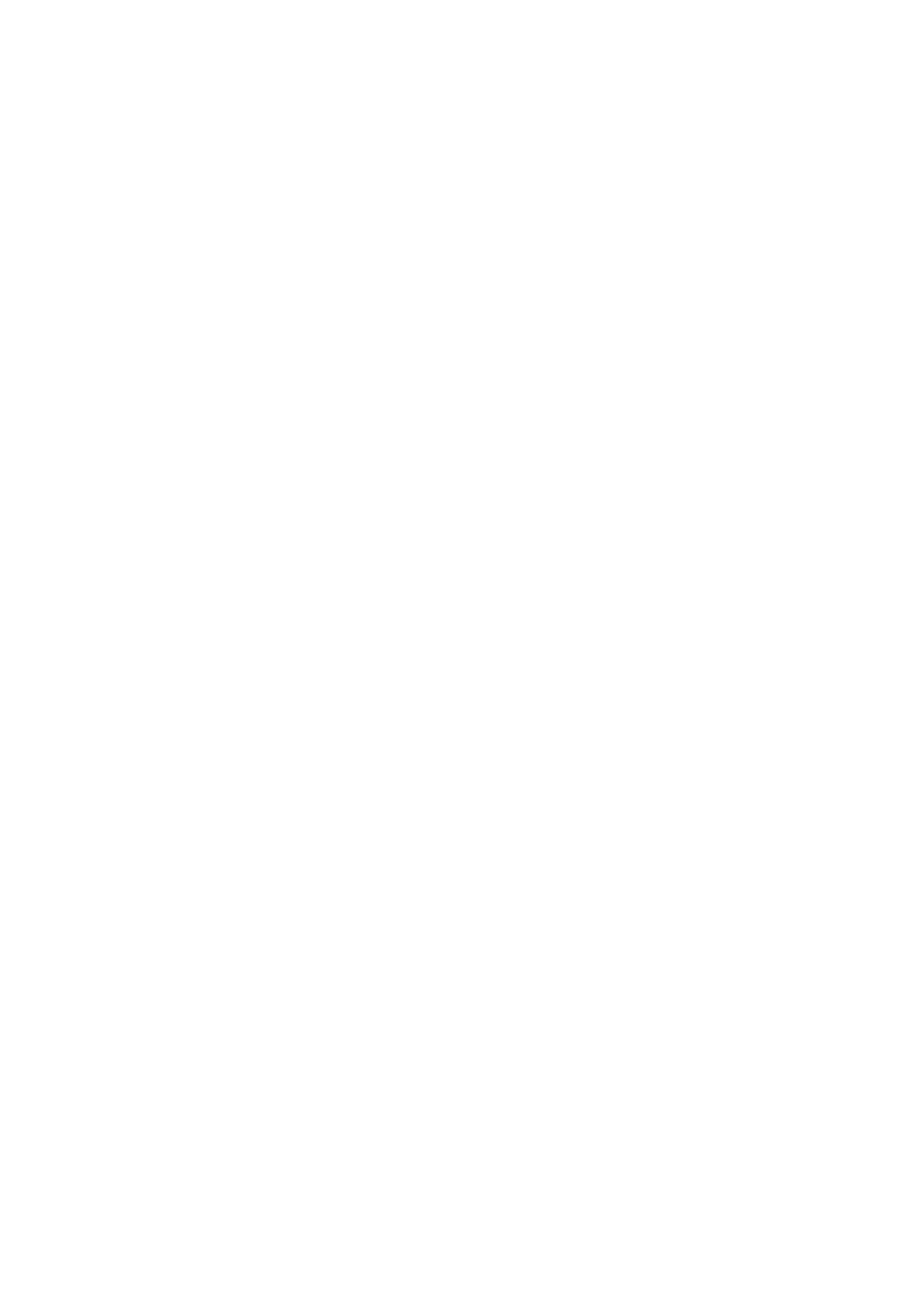500m - Mężczyźni, D2 (1 bieg)

**WYNIKI BIEGU** 

| Lp           | Pr/Tr |     | Nr Nazwisko                |                                 | Kategoria Klub |                                 | Czas     |           | Punktacja<br>wielobojow | Strata | Punkty         |
|--------------|-------|-----|----------------------------|---------------------------------|----------------|---------------------------------|----------|-----------|-------------------------|--------|----------------|
| 1            | 8/Z   |     | 230 KRÓLIKOWSKI Stanisław  |                                 | $D-2$          | MKS Korona Wilanów              | 43.61    | <b>PR</b> | 43.610                  |        | 9              |
| $\mathbf{2}$ | 8/N   | 221 | STAŃDO Maciej              |                                 | $D-2$          | IUKS Dziewiątka Tomaszów        | 45.82    | <b>PR</b> | 45.820                  | 2.210  | 7              |
| 3            | 7/N   |     | 246 MARZYŃSKI Franciszek   |                                 | $D-2$          | UKS 3 Milanówek                 | 46.35    | <b>PR</b> | 46.350                  | 2.740  | 5              |
| 4            | 6/Z   |     | 247 GRZELAK Andrzej        |                                 | $D-2$          | UKS Sparta Grodzisk Mazowi      | 46.46    | <b>PR</b> | 46.460                  | 2.850  | 4              |
| 5            | 7/Z   |     | 193 WYMYSŁO Bartłomiej     |                                 | $D-2$          | KS Pilica Tomaszów Mazowie      | 47.12 PR |           | 47.120                  | 3.510  | 3              |
| 6            | 5/Z   |     | 249 AMBROZIK Oliwier       |                                 | $D-2$          | KS Pilica Tomaszów Mazowie      | 47.70 PR |           | 47.700                  | 4.090  | 3              |
| 7            | 6/N   |     | 188 CHACHUŁA Wiktor        |                                 | $D-2$          | <b>IUKS Dziewiątka Tomaszów</b> | 47.89    | <b>PR</b> | 47.890                  | 4.280  | $\mathbf{2}$   |
| 8            | 5/N   |     | 248 KLONOWSKI Mikołaj      |                                 | $D-2$          | UKS Sparta Grodzisk Mazowi      | 49.09    | <b>PR</b> | 49.090                  | 5.480  | $\overline{c}$ |
| 9            | 3/Z   |     | 194 RICHTER Aleksander     |                                 | $D-2$          | <b>WMKS Olsztyn</b>             | 49.54    | <b>PR</b> | 49.540                  | 5.930  | $\mathbf{1}$   |
| 10           | 4/Z   | 251 | PODSKARBI Jan              |                                 | $D-2$          | KS ARENA Tomaszów Mazo          | 50.12    | <b>PR</b> | 50.120                  | 6.510  | 1              |
| 11           | 4/N   |     | 198 KALUSZKA Benedykt      |                                 | $D-2$          | <b>IUKS Dziewiątka Tomaszów</b> | 51.21    | <b>PR</b> | 51.210                  | 7.600  | $\mathbf{1}$   |
| 12           | 3/N   |     | 252 SŁOWAKIEWICZ Nikodem   |                                 | $D-2$          | AZS Zakopane                    | 53.14    | <b>PR</b> | 53.140                  | 9.530  | $\mathbf 1$    |
| 13           | 2/Z   |     | 196 OLCZAK Marcin          |                                 | $D-2$          | Akademia Łyżwiarstwa Kriste     | 54.56    | <b>PR</b> | 54.560                  | 10.950 |                |
| 14           | 2/N   |     | 250 SZCZESNY Maciej        |                                 | $D-2$          | KS ARENA Tomaszów Mazo          | 58.47    | <b>PR</b> | 58.470                  | 14.860 |                |
| 15           | 1/N   | 222 | <b>BERNAT Antoni</b>       |                                 | $D-2$          | <b>UKS Znicz</b>                | 59.43    | <b>PR</b> | 59.430                  | 15.820 |                |
|              |       |     | Sedzia główny:<br>Starter: | Sylwia Okólska<br>Jaromir Radke |                |                                 |          |           |                         |        |                |

23-01-2021







**OZŁS** TOMASZÓW MAZ.

Strona 5 z 8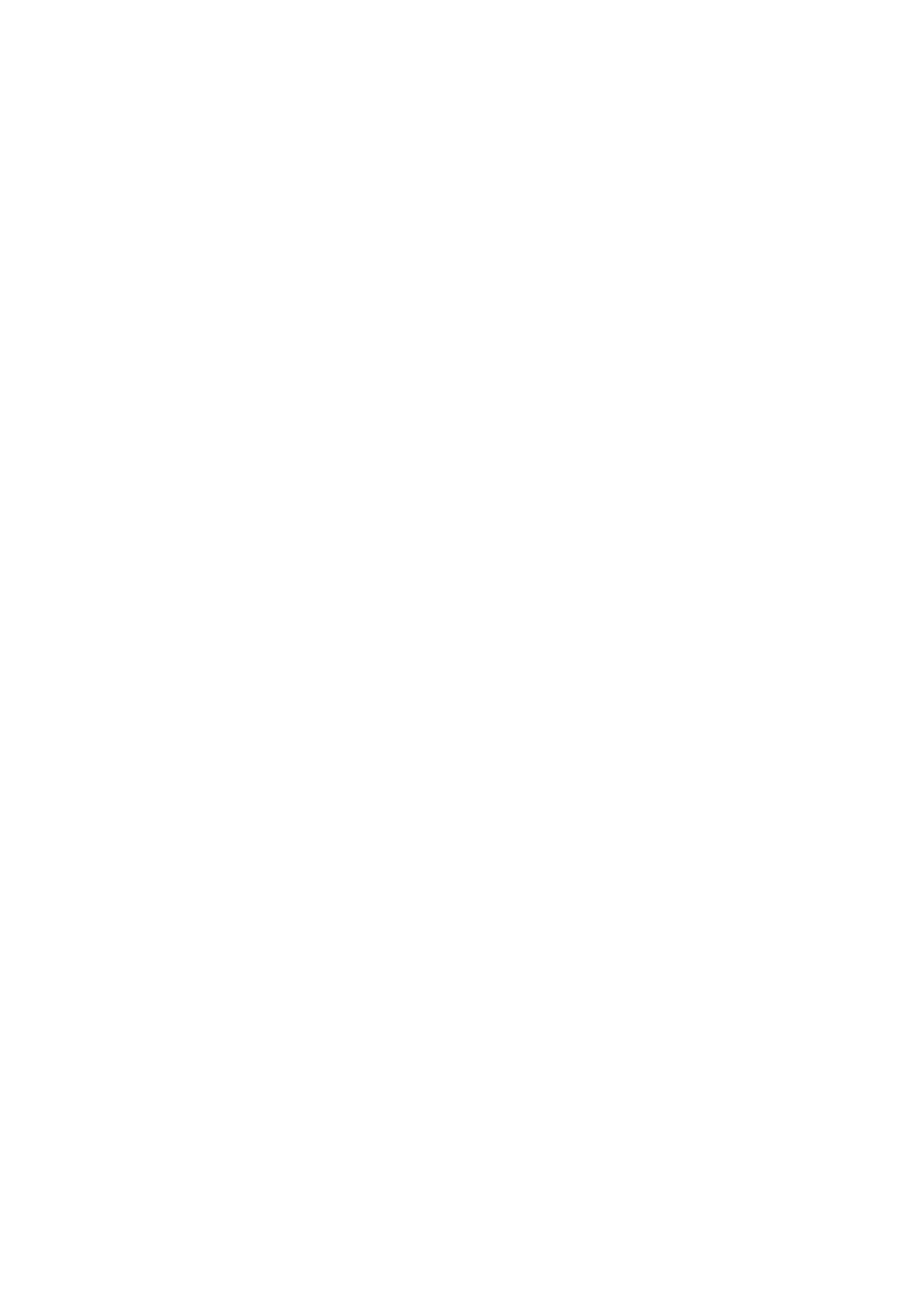500m - Mężczyźni, D2 (2 bieg)

WYNIKI BIEGU

| Lp           | Pr/Tr |     | Nr Nazwisko                |                                 | Kategoria Klub |                                 | Czas    |           | Punktacja<br>wielobojow | Strata | Punkty         |
|--------------|-------|-----|----------------------------|---------------------------------|----------------|---------------------------------|---------|-----------|-------------------------|--------|----------------|
| 1            | 8/N   |     | 230 KRÓLIKOWSKI Stanisław  |                                 | $D-2$          | MKS Korona Wilanów              | 43.55   | <b>PR</b> | 43.550                  |        | 9              |
| $\mathbf{2}$ | 8/Z   | 221 | STAŃDO Maciej              |                                 | $D-2$          | <b>IUKS Dziewiątka Tomaszów</b> | 45.21   | <b>PR</b> | 45.210                  | 1.660  | 7              |
| 3            | 6/N   |     | 247 GRZELAK Andrzej        |                                 | $D-2$          | UKS Sparta Grodzisk Mazowi      | 46.30   | <b>PR</b> | 46.300                  | 2.750  | 5              |
| 4            | 7/Z   |     | 246 MARZYŃSKI Franciszek   |                                 | $D-2$          | UKS 3 Milanówek                 | 46.34   | <b>PR</b> | 46.340                  | 2.790  | 4              |
| 5            | 5/N   |     | 249 AMBROZIK Oliwier       |                                 | $D-2$          | KS Pilica Tomaszów Mazowie      | 47.48   | <b>PR</b> | 47.480                  | 3.930  | 3              |
| 6            | 5/Z   |     | 248 KLONOWSKI Mikołaj      |                                 | $D-2$          | UKS Sparta Grodzisk Mazowi      | 48.21   | <b>PR</b> | 48.210                  | 4.660  | 3              |
| 7            | 6/Z   | 188 | <b>CHACHUŁA Wiktor</b>     |                                 | $D-2$          | <b>IUKS Dziewiątka Tomaszów</b> | 48.63   |           | 48.630                  | 5.080  | $\mathbf{2}$   |
| 8            | 4/Z   |     | 198 KALUSZKA Benedykt      |                                 | $D-2$          | <b>IUKS Dziewiątka Tomaszów</b> | 49.98   | <b>PR</b> | 49.980                  | 6.430  | $\overline{c}$ |
| 9            | 4/N   | 251 | PODSKARBI Jan              |                                 | $D-2$          | KS ARENA Tomaszów Mazo          | 50.12   |           | 50.120                  | 6.570  |                |
| 10           | 3/N   |     | 194 RICHTER Aleksander     |                                 | $D-2$          | <b>WMKS Olsztyn</b>             | 50.19   |           | 50.190                  | 6.640  | 1              |
| 11           | 3/Z   |     | 252 SŁOWAKIEWICZ Nikodem   |                                 | $D-2$          | AZS Zakopane                    | 55.04   |           | 55.040                  | 11.490 |                |
| 12           | 2/Z   |     | 250 SZCZESNY Maciej        |                                 | $D-2$          | KS ARENA Tomaszów Mazo          | 58.13   | <b>PR</b> | 58.130                  | 14.580 | 1              |
| 13           | 1/Z   | 222 | <b>BERNAT Antoni</b>       |                                 | $D-2$          | <b>UKS Znicz</b>                | 1:01.06 |           | 61.060                  | 17.510 |                |
| 14           | 2/N   |     | 196 OLCZAK Marcin          |                                 | $D-2$          | Akademia Łyżwiarstwa Kriste     | 1:01.87 |           | 61.870                  | 18.320 |                |
| 15           | 7/W   |     | 193 WYMYSŁO Bartłomiej     |                                 | $D-2$          | KS Pilica Tomaszów Mazowie      | 1:03.64 |           | 63.640                  | 20.090 |                |
|              |       |     | Sędzia główny:<br>Starter: | Sylwia Okólska<br>Jaromir Radke |                |                                 |         |           |                         |        |                |

23-01-2021







OZŁS TOMASZÓW MAZ.

Strona 6 z 8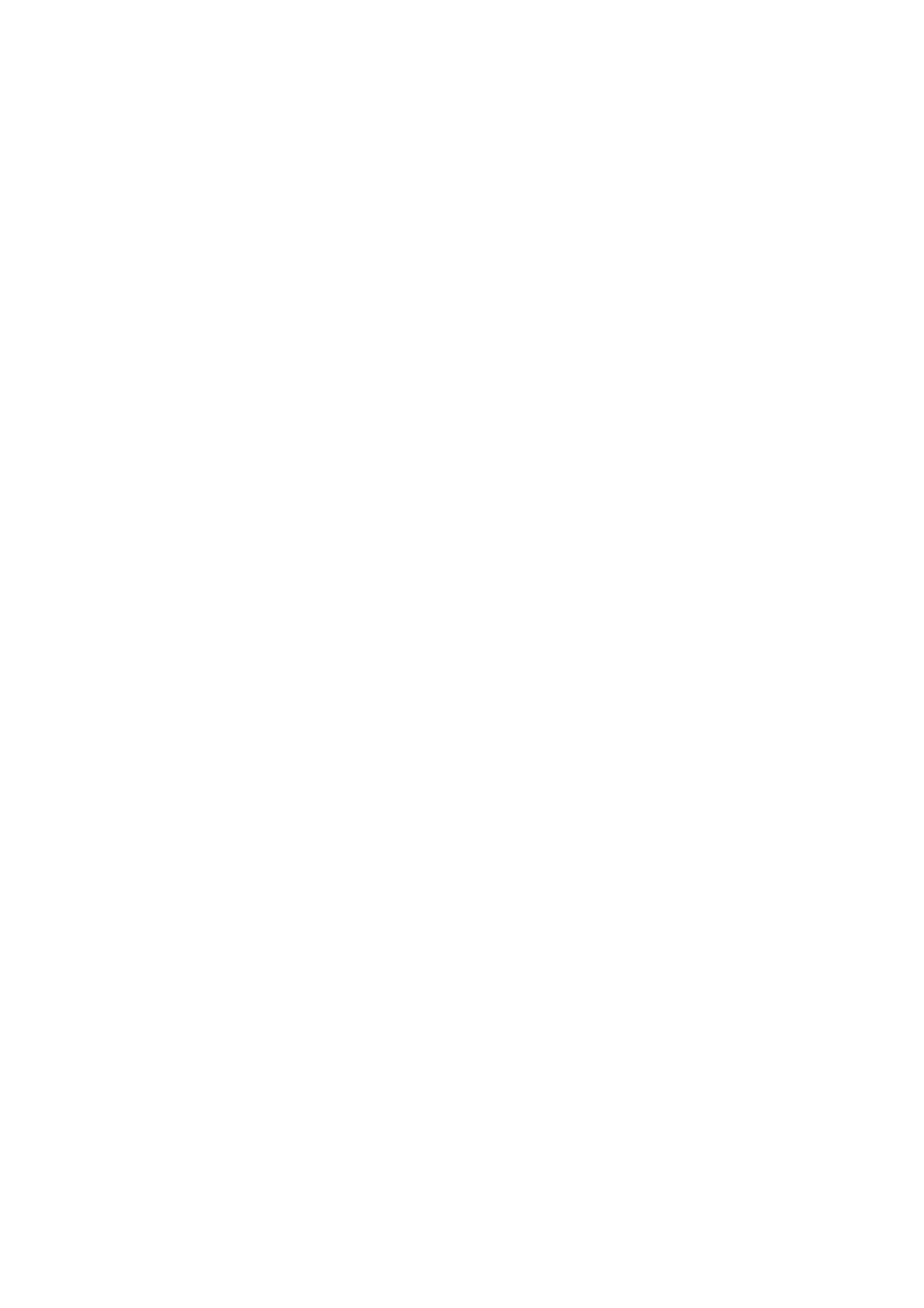500m - Mężczyźni, D2 (3 bieg)

**WYNIKI BIEGU** 

| Lp           | Pr/Tr |     | Nr Nazwisko                                                   | Kategoria Klub |                                 | Czas    |           | Punktacja<br>wielobojow | Strata | Punkty         |
|--------------|-------|-----|---------------------------------------------------------------|----------------|---------------------------------|---------|-----------|-------------------------|--------|----------------|
| 1            | 8/N   |     | 230 KRÓLIKOWSKI Stanisław                                     | $D-2$          | MKS Korona Wilanów              | 43.83   |           | 43.830                  |        | 9              |
| $\mathbf{2}$ | 8/Z   | 221 | STAŃDO Maciej                                                 | $D-2$          | <b>IUKS Dziewiątka Tomaszów</b> | 46.03   |           | 46.030                  | 2.200  | 7              |
| 3            | 7/N   | 247 | GRZELAK Andrzej                                               | $D-2$          | UKS Sparta Grodzisk Mazowi      | 46.16   | <b>PR</b> | 46.160                  | 2.330  | 5              |
| 4            | 7/Z   |     | 246 MARZYŃSKI Franciszek                                      | $D-2$          | UKS 3 Milanówek                 | 46.18   | <b>PR</b> | 46.180                  | 2.350  | 4              |
| 5            | 6/N   |     | 249 AMBROZIK Oliwier                                          | $D-2$          | KS Pilica Tomaszów Mazowie      | 47.90   |           | 47.900                  | 4.070  | 3              |
| 6            | 6/Z   |     | 188 CHACHUŁA Wiktor                                           | $D-2$          | IUKS Dziewiątka Tomaszów        | 48.09   | <b>PR</b> | 48.090                  | 4.260  | 3              |
| 7            | 3/N   |     | 193 WYMYSŁO Bartłomiej                                        | D-2            | KS Pilica Tomaszów Mazowie      | 48.58   | - PR      | 48.580                  | 4.750  | $\overline{2}$ |
| 8            | 5/Z   |     | 248 KLONOWSKI Mikołaj                                         | D-2            | UKS Sparta Grodzisk Mazowi      | 49.75   |           | 49.750                  | 5.920  | $\overline{2}$ |
| 9            | 5/N   | 194 | <b>RICHTER Aleksander</b>                                     | $D-2$          | <b>WMKS Olsztyn</b>             | 49.78   | - PR      | 49.780                  | 5.950  | 1              |
| 10           | 4/N   | 251 | PODSKARBI Jan                                                 | $D-2$          | KS ARENA Tomaszów Mazo          | 50.02   | <b>PR</b> | 50.020                  | 6.190  | 1              |
| 11           | 4/Z   |     | 198 KALUSZKA Benedykt                                         | $D-2$          | <b>IUKS Dziewiątka Tomaszów</b> | 50.13   |           | 50.130                  | 6.300  | 1              |
| 12           | 2/N   | 196 | <b>OLCZAK Marcin</b>                                          | $D-2$          | Akademia Łyżwiarstwa Kriste     | 55.39   | <b>PR</b> | 55.390                  | 11.560 | 1              |
| 13           | 2/Z   |     | 250 SZCZESNY Maciej                                           | $D-2$          | KS ARENA Tomaszów Mazo          | 56.86   | <b>PR</b> | 56.860                  | 13.030 |                |
| 14           | 1/Z   | 222 | <b>BERNAT Antoni</b>                                          | $D-2$          | <b>UKS Znicz</b>                | 1:01.66 |           | 61.660                  | 17.830 |                |
| 15           | 3/Z   |     | 252 SŁOWAKIEWICZ Nikodem                                      | $D-2$          | AZS Zakopane                    | 1:09.99 |           | 69.990                  | 26.160 |                |
|              |       |     | Sedzia główny:<br>Sylwia Okólska<br>Jaromir Radke<br>Starter: |                |                                 |         |           |                         |        |                |

24-01-2021







**OZŁS** TOMASZÓW MAZ.

Strona 7 z 8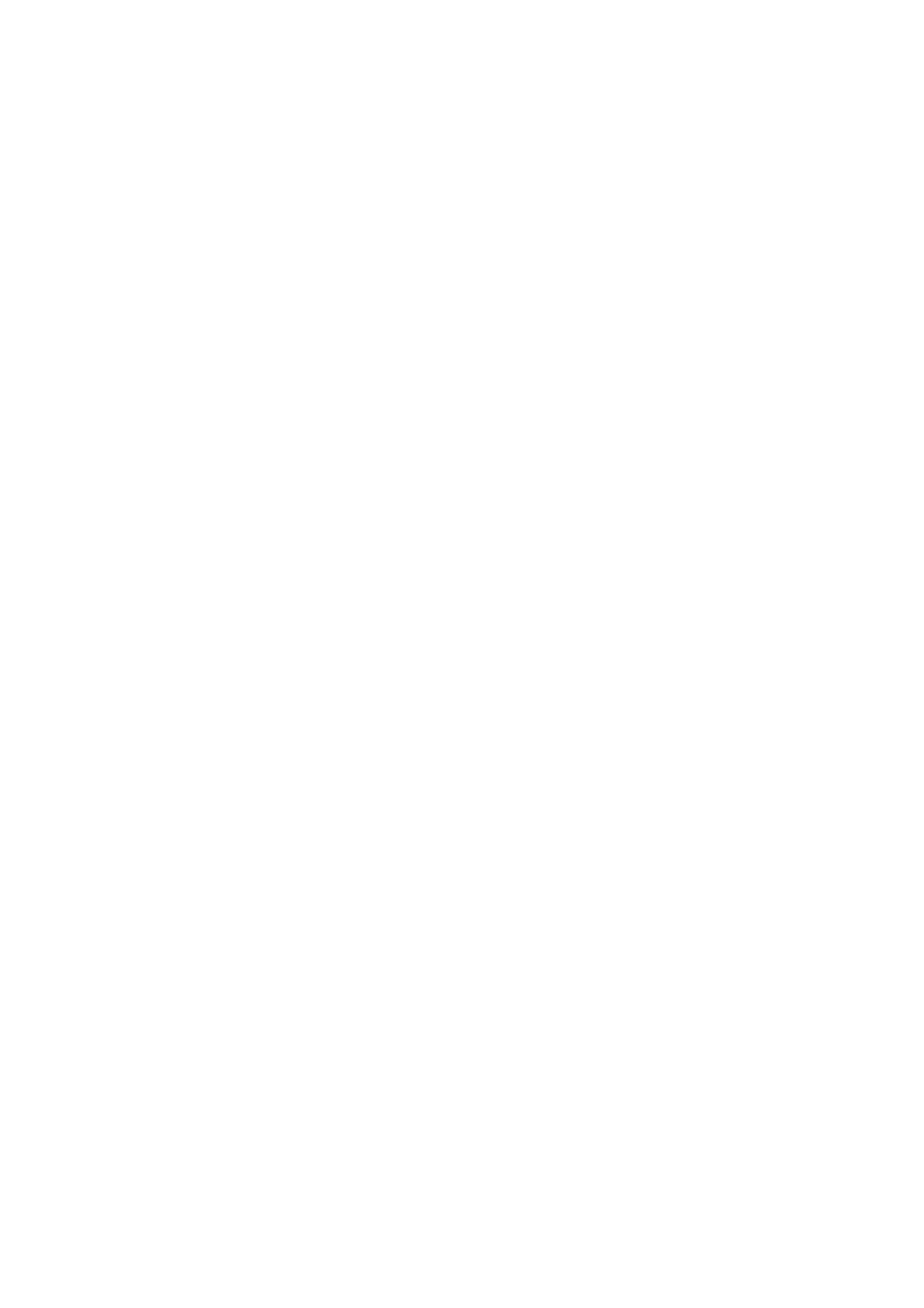1000m - Mężczyźni, D2 (4 bieg)

| WYNIKI BIEGU |  |
|--------------|--|
|--------------|--|

| Lp           | Pr/Tr |     | Nr Nazwisko                |                                 | Kategoria Klub |                                 | Czas    |           | Punktacja<br>wielobojow | Strata | Punkty       |
|--------------|-------|-----|----------------------------|---------------------------------|----------------|---------------------------------|---------|-----------|-------------------------|--------|--------------|
| 1.           | 8/Z   |     | 230 KRÓLIKOWSKI Stanisław  |                                 | $D-2$          | MKS Korona Wilanów              | 1:32.06 | - PR      | 46.030                  |        | 9            |
| $\mathbf{2}$ | 7/Z   |     | 247 GRZELAK Andrzej        |                                 | $D-2$          | UKS Sparta Grodzisk Mazowi      | 1:34.50 | PR        | 47.250                  | 1.220  | 7            |
| 3            | 7/N   |     | 246 MARZYŃSKI Franciszek   |                                 | $D-2$          | UKS 3 Milanówek                 | 1:35.89 | <b>PR</b> | 47.945                  | 1.915  | 5            |
|              | 6/Z   |     | 249 AMBROZIK Oliwier       |                                 | $D-2$          | KS Pilica Tomaszów Mazowie      |         | <b>PR</b> | 48.200                  | 2.170  | 4            |
| 4            |       |     |                            |                                 |                |                                 | 1:36.40 |           |                         |        |              |
| 5            | 8/W   |     | 221 STAŃDO Maciej          |                                 | D-2            | <b>IUKS Dziewiątka Tomaszów</b> | 1:36.79 | <b>PR</b> | 48.395                  | 2.365  | 3            |
| 6            | 3/Z   |     | 193 WYMYSŁO Bartłomiej     |                                 | $D-2$          | KS Pilica Tomaszów Mazowie      | 1:37.55 | <b>PR</b> | 48.775                  | 2.745  | 3            |
| 7            | 5/N   |     | 248 KLONOWSKI Mikołaj      |                                 | $D-2$          | UKS Sparta Grodzisk Mazowi      | 1:39.91 | - PR      | 49.955                  | 3.925  | 2            |
| 8            | 6/N   |     | 188 CHACHUŁA Wiktor        |                                 | $D-2$          | <b>IUKS Dziewiątka Tomaszów</b> | 1:40.76 | <b>PR</b> | 50.380                  | 4.350  | 2            |
| 9            | 4/Z   |     | 251 PODSKARBI Jan          |                                 | $D-2$          | KS ARENA Tomaszów Mazo          | 1:41.37 | <b>PR</b> | 50.685                  | 4.655  | $\mathbf{1}$ |
| 10           | 4/N   |     | 198 KALUSZKA Benedykt      |                                 | $D-2$          | IUKS Dziewiątka Tomaszów        | 1:42.09 | <b>PR</b> | 51.045                  | 5.015  | 1            |
| 11           | 5/Z   |     | 194 RICHTER Aleksander     |                                 | $D-2$          | <b>WMKS Olsztyn</b>             | 1:43.62 | <b>PR</b> | 51.810                  | 5.780  | $\mathbf{1}$ |
| 12           | 2/Z   |     | 196 OLCZAK Marcin          |                                 | $D-2$          | Akademia Łyżwiarstwa Kriste     | 1:56.19 | <b>PR</b> | 58.095                  | 12.065 | 1            |
| 13           | 2/N   |     | 250 SZCZESNY Maciej        |                                 | $D-2$          | KS ARENA Tomaszów Mazo          | 1:56.66 |           | 58.330                  | 12.300 |              |
| 14           | 3/N   |     | 252 SŁOWAKIEWICZ Nikodem   |                                 | $D-2$          | AZS Zakopane                    | 1:56.68 | <b>PR</b> | 58.340                  | 12.310 |              |
| 15           | 1/W   | 222 | BERNAT Antoni              |                                 | $D-2$          | <b>UKS Znicz</b>                | 2:08.83 | <b>PR</b> | 64.415                  | 18.385 |              |
|              |       |     | Sędzia główny:<br>Starter: | Sylwia Okólska<br>Jaromir Radke |                |                                 |         |           |                         |        |              |

24-01-2021





**OZŁS** TOMASZÓW MAZ.

Strona 8 z 8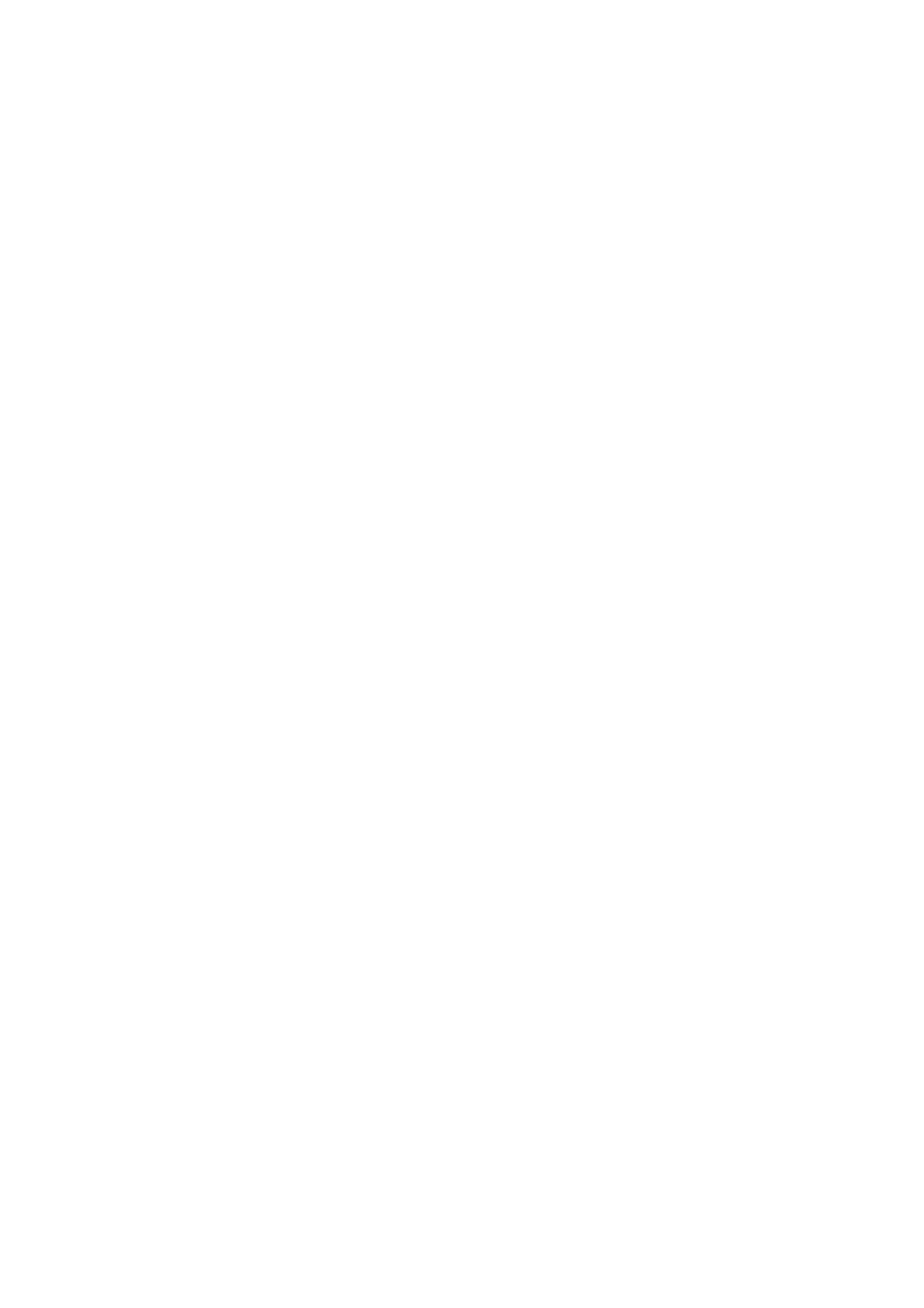|          |          |                                               |                | Ogólnopolskie Zawody Dzieci<br>"I Ty Zostaniesz Mistrzem" |                          |                          |                          |                |      |                                  |
|----------|----------|-----------------------------------------------|----------------|-----------------------------------------------------------|--------------------------|--------------------------|--------------------------|----------------|------|----------------------------------|
|          |          |                                               |                |                                                           |                          |                          |                          |                |      |                                  |
|          |          |                                               |                | 23-24/01/2021 Tomaszów Maz.                               |                          |                          |                          |                |      |                                  |
|          |          |                                               |                |                                                           |                          |                          |                          |                |      |                                  |
|          |          |                                               |                |                                                           |                          |                          |                          |                |      |                                  |
|          |          |                                               |                |                                                           |                          |                          |                          |                |      |                                  |
|          |          |                                               |                |                                                           |                          |                          |                          |                |      |                                  |
|          |          | Kobiety, E1 i młodsi                          |                |                                                           |                          |                          |                          |                |      | <b>WYNIKI WIELOBOJU</b>          |
| Lp       |          | Nr Nazwisko                                   | Kategoria Klub |                                                           |                          | Czasy                    |                          |                |      | Punktacja                        |
|          |          |                                               |                |                                                           | 100m                     | 300m                     | 100m                     | 300m           |      | wielobojowa                      |
| 1.       | 71       | <b>KOBUS Agata</b>                            | $E-1$          | Akademia Sportowego Roz                                   | 12.52<br>(1)             | $30.16$ (1)              | 12.67<br>(1)             | 30.29          | (1)  | 85.640                           |
| 2        |          | 124 MARZYŃSKA Gloria                          | $E-1$          | UKS 3 Milanówek                                           | 12.77<br>(2)             | 31.61(2)                 | 13.03<br>(2)             | 31.70          | (2)  | 89.110                           |
| 3        | 74.      | <b>DYDEK Oliwia</b>                           | $E-1$          | SKŁ Górnik Sanok                                          | 13.34<br>(8)             | 32.63(3)                 | 13.27<br>(6)             | 32.36          | (3)  | 91.600                           |
| 4        |          | 112 POLAK Roksana                             | $E-1$          | IUKS Dziewiątka Tomaszó                                   | 13.23<br>(4)             | 32.68<br>(5)             | 13.43<br>(7)             | 32.77          | (4)  | 92.110                           |
| 5        |          | 188 STRZYŻ Liliana                            | $F-2$          | Akademia Sportowego Roz                                   | 13.26<br>(5)             | 32.94<br>(7)             | 13.22<br>(4)             | 33.19          | (6)  | 92.610                           |
| 6        | 98       | <b>KACZOR Natasza</b>                         | $F-2$          | Akademia Sportowego Roz                                   | 13.29<br>(6)             | 32.87(6)                 | 13.50<br>(8)             | 33.02          | (5)  | 92.680                           |
| 7        | 77       | PERZYŃSKA Anna                                | $E-1$          | UKS 3 Milanówek                                           | 13.37<br>(9)             | 32.67(4)                 | 13.26<br>(5)             | 33.77          | (7)  | 93.070                           |
| 8        |          | 113 OSTROWSKA Maja                            | $E-1$          | KS ARENA Tomaszów Ma                                      | 13.07<br>(3)             | $33.85$ (9)              | 13.21<br>(3)             | 34.24          | (8)  | 94.370                           |
| 9        |          | 138 IWANEK Alicja                             | $F-2$          | UKS Sparta Grodzisk Maz                                   | 13.33<br>(7)             | 33.80(8)                 | 13.70 (13)               | 34.52          | (10) | 95.350                           |
|          |          | 10 129 MILNIKIEL Wiktoria                     | $F-2$          | Akademia Sportowego Roz                                   | 13.58(11)                | 33.92(10)                | 13.58 (10)               | 34.50          | (9)  | 95.580                           |
| 11       | 81       | <b>STEC Julia</b>                             | $E-1$          | SKŁ Górnik Sanok                                          | 13.72 (13)               | 34.31 (11)               | 13.65 (12)               | 35.55          | (12) | 97.230                           |
|          |          | 12 105 CZAJKOWSKA Michalina                   | $F-2$          | Akademia Sportowego Roz                                   | 13.87 (16)               | 35.23(15)                | 13.56 (9)                | 35.35          | (11) | 98.010                           |
|          | 13 99    | <b>MACHNICKA Małgorzata</b>                   | $E-1$          | KS Pilica Tomaszów Mazo                                   | 13.56 (10)               | 35.01 (14)               | 13.58 (10)               | 35.86          | (16) | 98.010                           |
|          |          | 14 100 WODZYŃSKA Maria                        | E-1            | UKS Sparta Grodzisk Maz                                   | 13.82 (15)               | 34.70 (12)               | 13.81 (15)               | 35.76 (14)     |      | 98.090                           |
|          |          | 15 136 LUDWICKA Antonina                      | $F-2$          | Akademia Sportowego Roz                                   | 14.12 (21)               | 35.66 (16)               | 13.93 (19)               | 35.92 (17)     |      | 99.630                           |
|          |          | 16 137 PUŁECKA Nina                           | $F-2$          | UKS Zryw Słomczyn                                         | 14.02 (18)               | 36.17 (18)               | 13.82 (16)               | 35.85          | (15) | 99.860                           |
|          |          | 17 120 SZEŁĘGA Zuzanna                        | $E-1$          | UKS Orlica Duszniki Zdrój                                 | 14.17 (23)               | 35.71 (17)               | 14.05 (22)               | 36.05          | (18) | 99.980                           |
|          |          | 18 118 JASIŃSKA Lena                          | $E-1$          | UKS Sparta Grodzisk Maz                                   | 13.79 (14)               | 36.39(20)                | 14.03 (21)               | 36.69          |      | $(23)$ 100.900                   |
|          |          | 19 115 KRÓL Maja                              | E-1            | KS ARENA Tomaszów Ma                                      | 14.44 (29)               | 36.32 (19)               | 14.23 (25)               | 36.15          |      | $(20)$ 101.140                   |
| 20       | 18       | <b>PODSKARBI Alicja</b>                       | $F-2$          | KS ARENA Tomaszów Ma                                      | 14.26 (26)               | 36.76 (22)               | 14.61 (32)               | 36.11          |      | $(19)$ 101.740                   |
| 21       | 75       | <b>JABRZYK Antonina</b>                       | $F-2$          | KS Pilica Tomaszów Mazo                                   | 14.12 (21)               | 37.10 (24)               | 13.88 (17)               | 36.65          |      | $(22)$ 101.750                   |
| 22       | 84       | <b>GAWRON Hanna</b>                           | $F-1$          | IUKS Dziewiątka Tomaszó<br>UKS Orlica Duszniki Zdrój      | 14.06 (19)               | 37.91 (26)               | 13.76 (14)               | 36.31          |      | $(21)$ 102.040                   |
| 23<br>24 | 79<br>26 | <b>OSTROWSKA Antonina</b><br>ORDZIŃSKA Jagoda | $E-1$<br>$E-1$ | KS Pilica Tomaszów Mazo                                   | 14.54 (31)<br>14.25 (25) | 36.56 (21)<br>37.89 (25) | 14.37 (27)<br>14.14 (23) | 36.75<br>37.13 |      | $(24)$ 102.220<br>$(26)$ 103.410 |
| 25       |          | 82 LITWITZ Małgorzata                         | E-1            | Akademia Łyżwiarstwa Kris                                 | 14.11 (20)               | 38.26 (28)               | 14.34 (26)               | 37.64          |      | $(27)$ 104.350                   |
|          |          | 26 108 KOCAN Zuzanna                          | $F-2$          | UKS Sparta Grodzisk Maz                                   | 14.68 (32)               | 37.05 (23)               | 15.13 (41)               | 37.83          |      | $(28)$ 104.690                   |
|          |          | 27 101 NOWACKA Anna                           | $E-1$          | UKS Jedynka Tomaszów                                      | 14.52 (30)               | 38.02 (27)               | 14.59 (31)               | 38.30          |      | $(30)$ 105.430                   |
|          |          | 28 106 MARCINKOWSKA Lilla                     | $E-1$          | UKS Sparta Grodzisk Maz                                   | 14.70 (33)               | 38.92 (30)               | 14.89 (37)               | 38.54          |      | $(31)$ 107.050                   |
| 29       |          | 78 TELATYŃSKA Małgorzata                      | $F-2$          | MKS Cuprum Lubin                                          | 14.93 (37)               | 39.88 (32)               | 14.69 (34)               | 38.22          |      | $(29)$ 107.720                   |
|          |          | 30 116 CHROBAK Hania                          | $E-1$          | AZS Zakopane                                              | 13.88 (17)               | 38.88 (29)               | 14.43 (28)               | 41.45          |      | $(41)$ 108.640                   |
| 31       | 20       | <b>KACZOROWSKA Hanna</b>                      | $E-1$          | UKS Sparta Grodzisk Maz                                   | 14.98 (38)               | 40.10 (33)               | 14.82 (35)               | 39.03          |      | $(32)$ 108.930                   |
| 32       | 28       | LEWANDOWSKA Zuzanna E-1                       |                | KS Orzeł Elbląg                                           | 15.57 (47)               | 39.24 (31)               | 15.38 (44)               | 39.70          |      | $(34)$ 109.890                   |
| 33       | 80       | <b>RADZIKOWSKA Maja</b>                       | $F-1$          | Akademia Łyżwiarstwa Kris                                 | 15.14 (39)               | 40.27 (34)               | 14.66 (33)               | 40.13          |      | $(35)$ 110.200                   |
| 34       |          | 72 JESKE Zofia                                | $E-1$          | KS ARENA Tomaszów Ma                                      | 14.43 (28)               | 46.61 (55)               | 14.18 (24)               | 35.61          |      | $(13)$ 110.830                   |
|          |          | 35 132 CUDAKIEWICZ Hanna                      | $E-1$          | UKS Sparta Grodzisk Maz                                   | 14.36 (27)               | 43.64 (49)               | 14.52 (29)               | 39.21          |      | $(33)$ 111.730                   |
|          |          | 36 190 HARASIUK Amelia                        | $F-2$          | UKS Orlica Duszniki Zdrój                                 | 14.87 (36)               | 41.44 (38)               | 14.57 (30)               | 41.22          |      | $(39)$ 112.100                   |
|          |          | 37 119 MOSKWA Maria                           | $F-2$          | Akademia Łyżwiarstwa Kris                                 | 15.35 (43)               | 40.44 (36)               | 15.41 (45)               | 41.40          |      | $(40)$ 112.600                   |
|          |          |                                               |                |                                                           |                          |                          |                          |                |      |                                  |







 $24$ -01-2021 Strona 1 z 2

OZŁS TOMASZÓW MAZ.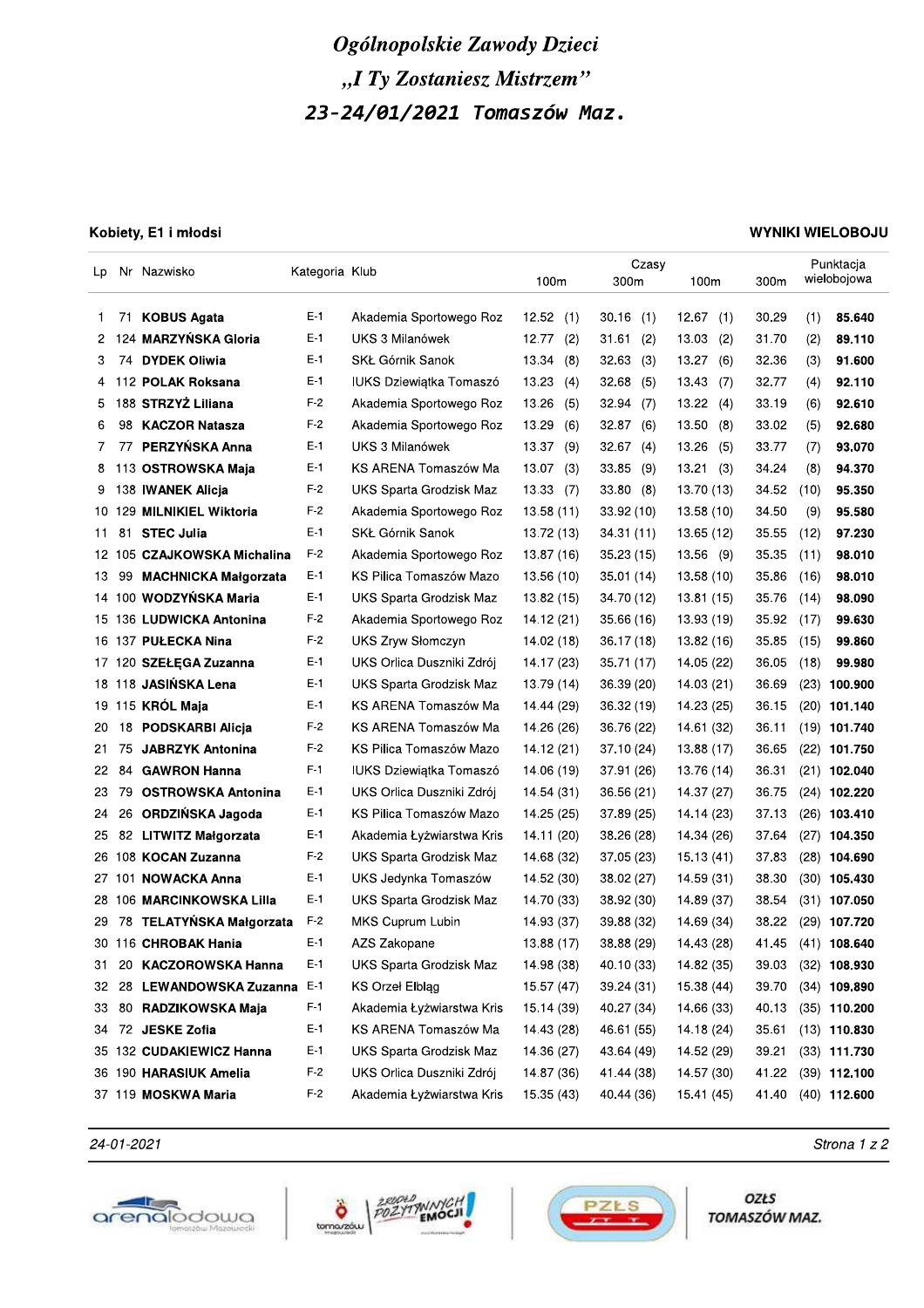### Kobiety, E1 i młodsi

### **WYNIKI WIELOBOJU**

|        |    | Lp Nr Nazwisko                  | Kategoria Klub |                                |            | Czasy      |            |         | Punktacia      |
|--------|----|---------------------------------|----------------|--------------------------------|------------|------------|------------|---------|----------------|
|        |    |                                 |                |                                | 100m       | 300m       | 100m       | 300m    | wielobojowa    |
|        |    | 38 192 TURCHAN Wiktoria         | $F-2$          | UKS Orlica Duszniki Zdrój      | 15.70 (48) | 41.49 (39) | 15.15(42)  | 40.95   | $(38)$ 113.290 |
|        |    | 39 109 CHMIELEWSKA Amelia       | E-1            | UKS 3 Milanówek                | 14.85 (34) | 42.78 (44) | 14.93 (38) | 40.88   | $(36)$ 113.440 |
|        |    |                                 | $E-1$          |                                |            |            |            |         |                |
|        |    | 40 110 TREBUNIA Zuzanna         |                | UKS Olczanka                   | 15.22 (41) | 42.30 (42) | 14.95 (39) | 41.99   | $(45)$ 114.460 |
|        |    | 41 127 DROZDOWSKA Klara         | E-1            | <b>MKS Cuprum Lubin</b>        | 15.38 (44) | 41.34 (37) | 15.62 (46) | 42.20   | $(47)$ 114.540 |
| 42     | 85 | ŻMUDZIŃSKA Iga                  | $F-2$          | Akademia Łyżwiarstwa Kris      | 15.55 (46) | 41.86 (41) | 15.67 (50) | 41.67   | $(43)$ 114.750 |
| 43     | 76 | <b>WAWNIKIEWICZ Ada</b>         | $F-2$          | <b>MKS Cuprum Lubin</b>        | 15.23 (42) | 43.09 (46) | 15.37 (43) | 42.07   | $(46)$ 115.760 |
| 44     | 83 | <b>PUŁAWSKA Beata</b>           | $F-2$          | UKS Sparta Grodzisk Maz        | 15.93 (50) | 42.54 (43) | 15.62 (46) | 41.72   | $(44)$ 115.810 |
| 45     |    | 94 LEWICKA Maja                 | F-2            | <b>KS Orzel Elblag</b>         | 13.62 (12) | 51.41 (59) | 13.92 (18) | 36.93   | $(25)$ 115.880 |
|        |    | 46 133 JOBCZYK Daria            | E-1            | IUKS Dziewiątka Tomaszó        | 16.07 (52) | 43.05 (45) | 15.85 (51) | 40.94   | $(37)$ 115.910 |
| 47 121 |    | <b>BORKOWSKA Antonina</b>       | E-1            | UKS 3 Milanówek                | 15.49 (45) | 44.56 (52) | 14.99 (40) | 42.36   | $(48)$ 117.400 |
|        |    | 48 117 MORAWETZ Amelia          | E-1            | KS SNPTT 1907 Zakopane         | 15.21 (40) | 43.63 (48) | 15.63 (48) | 43.73   | $(52)$ 118.200 |
| 49     | 53 | <b>GAWLAK Maria</b>             | $E-1$          | UKS Olczanka                   | 15.87 (49) | 43.30 (47) | 15.90 (52) | 43.33   | $(50)$ 118.400 |
| 50 111 |    | <b>BIERNACKA Anna</b>           | E-1            | <b>KS Orzel Elblag</b>         | 14.86 (35) | 40.31 (35) | 14.86 (36) | 49.21   | $(57)$ 119.240 |
|        |    | 51 189 CHILARSKA Oliwia         | E-1            | UKS Orlica Duszniki Zdrój      | 21.53(63)  | 41.72 (40) | 15.65 (49) | 41.54   | $(42)$ 120.440 |
| 52     | 2  | <b>GASIENICA-WAWRYTKO N E-1</b> |                | AZS Zakopane                   | 16.33 (53) | 44.24 (50) | 16.05 (53) | 44.70   | $(53)$ 121.320 |
|        |    | 53 125 PEKSA Zofia              | F-1            | UKS Olczanka                   | 16.01(51)  | 45.61 (53) | 16.28 (54) | 43.46   | $(51)$ 121.360 |
|        |    | 54 191 LEWANDOWSKA Julia        | $F-1$          | UKS Orlica Duszniki Zdrój      | 18.99 (58) | 44.53 (51) | 16.31 (55) | 42.72   | $(49)$ 122.550 |
| 55     |    | 96 ŁUKASZCZYK Gloria            | F-1            | <b>UKS Olczanka</b>            | 16.61 (54) | 45.71 (54) | 16.56 (57) | 44.80   | $(54)$ 123.680 |
|        |    | 56 134 RADOŃ Julia              | E-1            | KS SNPTT 1907 Zakopane         | 17.13 (55) | 47.32 (56) | 16.96 (58) | 47.12   | $(56)$ 128.530 |
|        |    | 57 128 WYROBEK Aleksandra       | E-1            | KS SNPTT 1907 Zakopane         | 17.86 (56) | 50.76 (57) | 17.27 (59) | 50.99   | $(58)$ 136.880 |
| 58 1   |    | 02 DABROWSKA Nikola             | $F-2$          | <b>IUKS Dziewiątka Tomaszó</b> | 22.61 (64) | 52.16 (60) | 16.41 (56) | 47.02   | $(55)$ 138.200 |
|        |    | 59 107 DOLEŻEK Nikola           | E-1            | MKS Cuprum Lubin               | 19.69 (61) | 53.24 (61) | 18.41 (60) | 51.36   | $(59)$ 142.700 |
|        |    | 60 114 CHYC-KUROS Julia         | F-2            | UKS Olczanka                   | 19.42 (59) | 53.25 (62) | 18.97 (61) | 52.60   | $(61)$ 144.240 |
| 61.    | 70 | <b>MIERZWA Klara</b>            | $E-1$          | MKS Cuprum Lubin               | 18.63 (57) | 50.96 (58) | 26.96 (65) | 51.78   | $(60)$ 148.330 |
|        |    | 62 104 MISTA Karla              | $F-1$          | Fundacja ŁiSW Legia War        | 24.79 (65) | 57.20 (63) | 19.08 (62) | 55.61   | $(63)$ 156.680 |
| 63     | 73 | <b>KOROTYSZEWSKA Lena</b>       | F-1            | MKS Cuprum Lubin               | 20.91 (62) | 59.18 (64) | 19.73 (63) | 1:13.16 | $(64)$ 172.980 |
|        |    |                                 |                |                                |            |            |            |         |                |
|        |    | 64 130 SZCZESNA Zofia           | $F-2$          | KS ARENA Tomaszów Ma           | 14.23 (24) | 34.97 (13) | 14.01 (20) |         | 63.210         |

24-01-2021







OZŁS TOMASZÓW MAZ.

Strona 2 z 2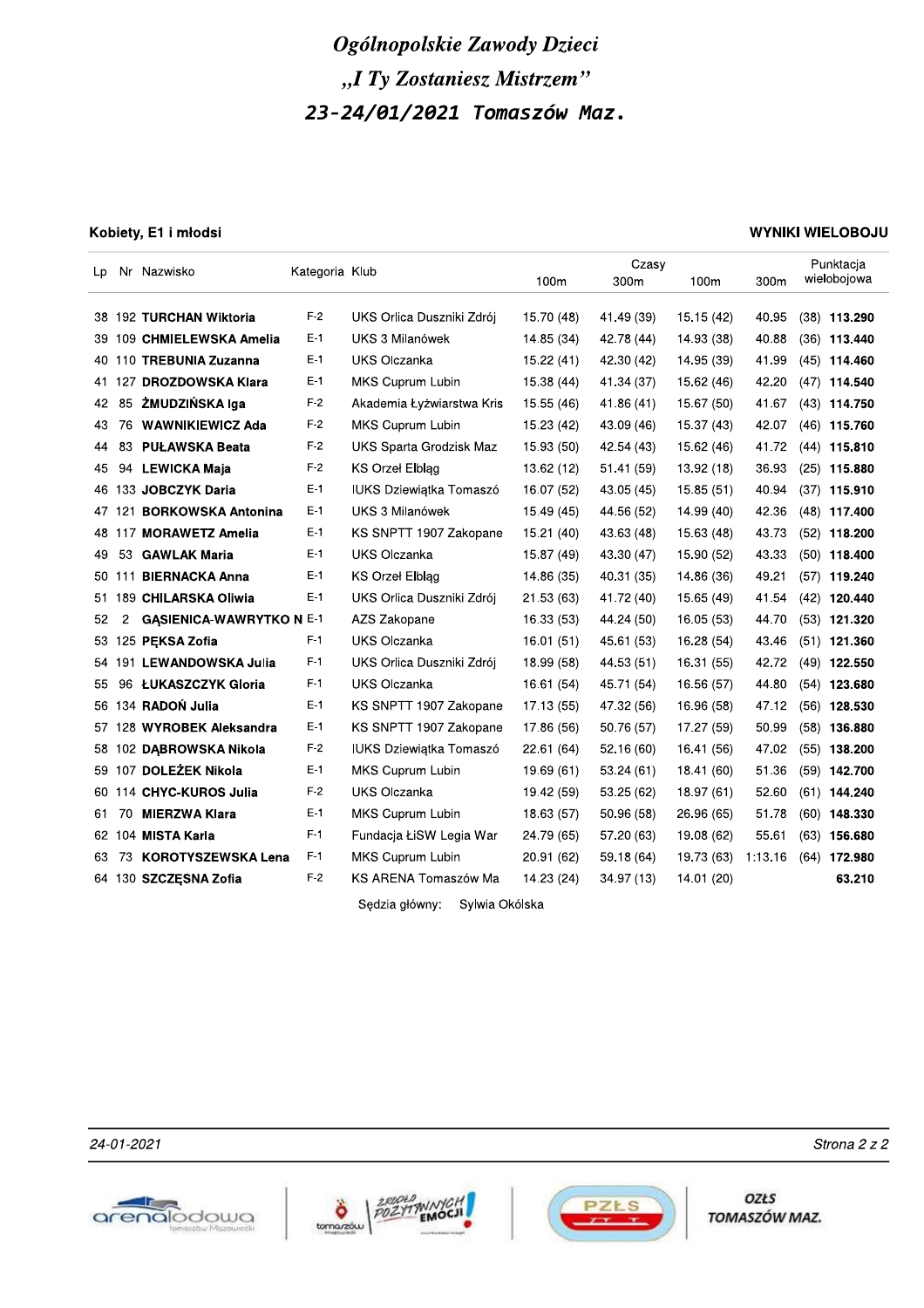|    |       |                            |                | Ogólnopolskie Zawody Dzieci      |              |                         |                    |       |     |                         |
|----|-------|----------------------------|----------------|----------------------------------|--------------|-------------------------|--------------------|-------|-----|-------------------------|
|    |       |                            |                |                                  |              |                         |                    |       |     |                         |
|    |       |                            |                | "I Ty Zostaniesz Mistrzem"       |              |                         |                    |       |     |                         |
|    |       |                            |                | 23-24/01/2021 Tomaszów Maz.      |              |                         |                    |       |     |                         |
|    |       |                            |                |                                  |              |                         |                    |       |     |                         |
|    |       |                            |                |                                  |              |                         |                    |       |     |                         |
|    |       |                            |                |                                  |              |                         |                    |       |     |                         |
|    |       |                            |                |                                  |              |                         |                    |       |     |                         |
|    |       | Mężczyźni, E1 i młodsi     |                |                                  |              |                         |                    |       |     | <b>WYNIKI WIELOBOJU</b> |
| Lp |       | Nr Nazwisko                | Kategoria Klub |                                  |              | Czasy                   |                    |       |     | Punktacja               |
|    |       |                            |                |                                  | 100m         | 300m                    | 100m               | 300m  |     | wielobojowa             |
| 1. |       | 234 MATERA Alex            | $E-1$          | <b>IUKS Dziewiątka Tomaszó</b>   | 13.04<br>(2) | $31.96$ (1)             | 13.38<br>(4)       | 32.05 | (1) | 90.430                  |
|    | 2 261 | <b>DABROWSKI Mateusz</b>   | $E-1$          | UKS Zryw Słomczyn                | 12.84<br>(1) | 33.37(2)                | 12.79<br>(1)       | 33.54 | (5) | 92.540                  |
| 3  |       | 237 WIKTOROWICZ Piotr      | $F-2$          | KS Pilica Tomaszów Mazo          | 13.34<br>(3) | 33.94(5)                | 13.01<br>(2)       | 33.29 | (3) | 93.580                  |
| 4  |       | 232 LEGENCKI Wiktor        | $F-2$          | IUKS Dziewiątka Tomaszó          | 13.42(4)     | 33.69<br>(3)            | 13.56<br>(6)       | 33.34 | (4) | 94.010                  |
| 5. |       | 242 PODCZERWIŃSKI Olaf     | $F-2$          | SKŁ Górnik Sanok                 | 13.64<br>(5) | 33.84(4)                | 13.41<br>(5)       | 33.59 | (6) | 94.480                  |
|    | 6 211 | <b>MADEJ Bartosz</b>       | $E-1$          | Akademia Sportowego Roz          | 13.69<br>(7) | 34.71<br>(6)            | 13.35<br>(3)       | 33.07 | (2) | 94.820                  |
|    |       | 7 272 MODZELEWSKI Jan      | $E-1$          | <b>IUKS Dziewiątka Tomaszó</b>   | 14.09 (11)   | 36.03(7)                | 14.36 (11)         | 36.20 |     | $(8)$ 100.680           |
|    |       | 8 245 WARDA Tymoteusz      | E-1            | UKS Jedynka Tomaszów             | 13.82(8)     | 37.41(10)               | 13.79 (7)          | 36.36 |     | $(9)$ 101.380           |
|    |       | 9 270 POKRYWA Kacper       | $E-1$          | <b>IUKS Dziewiątka Tomaszó</b>   | 13.66(6)     | 37.18(8)                | 14.85 (16)         | 37.02 |     | $(10)$ 102.710          |
|    |       | 10 241 BYLINKA Mateusz     | $E-1$          | UKS Orly Zakopane                | 13.97 (10)   | 37.30(9)                | 13.85 (9)          | 38.13 |     | $(16)$ 103.250          |
|    |       | 11 238 GRZANECKI Miłosz    | $F-2$          | <b>UKS Zryw Słomczyn</b>         | 14.35 (12)   | 38.33(14)               | 14.29 (10)         | 37.25 |     | $(11)$ 104.220          |
|    |       | 12 273 JASIŃSKI Tymon      | $F-1$          | UKS Sparta Grodzisk Maz          | 14.77 (16)   | 37.84(11)               | 14.45 (12)         | 37.50 |     | $(12)$ 104.560          |
|    |       | 13 267 IWANEK Aleksander   | $F-1$          | UKS Sparta Grodzisk Maz          | 14.76 (15)   | 38.09 (12)              | 14.66 (15)         | 37.92 |     | $(13)$ 105.430          |
|    |       | 14 236 ZALEWSKI Igor       | F-1            | WTŁ Stegny Warszawa              | 14.89 (18)   | 38.16 (13)              | 15.20 (20)         |       |     | 37.94 (14) 106.190      |
|    |       | 15 265 CHMURA Stanisław    | $F-2$          | UKS Sparta Grodzisk Maz          | 14.78 (17)   | 39.32 (16)              | 14.50 (13)         | 37.94 |     | $(14)$ 106.540          |
|    |       | 16 268 SKONECZNY Antoni    | $F-1$          | Akademia Sportowego Roz          | 14.94 (19)   | 39.45 (17)              | 14.85 (16)         | 38.74 |     | $(17)$ 107.980          |
|    |       | 17 269 ŻYTKO Michał        | $E-1$          | AZS Zakopane                     | 14.72 (14)   | 39.20 (15)              | 14.64 (14)         | 39.79 |     | $(19)$ 108.350          |
|    |       | 18 240 JAKÓBCZYK Natan     | $F-2$          | <b>IUKS Dziewiątka Tomaszó</b>   | 13.83(9)     | 46.11 (22)              | 13.83(8)           | 34.81 |     | $(7)$ 108.580           |
|    |       | 19 274 CIEŚLAK Gromosław   | $F-1$          | KS Pilica Tomaszów Mazo          | 14.66 (13)   | 39.59(18)               | 15.07 (19)         | 39.76 |     | $(18)$ 109.080          |
|    |       | 20 260 SKIMINA Wojciech    | $E-1$          | UKS Znicz                        | 15.42 (20)   | 40.81 (19)              | 14.95 (18)         | 40.19 |     | $(20)$ 111.370          |
|    |       | 21 244 TOMICZAK Witold     | $F-1$          | UKS Sparta Grodzisk Maz          | 15.63 (21)   | 46.42 (24)              | 16.16 (21)         | 45.11 |     | $(22)$ 123.320          |
|    |       | 22 254 BAJEROWSKI Mateusz  | $E-1$          | KS Pilica Tomaszów Mazo          | 15.74 (23)   | 42.35 (20)              | 23.65 (32)         | 42.60 |     | $(21)$ 124.340          |
|    |       | 23 266 MARCINKOWSKI Aleks  | $F-1$          | UKS Sparta Grodzisk Maz          | 16.35 (24)   | 46.12 (23)              | 16.97 (23)         | 45.90 |     | $(23)$ 125.340          |
|    |       | 24 271 MAJERCZYK Michał    | $E-1$          | AZS Zakopane                     | 16.96 (25)   | 46.98 (25)              | 17.04 (24)         | 47.95 |     | $(25)$ 128.930          |
|    |       | 25 214 LEGENCKI Aleksander | $F-1$          | IUKS Dziewiątka Tomaszó          | 15.71 (22)   | 43.44 (21)              | 21.81(31)          | 49.91 |     | $(28)$ 130.870          |
|    |       | 26 243 GASIENICA Sebastian | $F-2$          | KS SNPTT 1907 Zakopane           | 17.19 (27)   | 49.16 (26)              | 17.20 (26)         | 49.90 |     | $(27)$ 133.450          |
|    |       | 27 235 GODZIK Łukasz       | $F-1$          | Akademia Łyżwiarstwa Kris        | 17.01 (26)   | 54.26 (28)              | 17.14 (25)         | 49.38 |     | $(26)$ 137.790          |
|    |       | 28 264 MICHEL Mikołaj      | $F-2$          | Fundacja ŁiSW Legia War          | 23.27 (32)   | 55.06 (29)              | 16.54 (22)         | 46.52 |     | $(24)$ 141.390          |
|    |       | 29 253 KOWALCZYK Hubert    | $F-2$          | Akademia Łyżwiarstwa Kris        | 17.80 (29)   | 53.13 (27)              | 18.92 (29)         | 52.78 |     | $(30)$ 142.630          |
|    |       | 30 239 GODZIK Michał       | $F-1$          | Akademia Łyżwiarstwa Kris        | 19.36 (30)   | 56.07 (30)              | 18.90 (28)         | 56.39 |     | $(31)$ 150.720          |
|    |       | 31 277 ŁUKASZCZYK Maciej   | $F-1$          | UKS Olczanka                     |              | 21.76 (31) 1:01.28 (31) | 21.11 (30) 1:01.13 |       |     | $(32)$ 165.280          |
|    |       |                            |                | Sędzia główny:<br>Sylwia Okólska |              |                         |                    |       |     |                         |







OZŁS TOMASZÓW MAZ.

 $\frac{24-01-2021}{24}$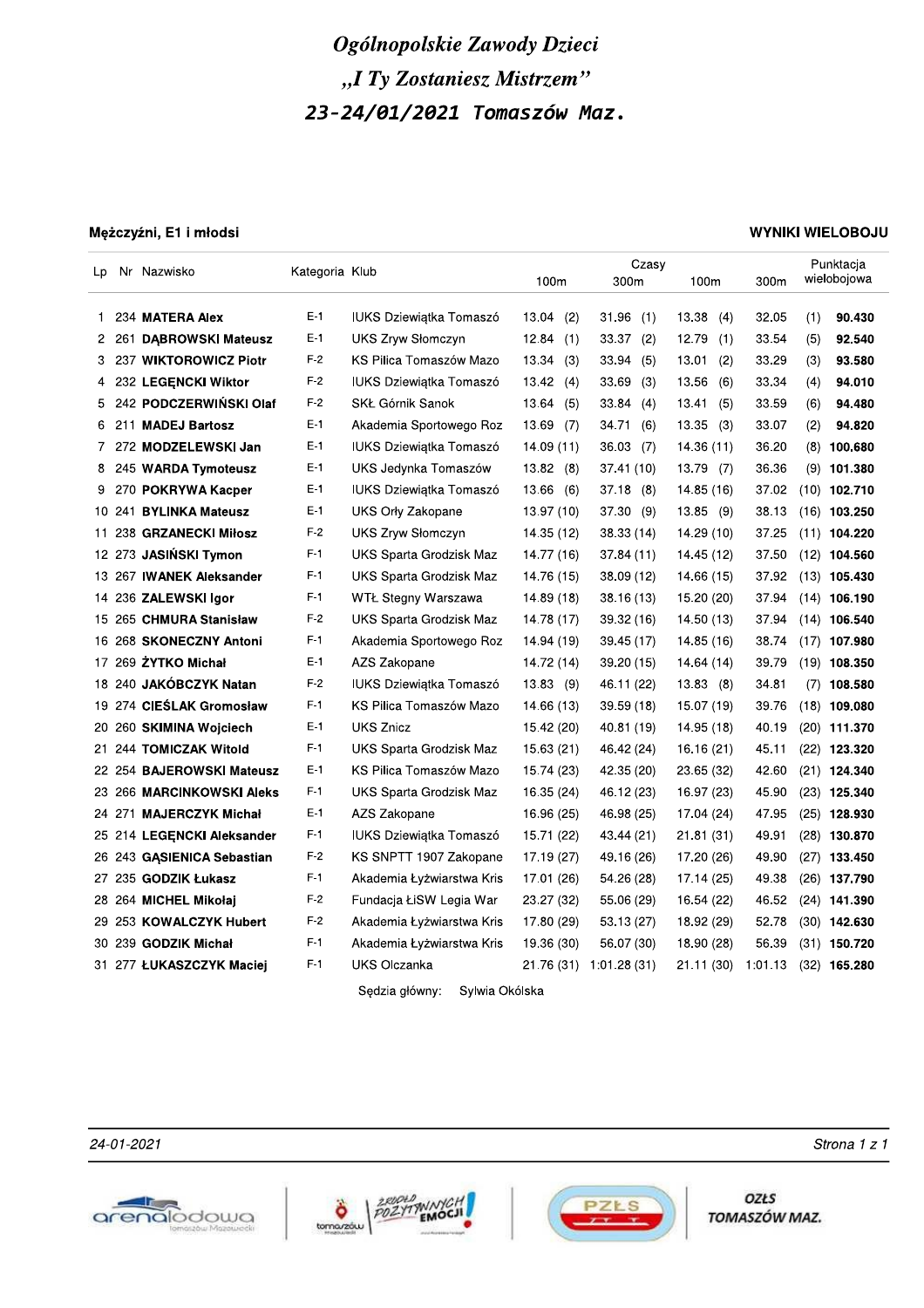### Kobiety, E2

### **WYNIKI WIELOBOJU**

| Lp.  |    | Nr Nazwisko                  | Kategoria Klub |                                | 300m         | Czasy<br>500m           | 300m               | 500m    | Punktacja<br>wielobojowa        |
|------|----|------------------------------|----------------|--------------------------------|--------------|-------------------------|--------------------|---------|---------------------------------|
| 1.   |    | 22 SYGUŁA Sandra             | $E-2$          | IUKS Dziewiątka Tomaszó        | 28.67<br>(1) | 45.36<br>(1)            | 29.20<br>(1)       | 45.79   | $(1)$ 149.020                   |
| 2    |    | 158 PANCZYSZYN Amelia        | $E-2$          | UKS Orlica Duszniki Zdrój      | 30.07<br>(2) | 47.83<br>(2)            | 29.87<br>(2)       | 47.76   | $(2)$ 155.530                   |
| 3    |    | 173 KACZOR Julia             | $E-2$          | Akademia Sportowego Roz        | 31.11<br>(4) | 50.26<br>(3)            | 31.28<br>(4)       | 50.56   | $(5)$ 163.210                   |
| 4    | 6  | <b>RUDNICKA Lena</b>         | $E-2$          | Akademia Sportowego Roz        | 30.74<br>(3) | 50.60<br>(5)            | 31.21<br>(3)       | 51.49   | $(12)$ 164.040                  |
| 5    |    | 187 ZIECINA Natalia          | $E-2$          | UKS Orlica Duszniki Zdrój      | 31.57<br>(7) | 51.03<br>(8)            | 31.97 (11)         | 49.90   | $(3)$ 164.470                   |
|      |    | 178 KACZOR Amelia            | $E-2$          | Akademia Sportowego Roz        | 31.55<br>(6) | 50.50<br>(4)            | 31.81<br>(7)       | 50.61   | $(6)$ 164.470                   |
|      |    | 7 174 DZIENISIEWICZ Wiktoria | $E-2$          | UKS Sparta Grodzisk Maz        | 32.18(12)    | 50.91<br>(7)            | 31.53<br>(5)       | 50.51   | $(4)$ 165.130                   |
| 8    |    | 182 OBIREK Hanna             | $E-2$          | <b>IUKS Dziewiątka Tomaszó</b> | 31.94<br>(9) | 50.82<br>(6)            | 31.96(10)          | 50.83   | $(7)$ 165.550                   |
| 9    | 23 | <b>NAPŁOSZEK Oliwia</b>      | $E-2$          | UKS 3 Milanówek                | 31.87<br>(8) | 51.09<br>(9)            | 31.92<br>(9)       | 51.42   | $(11)$ 166.300                  |
| 10   | 34 | <b>GRIŃKOW Zofia</b>         | $E-2$          | UKS 3 Milanówek                | 31.47<br>(5) | 51.78(11)               | 31.74<br>(6)       | 51.37   | $(9)$ 166.360                   |
| 11   | 3  | <b>SADOWSKA Lena</b>         | $E-2$          | MKS Cuprum Lubin               | 32.26(13)    | 51.51 (10)              | 31.86<br>(8)       | 51.32   | $(8)$ 166.950                   |
|      |    | 12 184 MICHAŁOWSKA Amelia    | $E-2$          | UKS 3 Milanówek                | 32.06(11)    | 52.27(12)               | 32.41 (13)         | 51.40   | $(10)$ 168.140                  |
|      |    | 13 186 MARSZAŁEK Zofia       | $E-2$          | <b>IUKS Dziewiątka Tomaszó</b> | 31.95(10)    | 52.38(13)               | 32.65(14)          | 52.54   | $(14)$ 169.520                  |
| 14   | 10 | <b>GOWOREK Michalina</b>     | $E-2$          | KS Pilica Tomaszów Mazo        | 32.65(14)    | 52.85 (16)              | 32.40 (12)         | 53.25   | $(15)$ 171.150                  |
| 15   | 11 | JÓŹWIK Julia                 | $E-2$          | IUKS Dziewiątka Tomaszó        | 33.68 (19)   | 52.69(15)               | 33.02 (16)         | 52.52   | $(13)$ 171.910                  |
| 16   | 8  | <b>BORKOWSKA Julia</b>       | $E-2$          | IUKS Dziewiątka Tomaszó        | 33.04 (15)   | 52.61(14)               | 33.71 (19)         | 53.67   | $(16)$ 173.030                  |
|      |    | 17 175 SUROWIEC Aleksandra   | $E-2$          | KS Pilica Tomaszów Mazo        | 33.24 (17)   | 53.90 (18)              | 33.61(18)          | 53.88   | $(17)$ 174.630                  |
| 18   |    | 169 KIEREBIŃSKA Dominika     | $E-2$          | IUKS Dziewiątka Tomaszó        | 33.33 (18)   | 54.56 (19)              | 32.94 (15)         | 53.93   | $(18)$ 174.760                  |
| 19   | 68 | JABŁOŃSKA Aleksandra         | $E-2$          | UKS Orlica Duszniki Zdrój      | 33.16(16)    | 53.81 (17)              | 33.40 (17)         | 55.98   | $(20)$ 176.350                  |
| 20   |    | 12 PAWLIK Zofia              | $E-2$          | <b>IUKS Dziewiątka Tomaszó</b> | 34.11 (20)   | 54.59 (20)              | 34.06 (20)         | 55.02   | $(19)$ 177.780                  |
| 21   | 1  | ZIELIŃSKA Julia              | $E-2$          | KS Pilica Tomaszów Mazo        | 34.20 (21)   | 56.53 (22)              | 34.66 (22)         | 57.07   | $(23)$ 182.460                  |
| 22   | 32 | <b>DRECHNA Aleksandra</b>    | $E-2$          | UKS Jedynka Tomaszów           | 34.75 (22)   | 56.81 (24)              | 34.98 (24)         | 56.87   | $(21)$ 183.410                  |
| 23   | 15 | KUBACKA Milena               | $E-2$          | KS ARENA Tomaszów Ma           | 35.27 (25)   | 56.63 (23)              | 34.98 (24)         | 57.17   | $(24)$ 184.050                  |
| 24   | 25 | <b>MESZKA Dominika</b>       | $E-2$          | <b>IUKS Dziewiątka Tomaszó</b> | 36.25 (30)   | 58.04 (25)              | 34.87 (23)         | 58.75   | $(26)$ 187.910                  |
| 25   | 33 | GARBACZEWSKA Dominik E-2     |                | MKS Cuprum Lubin               | 35.52 (26)   | 59.42 (27)              | 36.41 (27)         | 1:00.09 | $(28)$ 191.440                  |
| 26   | 5  | <b>LEJMAN Nadia</b>          | $E-2$          | <b>IUKS Dziewiątka Tomaszó</b> | 35.04 (23)   | 1:06.39 (36)            | 34.30 (21)         | 56.95   | $(22)$ 192.680                  |
| 27   |    | 42 CZWERENKO Justyna         | $E-2$          | SKŁ Górnik Sanok               | 35.53 (27)   | 1:01.18 (30)            | 36.42 (28)         | 1:00.63 | $(29)$ 193.760                  |
| 28   |    | 14 FAFROWICZ Justyna         | E-2            | MKS Cuprum Lubin               | 37.15 (32)   | 1:00.99 (29)            | 37.24 (30)         | 1:00.08 | $(27)$ 195.460                  |
| 29   | 17 | <b>HALEWSKA Lili</b>         | $E-2$          | UKS Orlica Duszniki Zdrój      | 36.13 (29)   | 59.26 (26)              | 37.30 (31)         | 1:02.86 | $(32)$ 195.550                  |
| 30   | 29 | KAŁKA Nikola                 | $E-2$          | MKS Cuprum Lubin               | 36.26 (31)   | 56.29 (21)              | 36.23 (26) 1:08.83 |         | $(37)$ 197.610                  |
| 31   | 7. | <b>KAMIŃSKA Pola</b>         | $E-2$          | MKS Cuprum Lubin               |              | 37.70 (33) 1:01.31 (31) |                    |         | 39.33 (36) 1:01.18 (30) 199.520 |
| 32   | 21 | <b>WRONA Lena</b>            | $E-2$          | UKS Znicz                      |              | 38.67 (35) 1:02.60 (32) | 36.86 (29) 1:02.42 |         | $(31)$ 200.550                  |
| 33   | 4  | <b>CHARYTON Julia</b>        | $E-2$          | <b>KS Orzel Elbląg</b>         | 35.73 (28)   | 59.46 (28)              | 37.63 (33) 1:10.55 |         | $(38)$ 203.370                  |
| 34   | 31 | <b>WŁASZYN Lena</b>          | $E-2$          | <b>KS Orzel Elbląg</b>         |              | 35.20 (24) 1:07.53 (37) | 44.62 (38)         | 57.21   | $(25)$ 204.560                  |
| 35   |    | 16 SULGOSTOWSKA Joanna       | $E-2$          | UKS Jedynka Tomaszów           |              | 39.25 (36) 1:03.20 (33) | 38.35 (35) 1:04.59 |         | $(34)$ 205.390                  |
|      |    | 36 183 ZYGADŁO Zofia         | $E-2$          | <b>UKS Znicz</b>               | 39.48 (37)   | 1:05.49 (34)            | 38.27 (34) 1:05.63 |         | $(36)$ 208.870                  |
| 37 - |    | 13 LASKA Maja                | $E-2$          | MKS Cuprum Lubin               |              | 39.66 (38) 1:05.94 (35) | 40.49 (37) 1:04.74 |         | $(35)$ 210.830                  |
|      |    |                              |                |                                |              |                         |                    |         |                                 |

24-01-2021







OZŁS TOMASZÓW MAZ.

Strona 1 z 2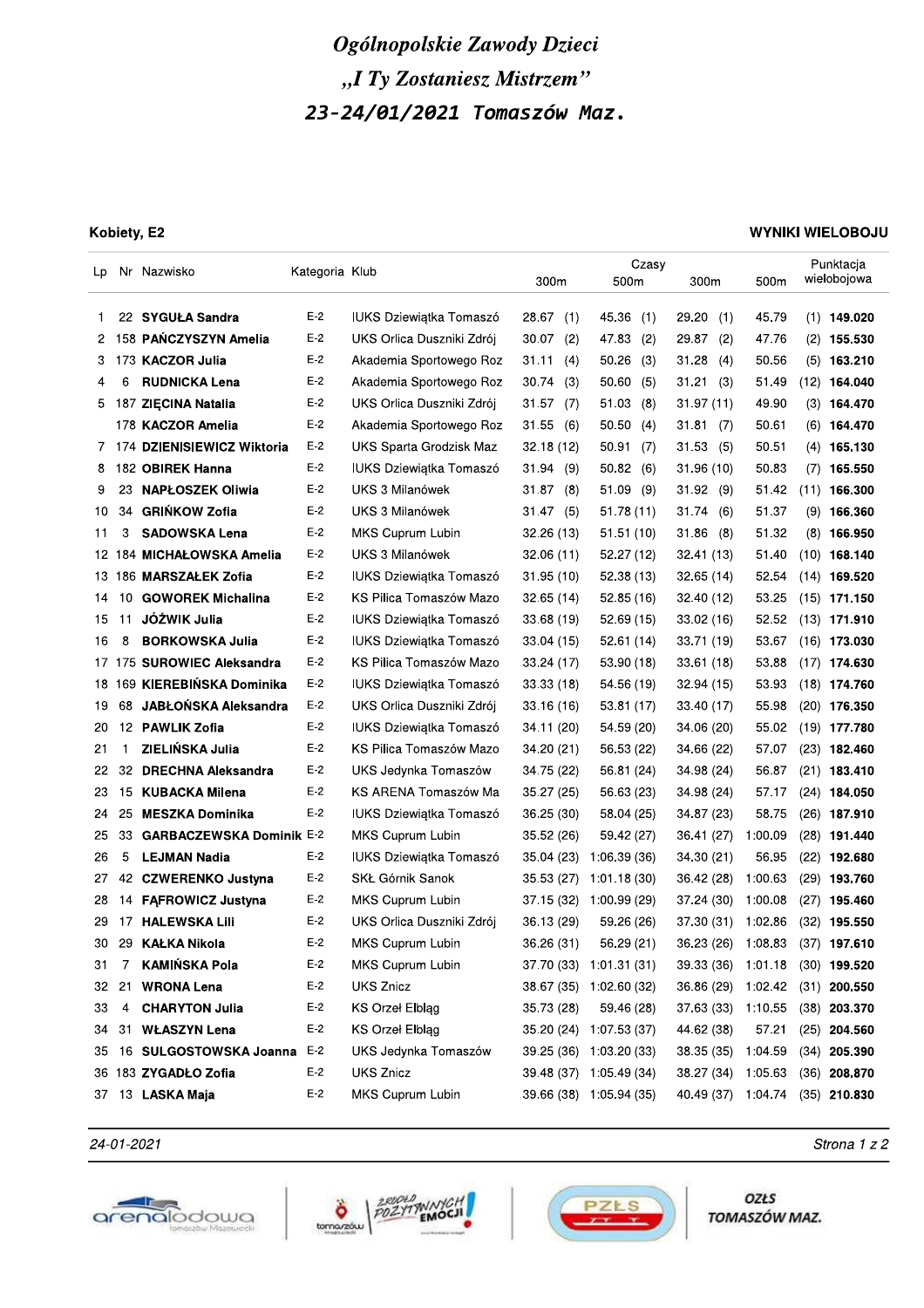|    |                   | Kobiety, E2            |       |                               |                  |                           |                    |                  | <b>WYNIKI WIELOBOJU</b>  |
|----|-------------------|------------------------|-------|-------------------------------|------------------|---------------------------|--------------------|------------------|--------------------------|
|    | Nr Nazwisko<br>Lp |                        |       | Kategoria Klub                |                  | Czasy<br>500 <sub>m</sub> | 300 <sub>m</sub>   | 500 <sub>m</sub> | Punktacja<br>wielobojowa |
|    |                   |                        |       |                               | 300 <sub>m</sub> |                           |                    |                  |                          |
| 38 | -30               | <b>MROZEK Weronika</b> | $E-2$ | MKS Cuprum Lubin              | 55.23 (39)       | 1:39.09 (38)              | 57.35 (39) 1:32.57 |                  | $(39)$ 304.240           |
|    |                   |                        |       | Sedzia główny: Sylwia Okólska |                  |                           |                    |                  |                          |







OZŁS TOMASZÓW MAZ.

Strona 2 z 2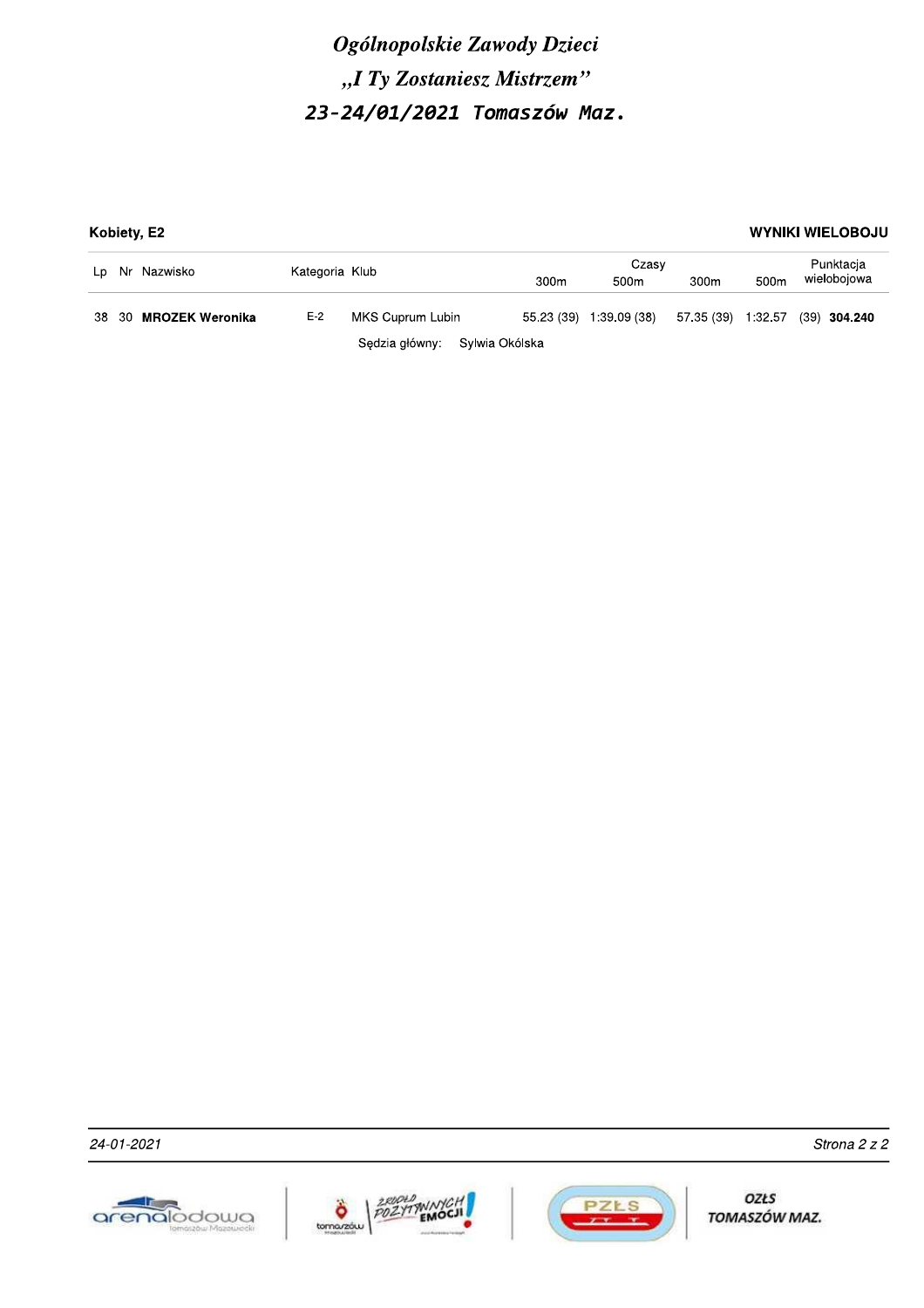|    |                                  |                | Ogólnopolskie Zawody Dzieci      |            |     |                           |             |     |                                 |      |                          |
|----|----------------------------------|----------------|----------------------------------|------------|-----|---------------------------|-------------|-----|---------------------------------|------|--------------------------|
|    |                                  |                | "I Ty Zostaniesz Mistrzem"       |            |     |                           |             |     |                                 |      |                          |
|    |                                  |                | 23-24/01/2021 Tomaszów Maz.      |            |     |                           |             |     |                                 |      |                          |
|    |                                  |                |                                  |            |     |                           |             |     |                                 |      |                          |
|    | Mężczyźni, E2                    |                |                                  |            |     |                           |             |     |                                 |      | <b>WYNIKI WIELOBOJU</b>  |
| Lp | Nr Nazwisko                      | Kategoria Klub |                                  | 300m       |     | Czasy<br>500m             | 300m        |     | 500m                            |      | Punktacja<br>wielobojowa |
| 1. | 226 PEKSA Marcin                 | $E-2$          | UKS Olczanka                     | 30.81      | (2) | 50.20<br>(2)              | 30.86       | (1) | 49.74                           | (2)  | 161.610                  |
|    | 2 215 JABŁOŃSKI Franciszek       | $E-2$          | KS Pilica Tomaszów Mazo          | 31.32      | (4) | 50.11(1)                  | 30.88       | (2) | 49.55                           |      | $(1)$ 161.860            |
| З. | 204 POLNY Kacper                 | $E-2$          | MKS Cuprum Lubin                 | 31.23      | (3) | 51.56(4)                  | 31.75       | (5) | 51.19                           |      | $(4)$ 165.730            |
|    | 4 227 BUDZIŃSKI Fabian           | $E-2$          | MKS Cuprum Lubin                 | 32.09      | (5) | 51.18 (3)                 | 31.65       | (4) | 50.94                           |      | $(3)$ 165.860            |
| 5  | 228 KOCAN Przemysław             | $E-2$          | UKS Sparta Grodzisk Maz          | 30.47      |     | $(1)$ 1:06.59 (14)        | 31.46       | (3) | 51.27                           |      | $(5)$ 179.790            |
|    | 6 224 WECŁAWEK Marcel            | $E-2$          | UKS Sparta Grodzisk Maz          | 34.18      | (6) | 55.68 (5)                 | 34.52       | (6) | 55.54                           |      | $(6)$ 179.920            |
|    | 7 225 MORAWA Piotr               | $E-2$          | <b>UKS Znicz</b>                 | 34.40 (7)  |     | 58.46 (6)                 | 34.72 (7)   |     | 57.10                           |      | $(7)$ 184.680            |
|    | 8 257 SYNOWIEC Tomasz            | $E-2$          | SKŁ Górnik Sanok                 |            |     | 37.13 (12) 1:03.42 (11)   | 36.97 (11)  |     | 1:03.60                         |      | $(10)$ 201.120           |
| 9  | 259 WACHOWSKI Karol              | $E-2$          | MKS Cuprum Lubin                 | 36.38 (10) |     | 59.94(8)                  | $35.99$ (9) |     | 1:09.68                         |      | $(14)$ 201.990           |
|    | 10 255 PSUT Filip                | $E-2$          | UKS Jedynka Tomaszów             |            |     | 38.99 (15) 1:02.74 (10)   | 37.37 (13)  |     | 1:03.20                         |      | $(9)$ 202.300            |
|    | 11 275 MOSKWA Adam               | $E-2$          | Akademia Łyżwiarstwa Kris        |            |     | 36.23 (9) 1:04.84 (13)    | 37.42 (14)  |     | 1:04.15                         | (12) | 202.640                  |
|    | 12 258 ROSENBAJGER Kornel        | $E-2$          | Akademia Łyżwiarstwa Kris        |            |     | 37.72 (13) 1:03.93 (12)   |             |     | 38.68 (15) 1:03.85              |      | $(11)$ 204.180           |
|    | 13 263 MAZUREK Mateusz           | $E-2$          | <b>IUKS Dziewiątka Tomaszó</b>   |            |     | 36.67 (11) 1:14.18 (15)   | 36.41 (10)  |     | 59.56                           |      | $(8)$ 206.820            |
|    | 14 262 BURKNAP-PIOTROWICZ Br E-2 |                | MKS Cuprum Lubin                 |            |     | 37.90 (14) 1:02.09 (9)    |             |     | 37.17 (12) 1:21.98 (17) 219.140 |      |                          |
|    | 15 212 GRZYB Mateusz             | $E-2$          | MKS Cuprum Lubin                 |            |     | 43.78 (16) 1:15.72 (16)   |             |     | 41.50 (16) 1:08.22 (13) 229.220 |      |                          |
|    | 16 201 STAROWICZ Adam            | $E-2$          | MKS Cuprum Lubin                 |            |     | 47.80 (17) 1:21.40 (18)   |             |     | 46.77 (19) 1:20.47 (16) 256.440 |      |                          |
|    | 17 205 KAMIŃSKI Aleksander       | $E-2$          | MKS Cuprum Lubin                 |            |     | 56.65 (18) 1:33.18 (20)   |             |     | 51.96 (20) 1:23.59              |      | $(18)$ 285.380           |
|    | 18 208 MARCHEWKA Michał          | $E-2$          | KS ARENA Tomaszów Ma             | 35.07 (8)  |     | 58.58 (7)                 | 34.94(8)    |     |                                 |      | 128.590                  |
|    | 19 206 KLUCZNIK Gabriel          | $E-2$          | KS Orzeł Elbląg                  |            |     | 1.00.23 (19) 1:31.24 (19) | 43.89 (17)  |     |                                 |      | 195.360                  |
|    |                                  |                | Sędzia główny:<br>Sylwia Okólska |            |     |                           |             |     |                                 |      |                          |







 $24$ -01-2021  $24$ -01-2021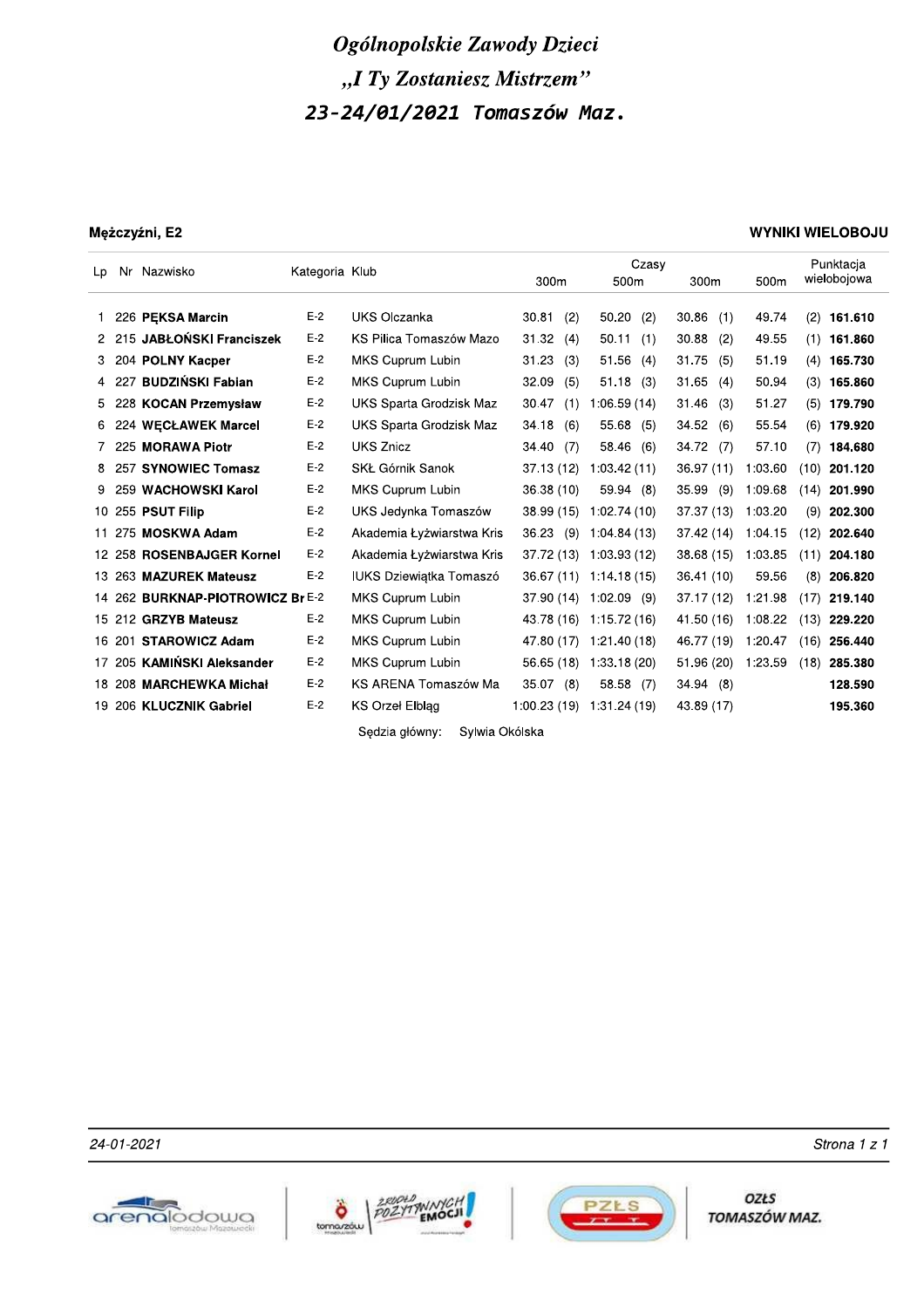### Kobiety, D1

### **WYNIKI WIELOBOJU**

| Lp. |     | Nr Nazwisko               | Kategoria Klub |                                |              | Czasy        |              |       | Punktacja       |
|-----|-----|---------------------------|----------------|--------------------------------|--------------|--------------|--------------|-------|-----------------|
|     |     |                           |                |                                | 500m         | 500m         | 500m         | 500m  | wielobojowa     |
| 1.  |     | 177 WEGLARSKA Lena        | D-1            | KS Pilica Tomaszów Mazo        | 45.13<br>(1) | 45.02<br>(1) | 44.95<br>(1) | 45.07 | $(1)$ 180.170   |
| 2   |     | 64 KRAWIEC Julita         | D-1            | SKŁ Górnik Sanok               | 45.85<br>(2) | 45.77<br>(2) | 45.40<br>(2) | 45.50 | $(2)$ 182.520   |
| 3   |     | 157 NOWAK Olimpia         | D-1            | Akademia Sportowego Roz        | 46.14<br>(3) | 46.00<br>(3) | 46.60<br>(3) | 46.57 | $(3)$ 185.310   |
| 4   |     | 179 PAPIS Hania           | D-1            | Akademia Sportowego Roz        | 46.23<br>(5) | 46.29<br>(5) | 47.01<br>(6) | 46.66 | $(4)$ 186.190   |
| 5   |     | 176 GOŁOS Julia           | D-1            | IUKS Dziewiątka Tomaszó        | 46.29<br>(6) | 46.34<br>(6) | 47.18<br>(7) | 47.02 | $(6)$ 186.830   |
| 6   | 59  | <b>SOBCZAK Alicja</b>     | D-1            | UKS 3 Milanówek                | 46.85<br>(7) | 46.74<br>(7) | 46.66<br>(4) | 46.90 | $(5)$ 187.150   |
| 7.  | 171 | <b>KOSIACKA Antonina</b>  | D-1            | UKS Sparta Grodzisk Maz        | 47.16<br>(8) | 46.77<br>(8) | 46.97<br>(5) | 47.05 | $(7)$ 187.950   |
| 8   | 57  | JAROSZEWICZ Julia         | D-1            | <b>UKS Zryw Słomczyn</b>       | 47.64<br>(9) | 47.92 (9)    | 48.67 (13)   | 48.58 | (10) 192.810    |
| 9   |     | 160 BUDZAN Lena           | D-1            | MKS Cuprum Lubin               | 48.95 (11)   | 48.06 (10)   | 48.32 (9)    | 47.57 | $(8)$ 192.900   |
| 10  | 66  | WÓJCIK Maja               | D-1            | <b>UKS Znicz</b>               | 49.28 (13)   | 48.78 (12)   | 48.37 (10)   | 48.38 | $(9)$ 194.810   |
| 11  |     | 180 PIETRAK Julia         | D-1            | KS Pilica Tomaszów Mazo        | 49.37 (14)   | 48.53 (11)   | 48.49 (11)   | 48.64 | $(11)$ 195.030  |
|     |     | 12 149 DWOJAK Karolina    | D-1            | MKS Cuprum Lubin               | 50.00(18)    | 49.42 (14)   | 48.62 (12)   | 48.93 | $(12)$ 196.970  |
| 13  | 54  | <b>NOWAK Klementyna</b>   | $D-1$          | KS Pilica Tomaszów Mazo        | 48.99 (12)   | 49.11 (13)   | 49.55 (18)   | 49.48 | $(13)$ 197.130  |
|     |     | 14 148 GRINKOW Aleksandra | D-1            | UKS 3 Milanówek                | 48.89 (10)   | 49.61 (15)   | 49.51 (17)   | 49.60 | $(14)$ 197.610  |
| 15  | 39  | <b>JANISZ Zuzanna</b>     | D-1            | <b>UKS Zryw Słomczyn</b>       | 49.80 (15)   | 49.64 (16)   | 48.93 (14)   | 50.87 | $(19)$ 199.240  |
| 16  | 61  | <b>PYTLOWANY Maja</b>     | D-1            | SKŁ Górnik Sanok               | 49.90 (16)   | 50.13(18)    | 49.66 (19)   | 49.77 | $(15)$ 199.460  |
|     |     | 17 164 HENIG Hanna        | D-1            | KS Pilica Tomaszów Mazo        | 49.95 (17)   | 49.74 (17)   | 49.39 (15)   | 50.66 | $(18)$ 199.740  |
|     |     | 18 139 SZOMBARA Zofia     | D-1            | Fundacja ŁiSW Legia War        | 50.32 (19)   | 50.21 (19)   | 49.47 (16)   | 50.33 | $(17)$ 200.330  |
| 19  | 65  | <b>GRZANECKA Matylda</b>  | D-1            | UKS Zryw Słomczyn              | 50.75 (20)   | 50.47 (20)   | 50.50 (22)   | 51.34 | (21)<br>203.060 |
| 20  |     | 156 SOŁTYSIAK Nikola      | D-1            | KS Pilica Tomaszów Mazo        | 50.90 (21)   | 51.77 (23)   | 50.39(21)    | 51.00 | $(20)$ 204.060  |
| 21  |     | 38 ZAJĄC Emilia           | D-1            | SKŁ Górnik Sanok               | 51.99 (25)   | 52.19 (24)   | 52.27 (23)   | 52.02 | $(22)$ 208.470  |
| 22  |     | 62 ŁUCZEJKO Hanna         | D-1            | MKS Cuprum Lubin               | 51.68 (22)   | 52.27 (25)   | 52.44 (24)   | 52.13 | $(23)$ 208.520  |
| 23  | 41  | <b>KOWALCZYK Zuzanna</b>  | D-1            | KS Pilica Tomaszów Mazo        | 51.75 (23)   | 51.65 (22)   | 52.72 (26)   | 53.13 | (25)<br>209.250 |
|     |     | 24 152 BOGOCZ Bianka      | D-1            | UKS Sparta Grodzisk Maz        | 53.38 (29)   | 52.95 (27)   | 52.44 (24)   | 52.98 | $(24)$ 211.750  |
|     |     | 25 170 KONDASZEWSKA Lena  | $D-1$          | KS Pilica Tomaszów Mazo        | 52.71 (26)   | 52.88 (26)   | 53.30 (29)   | 54.11 | $(28)$ 213.000  |
| 26  |     | 153 MIKOŁAJEWSKA Alicja   | D-1            | Fundacja ŁiSW Legia War        | 53.31 (28)   | 53.88 (29)   | 52.98 (28)   | 53.27 | $(26)$ 213.440  |
| 27  | 56  | <b>FINC Natalia</b>       | D-1            | UKS Orlica Duszniki Zdrój      | 51.85 (24)   | 53.98 (30)   | 52.89 (27)   | 55.23 | $(35)$ 213.950  |
| 28  | 40  | <b>LIP Aleksandra</b>     | D-1            | SKŁ Górnik Sanok               | 53.17 (27)   | 54.41 (34)   | 53.57 (30)   | 54.02 | (27)<br>215.170 |
| 29  | 36  | WRÓBEL Brygida            | D-1            | <b>IUKS Dziewiątka Tomaszó</b> | 1:03.97 (48) | 50.92(21)    | 50.14 (20)   | 50.15 | $(16)$ 215.180  |
| 30  | 44  | <b>DOMAŃSKA Antonina</b>  | D-1            | IUKS Dziewiątka Tomaszó        | 53.84 (31)   | 53.78 (28)   | 53.78 (31)   | 54.52 | $(29)$ 215.920  |
| 31. |     | 63 GRZELKA Olga           | D-1            | UKS Zryw Słomczyn              | 53.62 (30)   | 54.02 (31)   | 54.13 (32)   | 54.91 | $(33)$ 216.680  |
|     |     | 32 145 JAROSZ Oliwia      | D-1            | Akademia Sportowego Roz        | 54.38 (32)   | 54.54 (35)   | 54.28 (33)   | 54.54 | $(30)$ 217.740  |
| 33  |     | 27 WALCZAK Łucja          | D-1            | <b>UKS Znicz</b>               | 55.80 (37)   | 54.19 (33)   | 54.72 (34)   | 55.28 | $(36)$ 219.990  |
|     |     | 34 155 BYLINA Olivia      | D-1            | UKS 3 Milanówek                | 54.38 (32)   | 55.78 (38)   | 55.41 (38)   | 54.61 | $(31)$ 220.180  |
|     |     | 35 141 LECHOWSKA Zofia    | D-1            | KS Pilica Tomaszów Mazo        | 54.78 (34)   | 55.52 (36)   | 55.24 (37)   | 54.88 | $(32)$ 220.420  |
|     |     | 36 142 LISICZKO Hanna     | D-1            | UKS Jedynka Tomaszów           | 55.16 (36)   | 55.62 (37)   | 55.11 (36)   | 55.20 | $(34)$ 221.090  |
|     |     | 37 140 SOSNOWSKA Maja     | D-1            | KS ARENA Tomaszów Ma           | 55.15 (35)   | 54.11 (32)   | 56.20 (40)   | 55.94 | $(38)$ 221.400  |
|     |     |                           |                |                                |              |              |              |       |                 |

24-01-2021







Strona 1 z 2

OZŁS TOMASZÓW MAZ.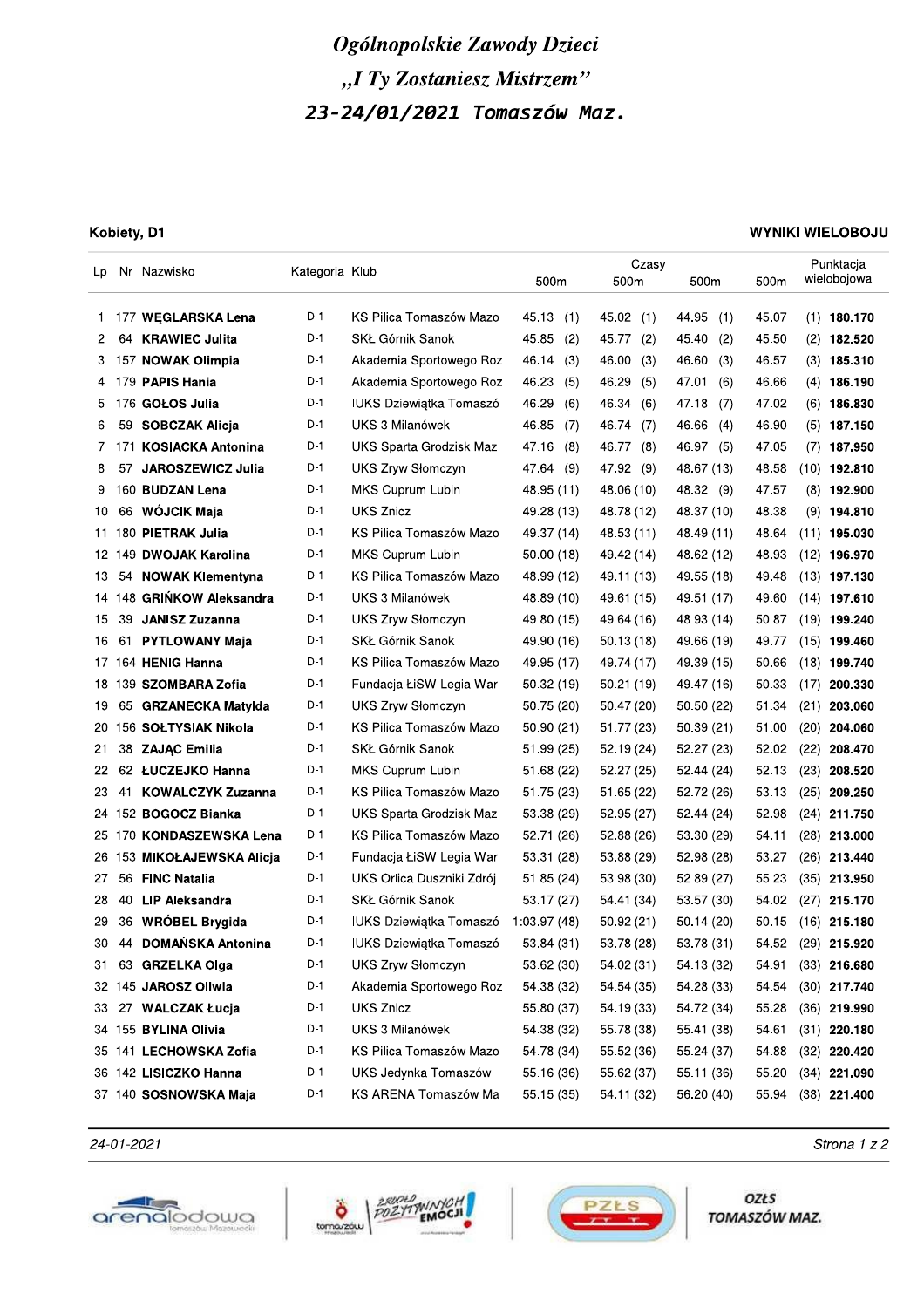### Kobiety, D1

### **WYNIKI WIELOBOJU**

| Nazwisko<br>Nr<br>Lp |        | Kategoria Klub              |       | Czasy                            |              |             | Punktacja        |         |                 |  |
|----------------------|--------|-----------------------------|-------|----------------------------------|--------------|-------------|------------------|---------|-----------------|--|
|                      |        |                             |       |                                  | 500m         | 500m        | 500 <sub>m</sub> | 500m    | wielobojowa     |  |
|                      |        | 38 147 CHŁOPIK Łucja        | $D-1$ | UKS Sparta Grodzisk Maz          | 56.67 (41)   | 56.56 (40)  | 54.79 (35)       | 55.35   | (37)<br>223.370 |  |
|                      |        |                             |       |                                  |              |             |                  |         |                 |  |
| 39                   | 55     | <b>MICHTA Nadia</b>         | $D-1$ | KS ARENA Tomaszów Ma             | 56.04 (38)   | 56.03 (39)  | 56.20 (40)       | 55.98   | $(39)$ 224.250  |  |
| 40                   | 67     | <b>TUCHARZ Weronika</b>     | $D-1$ | UKS 3 Milanówek                  | 56.33 (39)   | 56.58 (41)  | 55.44 (39)       | 56.25   | (40)<br>224.600 |  |
|                      |        | 41 165 WRONSKA Jagna        | $D-1$ | KS ARENA Tomaszów Ma             | 56.36 (40)   | 56.73 (42)  | 57.09 (43)       | 57.58   | (43)<br>227.760 |  |
| 42                   | 60     | <b>TELATYŃSKA Hanna</b>     | D-1   | MKS Cuprum Lubin                 | 56.93 (42)   | 56.91 (43)  | 56.31 (42)       | 57.65   | 227.800<br>(44) |  |
|                      | 43 181 | <b>KOSTRZEWSKA Antonina</b> | $D-1$ | <b>UKS Znicz</b>                 | 58.20 (44)   | 59.32 (46)  | 58.07 (45)       | 57.02   | $(41)$ 232.610  |  |
| 44 51                |        | <b>PAWLIK Oliwia</b>        | $D-1$ | UKS Jedynka Tomaszów             | 1:01.64(46)  | 59.67 (47)  | 1:00.91(48)      | 1:00.05 | (45)<br>242.270 |  |
|                      |        | 45 154 KACZMARCZYK Wiktoria | D-1   | <b>UKS Znicz</b>                 | 1:09.06 (49) | 1:00.88(48) | 57.98 (44)       | 57.37   | 245.290<br>(42) |  |
| 46                   | 58     | <b>KOZAREK Amelia</b>       | $D-1$ | KS Pilica Tomaszów Mazo          | 1:03.21 (47) | 1:01.15(49) | 1:00.38(47)      | 1:01.77 | (46)<br>246.510 |  |
| 47                   | 37     | <b>MOLAK Julia</b>          | $D-1$ | UKS Zryw Słomczyn                | 57.38 (43)   | 58.31 (44)  | 1:06.80 (50)     | 1:05.82 | (48)<br>248.310 |  |
| 48 1                 |        | 62 ŚWIECZAK Karolina        | $D-1$ | AZS Zakopane                     | 1:14.25 (51) | 1:15.48(51) | 1:04.08(49)      | 1:03.83 | (47)<br>277.640 |  |
| 49                   | 52     | <b>KUCHTA Karolina</b>      | D-1   | AZS Zakopane                     | 1:10.62 (50) | 1:09.11(50) | 1:11.31(51)      | 1:08.12 | (49)<br>279.160 |  |
|                      |        | 50 150 TURLIK Patrycja      | $D-1$ | KS Pilica Tomaszów Mazo          | 46.21<br>(4) | 46.24(4)    | 47.81 (8)        |         | 140.260         |  |
| 51                   | 69     | ŁAGODZIC Zuzanna            | $D-1$ | SKŁ Górnik Sanok                 | 1:00.04(45)  | 58.45 (45)  | 59.53 (46)       |         | 178.020         |  |
|                      |        |                             |       | Sedzia główny:<br>Sylwia Okólska |              |             |                  |         |                 |  |







Strona 2 z 2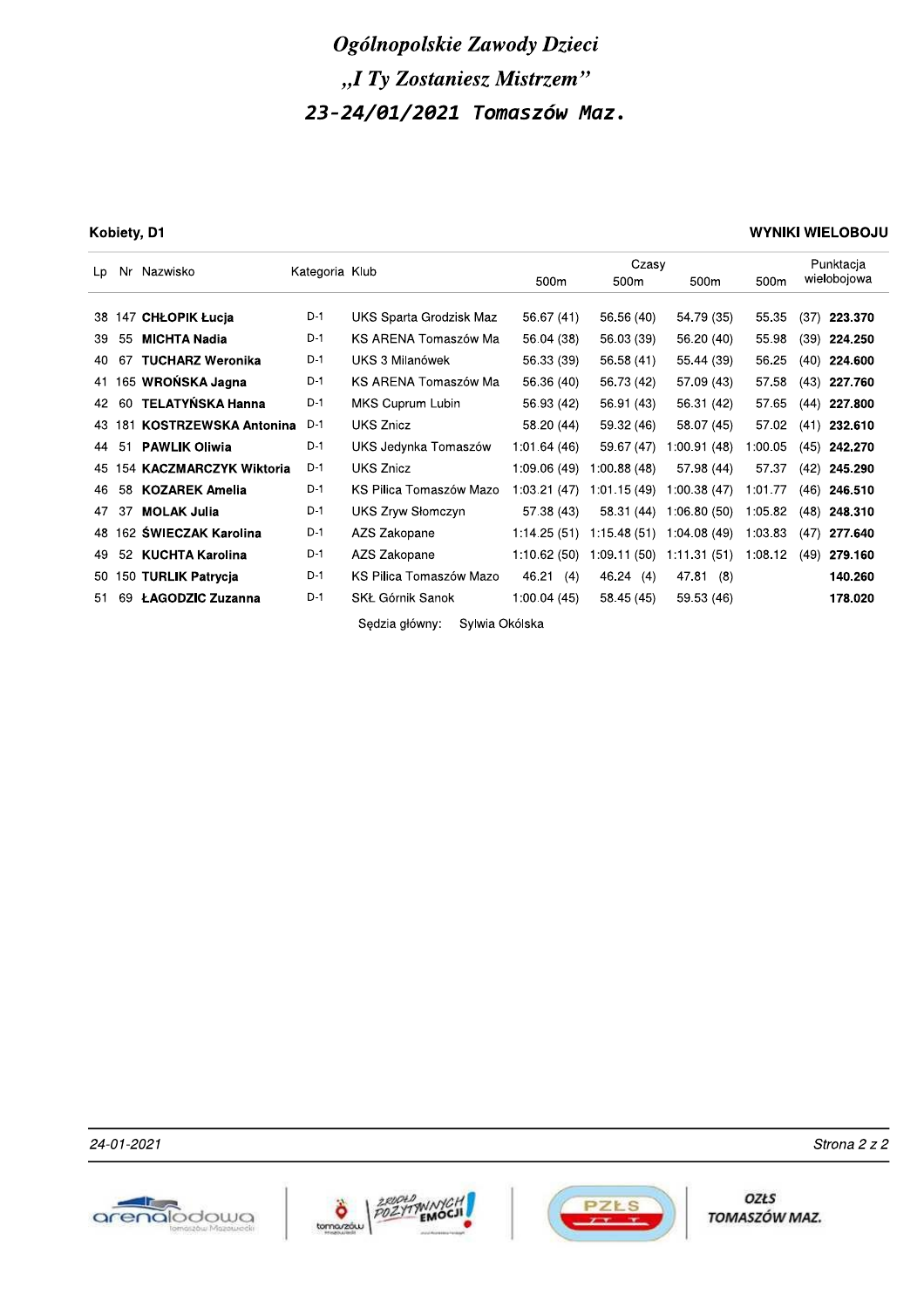### Mężczyźni, D1

### **WYNIKI WIELOBOJU**

| Lp | Nr Nazwisko              | Kategoria Klub |                                                     |              | Czasy        |              |         | Punktacja       |
|----|--------------------------|----------------|-----------------------------------------------------|--------------|--------------|--------------|---------|-----------------|
|    |                          |                |                                                     | 500m         | 500m         | 500m         | 500m    | wielobojowa     |
|    | 199 CICHOCKI Alan        | $D-1$          | <b>IUKS Dziewiatka Tomaszó</b>                      | 47.77<br>(1) | 48.52 (1)    | 47.24 (1)    | 48.07   | $(1)$ 191.600   |
|    | 2 219 SLUSARSKI Miłosz   | $D-1$          | KS Pilica Tomaszów Mazo                             | 49.61<br>(2) | 49.57<br>(3) | 48.96<br>(2) | 49.33   | (2)<br>197.470  |
| 3  | 190 PŁODZIEŃ Krystian    | $D-1$          | SKŁ Górnik Sanok                                    | 50.02<br>(4) | 49.56<br>(2) | 49.11<br>(4) | 49.82   | 198.510<br>(7)  |
|    | 4 213 WEŁNICKI Mateusz   | D-1            | Fundacja ŁiSW Legia War                             | 50.14<br>(5) | 50.48<br>(8) | 49.10<br>(3) | 49.67   | (6)<br>199.390  |
| 5. | 192 TUCHARZ Michał       | $D-1$          | UKS 3 Milanówek                                     | 50.19<br>(6) | 50.26<br>(5) | 49.55<br>(5) | 49.64   | (4)<br>199.640  |
|    | 6 220 LAMASZ Adam        | D-1            | UKS Orlica Duszniki Zdrój                           | 49.72<br>(3) | 50.85<br>(9) | 50.69<br>(8) | 49.99   | 201.250<br>(8)  |
|    | 7 191 MIRZAŁEK Filip     | D-1            | <b>KS Orzel Elblag</b>                              | 50.72<br>(7) | 51.22(11)    | 50.36<br>(6) | 49.61   | (3)<br>201.910  |
| 8  | 207 WECŁAWEK Kryspin     | $D-1$          | UKS Sparta Grodzisk Maz                             | 50.89<br>(9) | 51.20(10)    | 50.46<br>(7) | 50.49   | (9)<br>203.040  |
| 9  | 218 PUŁAWSKI Jakub       | D-1            | UKS Sparta Grodzisk Maz                             | 51.17 (10)   | 49.89 (4)    | 51.27<br>(9) | 51.46   | (11)<br>203.790 |
|    | 10 217 TOMICZAK Wojciech | $D-1$          | UKS Sparta Grodzisk Maz                             | 51.85(12)    | 52.43(13)    | 51.49(11)    | 51.65   | (13)<br>207.420 |
|    | 11 189 WCISŁO Oliwier    | $D-1$          | <b>UKS Znicz</b>                                    | 52.01(13)    | 52.55(14)    | 52.35 (12)   | 52.67   | (14)<br>209.580 |
|    | 12 200 KUBACKI Antoni    | $D-1$          | KS Pilica Tomaszów Mazo                             | 50.83<br>(8) | $50.45$ (7)  | 59.83 (16)   | 51.09   | 212.200<br>(10) |
|    | 13 209 WOŁEK Aleksander  | D-1            | KS Orzeł Elblag                                     | 51.19(11)    | 51.55(12)    | 1:03.98(19)  | 49.66   | (5)<br>216.380  |
|    | 14 231 BATOR Kryspin     | $D-1$          | <b>UKS Znicz</b>                                    | 54.78 (14)   | 56.42(15)    | 56.08 (13)   | 53.98   | (15)<br>221.260 |
|    | 15 203 WŁODARSKI Dominik | D-1            | <b>UKS Znicz</b>                                    | 56.90 (15)   | 57.87 (17)   | 58.94 (15)   | 59.21   | (16)<br>232.920 |
|    | 16 223 DZIKI Franciszek  | $D-1$          | MKS Cuprum Lubin                                    | 58.87 (17)   | 57.59 (16)   | 57.36 (14)   | 59.48   | (17)<br>233.300 |
|    | 17 195 BEDNARZ Jakub     | $D-1$          | UKS Orlica Duszniki Zdrój                           | 58.41 (16)   | 1:00.75(18)  | 1:00.92(18)  | 1:00.91 | (18)<br>240.990 |
|    | 18 216 RUMIAN Max        | D-1            | KS SNPTT 1907 Zakopane                              | 1:08.48(18)  | 1:02.41(19)  | 1:00.78(17)  | 1:01.94 | (19)<br>253.610 |
|    | 19 202 GODZIK Jakub      | D-1            | Akademia Łyżwiarstwa Kris 1:15.05 (19) 1:11.77 (20) |              |              | 1:12.24 (20) | 1:14.04 | (20)<br>293.100 |
|    |                          |                | Sedzia główny:<br>Svlwia Okólska                    |              |              |              |         |                 |

24-01-2021







OZŁS TOMASZÓW MAZ.

Strona 1 z 1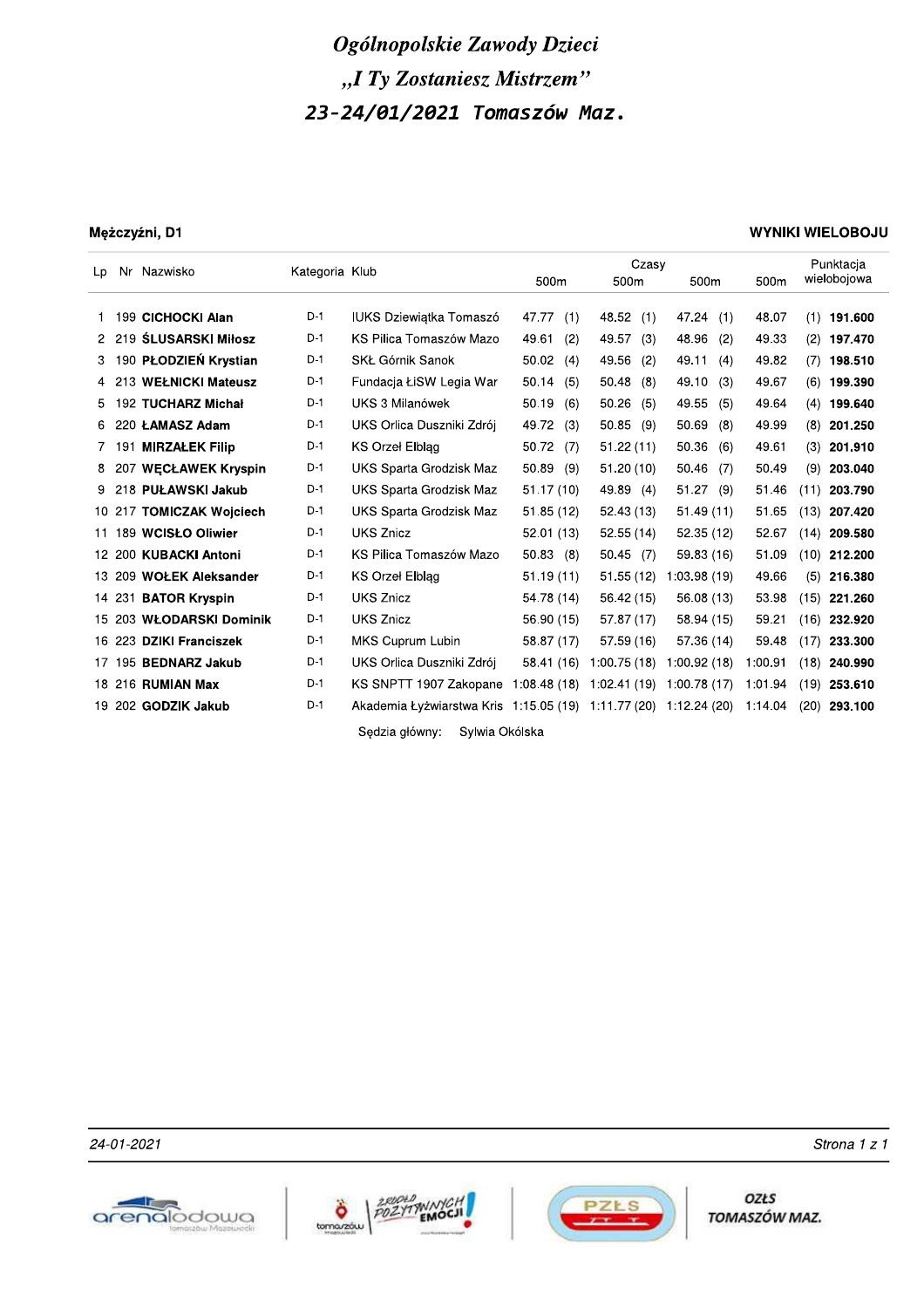|                |          |                                                |                | Ogólnopolskie Zawody Dzieci                 |                          |                         |                          |                    |                                  |
|----------------|----------|------------------------------------------------|----------------|---------------------------------------------|--------------------------|-------------------------|--------------------------|--------------------|----------------------------------|
|                |          |                                                |                | "I Ty Zostaniesz Mistrzem"                  |                          |                         |                          |                    |                                  |
|                |          |                                                |                |                                             |                          |                         |                          |                    |                                  |
|                |          |                                                |                | 23-24/01/2021 Tomaszów Maz.                 |                          |                         |                          |                    |                                  |
|                |          |                                                |                |                                             |                          |                         |                          |                    |                                  |
|                |          |                                                |                |                                             |                          |                         |                          |                    |                                  |
|                |          |                                                |                |                                             |                          |                         |                          |                    |                                  |
|                |          |                                                |                |                                             |                          |                         |                          |                    |                                  |
|                |          | Kobiety, D2                                    |                |                                             |                          |                         |                          |                    | <b>WYNIKI WIELOBOJU</b>          |
| Lp             |          | Nr Nazwisko                                    | Kategoria Klub |                                             |                          | Czasy                   |                          |                    | Punktacja                        |
|                |          |                                                |                |                                             | 500m                     | 500m                    | 500m                     | 1000m              | wielobojowa                      |
| 1              | 95       | <b>MAZUR Hanna</b>                             | D-2            | UKS Orlica Duszniki Zdrój                   | 41.96<br>(1)             | 41.24(1)                | 41.50<br>(1)             | 1:25.88            | (1)<br>167.640                   |
| 2              | 90       | WOŹNIAK Kornelia                               | D-2            | UKS Orlica Duszniki Zdrój                   | 42.70<br>(2)             | 42.97 (2)               | 43.20<br>(2)             | 1:27.77            | $(2)$ 172.755                    |
| 3              | 161      | <b>FIJAŁKOWSKA Natalia</b>                     | D-2            | KS Pilica Tomaszów Mazo                     | 44.18<br>(3)             | 44.12 (3)               | 44.62<br>(3)             | 1:31.09            | $(3)$ 178.465                    |
| 4              | 19.      | <b>BOOS Amelia</b>                             | $D-2$          | UKS Orlica Duszniki Zdrój                   | 44.53<br>(4)             | 44.55 (4)               | 44.93<br>(4)             | 1:34.50            | $(6)$ 181.260                    |
| 5              | 87       | <b>POLAK Julia</b>                             | D-2            | IUKS Dziewiątka Tomaszó                     | 45.51<br>(5)             | 45.84 (5)               | 45.72<br>(5)             | 1:36.06            | 185.100<br>(7)                   |
| 6              | 48       | <b>MATERA Pola</b>                             | D-2            | <b>IUKS Dziewiątka Tomaszó</b>              | 46.01<br>(6)             | 46.27 (6)               | 46.74<br>(6)             | 1:34.27            | $(5)$ 186.155                    |
| 7 <sup>7</sup> |          | 166 KOPCZAK Jagoda                             | D-2            | SKŁ Górnik Sanok                            | 46.38<br>(7)             | 46.40 (7)               | 47.07<br>(7)             | 1:33.42            | $(4)$ 186.560                    |
| 8              |          | 122 CHACHUŁA Natalia                           | D-2            | <b>IUKS Dziewiątka Tomaszó</b>              | 47.66<br>(9)             | 47.91 (10)              | (8)<br>47.74             | 1:39.78            | $(8)$ 193.200                    |
| 9              | 43       | KUCHARSKA Jagoda                               | D-2            | KS Pilica Tomaszów Mazo                     | 48.59 (11)               | 47.66 (8)               | 48.55 (11) 1:41.32       |                    | $(10)$ 195.460                   |
| 10.            | 88       | ŻYTKO Małgorzata                               | D-2            | AZS Zakopane                                | 49.08 (12)               | 48.70 (11)              | 49.20 (12)               | 1:41.26            | $(9)$ 197.610                    |
|                |          | 11 163 ADAMIEC Amelia                          | D-2            | IUKS Dziewiątka Tomaszó                     | 50.08 (18)               | 49.01 (12)              | 49.23 (13)               | 1:43.01            | $(13)$ 199.825                   |
|                |          | 12 97 DYMKOWSKA Urszula                        | $D-2$          | Fundacja ŁiSW Legia War                     | 49.76 (17)               | 49.66 (16)              | 49.25 (14) 1:42.52       |                    | $(11)$ 199.930                   |
|                |          | 13 103 LEJBA Kinga                             | $D-2$          | UKS 3 Milanówek                             | 47.62 (8)                | 47.73 (9)               | 47.96 (9) 1:54.46        |                    | $(22)$ 200.540                   |
|                |          | 14 167 SADOWSKA Natalia                        | $D-2$          | MKS Cuprum Lubin                            | 49.70 (16)               | 49.24 (14)              |                          |                    | 49.43 (15) 1:44.75 (16) 200.745  |
|                |          | 15 47 WOŻNIAK Julia                            | D-2            | UKS Zryw Słomczyn                           | 49.35 (14)               | 49.35 (15)              |                          |                    | 48.50 (10) 1:47.10 (19) 200.750  |
| 16             | 49       | WOŹNIAK Hania                                  | D-2            | IUKS Dziewiątka Tomaszó                     | 50.87 (19)               | 50.35 (17)              | 50.49 (17) 1:42.85       |                    | $(12)$ 203.135                   |
| 17             |          | 46 STAPIŃSKA Anna                              | D-2            | SKŁ Górnik Sanok                            | 51.33 (20)               | 51.54 (18)              | 52.04 (19) 1:45.48       |                    | $(17)$ 207.650                   |
|                |          | 18 92 RUSEK Amelia                             | D-2            | IUKS Dziewiątka Tomaszó                     |                          | 48.29 (10) 1:00.95 (25) | 50.32 (16) 1:43.28       |                    | $(14)$ 211.200                   |
|                |          | 19 151 SZYMAŃCZYK Anna                         | D-2            | <b>IUKS Dziewiątka Tomaszó</b>              | 49.16 (13)               | 49.02 (13)              | 1:00.65(25)              | 1:45.57            | $(18)$ 211.615                   |
|                |          | 20 143 SZEWCZYK Victoria                       | $D-2$          | Fundacja ŁiSW Legia War                     | 52.24(21)                | 53.10 (19)              | 51.38(18)                | 1:52.12            | $(21)$ 212.780                   |
|                |          | 21 168 RYSZ Maja                               | D-2<br>D-2     | SKŁ Górnik Sanok                            | 52.41 (22)               | 1:07.32(26)             | 52.06 (20)               | 1:50.63            | $(20)$ 227.105                   |
| 22             |          | 45 HERBUT Agnieszka<br><b>KARCZEWSKA Julia</b> | $D-2$          | MKS Cuprum Lubin<br>Fundacja ŁiSW Legia War | 49.44 (15)<br>55.87 (23) | 56.17 (20)              | 1:09.59(26)              | 1:44.06            | $(15)$ 227.230                   |
| 23<br>24       | 93<br>50 | <b>GREN Milena</b>                             | D-2            | UKS Sparta Grodzisk Maz                     | 56.10 (24)               | 56.42 (22)<br>56.21(21) | 56.24 (21)<br>57.20 (22) | 1:57.79<br>2:03.87 | $(23)$ 227.425<br>$(24)$ 231.445 |
| 25             | 91       | <b>GASIENICA Wiktoria</b>                      | $D-2$          | AZS Zakopane                                | 57.34 (25)               | 58.25 (23)              | 58.16 (23)               | 2:05.46            | $(25)$ 236.480                   |
|                | 26 89    | <b>BILSKA Julia</b>                            | $D-2$          | KS ARENA Tomaszów Ma 1:07.05 (26)           |                          | 58.75 (24)              | 58.34 (24)               |                    | 184.140                          |
|                |          |                                                |                | Sędzia główny:                              | Sylwia Okólska           |                         |                          |                    |                                  |
|                |          |                                                |                |                                             |                          |                         |                          |                    |                                  |







OZŁS TOMASZÓW MAZ.

³´µ¶±µ³¶³± ª«¬®¯°±°²°±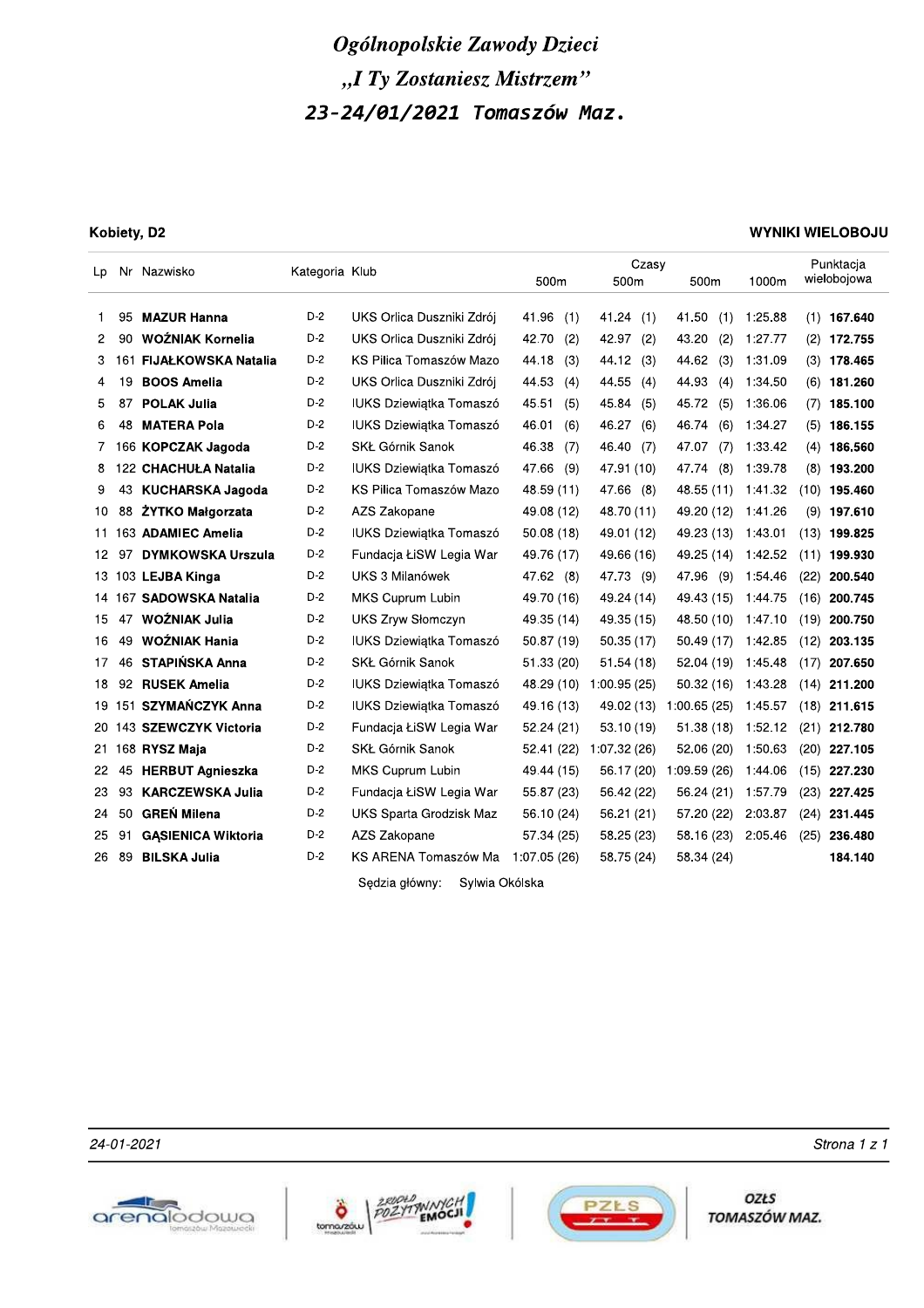### Mężczyźni, D2

### **WYNIKI WIELOBOJU**

| Nr Nazwisko<br>Lp |       |                             | Kategoria Klub |                                  | Czasy        |              |                  | Punktacia |                 |
|-------------------|-------|-----------------------------|----------------|----------------------------------|--------------|--------------|------------------|-----------|-----------------|
|                   |       |                             |                |                                  | 500m         | 500m         | 500 <sub>m</sub> | 1000m     | wielobojowa     |
|                   |       |                             |                |                                  |              |              |                  |           |                 |
|                   |       | 1 230 KRÓLIKOWSKI Stanisław | D-2            | MKS Korona Wilanów               | 43.61<br>(1) | 43.55<br>(1) | 43.83<br>(1)     | 1:32.06   | (1)<br>177.020  |
|                   |       | 2 221 STAŃDO Maciej         | $D-2$          | IUKS Dziewiątka Tomaszó          | 45.82<br>(2) | 45.21<br>(2) | 46.03<br>(2)     | 1:36.79   | (5)<br>185.455  |
|                   | 3 247 | <b>GRZELAK Andrzej</b>      | D-2            | UKS Sparta Grodzisk Maz          | 46.46<br>(4) | 46.30 (3)    | 46.16<br>(3)     | 1:34.50   | (2)<br>186.170  |
|                   |       | 4 246 MARZYŃSKI Franciszek  | D-2            | UKS 3 Milanówek                  | 46.35<br>(3) | 46.34 (4)    | 46.18<br>(4)     | 1:35.89   | (3)<br>186.815  |
|                   |       | 5 249 AMBROZIK Oliwier      | $D-2$          | KS Pilica Tomaszów Mazo          | 47.70<br>(6) | 47.48<br>(5) | 47.90<br>(5)     | 1:36.40   | 191.280<br>(4)  |
|                   |       | 6 188 CHACHUŁA Wiktor       | D-2            | IUKS Dziewiątka Tomaszó          | 47.89<br>(7) | 48.63<br>(7) | 48.09<br>(6)     | 1:40.76   | (8)<br>194.990  |
|                   |       | 7 248 KLONOWSKI Mikołaj     | $D-2$          | UKS Sparta Grodzisk Maz          | 49.09<br>(8) | 48.21<br>(6) | 49.75<br>(8)     | 1:39.91   | (7)<br>197.005  |
|                   |       | 8 251 PODSKARBI Jan         | $D-2$          | KS ARENA Tomaszów Ma             | 50.12(10)    | 50.12(9)     | 50.02(10)        | 1:41.37   | (9)<br>200.945  |
| 9                 |       | 194 RICHTER Aleksander      | $D-2$          | <b>WMKS Olsztyn</b>              | 49.54 (9)    | 50.19(10)    | 49.78<br>(9)     | 1:43.62   | 201.320<br>(11) |
|                   |       | 10 198 KALUSZKA Benedykt    | $D-2$          | IUKS Dziewiątka Tomaszó          | 51.21(11)    | 49.98 (8)    | 50.13(11)        | 1:42.09   | (10)<br>202.365 |
|                   |       | 11 193 WYMYSŁO Bartłomiej   | $D-2$          | KS Pilica Tomaszów Mazo          | 47.12 (5)    | 1:03.64 (15) | 48.58<br>(7)     | 1:37.55   | (6)<br>208.115  |
|                   |       | 12 196 OLCZAK Marcin        | $D-2$          | Akademia Łyżwiarstwa Kris        | 54.56 (13)   | 1:01.87(14)  | 55.39 (12)       | 1:56.19   | (12)<br>229.915 |
|                   |       | 13 250 SZCZĘSNY Maciej      | D-2            | KS ARENA Tomaszów Ma             | 58.47 (14)   | 58.13 (12)   | 56.86 (13)       | 1:56.66   | (13)<br>231.790 |
|                   |       | 14 252 SŁOWAKIEWICZ Nikodem | D-2            | AZS Zakopane                     | 53.14 (12)   | 55.04(11)    | 1:09.99 (15)     | 1:56.68   | (14)<br>236.510 |
|                   |       | 15 222 BERNAT Antoni        | $D-2$          | <b>UKS Znicz</b>                 | 59.43 (15)   | 1:01.06 (13) | 1:01.66 (14)     | 2:08.83   | (15)<br>246.565 |
|                   |       |                             |                | Sedzia główny:<br>Sylwia Okólska |              |              |                  |           |                 |

24-01-2021







OZŁS TOMASZÓW MAZ.

Strona 1 z 1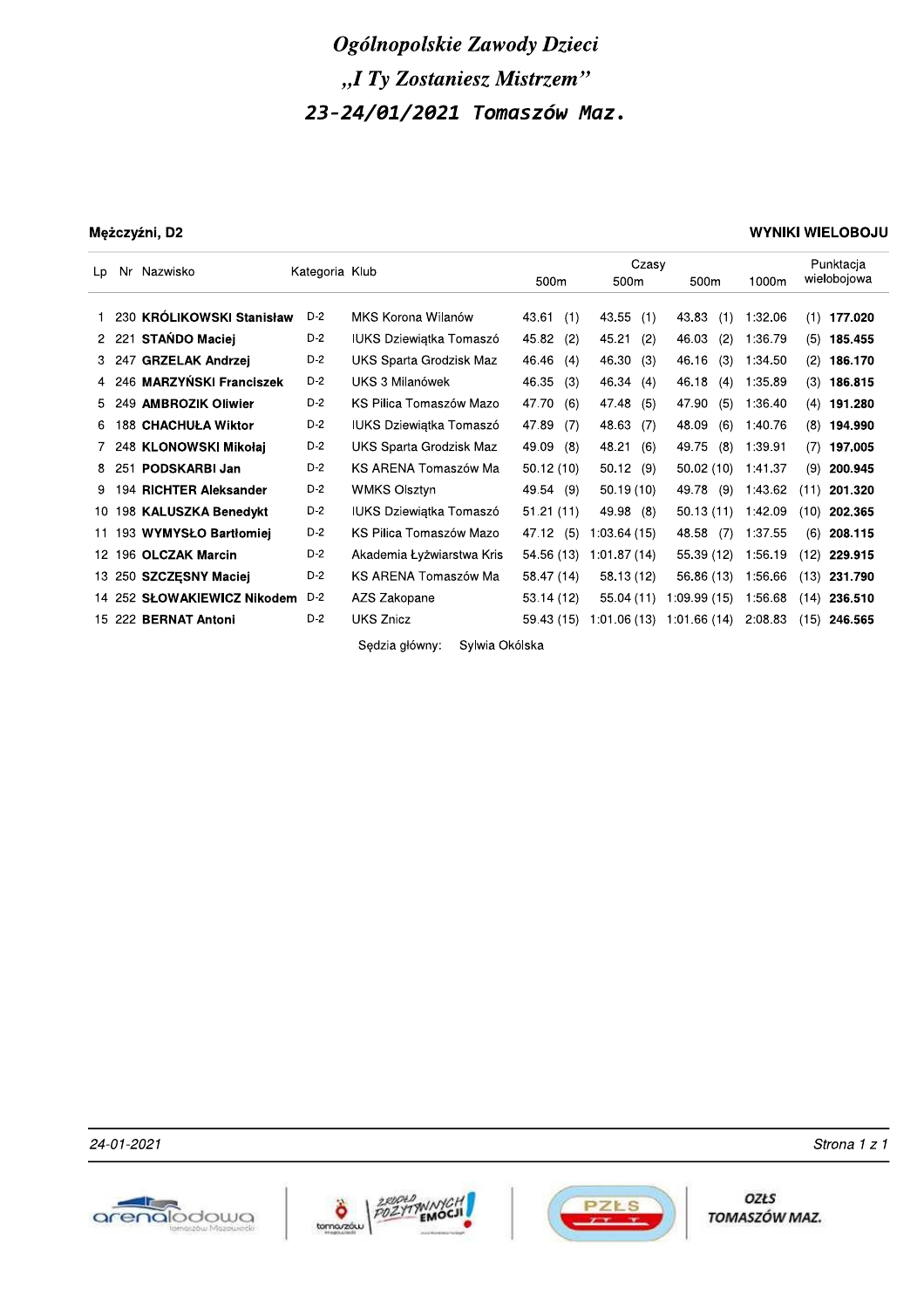| Ogólnopolskie Zawody Dzieci                              |                             |                                                                                                                         |                                                                                                                                       |         |               |  |  |  |
|----------------------------------------------------------|-----------------------------|-------------------------------------------------------------------------------------------------------------------------|---------------------------------------------------------------------------------------------------------------------------------------|---------|---------------|--|--|--|
|                                                          | "I Ty Zostaniesz Mistrzem"  |                                                                                                                         |                                                                                                                                       |         |               |  |  |  |
|                                                          |                             | 23-24/01/2021 Tomaszów Maz.                                                                                             |                                                                                                                                       |         |               |  |  |  |
|                                                          |                             |                                                                                                                         |                                                                                                                                       |         |               |  |  |  |
|                                                          |                             |                                                                                                                         |                                                                                                                                       |         |               |  |  |  |
| <b>WYNIKI BIEGU</b><br>4 okrążenia - Kobiety, Sztafeta E |                             |                                                                                                                         |                                                                                                                                       |         |               |  |  |  |
|                                                          | Lp Klub                     |                                                                                                                         |                                                                                                                                       | Czas    | Strata Punkty |  |  |  |
| 1.                                                       | AKADEMIA SRNCZ 1 DZ         | RUDNICKA Lena<br>6<br>71 KOBUS Agata<br>173 KACZOR Julia                                                                | Akademia Sportowego R<br>Akademia Sportowego R<br>Akademia Sportowego R                                                               | 2:35.08 |               |  |  |  |
| 2                                                        | UKS ORLICA 1 DZ             | 178 KACZOR Amelia<br>68 JABŁOŃSKA Aleksandra<br>120 SZEŁĘGA Zuzanna<br>158 PAŃCZYSZYN Amelia<br>187 ZIĘCINA Natalia     | Akademia Sportowego R<br>UKS Orlica Duszniki Zdró<br>UKS Orlica Duszniki Zdró<br>UKS Orlica Duszniki Zdró<br>UKS Orlica Duszniki Zdró | 2:35.56 | 0.48          |  |  |  |
| 3                                                        | <b>IUKS DZIEWIATKA 1 DZ</b> | <b>BORKOWSKA Julia</b><br>8<br>22 SYGUŁA Sandra<br>182 OBIREK Hanna<br>186 MARSZAŁEK Zofia                              | <b>IUKS Dziewiątka Tomasz</b><br><b>IUKS Dziewiątka Tomasz</b><br><b>IUKS Dziewiątka Tomasz</b><br><b>IUKS Dziewiątka Tomasz</b>      | 2:35.68 | 0.60          |  |  |  |
| 4                                                        | UKS 3 MILANÓWEK 1 DZ        | 34 GRIŃKOW Zofia<br>77 PERZYŃSKA Anna<br>124 MARZYŃSKA Gloria<br>184 MICHAŁOWSKA Amelia                                 | UKS 3 Milanówek<br>UKS 3 Milanówek<br>UKS 3 Milanówek<br>UKS 3 Milanówek                                                              | 2:40.87 | 5.79          |  |  |  |
| 5.                                                       | IUKS DZIEWIĄTKA 2 DZ        | JÓŹWIK Julia<br>11<br>12 PAWLIK Zofia<br>112 POLAK Roksana<br>169 KIEREBIŃSKA Dominika                                  | <b>IUKS Dziewiątka Tomasz</b><br>IUKS Dziewiątka Tomasz<br><b>IUKS Dziewiątka Tomasz</b><br><b>IUKS Dziewiątka Tomasz</b>             | 2:43.95 | 8.87          |  |  |  |
| 6                                                        | <b>KS PILICA 1 DZ</b>       | ZIELIŃSKA Julia<br>$\mathbf{1}$<br><b>GOWOREK Michalina</b><br>10<br>99 MACHNICKA Małgorzata<br>175 SUROWIEC Aleksandra | KS Pilica Tomaszów Maz<br>KS Pilica Tomaszów Maz<br>KS Pilica Tomaszów Maz<br>KS Pilica Tomaszów Maz                                  | 2:50.48 | 15.40         |  |  |  |
| 7                                                        | AKADEMIA SRNCZ 2 DZ         | 98 KACZOR Natasza<br>105 CZAJKOWSKA Michalina<br>129 MILNIKIEL Wiktoria<br>188 STRZYZ Liliana                           | Akademia Sportowego R<br>Akademia Sportowego R<br>Akademia Sportowego R<br>Akademia Sportowego R                                      | 2:52.63 | 17.55         |  |  |  |
| 8                                                        | <b>KS ARENA 1 DZ</b>        | 15 KUBACKA Milena<br>72 JESKE Zofia<br>113 OSTROWSKA Maja<br>130 SZCZĘSNA Zofia                                         | KS ARENA Tomaszów M<br>KS ARENA Tomaszów M<br>KS ARENA Tomaszów M<br><b>KS ARENA Tomaszów M</b>                                       | 2:55.77 | 20.69         |  |  |  |
| 9                                                        | UKS SPARTA 1 DZ             | 100 WODZYŃSKA Maria<br>118 JASIŃSKA Lena<br>138 IWANEK Alicja<br>174 DZIENISIEWICZ Wiktoria                             | UKS Sparta Grodzisk Ma<br>UKS Sparta Grodzisk Ma<br>UKS Sparta Grodzisk Ma<br>UKS Sparta Grodzisk Ma                                  | 2:57.40 | 22.32         |  |  |  |
|                                                          | 10 IUKS DZIEWIĄTKA 3 DZ     | LEJMAN Nadia<br>5<br>MESZKA Dominika<br>25<br>84 GAWRON Hanna<br>133 JOBCZYK Daria                                      | <b>IUKS Dziewiątka Tomasz</b><br><b>IUKS Dziewiątka Tomasz</b><br><b>IUKS Dziewiątka Tomasz</b><br><b>IUKS Dziewiątka Tomasz</b>      | 3:11.59 | 36.51         |  |  |  |
|                                                          | 11 UKS SPARTA 2 DZ          | 20 KACZOROWSKA Hanna<br>106 MARCINKOWSKA Lilla<br>108 KOCAN Zuzanna<br>132 CUDAKIEWICZ Hanna                            | UKS Sparta Grodzisk Ma<br>UKS Sparta Grodzisk Ma<br>UKS Sparta Grodzisk Ma<br>UKS Sparta Grodzisk Ma                                  | 3:15.87 | 40.79         |  |  |  |
|                                                          | 12 MKS CUPRUM 2 DZ          | 7 KAMIŃSKA Pola<br>14 FAFROWICZ Justyna<br>76 WAWNIKIEWICZ Ada<br>78 TELATYŃSKA Małgorzata                              | MKS Cuprum Lubin<br>MKS Cuprum Lubin<br>MKS Cuprum Lubin<br>MKS Cuprum Lubin                                                          | 3:21.78 | 46.70         |  |  |  |







OZŁS TOMASZÓW MAZ.

¤¥¦§¢¦¤§¤¢ ¡¢¡£¡¤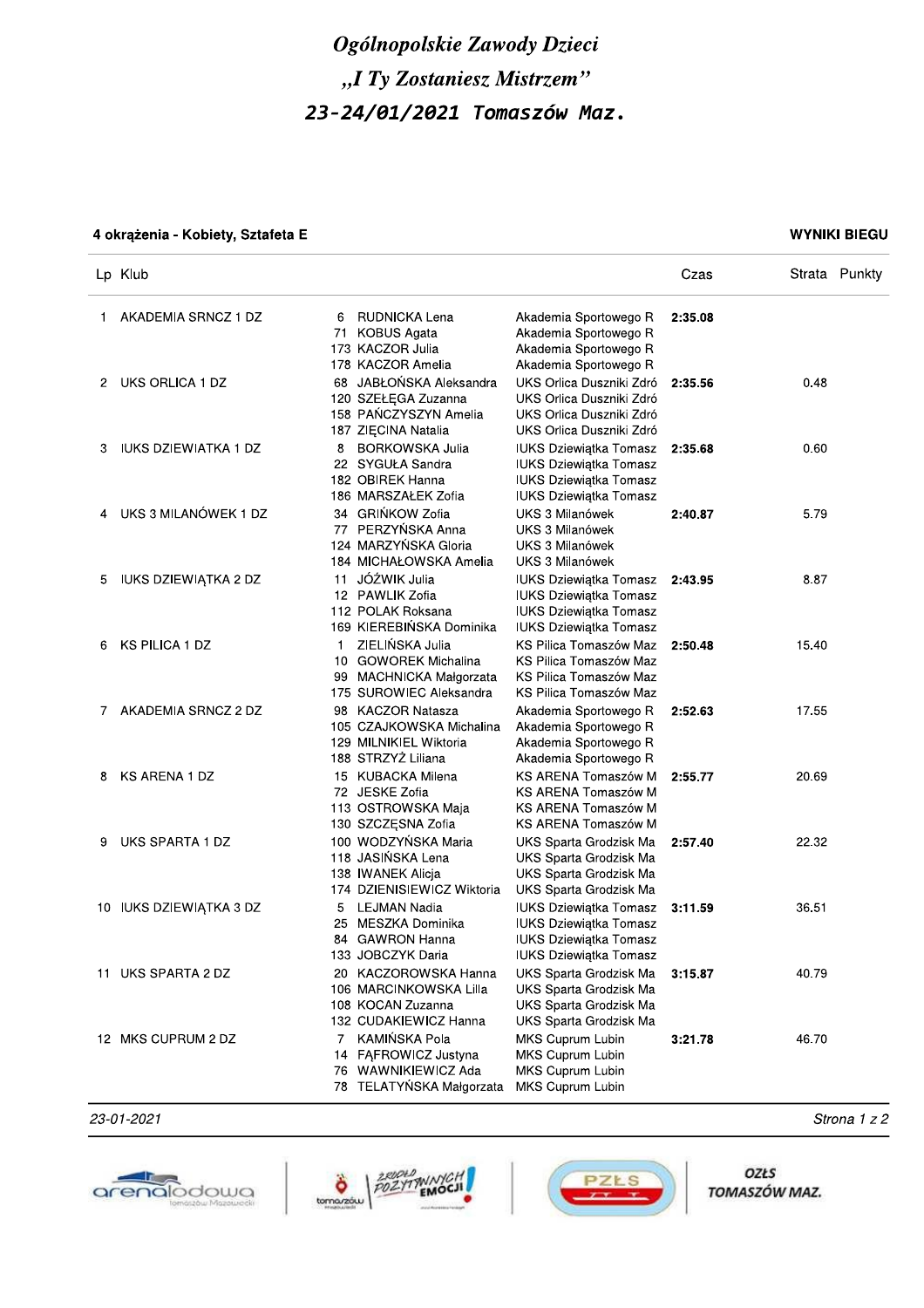### 4 okrążenia - Kobiety, Sztafeta E

### **WYNIKI BIEGU**

|     | Lp Klub            |                                                                                                                                                                                                                                | Czas       | Strata Punkty |
|-----|--------------------|--------------------------------------------------------------------------------------------------------------------------------------------------------------------------------------------------------------------------------|------------|---------------|
| 13. | UKS ORLICA 2 DZ    | <b>HALEWSKA Lili</b><br>UKS Orlica Duszniki Zdró 3:23.45<br>17<br>OSTROWSKA Antonina<br>UKS Orlica Duszniki Zdró<br>79.<br>189 CHILARSKA Oliwia<br>UKS Orlica Duszniki Zdró<br>190 HARASIUK Amelia<br>UKS Orlica Duszniki Zdró |            | 48.37         |
|     | 14 KS ORZEL ELBLAG | CHARYTON Julia<br>KS Orzeł Elblag<br>4<br>LEWANDOWSKA Zuzanna KS Orzeł Elbląg<br>28<br><b>WŁASZYN Lena</b><br>KS Orzeł Elbląg<br>31<br>94 LEWICKA Maja<br>KS Orzeł Elbląg                                                      | 3:32.77    | 57.69         |
| 15  | MKS CUPRUM 3 DZ    | <b>HERBUT Anna</b><br>MKS Cuprum Lubin<br>MIERZWA Klara<br>MKS Cuprum Lubin<br>70<br>KOROTYSZEWSKA Lena<br><b>MKS Cuprum Lubin</b><br>73<br>DROZDOWSKA Klara<br>MKS Cuprum Lubin<br>127                                        | 4:09.45    | 1:34.37       |
|     | MKS CUPRUM 1 DZ    | MKS Cuprum Lubin<br>SADOWSKA Lena<br>3<br>MKS Cuprum Lubin<br>LASKA Maja<br>13<br>KAŁKA Nikola<br>MKS Cuprum Lubin<br>29<br><b>GARBACZEWSKA Dominik MKS Cuprum Lubin</b><br>33                                                 | <b>DNF</b> |               |
|     | Sędzia główny:     | Sylwia Okólska                                                                                                                                                                                                                 |            |               |

23-01-2021





OZŁS TOMASZÓW MAZ.

Strona 2 z 2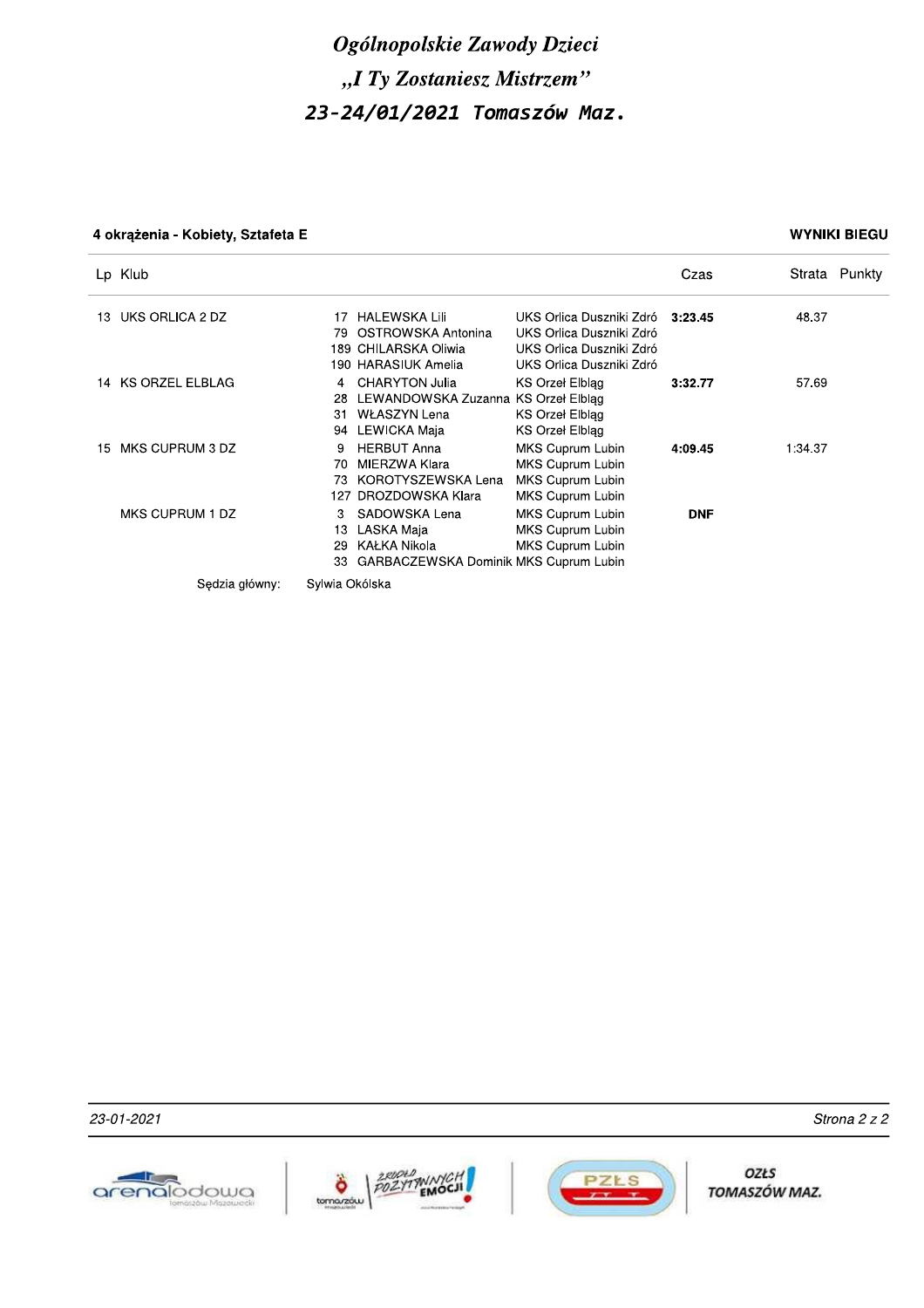# Ogólnopolskie Zawody Dzieci "I Ty Zostaniesz Mistrzem" 23-24/01/2021 Tomaszów Maz.

## 4 okrążenia - Mężczyźni, Sztafeta E

### **WYNIKI BIEGU**

|   | Lp Klub                     |                                                                                                      |                                                                                                                                  | Czas    |         | Strata Punkty |
|---|-----------------------------|------------------------------------------------------------------------------------------------------|----------------------------------------------------------------------------------------------------------------------------------|---------|---------|---------------|
|   | MKS CUPRUM 1 CH             | 204 POLNY Kacper<br>227 BUDZIŃSKI Fabian<br>259 WACHOWSKI Karol<br>262 BURKNAP-PIOTROWICZ            | <b>MKS Cuprum Lubin</b><br>MKS Cuprum Lubin<br>MKS Cuprum Lubin<br><b>MKS Cuprum Lubin</b>                                       | 2:54.70 |         |               |
| 2 | <b>IUKS DZIEWIĄTKA 1 CH</b> | 232 LEGENCKI Wiktor<br>234 MATERA Alex<br>240 JAKÓBCZYK Natan<br>263 MAZUREK Mateusz                 | <b>IUKS Dziewiątka Tomasz</b><br><b>IUKS Dziewiątka Tomasz</b><br><b>IUKS Dziewiątka Tomasz</b><br><b>IUKS Dziewiątka Tomasz</b> | 2:55.33 | 0.63    |               |
| 3 | UKS SPARTA 1 CH             | 224 WECŁAWEK Marcel<br>228 KOCAN Przemysław<br>265 CHMURA Stanisław<br>273 JASIŃSKI Tymon            | UKS Sparta Grodzisk Ma<br>UKS Sparta Grodzisk Ma<br>UKS Sparta Grodzisk Ma<br>UKS Sparta Grodzisk Ma                             | 3:04.28 | 9.58    |               |
| 4 | <b>KS PILICA 1 CH</b>       | 215 JABŁOŃSKI Franciszek<br>237 WIKTOROWICZ Piotr<br>254 BAJEROWSKI Mateusz<br>274 CIEŚLAK Gromosław | KS Pilica Tomaszów Maz<br>KS Pilica Tomaszów Maz<br>KS Pilica Tomaszów Maz<br>KS Pilica Tomaszów Maz                             | 3:04.51 | 9.81    |               |
| 5 | <b>IUKS DZIEWIĄTKA 2 CH</b> | 214 LEGENCKI Aleksander<br>270 POKRYWA Kacper<br>272 MODZELEWSKI Jan<br>276 JOBCZYK Wiktor           | <b>IUKS Dziewiątka Tomasz</b><br><b>IUKS Dziewiątka Tomasz</b><br><b>IUKS Dziewiątka Tomasz</b><br><b>IUKS Dziewiątka Tomasz</b> | 3:55.51 | 1:0.81  |               |
| 6 | MKS CUPRUM 2 CH             | 201 STAROWICZ Adam<br>205 KAMIŃSKI Aleksander<br>212 GRZYB Mateusz<br>256 SEKULA Gabriel             | MKS Cuprum Lubin<br>MKS Cuprum Lubin<br>MKS Cuprum Lubin<br>MKS Cuprum Lubin                                                     | 4:17.27 | 1.22.57 |               |
|   | Sedzia główny:              | Sylwia Okólska                                                                                       |                                                                                                                                  |         |         |               |

23-01-2021







OZŁS TOMASZÓW MAZ.

Strona 1 z 1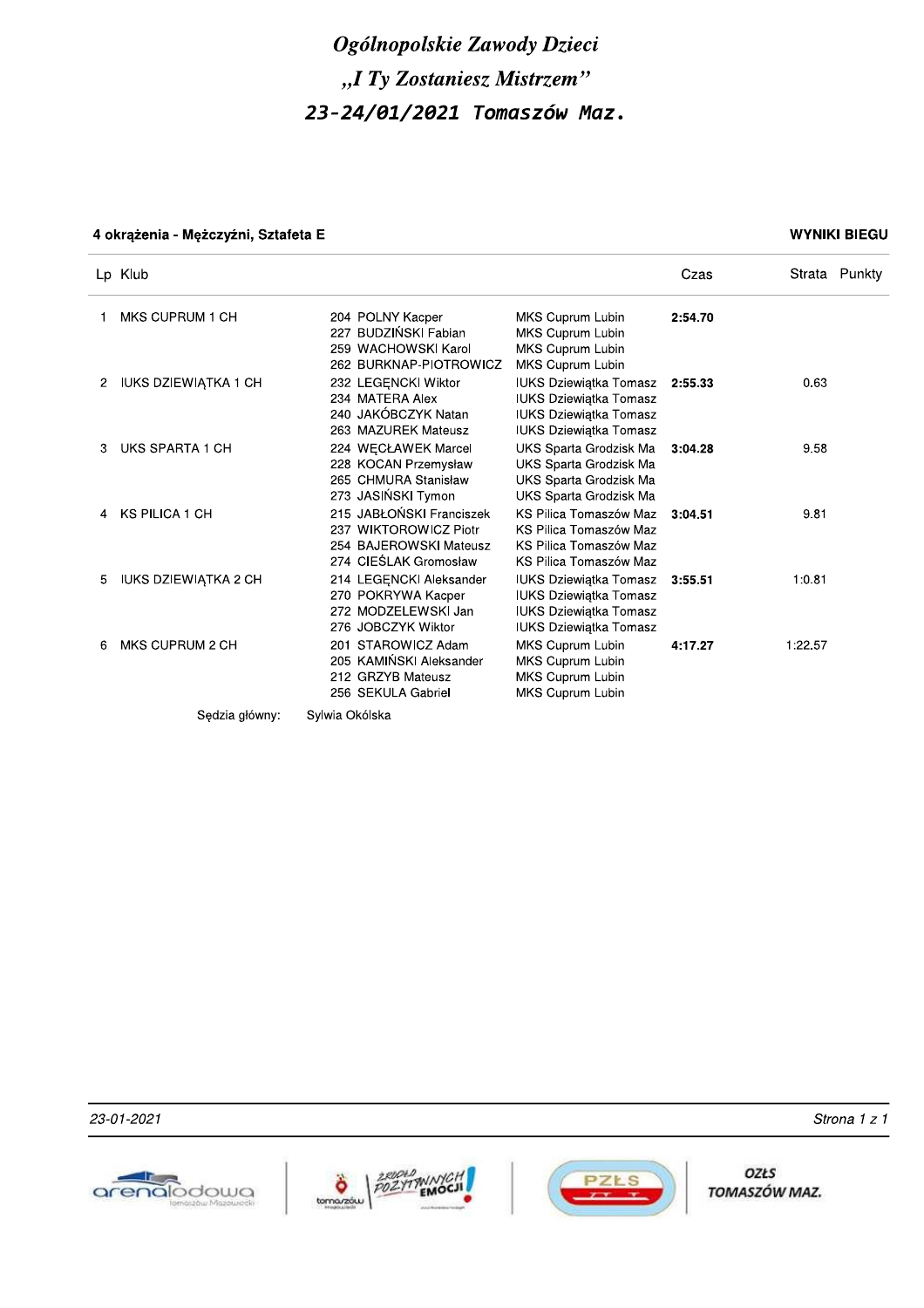# Ogólnopolskie Zawody Dzieci "I Ty Zostaniesz Mistrzem" 23-24/01/2021 Tomaszów Maz.

## 4 okrążenia - Mężczyźni, Sztafeta D

### **WYNIKI BIEGU**

|   | Lp Klub              |                                                                                                                     |                                                                                                                                          | Czas    |       | Strata Punkty |
|---|----------------------|---------------------------------------------------------------------------------------------------------------------|------------------------------------------------------------------------------------------------------------------------------------------|---------|-------|---------------|
|   | UKS SPARTA 1 CH D    | 207 WECŁAWEK Kryspin<br>217 TOMICZAK Wojciech<br>218 PUŁAWSKI Jakub<br>247 GRZELAK Andrzej<br>248 KLONOWSKI Mikołaj | UKS Sparta Grodzisk Ma<br>UKS Sparta Grodzisk Ma<br>UKS Sparta Grodzisk Ma<br>UKS Sparta Grodzisk Ma<br>UKS Sparta Grodzisk Ma           | 2:21.23 |       |               |
| 2 | IUKS DZIEWIĄTKA CH D | 188 CHACHUŁA Wiktor<br>199 CICHOCKI Alan<br>221 STAŃDO Maciej<br>233 MAŁOCHA Miłosz                                 | <b>IUKS Dziewiatka Tomasz</b> 2:30.28<br><b>IUKS Dziewiatka Tomasz</b><br><b>IUKS Dziewiątka Tomasz</b><br><b>IUKS Dziewiątka Tomasz</b> |         | 9.05  |               |
|   | KS PILICA 1 CH D     | 193 WYMYSŁO Bartłomiej<br>200 KUBACKI Antoni<br>219 ŚLUSARSKI Miłosz<br>249 AMBROZIK Oliwier                        | KS Pilica Tomaszów Maz 2:30.41<br>KS Pilica Tomaszów Maz<br>KS Pilica Tomaszów Maz<br>KS Pilica Tomaszów Maz                             |         | 9.18  |               |
|   | UKS ZNICZ CH D       | 189 WCISŁO Oliwier<br>203 WŁODARSKI Dominik<br>222 BERNAT Antoni<br>231 BATOR Kryspin                               | UKS Znicz<br><b>UKS Znicz</b><br><b>UKS Znicz</b><br><b>UKS Znicz</b>                                                                    | 2:46.52 | 25.29 |               |
|   | Sedzia główny:       | Sylwia Okólska                                                                                                      |                                                                                                                                          |         |       |               |

23-01-2021







OZŁS TOMASZÓW MAZ.

Strona 1 z 1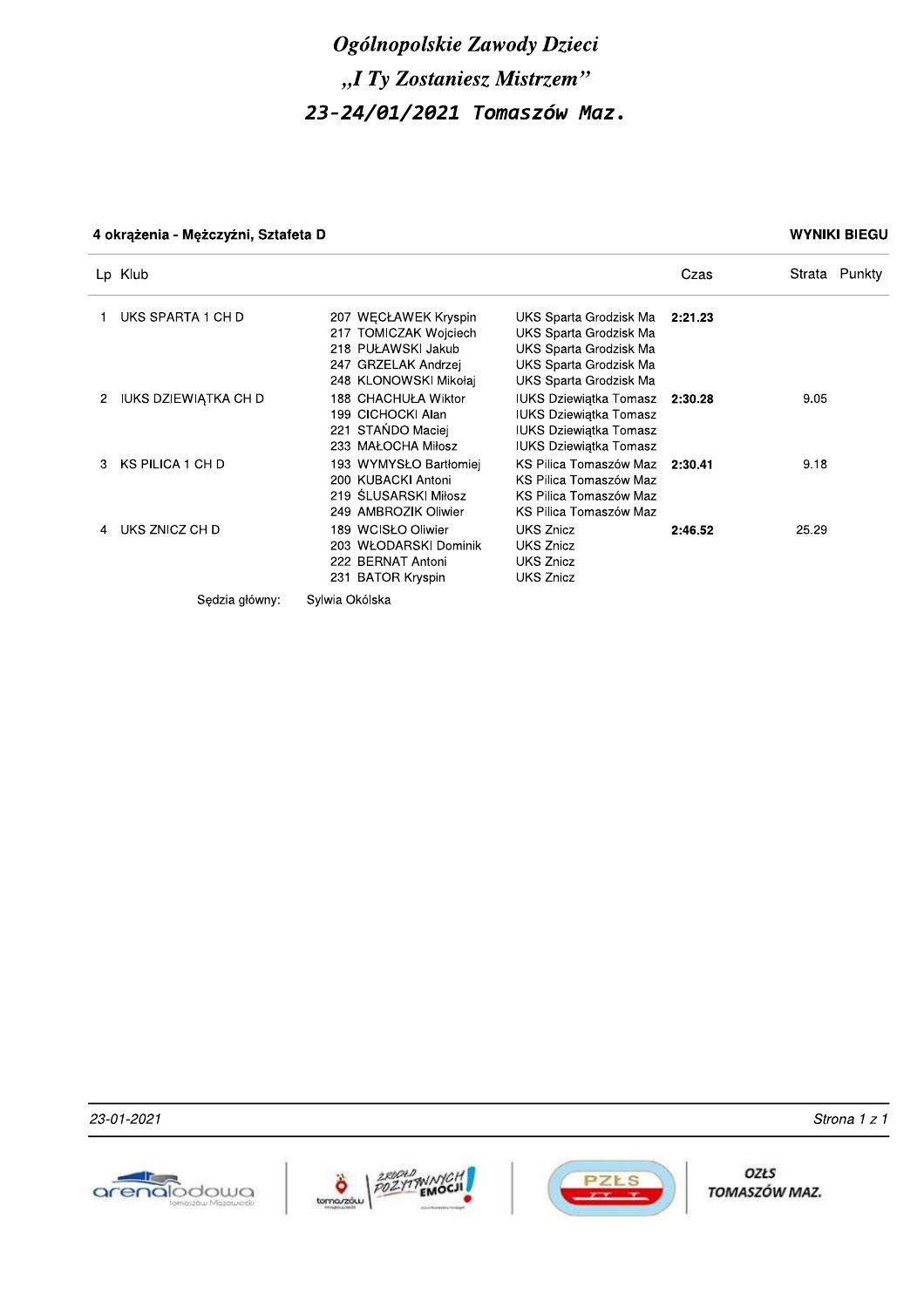# *Ogólnopolskie Zawody Dzieci "I Ty Zostaniesz Mistrzem" 23-24/01/2021 Tomaszów Maz. - korekta -*

## **4 okrążenia - Kobiety, Sztafeta D WYNIKI BIEGU**

|    | Lp Klub                  |                                                                                                     |                                                                                                                                  | Czas    |       | Strata Punkty |
|----|--------------------------|-----------------------------------------------------------------------------------------------------|----------------------------------------------------------------------------------------------------------------------------------|---------|-------|---------------|
| 1. | KS PILICA I DZ D         | 161 FIJAŁKOWSKA Natalia<br>43 KUCHARSKA Jagoda<br>150 TURLIK Patrycja<br>177 WEGLARSKA Lena         | KS Pilica Tomaszów Maz<br>KS Pilica Tomaszów Maz<br>KS Pilica Tomaszów Maz<br>KS Pilica Tomaszów Maz                             | 2:21.18 |       |               |
| 2  | IUKS DZIEWIĄTKA I DZ D   | 48 MATERA Pola<br>87 POLAK Julia<br>122 CHACHUŁA Natalia<br>176 GOŁOS Julia                         | <b>IUKS Dziewiątka Tomasz</b><br><b>IUKS Dziewiątka Tomasz</b><br><b>IUKS Dziewiątka Tomasz</b><br><b>IUKS Dziewiątka Tomasz</b> | 2:21.86 | 0.68  |               |
| 3  | UKS ORLICA DZ D          | 19 BOOS Amelia<br>56 FINC Natalia<br>90 WOŹNIAK Kornelia<br>95 MAZUR Hanna                          | UKS Orlica Duszniki Zdró<br>UKS Orlica Duszniki Zdró<br>UKS Orlica Duszniki Zdró<br>UKS Orlica Duszniki Zdró                     | 2:24.44 | 3.26  |               |
| 4  | UKS SPARTA 1 DZ D        | 50 GREŃ Milena<br>147 CHŁOPIK Łucja<br>152 BOGOCZ Bianka<br>171 KOSIACKA Antonina                   | UKS Sparta Grodzisk Ma<br>UKS Sparta Grodzisk Ma<br>UKS Sparta Grodzisk Ma<br>UKS Sparta Grodzisk Ma                             | 2:24.81 | 3.63  |               |
| 5  | UKS ZRYW SIOMCZYN 1D D   | 39 JANISZ Zuzanna<br>47 WOŹNIAK Julia<br>57 JAROSZEWICZ Julia<br>65 GRZANECKA Matylda               | UKS Zryw Słomczyn<br>UKS Zryw Słomczyn<br>UKS Zryw Słomczyn<br><b>UKS Zryw Słomczyn</b>                                          | 2:27.18 | 6.00  |               |
| 6  | IUKS DZIEWIĄTKA II D     | 36 WRÓBEL Brygida<br>92 RUSEK Amelia<br>151 SZYMAŃCZYK Anna<br>163 ADAMIEC Amelia                   | <b>IUKS Dziewiątka Tomasz</b><br><b>IUKS Dziewiątka Tomasz</b><br><b>IUKS Dziewiątka Tomasz</b><br><b>IUKS Dziewiątka Tomasz</b> | 2:30.09 | 8.91  |               |
| 7  | KS PILICA II DZ D        | 54 NOWAK Klementyna<br>156 SOŁTYSIAK Nikola<br>164 HENIG Hanna<br>180 PIETRAK Julia                 | KS Pilica Tomaszów Maz<br>KS Pilica Tomaszów Maz<br>KS Pilica Tomaszów Maz<br>KS Pilica Tomaszów Maz                             | 2:30.25 | 9.07  |               |
| 8  | <b>LEGIA DZ D</b>        | 97 DYMKOWSKA Urszula<br>139 SZOMBARA Zofia<br>143 SZEWCZYK Victoria<br>153 MIKOŁAJEWSKA Alicja      | Fundacja ŁiSW Legia Wa<br>Fundacja ŁiSW Legia Wa<br>Fundacja ŁiSW Legia Wa<br>Fundacja ŁiSW Legia Wa                             | 2:34.53 | 13.35 |               |
| 9  | MKS CUPRUM 1 DZ D        | 45 HERBUT Agnieszka<br>149 DWOJAK Karolina<br>160 BUDZAN Lena<br>167 SADOWSKA Natalia               | MKS Cuprum Lubin<br>MKS Cuprum Lubin<br>MKS Cuprum Lubin<br>MKS Cuprum Lubin                                                     | 2:40.31 | 19.13 |               |
|    | 10 UKS MILANÓWEK II DZ D | 59 SOBCZAK Alicia<br>77 PERZYŃSKA Anna<br>103 LEJBA Kinga<br>148 GRINKOW Aleksandra                 | UKS 3 Milanówek<br>UKS 3 Milanówek<br>UKS 3 Milanówek<br>UKS 3 Milanówek                                                         | 2:42.48 | 21.30 |               |
|    | 11 SKŁ GÓRNIK 2 DZ D     | 38 ZAJĄC Emilia<br>40 LIP Aleksandra<br>46 STAPIŃSKA Anna<br>74 DYDEK Oliwia                        | SKŁ Górnik Sanok<br>SKŁ Górnik Sanok<br>SKŁ Górnik Sanok<br>SKŁ Górnik Sanok                                                     | 2:46.71 | 25.53 |               |
|    | 12 KS PILICA III DZ D    | <b>KOWALCZYK Zuzanna</b><br>41<br>58 KOZAREK Amelia<br>141 LECHOWSKA Zofia<br>170 KONDASZEWSKA Lena | KS Pilica Tomaszów Maz<br>KS Pilica Tomaszów Maz<br>KS Pilica Tomaszów Maz<br>KS Pilica Tomaszów Maz                             | 2:48.79 | 27.61 |               |

23-01-2021 Strona 1 z 2







**OZŁS** TOMASZÓW MAZ.